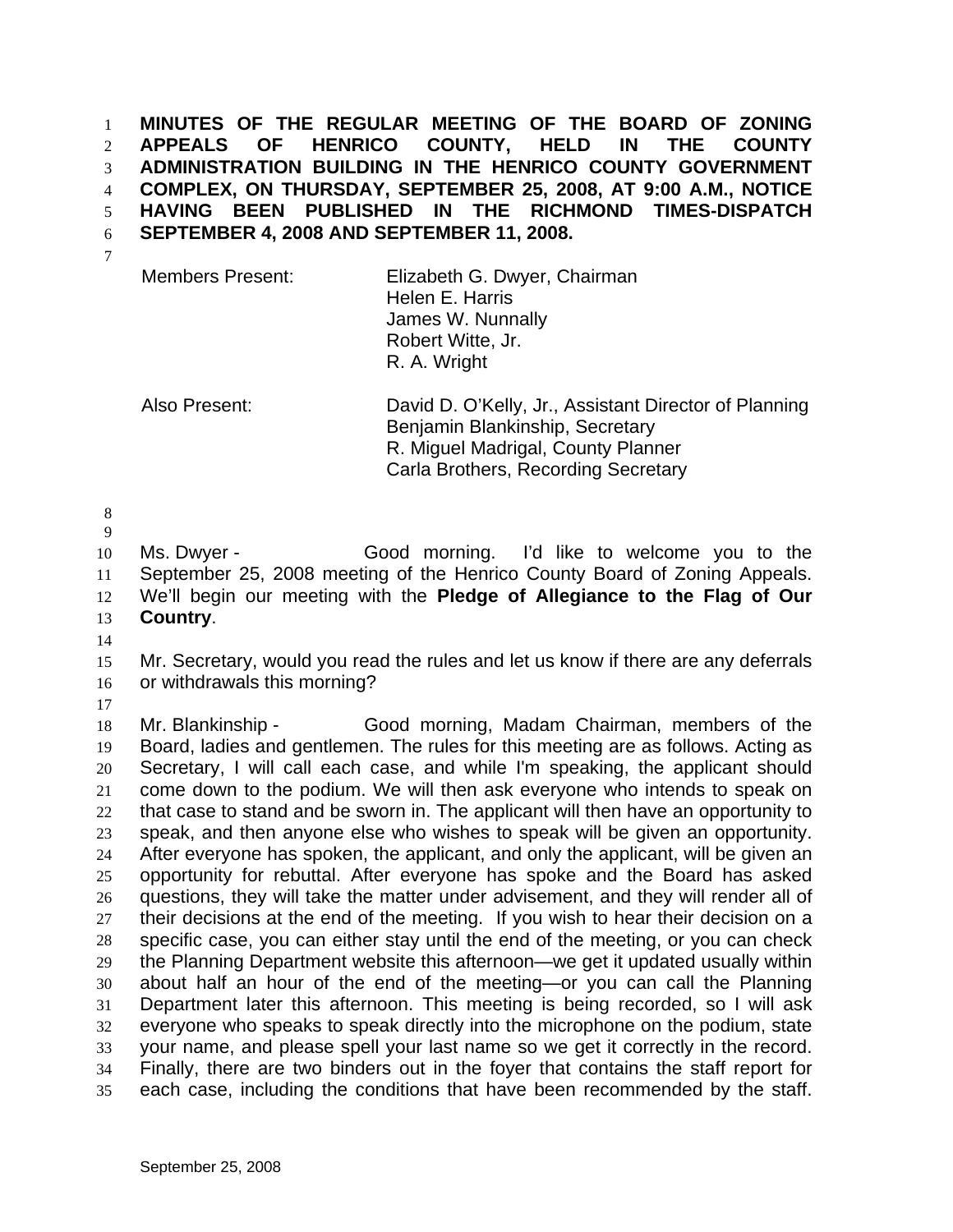| 36<br>37<br>38 | Particularly if you're the applicant for a use permit case, you need to be familiar<br>with those conditions. |                                                                                                                                            |
|----------------|---------------------------------------------------------------------------------------------------------------|--------------------------------------------------------------------------------------------------------------------------------------------|
| 39<br>40       |                                                                                                               | We do not have any requests for deferrals or withdrawals.                                                                                  |
| 41<br>42       | Ms. Dwyer -                                                                                                   | Thank you, Mr. Secretary. Call the first case.                                                                                             |
| 43             | A-018-08                                                                                                      | <b>BOOKCASE ON BROAD, LLC</b> appeals a decision of                                                                                        |
| 44             |                                                                                                               | the director of planning pursuant to Section 24-116(a) regarding the property at                                                           |
| 45             |                                                                                                               | 5910 W Broad Street (Westmont) (Parcel 771-740-0065), zoned B-3, Business                                                                  |
| 46<br>47       | District (Brookland).                                                                                         |                                                                                                                                            |
| 48             | Ms. McGetrick -                                                                                               | Hello, my name it Mary Katherine McGetrick. I'm with                                                                                       |
| 49             |                                                                                                               | Williams Mullen, and I'm here on behalf of the applicant, Mr. Patrick Kelly. He's                                                          |
| 50             |                                                                                                               | unable to be here today. He's on family vacation and is out of the country, but                                                            |
| 51             | wanted me to appear on his behalf.                                                                            |                                                                                                                                            |
| 52<br>53       | Ms. Dwyer -                                                                                                   | Ms. McGetrick, could you spell your last name?                                                                                             |
| 54             |                                                                                                               |                                                                                                                                            |
| 55             | Ms. McGetrick -                                                                                               | Yes. It's M-c-g-e-t-r-i-c-k.                                                                                                               |
| 56             |                                                                                                               |                                                                                                                                            |
| 57             | Ms. Dwyer -                                                                                                   | Thank you.                                                                                                                                 |
| 58             |                                                                                                               |                                                                                                                                            |
| 59             | Ms. McGetrick -                                                                                               | I have some written comment.                                                                                                               |
| 60             |                                                                                                               |                                                                                                                                            |
| 61             | Ms. Dwyer -                                                                                                   | We need to swear in all the potential witnesses and                                                                                        |
| 62<br>63       | speakers.                                                                                                     |                                                                                                                                            |
| 64             | Mr. Blankinship -                                                                                             | Does anyone else intend to speak to this case?                                                                                             |
| 65             |                                                                                                               | Raise your right hand please. Do you swear the testimony you're about to give is                                                           |
| 66<br>67       | the truth and nothing but the truth so help you God?                                                          |                                                                                                                                            |
| 68<br>69       | Ms. McGetrick -                                                                                               | I do.                                                                                                                                      |
| 70<br>71       | Mr. Blankinship -                                                                                             | Thank you.                                                                                                                                 |
| 72<br>73       | Ms. Dwyer -                                                                                                   | State your case, please.                                                                                                                   |
| 74             | Ms. McGetrick -                                                                                               | Okay. I have some written comments. I apologize for                                                                                        |
| 75<br>76<br>77 | if you want to pass these around.                                                                             | not getting these any earlier. It's just a one-page summary. I can hand these out                                                          |
| 78<br>79       | Ms. Dwyer -                                                                                                   | All right.                                                                                                                                 |
| 80<br>81       | Ms. McGetrick -                                                                                               | I'm returning from a three-month maternity leave this<br>week, so I didn't have time to get comments to you earlier. I apologize for that. |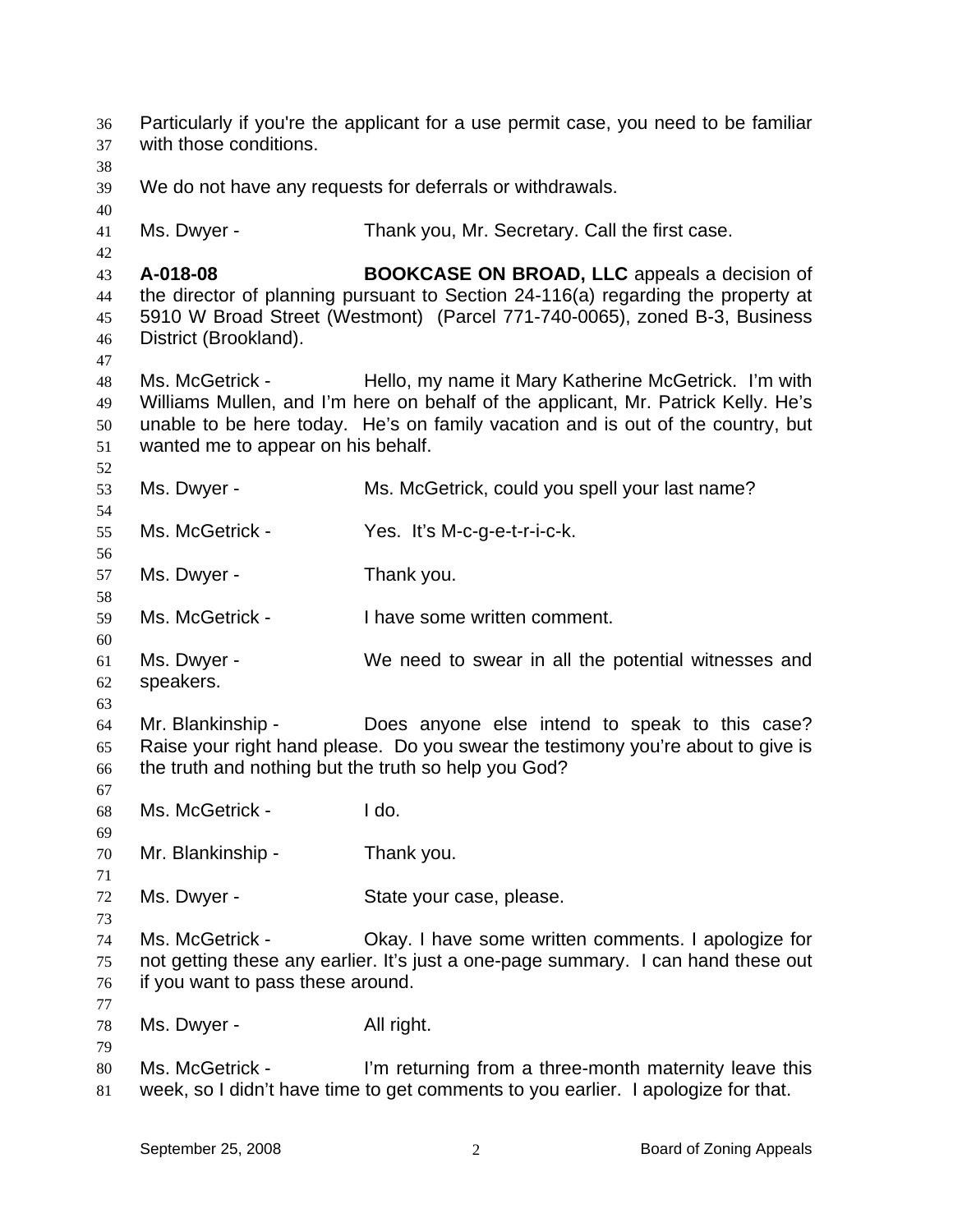83 84 85 86 87 88 89 90 91 92 93 94 95 96 97 The applicant requests that the sign permit that was rejected be approved pursuant to the Henrico County Code, Section 24-104(13), on the basis of the permits previously issued to the former tenants on the property, Lamar, were issued erroneously. The sign permit that was issued to Lamar for 5912 West Broad Street, was issued on the condition that the outdoor signs located at 5910 West Broad, the property owned by Mr. Kelly, would be removed prior to the construction of the sign at 5912. This was pursuant to Lee Tyson's letter to Lamar dated August 6, which is part of the record. The demolition permit, which was issued to Lamar for 5910, was issued on May 6 without the consent of the owner, Mr. Kelly. The lease with Lamar for 5910 was terminated by Mr. Kelly as of April  $22^{nd}$ , so at the time the demolition permit was issued, Lamar has no interest, no real property interest on 5910 West Broad Street. Therefore, we believe the demolition permit was issued in error and is invalid, and therefore the sign permit passed on the condition of the demo permit should also be rendered invalid.

98

82

99 100 101 102 103 104 In addition, there was a mistake of facts in the rejection letter to Mr. Kelly that according to County records, the billboards previously located at this location were removed and moved to 5912 West Broad Street. That was in a letter also from Lee Tyson to Mr. Kelly dated July 23<sup>rd</sup>. Those signs at 5912, in fact, did not come down until September  $14<sup>th</sup>$ , just a couple of weeks ago on a Sunday morning.

105

106 107 108 109 110 111 112 113 114 115 116 117 118 119 The right to replace and relocate an outdoor advertising sign pursuant to the Henrico County Code Section that the sign permit applied should invert to the owner of 5910. The former tenants of this property should not be able to take this property right and move it to another property. The billboard sign that was on the 5910 building had been there upwards of 40 years. I don't think either party really knows exactly when it was constructed, but it was in existence when the amendment to the Code was added, and therefore was grandfathered. The ordinance should be used to move that non-conforming sign to another property. The owner bought the property in 2002 with the sign on it, and should have every expectation that his bundle of property rights include the right to have a sign, which is in conformance with the zoning code, on his building. For these reasons, we would ask that the permits issued to Lamar be deemed invalid, and that the sign permits to replace the sign that's been taken down be issued to Mr. Kelly.

| 120        | Ms. Dwyer -     | Thank you. Any questions by Board members?        |
|------------|-----------------|---------------------------------------------------|
| 121<br>122 | Mr. Witte -     | The signage, was that actually owned by Lamar?    |
| 123        |                 |                                                   |
| 124        | Ms. McGetrick - | Yes. The signage, the physical signage is owed by |
| 125<br>126 | Lamar.          |                                                   |
| 127        | Mr. Witte -     | Was owned by Lamar?                               |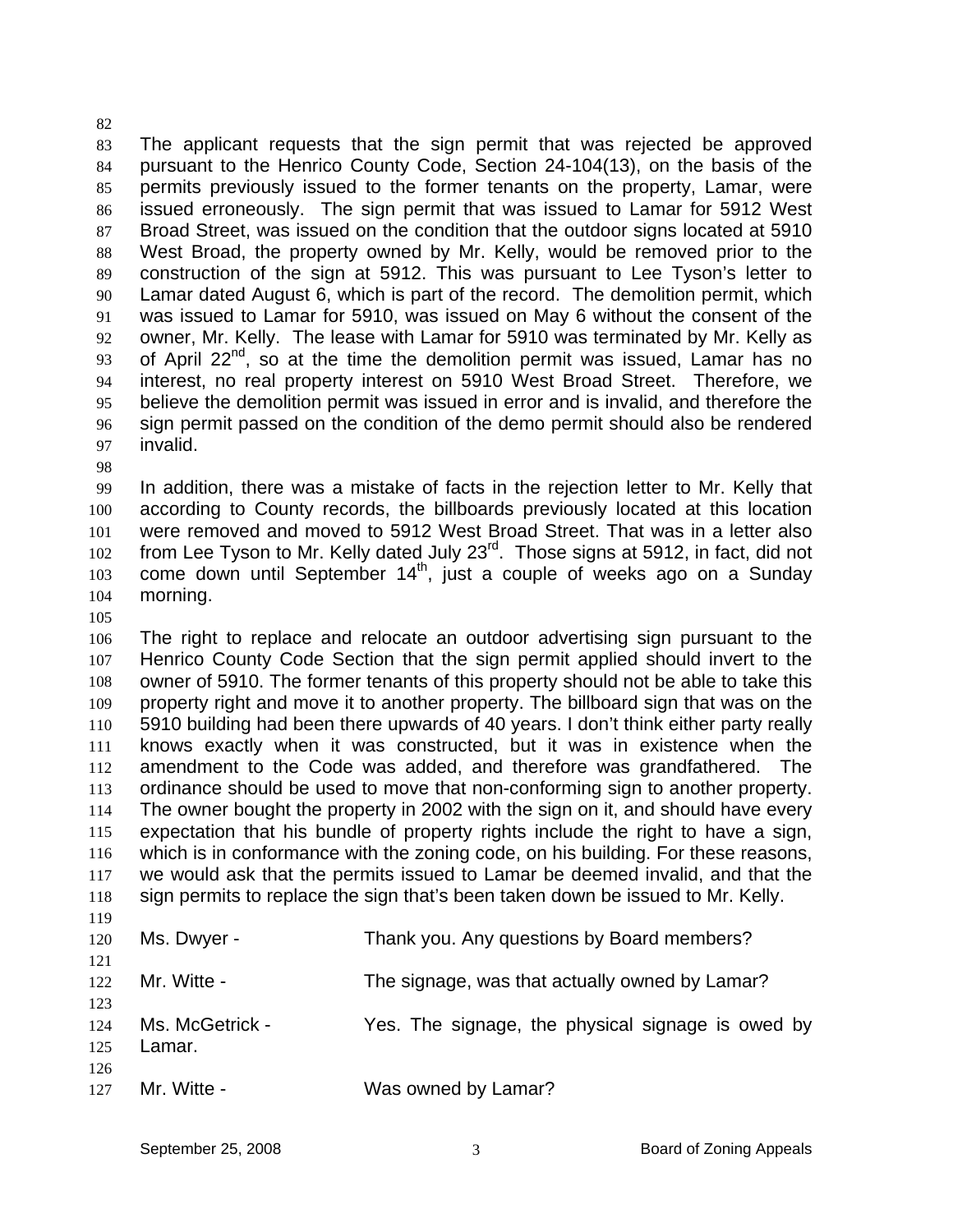| 128        |                                    |                                                                                                                              |
|------------|------------------------------------|------------------------------------------------------------------------------------------------------------------------------|
| 129        | Ms. McGetrick -                    | Was owned by Lamar, yes.                                                                                                     |
| 130        |                                    |                                                                                                                              |
| 131        | Mr. Witte -                        | Mr. Kelly, the owner, did he receive any revenues                                                                            |
| 132        | from Lamar for the signage?        |                                                                                                                              |
| 133        |                                    |                                                                                                                              |
| 134        | Ms. McGetrick -                    | Yes. There was a lease in place that ended on April                                                                          |
| 135        |                                    | $22^{nd}$ , and he received a monthly rent from Lamar for renting the rooftop space.                                         |
| 136        |                                    |                                                                                                                              |
| 137        | Mr. Witte -                        | After that date, Lamar actually owned the signage, but                                                                       |
| 138        | had no right to display the signs. |                                                                                                                              |
| 139        |                                    |                                                                                                                              |
| 140        | Ms. McGetrick -                    | Correct. There was no lease in effect, that's correct.                                                                       |
| 141        | Ms. Dwyer -                        |                                                                                                                              |
| 142        |                                    | On your first point in the handout that you've given us,<br>are you saying that the new signs have already been constructed? |
| 143<br>144 |                                    |                                                                                                                              |
| 145        | Ms. McGetrick -                    | They have not, to our knowledge. I was there                                                                                 |
| 146        |                                    | yesterday and they were not up. There's a permit out there, obviously, for their                                             |
| 147        |                                    | construction, but I believe they intend to construct them sometime soon.                                                     |
| 148        |                                    |                                                                                                                              |
| 149        | Ms. Dwyer -                        | All right. So, you're saying the sign permit was                                                                             |
| 150        |                                    | issued on the condition that the signs at 5910 be removed prior to construction.                                             |
| 151        | So, they have been removed.        |                                                                                                                              |
| 152        |                                    |                                                                                                                              |
| 153        | Ms. McGetrick -                    | They have been removed, yes.                                                                                                 |
| 154        |                                    |                                                                                                                              |
| 155        | Ms. Dwyer -                        | Okay. So, what is your point?                                                                                                |
| 156        |                                    |                                                                                                                              |
| 157        | Ms. McGetrick -                    | The point is that the signs were removed from 5910                                                                           |
| 158        |                                    | pursuant to a demolition permit that was not valid because the demolition permit                                             |
| 159        |                                    | was issued without the knowledge or consent of the owner of 5910. The owner                                                  |
| 160        |                                    | had a vested interested if not in the billboards physically themselves, in the                                               |
| 161        |                                    | property, in the real property. Lamar did not have a real property interest in that                                          |
| 162        |                                    | real property. The billboards have been up there for, like we said, probably                                                 |
| 163        |                                    | almost 40 years, and there was serious concern on the part of the owner that                                                 |
| 164        |                                    | taking these billboards down would cause possible structural damage to the                                                   |
| 165        |                                    | building. So, he reiterated to Lamar several times that he wanted to be there, he                                            |
| 166        |                                    | wanted to have a structural engineer there. All of the removal took place without                                            |
| 167        |                                    | notice to him or his management company about two weeks ago.                                                                 |
| 168        |                                    |                                                                                                                              |
| 169        | Ms. Dwyer -                        | I see two issues here. One is the issue as to whether                                                                        |
| 170        |                                    | the County is going to allow a sign to exist in any given location, and that's                                               |
| 171        |                                    | pursuant to the statute. The other issue is what is the relationship between the                                             |
| 172        |                                    | person who builds the billboard and the property owner on which the boards are                                               |
| 173        |                                    | placed. I guess the way I analyze this is the County isn't getting involved in the                                           |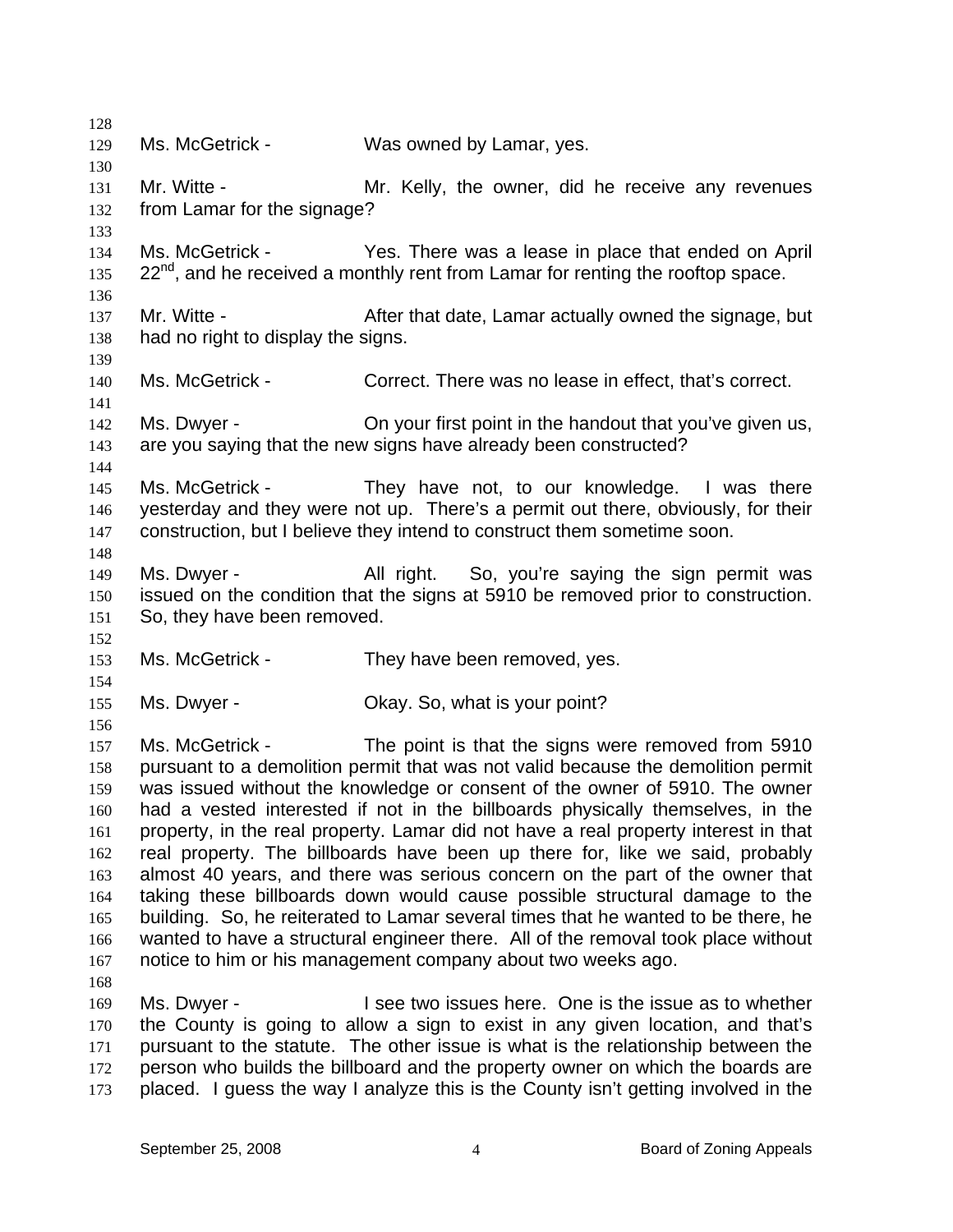contractual relationship between the owner of the billboard and the owner of the property, it's merely saying as a matter of law because there are restrictions on where billboards can be located. We're saying it can be located in one spot, and it can be removed from the other because that's a prerequisite in the ordinance. We're not really involved in the property rights' issues, or the contractual issues between the two parties; that is the relationship between the lessor and the lessee. It doesn't really control whether or not the County's going to give its blessing to whether a sign is permitted in a given location. 174 175 176 177 178 179 180 181 182 183 184 185 186 187 188 189 190 191 192 193 194 195 196 197 198 199 200 201 202 203 204 205 206 207 208 209 210 211 212 213 214 215 216 217 218 219 Ms. McGetrick - Right, but if the demolition permit had not been allowed to be issued, then the sign permit, necessarily, could not have been issued. We're saying the demolition permit should not have been issued, and was issued incorrectly. Ms. Dwyer - That is because? Ms. McGetrick - That is because the owner didn't consent to it. Does the County typically issue demolition permits on property without owner consent? Ms. Dwyer - We'll find out. Thank you. Any other questions by Board members? Mr. Wright - What kind of arrangement was there between Lamar, the advertising company, and the owner? Ms. McGetrick - Excuse me, what kind of arrangement? Mr. Wright - Yes. Ms. McGetrick - Well, there was a lease-Mr. Wright - Was there an agreement? Ms. McGetrick - There was a written lease that expired April 22<sup>nd</sup> of this year for the rooftop of 5910. Mr. Wright - What happens when the lease expires? Ms. McGetrick - When the lease expires, Lamar comes and takes their property and they leave. Mr. Wright - When the lease expired, was Lamar required to remove the sign? Ms. McGetrick - They were permitted under the lease to remove the sign, which is their property. There was discussion, like I said before, between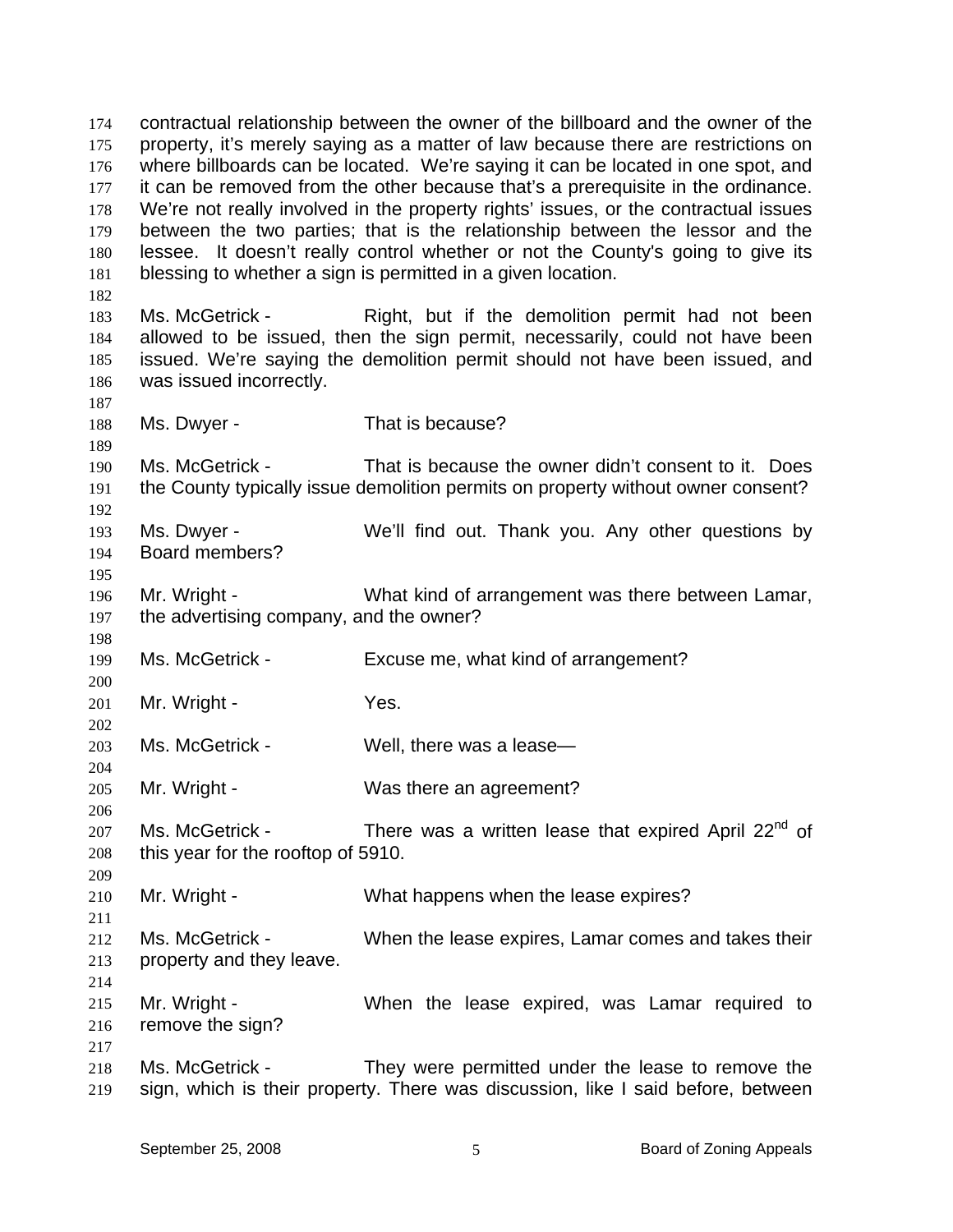the parties as to how that was going to happen because the sign had been up there for so long, and the owner wanted to make sure that no damage would occur to the building upon removal. That removal, again, there were discussions, but there was never an agreement as to how and when those signs were going to be removed between the parties, and they were removed, like I said, a couple weeks ago without any notice or announcement to my client, the owner, or to the management company. 220 221 222 223 224 225 226 227 228 229 230 231 232 233 234 235 236 237 238 239 240 241 242 243 244 245 Mr. Blankinship - I'm sorry. Did you say the lease specifically provided that Lamar had the right to come and remove the billboards? Ms. McGetrick - Yes. Mr. Blankinship - Yet you think the County erred in giving them a permit to do that. Ms. McGetrick - Without the consent of the owner. I am just surprised the County would issue a demolition permit without the signature of the owner of the real property. Mr. Wright - The lease provides that at termination of the lease Lamar could remove it, the County merely was carrying out the terms of the lease. They had a right to remove it. Why would the owner have to agree removal of the sign? Ms. McGetrick - Thiken it to the ability of anyone to go and get a

246 247 248 249 250 251 252 253 254 255 256 257 construction permit without the owner's consent. What if I or Lamar ever wanted to go construct a billboard on the property, and they went down and applied for a permit, and they said here's this contract, I have permission, and they did not have permission from the owner? The owner, again, didn't sign the lease; it was signed by a previous owner. Lamar actually asked the owner to sign the application for the demolition permit, and when my client refused because they were still negotiating the terms of that removal, they just went—thank you—they just went ahead and took the termination letter of the lease as evidence that the owner approved it. I let them know, I said that's absolutely not evidence of the owner's approval because of the issues, again, between the parties about the removal because the sign was such an integral part of the building.

258 259 Mr. Wright - That doesn't make any sense. They had a right to remove it, didn't they?

- 261 262 Ms. McGetrick - They did, but I question the right to issue a demolition permit on property without the owner's consent.
- 264 265 Mr. Wright - If they had a right to remove it, then the County was merely accommodating Lamar in an effort to remove it. Why would the owner

260

263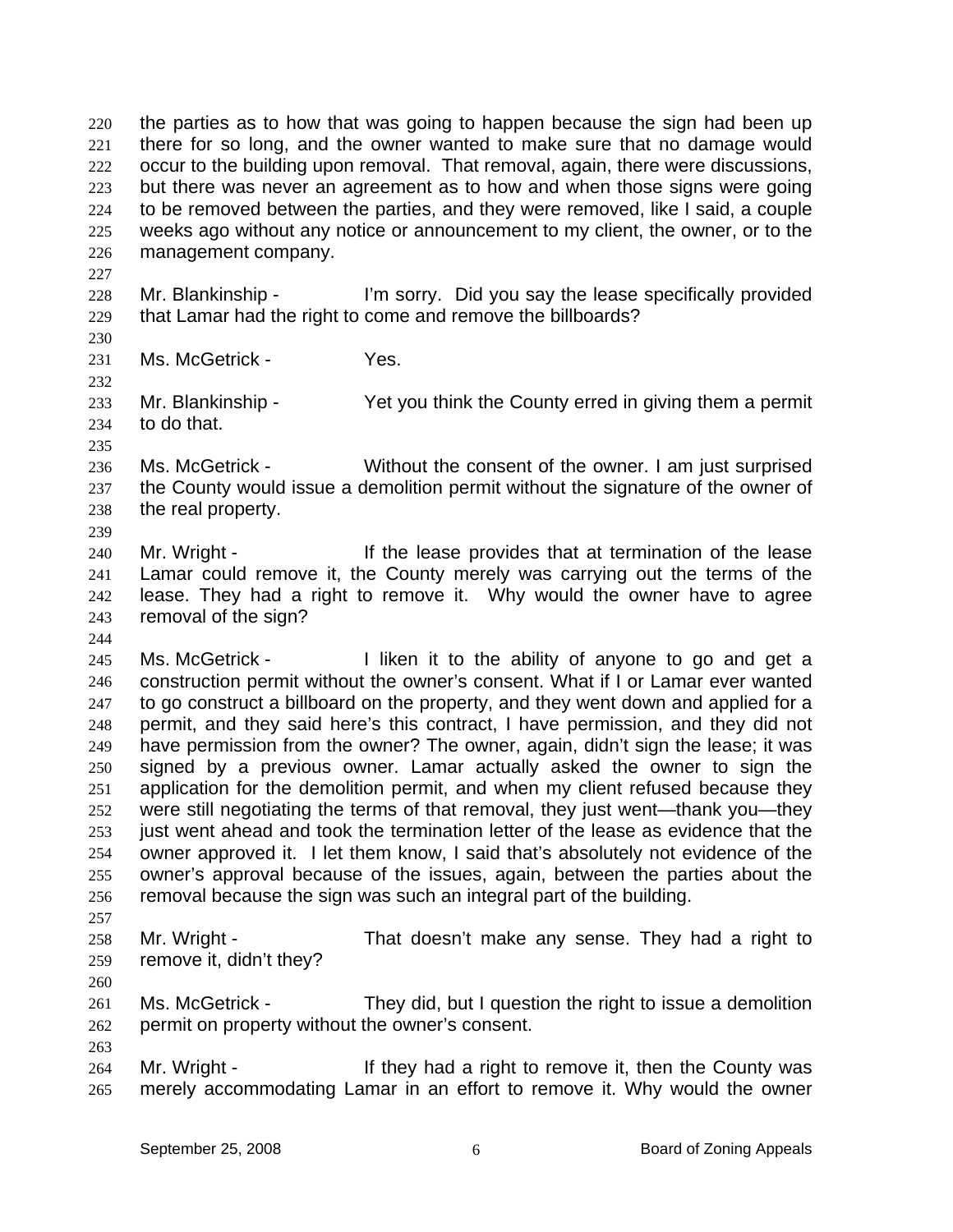have to agree to have it removed if Lamar in the lease had a right to remove the sign? That's all they were doing was perfecting that removal. 266 267 268 269 270 271 272 273 274 275 276 277 278 279 280 281 282 283 284 285 286 287 288 289 290 291 292 293 294 295 296 297 298 299 300 301 302 303 304 305 306 307 308 309 310 311 Ms. McGetrick - I would hope that the owner would get notice or consent by having to sign off on the demolition permit to allow this to happen. Mr. Witte - When the owner purchased this building, did he get a copy of the lease— Ms. McGetrick - Yes. Mr. Witte - **All Accord - Manufall** - **Mr.** Witte - **Mr.** 2016 Ms. McGetrick - Yes. Mr. Witte - He was aware of the fact that they could remove the signs. Ms. McGetrick - Well, actually, he was under the impression that the signs belonged to the building because they've been up there for so long. The lease actually says that the tenant can remove anything that they place on the building. It's actually an earlier lease that states that the tenant can remove anything that's placed on the building. Even though Lamar didn't place those billboards, they technically owned them. Mr. Wright - Do we have a copy of the lease? Ms. McGetrick - I have one. Ms. Dwyer - Do we need to go that far, I'm wondering, if the lease is a contractual relationship between the owner of the billboard and the owner of the property? Our decisions don't govern that relationship. That exists between the two parties. Our involvement as a county is, seems to me, giving permission to remove the billboard and put it in another location because the ordinance restricts the location of the billboard. Our only involvement is saying where the billboard can go. I don't think we normally get involved in that, in the terms of the lease. Ms. McGetrick - That goes to my second point, putting aside the demolition permit for a moment. The statute that the sign permit was applied for was not intended to allow a tenant to move this existing sign from place to place. The sign was in existence when the owner purchased the property, and the grandfather clause is there so that the sign can be replaced on that property. It's part of the owner's property rights to have a sign on that property. The Zoning Ordinance allows him to do that. How can a tenant, a former tenant at that, come in and use this statute to deprive him of his property rights?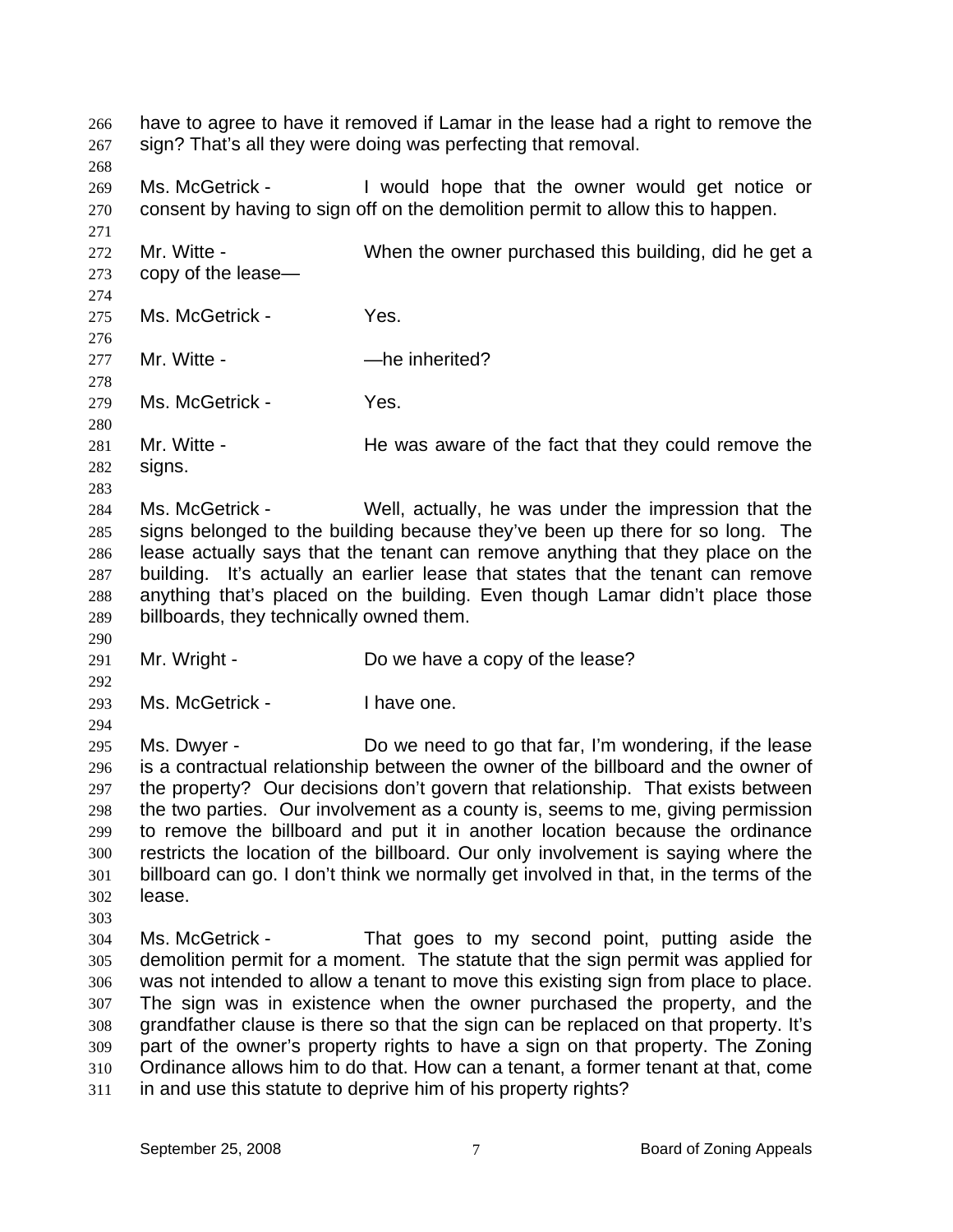312 313 314 315 316 317 318 319 320 321 322 323 324 325 326 327 328 329 330 331 332 333 334 335 336 337 338 339 340 341 342 343 344 345 346 347 348 349 350 351 352 353 354 355 356 357 Mr. Blankinship - That section of the code specifically says they can either retain it where it is, or move it within a certain distance. Ms. McGetrick - Right. I think that's the owner's rights. Ms. Dwyer - That's a debatable point also I think; who owns the right to the sign. Is it the company that owns the sign and places the sign on the building, or is it the building owner's property right? So, I'm not sure I agree with you either that it's a property right of the owner of the building. That's a question I'm going to ask Mr. Tokarz as to what was the basis of the County's decision. Seems to me the basis of the decision was that it's not a right that runs with the land, that it is a separate right that's given to the owner of the billboard. On what basis do you claim that it's a property right? Ms. McGetrick - That the property owner by virtue of owning that property owns the airspace above it, and has to have a reasonable expectation when they buy the property that if there's a sign up there, that they can continue to keep the sign up there. Ms. Dwyer - Right. They own the airspace so they have the right to lease that airspace to someone who wants to put in a billboard. The County says the billboard can go there or not go there. Again, I see it as a contractual relationship, the lease of that airspace is a contractual relationship between the billboard owner and the property owner. The right to put the billboard there is the only involvement that the County has, it seems to me. Mr. Wright - Doesn't that deprive the owner of the right to put a sign on his building? Ms. Dwyer - The Music It might, but I think the statute restricts that. Mr. Wright - I don't know whether the statute—It doesn't say. Is it inherent in the statute that we're talking about that the owner has the right to do that? Ms. Dwyer - The statute doesn't say who-Mr. Wright - It's a little peculiar that somebody who's leasing a sign has a right to take that sign off and move it to another property, and now the owner is prohibited from putting a sign on his property. That's what we're saying, isn't it? Ms. Dwyer - Think the question, in my mind, is who owns that right. Is it the property owner or is it the billboard owner?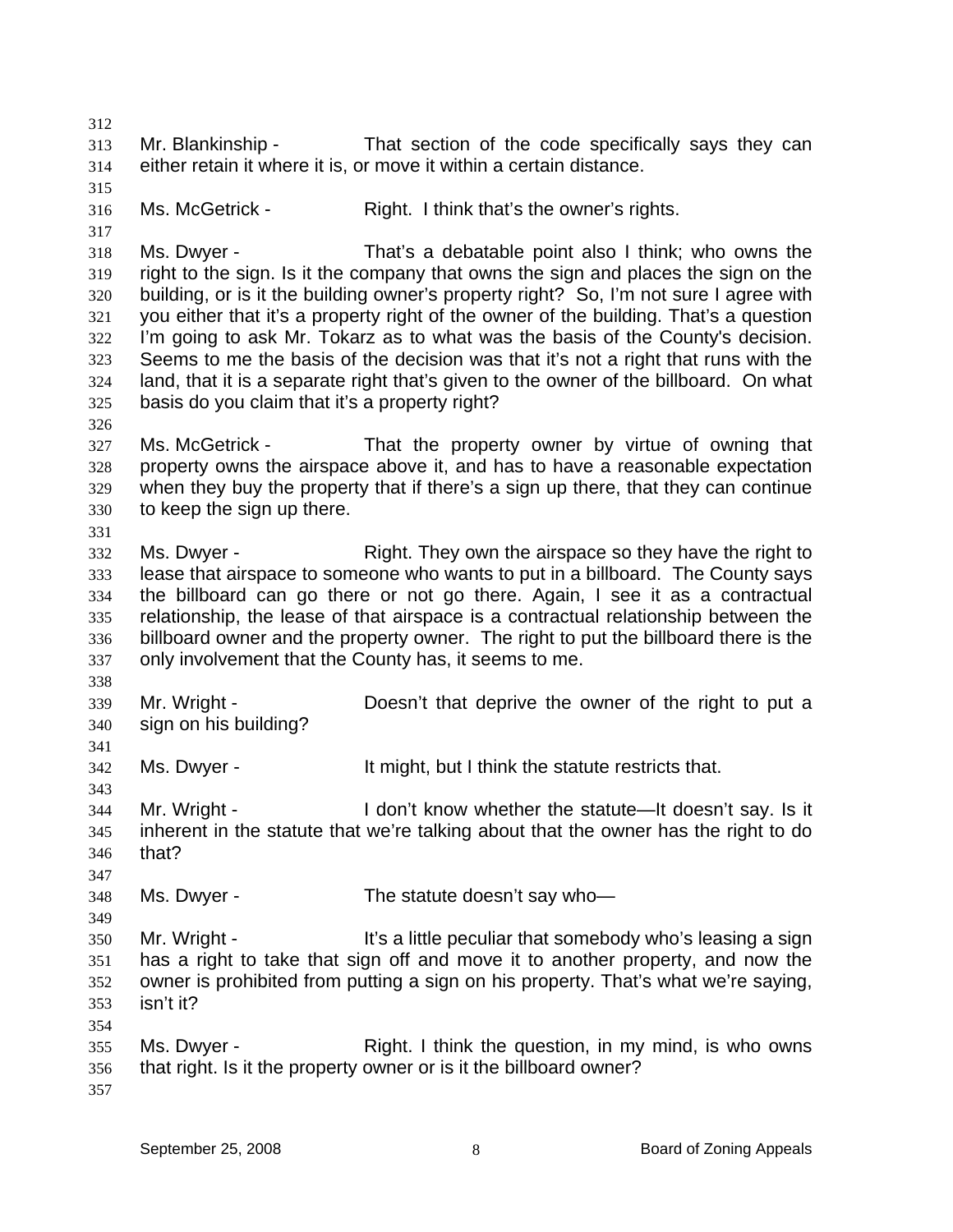| 358<br>359                                                  | Mr. Blankinship -                            | That's an interesting question.                                                                                                                                                                                                                                                                                                                                                                                                                                                                                                                    |
|-------------------------------------------------------------|----------------------------------------------|----------------------------------------------------------------------------------------------------------------------------------------------------------------------------------------------------------------------------------------------------------------------------------------------------------------------------------------------------------------------------------------------------------------------------------------------------------------------------------------------------------------------------------------------------|
| 360<br>361                                                  | Ms. McGetrick -                              | We maintain that it is the property owner's right.                                                                                                                                                                                                                                                                                                                                                                                                                                                                                                 |
| 362<br>363<br>364<br>365                                    | Ms. Harris -<br>that?                        | This is not necessarily a legal question, but if the<br>owners of this property were concerned about moving the structure, the effect<br>that it would have on the building if the structure were removed—Did you not say                                                                                                                                                                                                                                                                                                                          |
| 366<br>367<br>368                                           | Ms. McGetrick -                              | I'm sorry?                                                                                                                                                                                                                                                                                                                                                                                                                                                                                                                                         |
| 369<br>370<br>371                                           | Ms. Harris -                                 | The owners of this property were very concerned<br>about the effect on the business if the structure had been removed.                                                                                                                                                                                                                                                                                                                                                                                                                             |
| 372<br>373<br>374                                           | Ms. McGetrick -<br>possibly on the building. | They were concerned about the structural effect, yes,                                                                                                                                                                                                                                                                                                                                                                                                                                                                                              |
| 375<br>376                                                  | Ms. Harris -                                 | Yet you still want to put some more signs there?                                                                                                                                                                                                                                                                                                                                                                                                                                                                                                   |
| 377<br>378                                                  | Ms. McGetrick -                              | Yes.                                                                                                                                                                                                                                                                                                                                                                                                                                                                                                                                               |
| 379<br>380<br>381                                           | Ms. Harris -<br>concerned?                   | Aren't you still concerned? Aren't the owners still                                                                                                                                                                                                                                                                                                                                                                                                                                                                                                |
| 382<br>383<br>384<br>385<br>386<br>387<br>388<br>389<br>390 | Ms. McGetrick -<br>and remove it.            | We were concerned about the removal of a billboard<br>that had been there for so long, and what that might do the structure of the<br>building. Yes, we're concerned about putting them back up, but the removal of<br>something that had been there for so long I think—I'm not a structural engineer—<br>would possibly have the chance of doing more damage. Putting something back<br>up on there, that would be the risk that the owner would take. The damage<br>shouldn't be caused by the tenant who no longer had the lease there to come |
| 391<br>392                                                  | Mr. Witte -                                  | One more question. When did the lease expire?                                                                                                                                                                                                                                                                                                                                                                                                                                                                                                      |
| 393<br>394                                                  | Ms. McGetrick -                              | The lease expired April 22 <sup>nd</sup> .                                                                                                                                                                                                                                                                                                                                                                                                                                                                                                         |
| 395<br>396<br>397                                           | Ms. Dwyer -<br>Mr. Tokarz?                   | Any more questions for Ms. McGetrick? Thank you.                                                                                                                                                                                                                                                                                                                                                                                                                                                                                                   |
| 398<br>399<br>400<br>401<br>402<br>403                      | Mr. Tokarz -                                 | Members of the Board, I'm Tom Tokarz from the<br>County Attorney's Office, representing the Director of Planning in this appeal. In<br>approaching this question, the first thing I would ask the Board to direct its<br>attention to is what exactly is being appealed to the Board. Looking at the appeal<br>document, the order requirement or decision that's being appealed is the<br>rejection of the application of the owner to rebuild a billboard at 5910 West Broad                                                                     |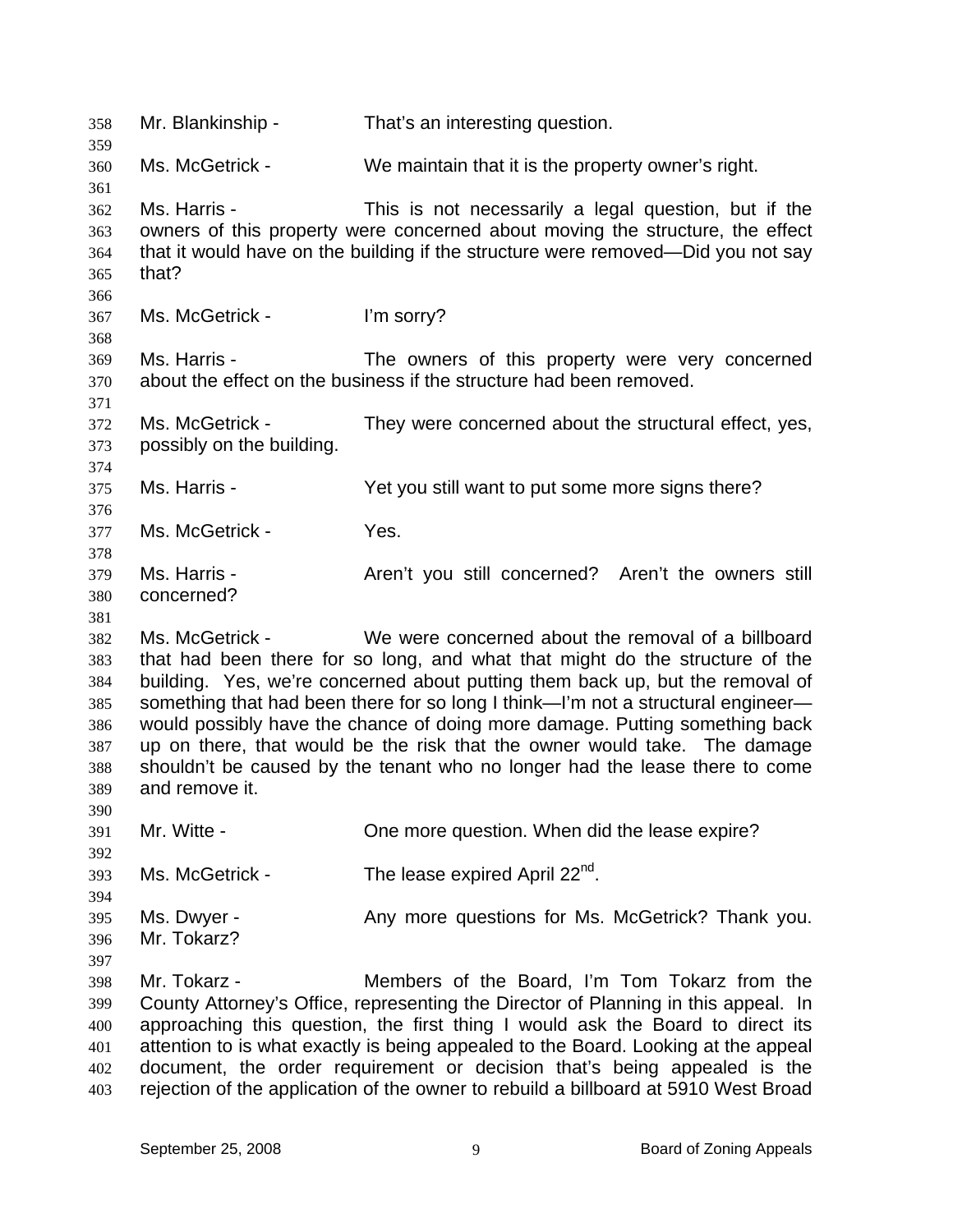Street. That's what's before you today. I would submit to you that on the basis of the facts that you have before you, that the decision by the Director of Planning was correct for this reason. There had been at the time of application by the owner a demolition permit issued to Lamar, who was the owner of the existing billboard at 5910 West Broad Street, and a new sign permit that had been approved for 5912 West Broad Street conditioned upon the removal of the sign at 5910. At the time the application had been made by the owner to the County, there was a demolition permit in place and a sign permit in place that was effective as long as there was a removal of the sign at 5910, which is owned by Bookcase Place. What I would point out to the Board is that, as Ms. McGetrick has said, the sign permit that was approved in May was to the owner of the existing sign at 5910 West Broad Street—that's Lamar. I would submit to the Board that when the County reviewed the demolition permit, it properly considered a permit application for demolition by the owner of the sign who had come to the County and said, "We want to demolish the sign at 5910 and to erect a new sign." 404 405 406 407 408 409 410 411 412 413 414 415 416 417 418 419

420

421 422 423 424 425 426 427 428 429 The second point I would make to the Board is—and I think Mr. Wright and Ms. Dwyer have touched on it and I agree—that this is really an issue that is outside of the Board's purview, the issue of the resolution of the property right between Lamar and the owner. I don't believe that the County should be placed, nor can it be placed, in the role of deciding between an owner and a lessee of property, who has the property rights, when there is an acknowledgement by Ms. McGetrick today, and there would be an acknowledgement by anybody who reviewed the lease, that the owner of the billboard (Lamar) was the one that was applying for the demolition permit and for the new sign permit.

430

431 432 433 434 435 436 437 438 439 440 441 In terms of application of the ordinance, which I believe is what is before you today, the provision we're talking about is a provision that's known as the Cap and Replace Provision. It was enacted in 1998. I'm going to have to take the blame for the way it was written because I was involved in the writing of it. It was designated in 24-104(l)(13)(a) to provide that an outdoor sign in existence on the effective date of the ordinance, which was May 27, 1998, may be either replaced or may be relocated to a new site if it met those conditions on there. Really, the purpose of this was to say we are going to allow the existing number of billboards in effect at the time of this ordinance amendment to be replaced or relocated if it meets certain conditions. The ordinance was intended also to say there can be no new billboards to exceed the existing number of billboards in the County.

442

443 444 445 446 447 448 449 When the permit application came in from the Bookcase Place to replace the billboards in existence at 5910 West Broad Street, it's our contention that the staff properly rejected that application because there was, in effect, a demolition permit and a sign permit for replacement of the sign at 5910 West Broad Street at the new location at 5912 West Broad Street. Given that fact, what we had was—not withstanding any private property dispute between Lamar and the owner in terms of the County's consideration of the Bookcase Place's permit—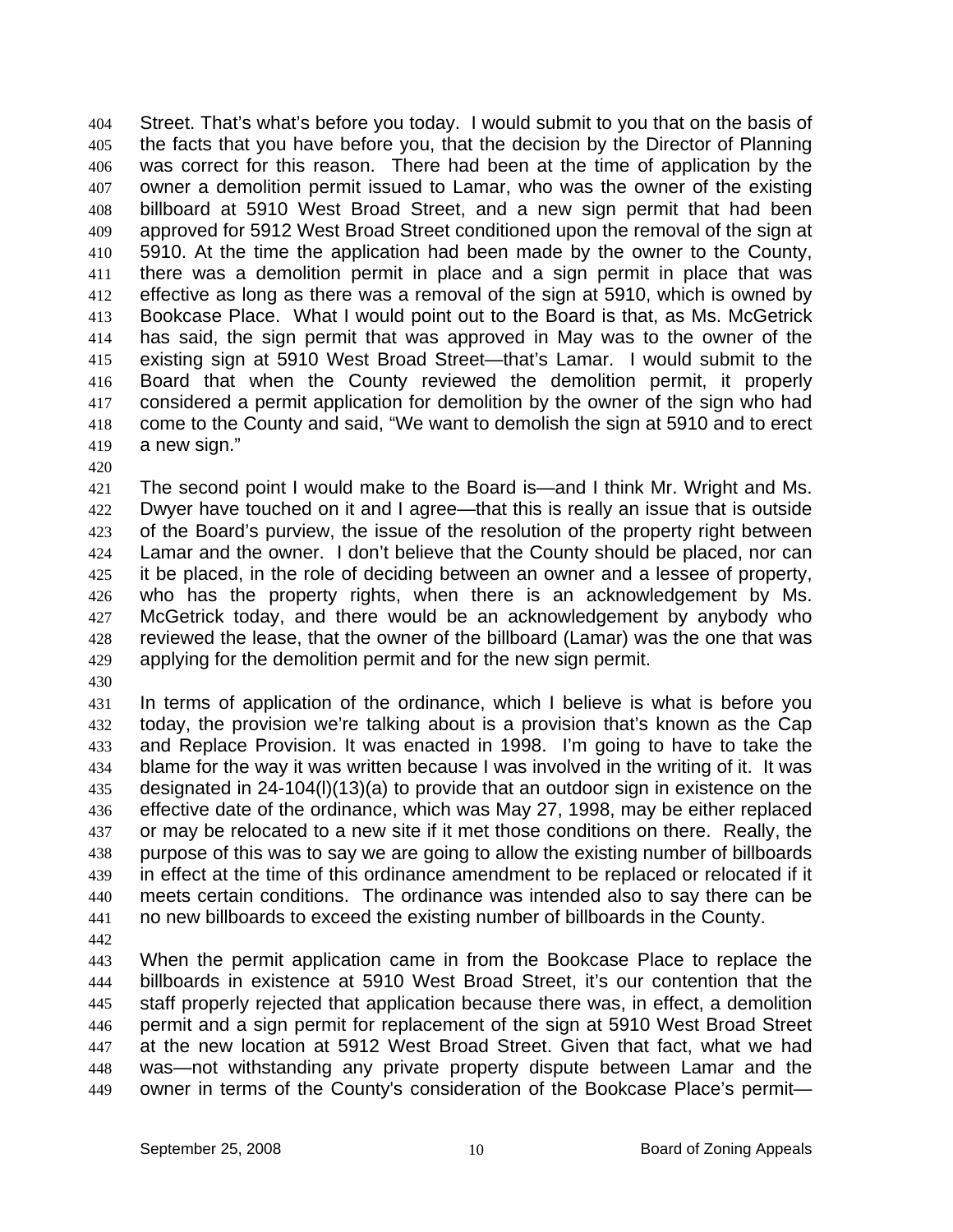the County reviewing an application with knowledge that there was an outstanding sign permit that had been approved for Lamar at the location at 5912, and that the new application, therefore, would violate both the Cap and Replace Provision in (a), but also the 1,000-foot limitation in (d). For that reason, it's our position that the Director of Planning's decision should be upheld, and that there was proper rejection of the sign permit filed by Mr. Kelly. 450 451 452 453 454 455 456 457 458 459 460 461 462 463 464 465 466 467 468 469 470 471 472 473 474 475 476 477 478 479 480 481 482 483 484 485 486 487 488 489 490 491 492 493 494 Mr. Wright - Let me ask you a question. Mr. Tokarz - Yes sir. Mr. Wright - The I understand it was a lease, and the lease expired. If Lamar just removed their signs, the owner of 5910 would then have the opportunity to put a sign on 5910. Is that correct? Mr. Tokarz - If there had not been a sign permit granted to Lamar, yes sir. The situation we find ourselves in is that Lamar had already come in, gotten the demolition permit, and had gotten the sign permit. It is the Director of Planning's position that it's the approval of the permit application by Lamar that justifies the rejection of the permit application by Mr. Kelly. Mr. Wright - The Let me clear up one thing. Under the present circumstances, why would not the owner of 5910 be permitted to put up a sign? Mr. Tokarz - For two reasons. Number one, under the provisions of (a), the relocation or replacement provisions talk about one sign being relocated or replaced. The sign to be relocated or replaced under provision (a) is the Lamar sign that's been approved for construction at 5912. In addition, given the approval of the permit for the construction of the sign at 5912, a sign construction at 5910 could not be permitted because it would violate the provisions of 104(13)(d), which provides that outdoor advertising signs must be at least a thousand feet apart. So, you couldn't have a sign on the adjoining parcel and meet the 1,000-foot requirement. Mr. Wright - There were no signs at all on either building, and the owner of 5912 came in and got a permit to put a sign on 5912, there could not be a sign on 5910. Mr. Tokarz - Let me step back one step. If there was an existing sign at 5910-Mr. Wright - Let's assume there are no existing signs. Mr. Tokarz - Oh, okay.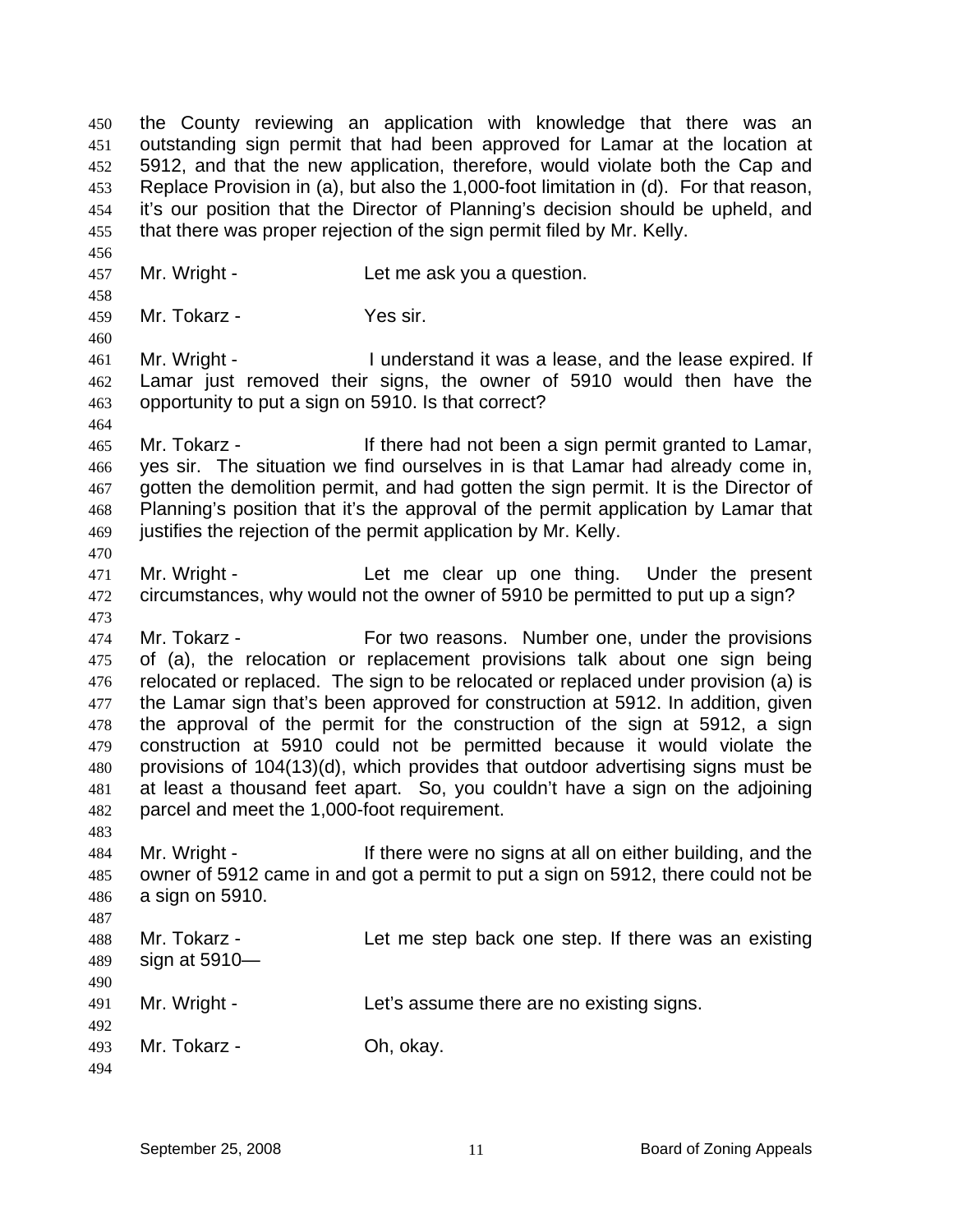Mr. Wright - No signs at all. We have two different owners, one owns 5910 and one owns 5912. 495 496

- 498 499 500 501 502 503 504 Mr. Tokarz - Chay. If the owner of 5912 came to the County and applied for a sign permit, because of the Cap and Replace Provision of the ordinance, the County staff would say, "What sign are you replacing or relocating," because you can't exceed the existing number of signs that were in place on May 27, 1998. So, Lamar, for example, could have come and said, "We want to place a sign at 5912, and we're taking down our existing sign at suchand-such a location." They could have done that.
- 506 507 508 Mr. Wright - The Let's say no signs at all. Forget this replacement business. Let's assume that there were no signs in place anywhere in the vicinity.

510 Mr. Tokarz - Okay.

497

505

509

511

513

515

518

521

523

534

537

539

512 Mr. Wright - You have an owner of 5910 and an owner of 5912.

514 Mr. Tokarz - Yes sir.

- 516 517 Mr. Wright - The 5912 owner comes in and says he wants a sign, and you give him a permit.
- 519 520 Mr. Tokarz - No sir. We could not give him a permit. That's what I'm trying to—
- 522 Mr. Wright - Why couldn't you give him a permit?

524 525 526 527 528 529 530 531 532 Mr. Tokarz - We could only give him the permit if he came in to place a sign at 5912 that was a replacement or a relocation of an existing sign that is going to be taken down somewhere else. The Cap and Replace Provision is designed to limit the number of signs in the County to those in existence on May 27, 1998. So, any application for a new outdoor advertising sign has to come in and say, "Here is our plan for the sign, and here's the sign that we are replacing with the new sign." They have to show us that the sign that's being replaced is going to come down. That's the reason.

533 Ms. Dwyer - In that scenario, 5912 could not get a sign.

- 535 536 Mr. Tokarz - The Unless they came in and said, "We are replacing a sign at some location elsewhere in the County."
- 538 Mr. Wright - 5910 couldn't get a sign.
- 540 Ms. Dwyer - Nobody could.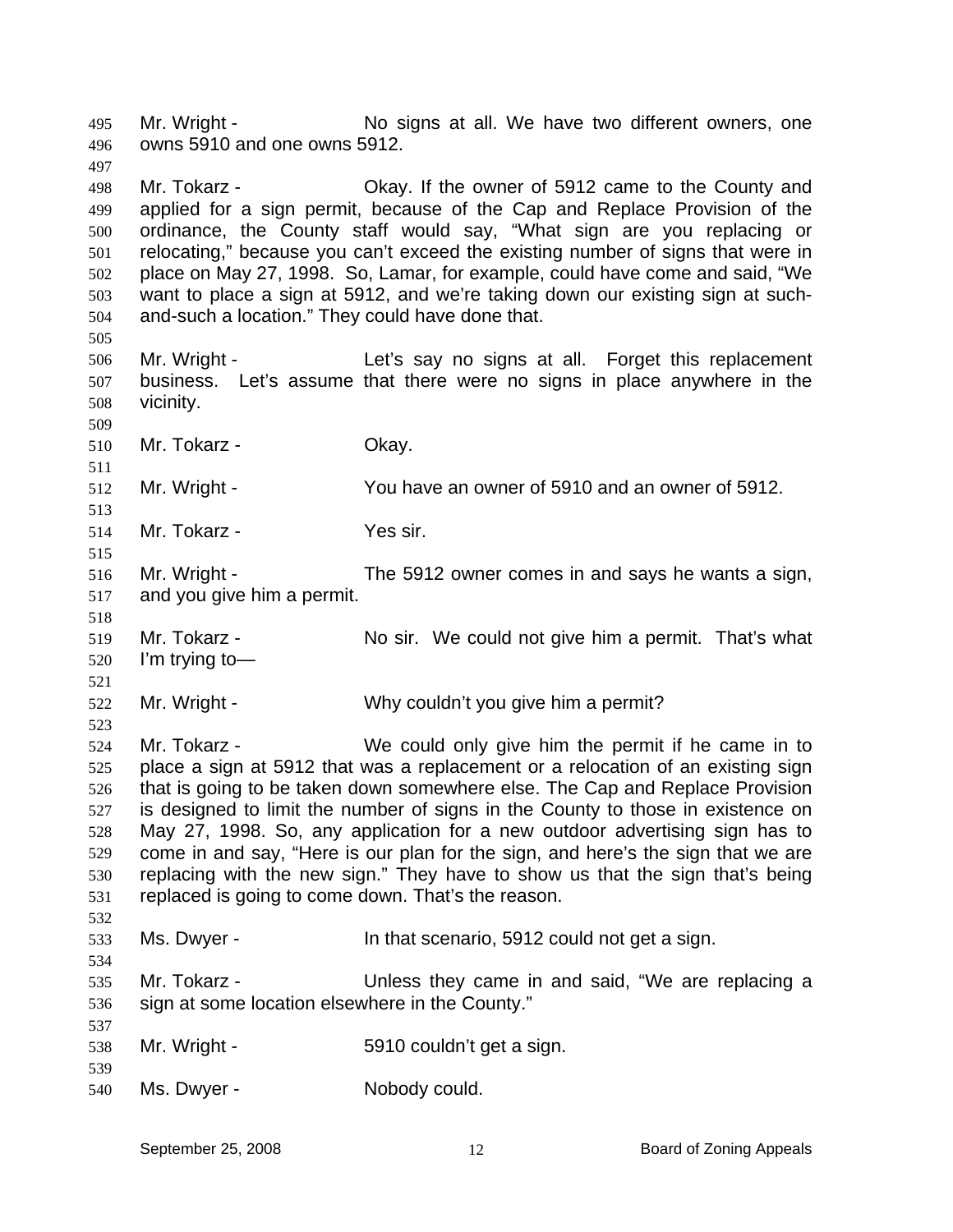| 541        |                                          |                                                                                        |
|------------|------------------------------------------|----------------------------------------------------------------------------------------|
| 542        | Mr. Tokarz -                             | Nobody could get a sign.                                                               |
| 543        |                                          |                                                                                        |
| 544        | Mr. Wright -                             | Because of the sign requirements for that particular                                   |
| 545        | area?                                    |                                                                                        |
| 546        |                                          |                                                                                        |
| 547        | Mr. Tokarz -                             | That's correct.                                                                        |
| 548        |                                          |                                                                                        |
| 549        | Mr. Wright -                             | So, the only way you can get a sign is if it's a                                       |
| 550        | replacement sign?                        |                                                                                        |
| 551        |                                          |                                                                                        |
| 552        | Mr. Tokarz -                             | That's correct. That's why I called it the Cap and                                     |
| 553        | Replace Provision.                       |                                                                                        |
| 554        |                                          |                                                                                        |
| 555        | Mr. Wright -                             | It's a particular statute for that particular area.                                    |
| 556        |                                          |                                                                                        |
| 557        | Mr. Tokarz -                             | It's been the subject of-                                                              |
| 558        |                                          |                                                                                        |
| 559        | Mr. Wright -<br>that the case, I guess.  | Explain again the purpose of that ordinance. Why is                                    |
| 560        |                                          |                                                                                        |
| 561<br>562 | Mr. Tokarz -                             | Yes sir. I'll give you a short history lesson. The short                               |
| 563        |                                          | history lesson is that in 1987, I believe, the Sign Ordinance initially required the   |
| 564        |                                          | amortization of all billboards in Henrico County, an amortization being the taking     |
| 565        |                                          | down of all signs by a certain date. I don't recall the date right this second, but it |
| 566        |                                          | was somewhere after 1998. As we approached the 1998 deadline, the sign                 |
| 567        |                                          | companies said, "We're concerned that this is an unconstitutional taking of            |
| 568        |                                          | property. We think these signs serve an economic benefit to the County. We             |
| 569        |                                          | think the ordinance should be amended." On the other side of the billboard             |
| 570        |                                          | industry were those people, citizens who had supported the original amortization       |
| 571        |                                          | provision in 1988 or '87 that said, "We don't like billboards because they clutter     |
| 572        |                                          | up the environment, and we don't want billboards to continue."<br>So, the              |
| 573        |                                          | compromise was the Board passed the ordinance in 1998 that said outdoor                |
| 574        |                                          | billboards do not have to be removed in their entirely as provided in the original     |
| 575        |                                          | ordinance, but we will limit the number with this Cap and Replace Provision. That      |
| 576        |                                          | was the compromise that was reached. No additional billboards, and if you are          |
| 577        |                                          | going to replace billboards, you're going to have to meet certain requirements         |
| 578        | that were set forth in $24-104(1)(13)$ . |                                                                                        |
| 579        |                                          |                                                                                        |
| 580        | Mr. Wright -                             | Did the owner of 5910 want to put another billboard                                    |
| 581        | up? Is that what they wanted to do?      |                                                                                        |
| 582        |                                          |                                                                                        |
| 583        | Mr. Tokarz -                             | That's what the application is for, yes sir.                                           |
| 584        |                                          |                                                                                        |
| 585        | Mr. Wright -                             | A billboard.                                                                           |
| 586        |                                          |                                                                                        |
|            |                                          |                                                                                        |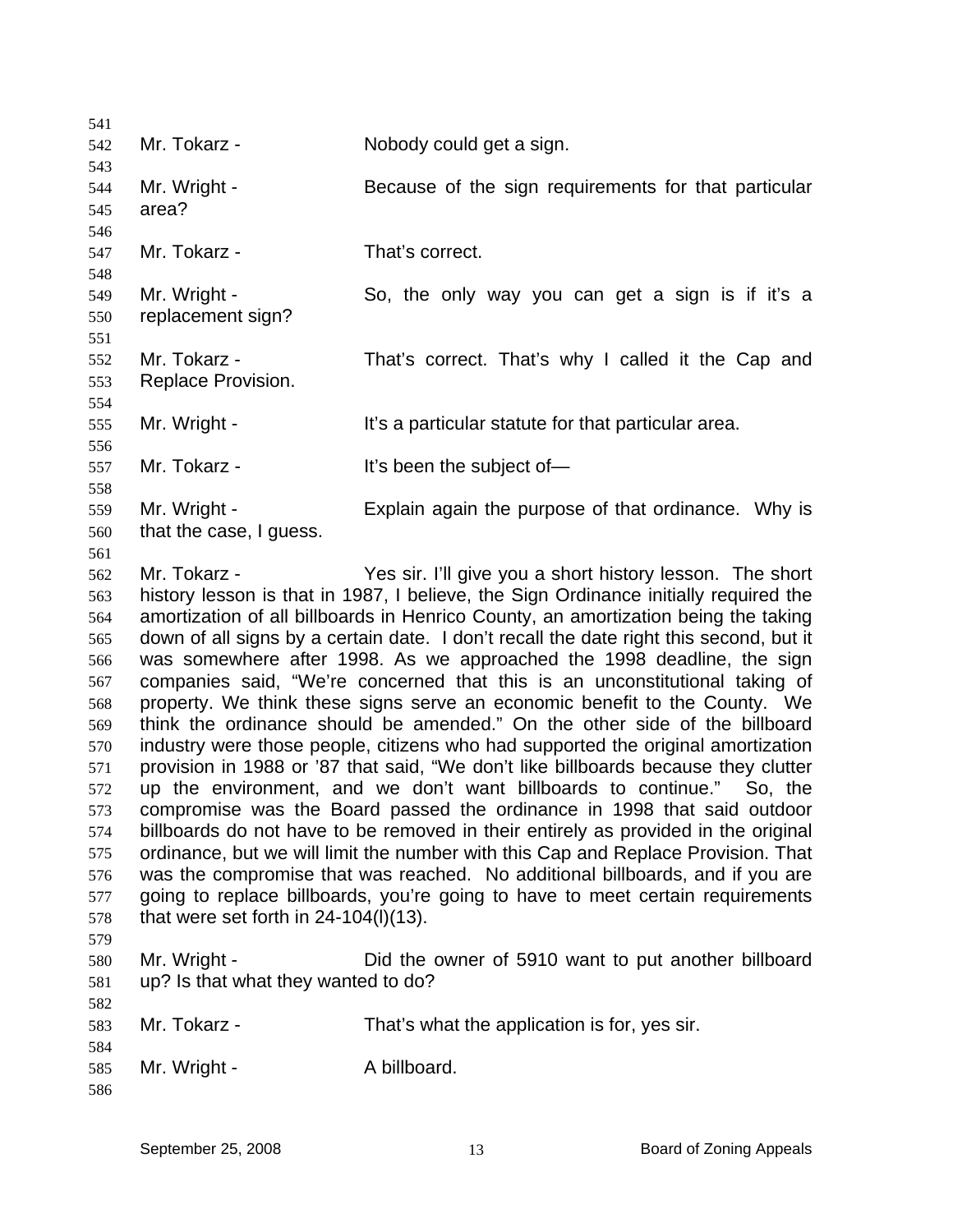| 587        | Mr. Tokarz -                             | Yes, that's right.                                                                                                                                                 |
|------------|------------------------------------------|--------------------------------------------------------------------------------------------------------------------------------------------------------------------|
| 588<br>589 | Mr. Wright -                             | Not a little sign.                                                                                                                                                 |
| 590        |                                          |                                                                                                                                                                    |
| 591        | Mr. Blankinship -                        | These are not business signs.                                                                                                                                      |
| 592        |                                          |                                                                                                                                                                    |
| 593        | Mr. Wright -                             | That's the key. There's no indication—That's what I                                                                                                                |
| 594        |                                          | was trying to get at. They're trying to put up a billboard, not a business sign.                                                                                   |
| 595        |                                          |                                                                                                                                                                    |
| 596        | Mr. Tokarz -                             | That's correct. This was a sign-as the application                                                                                                                 |
| 597        | says-to rebuild the billboards at 5910.  |                                                                                                                                                                    |
| 598        |                                          |                                                                                                                                                                    |
| 599        | Mr. Wright -                             | What you're saying in summary is that if Lamar had                                                                                                                 |
| 600        |                                          | removed the sign and not even requested to put it up on 5912, the owner of 5910                                                                                    |
| 601        | couldn't put up a billboard sign anyhow. |                                                                                                                                                                    |
| 602        |                                          |                                                                                                                                                                    |
| 603        | Mr. Tokarz -                             | No, no. If Lamar had removed the sign at 5910, had                                                                                                                 |
| 604        |                                          | not applied for permission to build a sign somewhere else, to replace the sign, to                                                                                 |
| 605        |                                          | relocate the sign, in the words of the ordinance, then the owner at 5910 could                                                                                     |
| 606        |                                          | have applied for a sign permit on the grounds that it was merely replacing at the                                                                                  |
| 607        |                                          | present location, which is permitted by (a)(13) of 24-104.                                                                                                         |
| 608        |                                          |                                                                                                                                                                    |
| 609        | Mr. Wright -                             | That puts us back to the beginning of this thing.                                                                                                                  |
| 610        |                                          |                                                                                                                                                                    |
| 611        | Mr. Tokarz -                             | Yes sir.                                                                                                                                                           |
| 612        |                                          |                                                                                                                                                                    |
| 613        | Mr. Blankinship -                        | Now we've got the background covered.                                                                                                                              |
| 614        |                                          |                                                                                                                                                                    |
| 615        | Mr. Witte -                              | I have one question. In the time between when the<br>lease expired on the $22^{nd}$ of April and when the application was filed on the $6^{th}$ of                 |
| 616        |                                          |                                                                                                                                                                    |
| 617        |                                          | May, had the owners of Bookcase Place filed for a permit to have their own signs                                                                                   |
| 618        |                                          | put on that building, since there was no lease and there was no tie to it, could<br>they have at that time applied, and in reasonable probability had their permit |
| 619<br>620 | accepted?                                |                                                                                                                                                                    |
| 621        |                                          |                                                                                                                                                                    |
| 622        | Mr. Tokarz -                             | As I understand the way the staff is applying the                                                                                                                  |
| 623        | ordinance, the answer is yes.            |                                                                                                                                                                    |
| 624        |                                          |                                                                                                                                                                    |
| 625        | Mr. Witte -                              | Okay.                                                                                                                                                              |
| 626        |                                          |                                                                                                                                                                    |
| 627        | Mr. Tokarz -                             | It was the first one through the door got the permit.                                                                                                              |
| 628        |                                          |                                                                                                                                                                    |
| 629        | Mr. Wright -                             | It was a race.                                                                                                                                                     |
| 630        |                                          |                                                                                                                                                                    |
| 631        | Mr. Tokarz -                             | Yes sir.                                                                                                                                                           |
| 632        |                                          |                                                                                                                                                                    |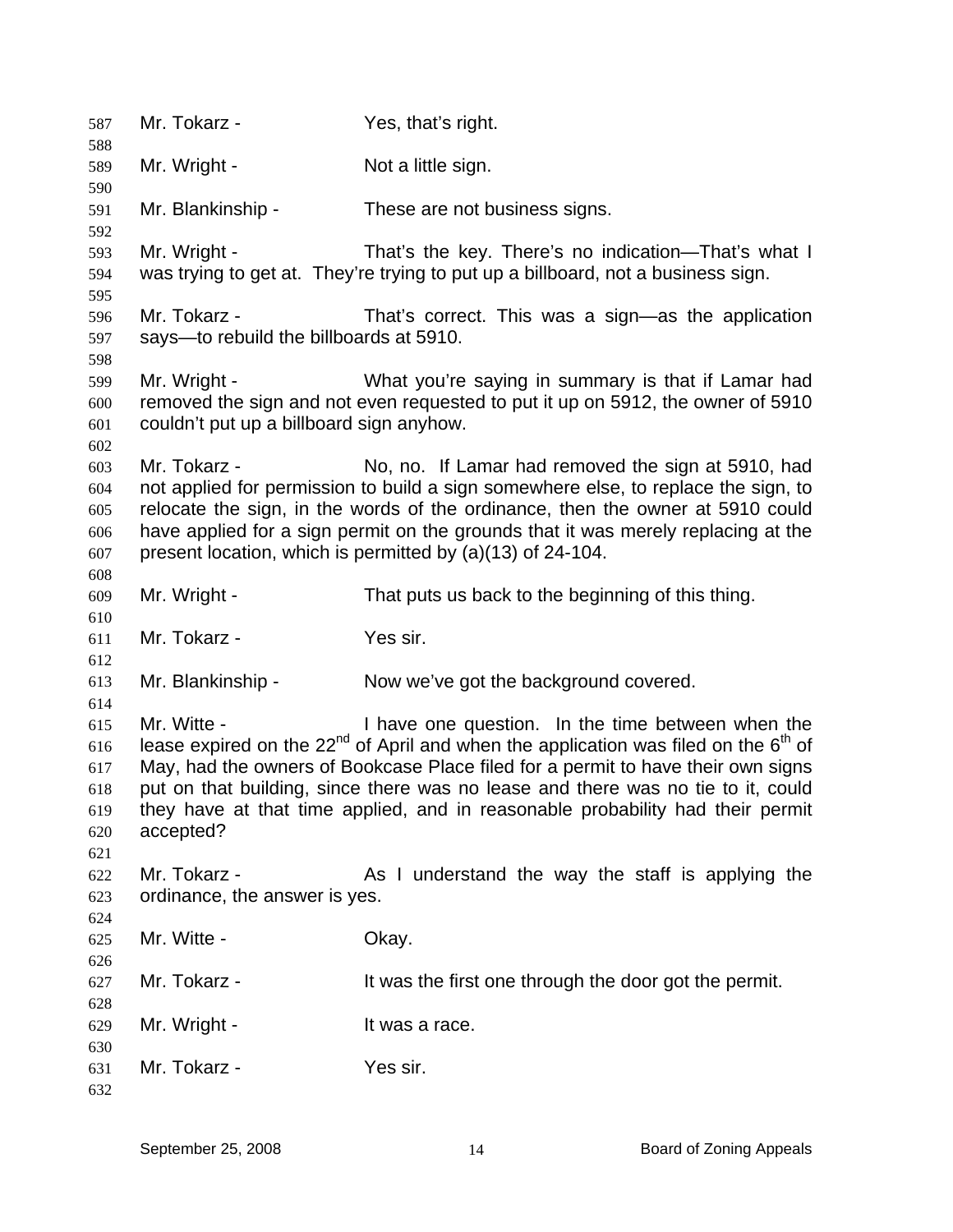Ms. Dwyer - Mr. Tokarz, as I see the ordinance, it just regulates, in effect, the number of billboards that can be in the County. It doesn't really say anything about who owns—In effect, it does also kind of create a right in the billboard that is of some independent value because the number of billboards is restricted. But it doesn't address who owns that right, whether it's the billboard owner or the property owner. 633 634 635 636 637 638

640 641 642 643 644 645 646 647 648 649 650 Mr. Tokarz - The State of the State of the staff could make what I would consider to be a judicial determination as to who has the property rights. I would also point out the ordinance does not require that it be the owner of the property who signs the demolition permit. The testimony before you already is that the owner of the billboard was Lamar, and the owner of the billboard is who came in and applied to the County for permission to demolish his own billboards. For that reason, I believe the permit was properly granted. Now, if there is a dispute between Lamar and the owner of 5910 as to who had the property right to apply for a new sign permit, or to demolish the existing signs and remove them, that is, in our view, a private civil matter between the two that's beyond both the purview of County staff and, I would respectfully submit, to this Board.

652 653 654 Ms. Dwyer - The County's position, then, is that either the billboard owner or the property owner upon which an existing billboard is placed could come and get a permit to build a new sign to replace one taken down.

656 657 658 659 660 661 662 Mr. Tokarz - The Yes. Just as a property owner across the street on West Broad has nothing to do with the lease here could come and apply to the County for a permit to erect a sign. The only thing the County would be looking to is where are you planning to remove an existing sign so that you can fall within the Cap and Replace Provision? The lease arrangements, in my view of this particular situation, amount to a private matter of contractual rights between the parties that they need to resolve outside of this forum.

664 665 Mr. Wright - The Vis in the wrong forum. They should go to court to determine—

667 Mr. Tokarz - That is correct, sir. That is our view, yes sir.

669 670 Ms. Dwyer - When we normally issue demolition permits, do we normally require the property owner to consent?

671

675

639

651

655

663

666

668

672 673 674 Mr. Tokarz - I don't believe that we do. I'm not in the office every day. I have Mr. O'Kelly and Mr. Blankinship who may know. I don't know the answer, but taken on the evidence of this case, this answer is no.

676 677 678 Mr. Blankinship - The light of itsue building permits to builders every day without having the owner of the property sign the building permit. Sign permits are actually on a building permit form.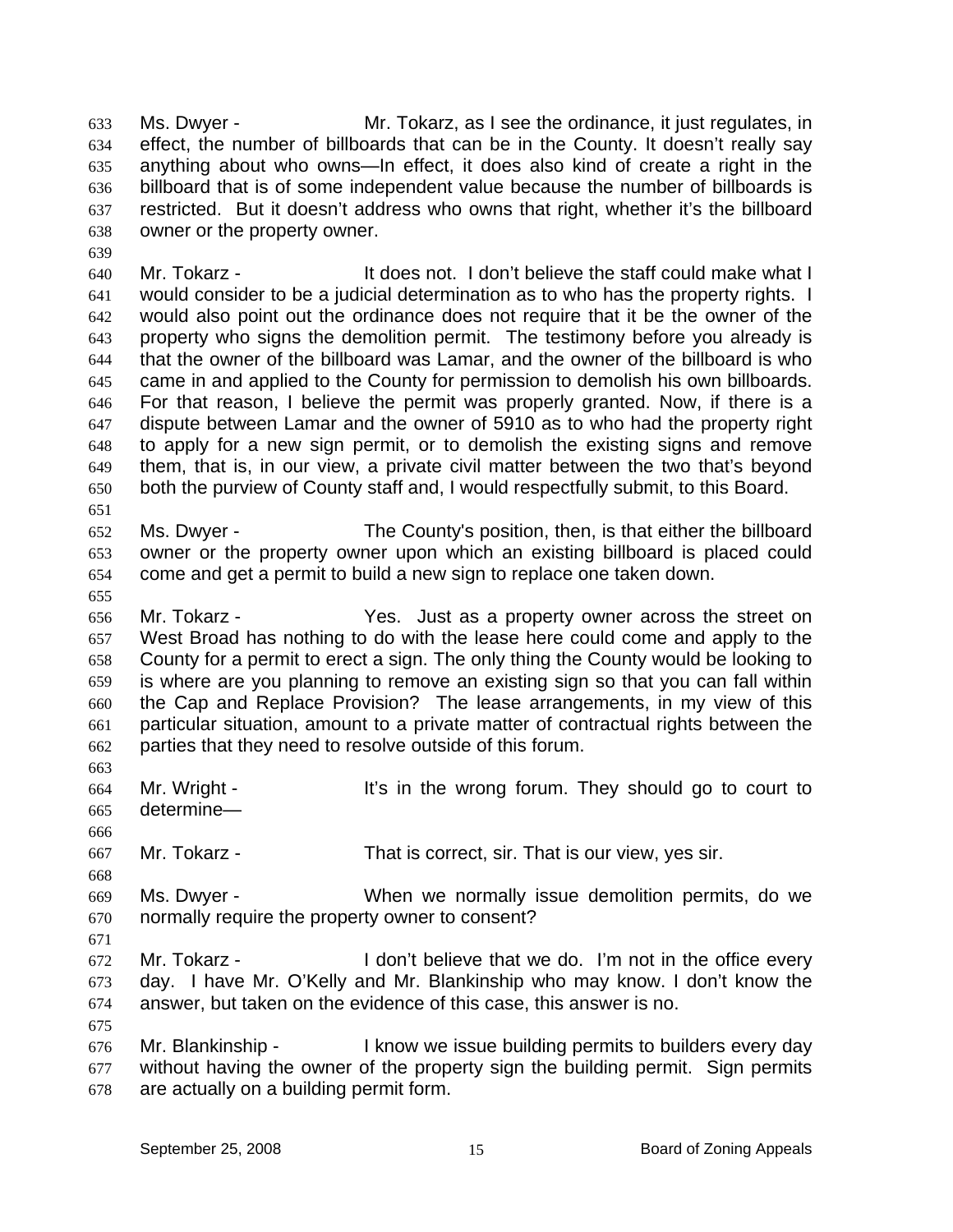679 680 681 682 683 684 685 686 687 688 689 690 691 692 693 694 695 696 697 698 699 700 701 702 703 704 705 706 707 708 709 710 711 712 713 714 715 716 717 718 719 720 721 722 723 724 Ms. Dwyer - Chay. There is a precedent for that. Mr. Blankinship - Lamar comes in and pulls these permits routinely. We have a couple of them that we're discussing for different reasons right now where Lam has applied to move a billboard from one location to another, and we've never spoken to the landowners. I've not. Mr. Tokarz - The other reality is—I will just point this out to the Board. The other reality is that what a tenant does on a piece of property is totally dependent upon the contractual rights it has vis-à-vis the owner. I think the protection for the County and for the citizens is that regardless of whether the owner signs a demolition permit or not, the reality is that if someone were to go onto somebody's property without the right to do so, the owner would have a property right to see redress for that, but that would not, as I said before, be in this forum, it would be in a different forum. Ms. Harris - The Mr. Tokarz, could you talk more about the 500-foot limit? How far was 5910 from 5912 West Broad? Mr. Tokarz - My understanding is it's next door. Mr. Blankinship - It's across the street. Mr. Tokarz - **Across the street.** Ms. Harris - **Across from Hanover?** Mr. Witte - 5910 and 5912, you would think they'd be on the same side of the street. Mr. Blankinship - Well, the side of West Broad. Mr. Tokarz - Christian Constantial Christian Christian Christian Mr. Tokarz - Christian Christian Christian Mr Mr. Blankinship - They're about 200 feet apart. Mr. Tokarz - Right. They're not further than 1,000 feet apart, which is why I mentioned subsection (d). Ms. Harris - As it stands now, can Lamar do anything with locating the sign? Mr. Tokarz - Lamar? Ms. Harris - Yes.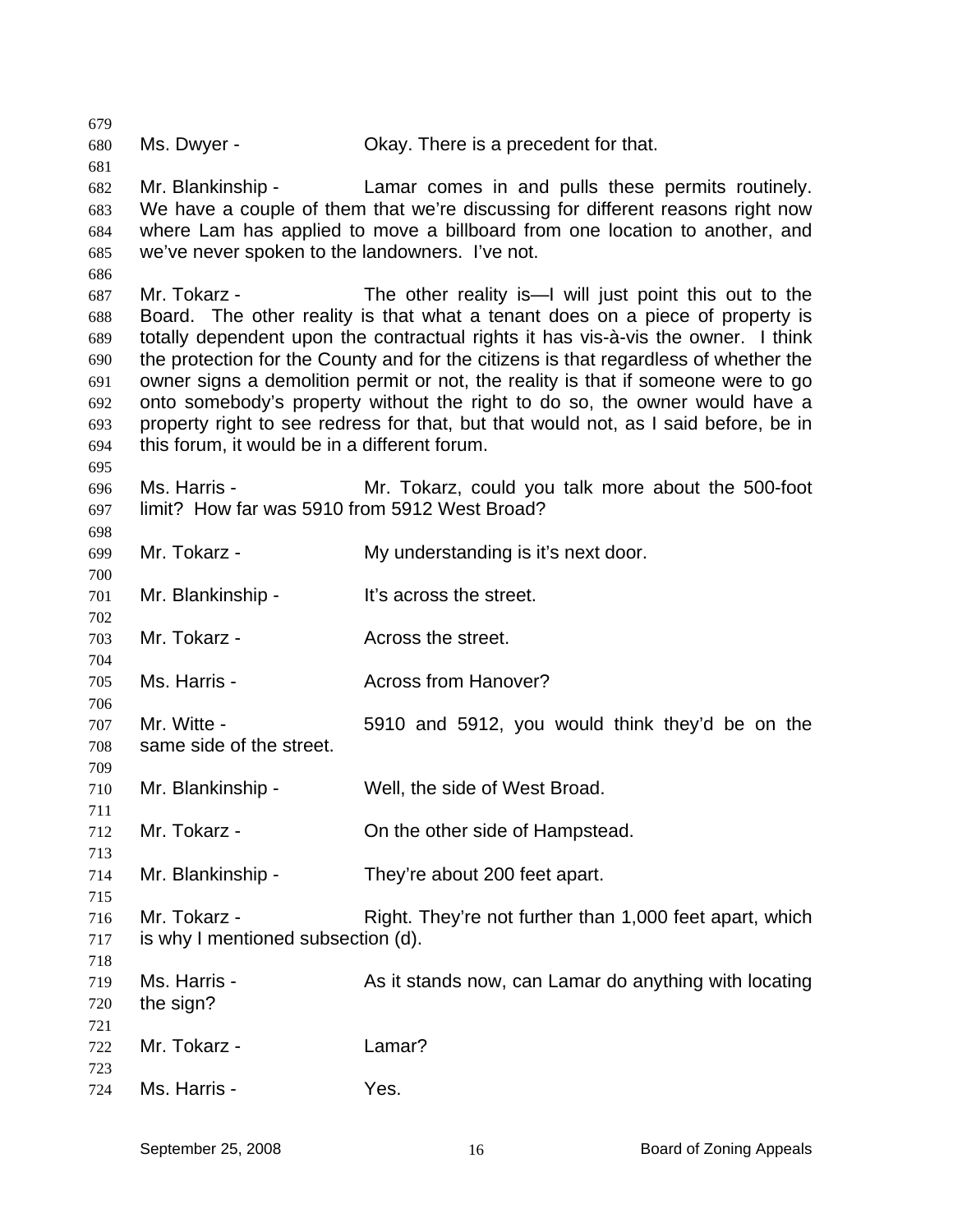725 726 727 728 729 730 Mr. Tokarz - The Lamar has an existing permit to place the signs at 5912 because they've now satisfied the condition of the demolition permit. I think there was a picture on the board before showing that the signs at 5910 have been removed. That demolition permit has now been effectuated. The condition for the sign at 5910 has now been satisfied, so they can erect at any time.

- 732 733 Ms. Harris - That structure that we see on the screen that supported the sign, did that belong to Lamar or Bookcase?
- 734

737

739

741

744

731

735 736 Mr. Tokarz - I don't know the answer to that question. I think that's a matter between Lamar and the property owner.

738 Ms. Dwyer - Any more questions for Mr. Tokarz? Thank you.

740 Mr. Tokarz - Thank you.

742 743 Ms. Dwyer - The applicant may come back for rebuttal. I'm going to give you a five-minute period to rebut the arguments made.

745 746 747 748 749 750 751 752 753 754 755 756 757 758 759 Ms. McGetrick - I'd like to address the fact that the applicant did not— Mr. Tokarz talked before about the race to apply for a permit. The applicant did not feel that there was a race to apply for a permit because this was not a permitted sign, so to speak. It was a grandfathered sign under the amendment, and a sign that had been there for many years, and had been there since he bought the property. But for the fact that Lamar went around him and got the permit another way, he had no way of knowing that they were going to take this property right from him by demolishing. He had always intended to replace the signs when Lamar left, and the sign goes with the location. There is a permit for a sign. Not for this particular sign, but when a permit is issued for a sign, it's for that sign. That location, however, that property, there's a right to put the sign up on that property. You can either issue the permit to put the sign up, or you can issue it for the property next door, but the sign goes with the location. It's always been my client's intent, once these signs were taken down, to replace them.

- 760 761 My client is not in the business of putting up signs himself, so he went ahead and signed with another company a lease management agreement after Lamar's
- 762 763 764 765 766 lease was over, and sent Lamar notice of this agreement, and asked that they be notified when they were coming to remove the signs. None of that. Lamar came on a Sunday morning, I think, to remove the signs so that there would be no chance for my client or his management company to be there and supervise the removal.
- 767

768 769 770 Mr. Tokarz also mentioned that now that the demolition's been complete, the sign permit for 5912 can go forward. However, the demolition, obviously, has not been complete. There are still I-beams up there to be removed.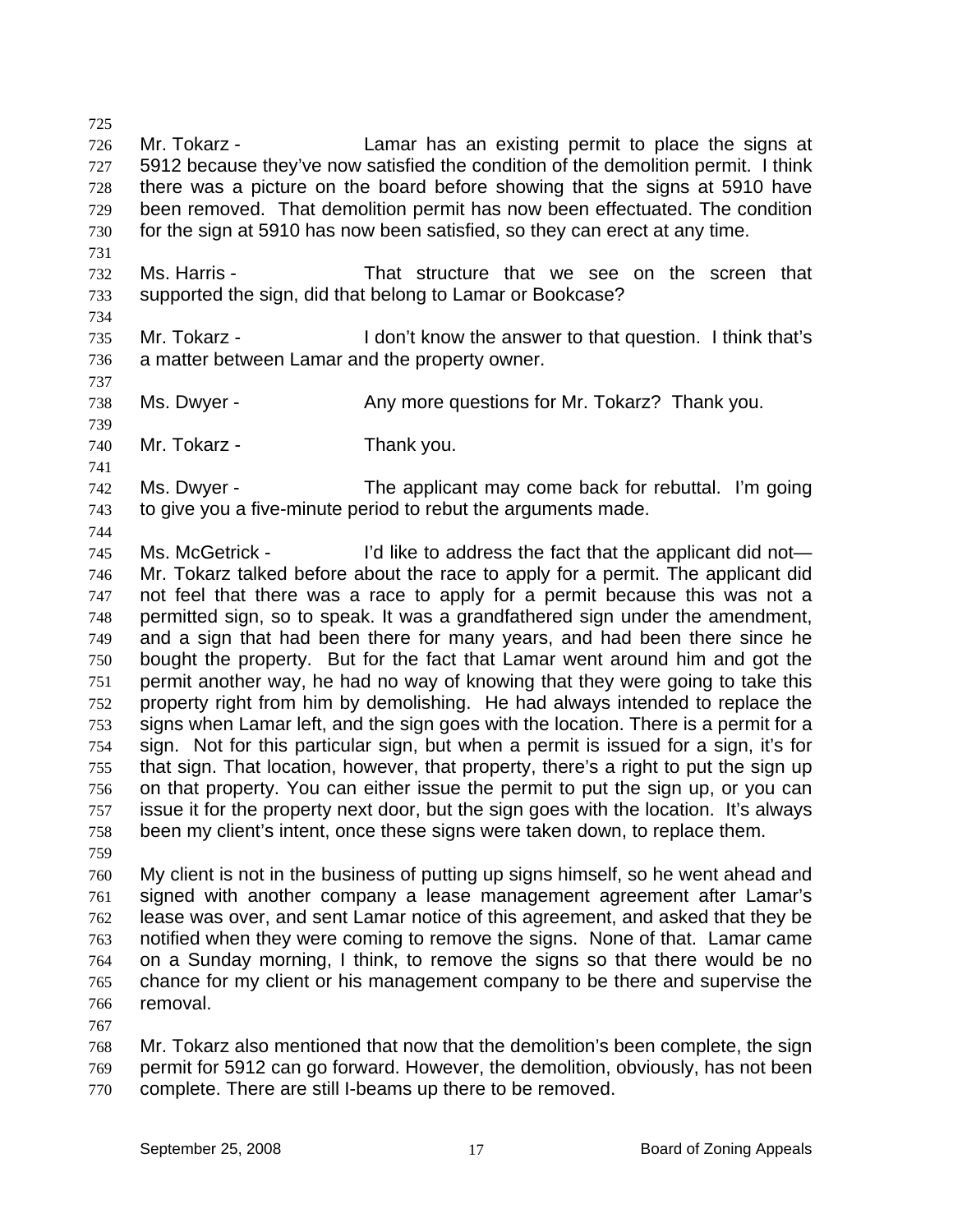771 772 773 774 775 776 777 778 779 780 781 782 783 784 785 786 787 788 789 790 791 792 793 794 795 796 797 798 799 800 801 802 803 804 805 806 807 808 809 810 811 812 813 814 815 816 The owner thinks that because this sign location was not a permitted location but was a sign in existence for many years that had been grandfathered, that it is within this Board's purview to decide that the owner owns that sign right. It's part of the ordinance that's not necessarily clear, but we think that the owner should have the right, has always had the right to put the signs there, and just because Lamar has personal property, these signs that they removed from there does not give them the right to put them elsewhere under a permit that was issued, and if the demolition permit was not incorrectly issued, then it was issued without all the facts being known. I would like to point out also, again, that when the rejection letter was issued to my clients, the reject of his permit, it stated that the billboards had been brought down in July. They were not brought down until September. Ms. Dwyer - **Do you have a copy of original permit, or do we know** to whom the original permit was issued? Ms. McGetrick - I talked to the Permit Office yesterday. I was told they came into existence in 1984. The sign was in existence long before that, so there was no permit for this sign ever issued. It's not a matter of transferring a permit; it's a matter of a right to have a sign up there, which we think belongs to the owner. Ms. Dwyer - Any questions by Board members? Thank you. **DECISION**  Do I have a motion? This is an appeal of the decision by the Director of Planning. Mr. Witte - I would make a motion that we decline this application. I think that the Cap and Replace Provision was very evident at the time all this was taking place, and that they were aware of it. I also think that they had an opportunity of 18 days, or 12 days—whatever it is. They had that window of opportunity to apply for the application themselves. Ms. Dwyer - The You're talking about the Bookcase. Mr. Witte - The Bookcase. In which case, they could have taken the stance that the frame of the property and the space was actually their's to take care of. Ms. Dwyer - The Music of It I understand your motion correctly, you want to affirm the decision of the Director of Planning to reject the application of Bookcase on Broad, LLC. Mr. Witte - Exactly.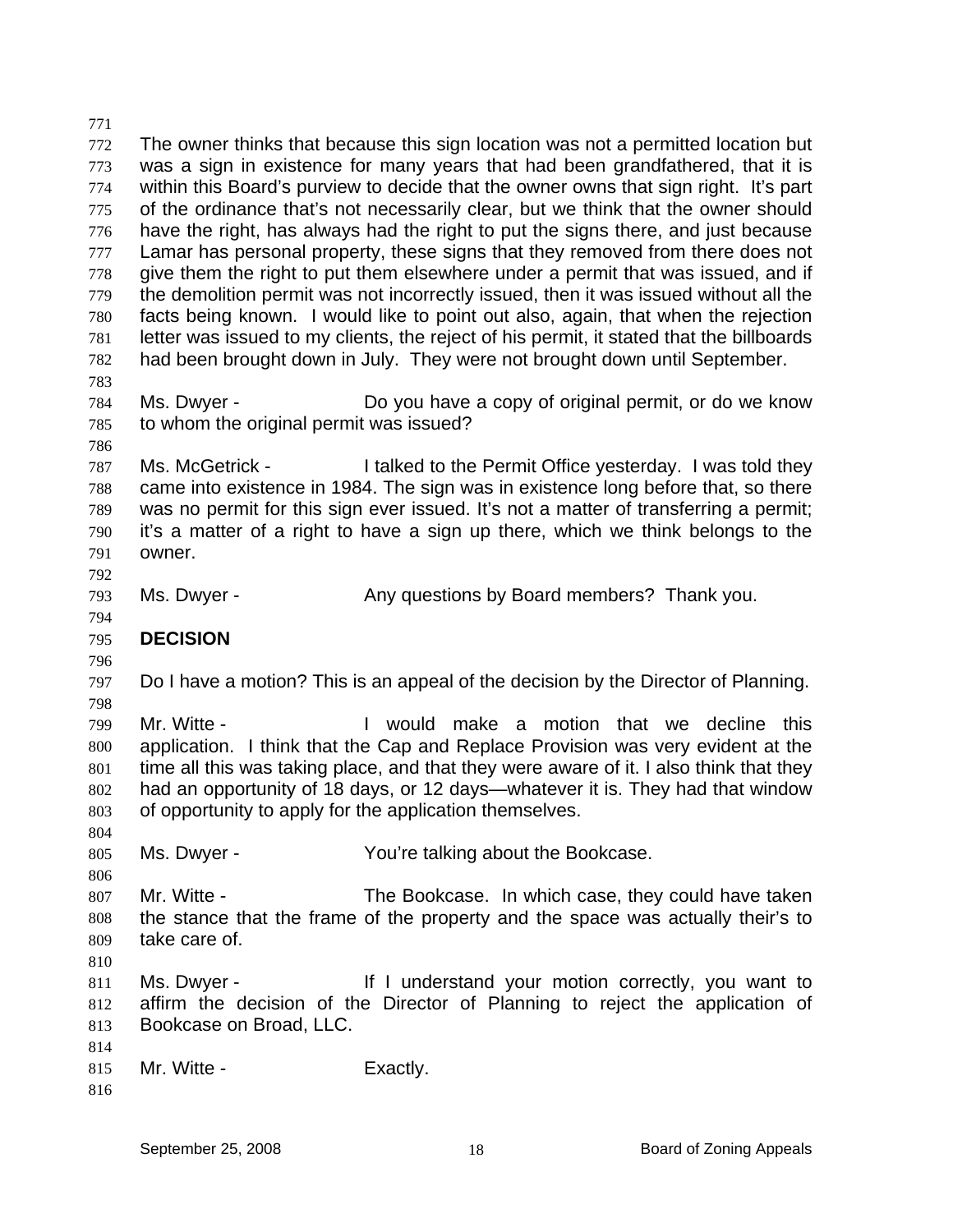817 Ms. Dwyer - Do I have a second? 818 819 820 821 822 823 824 825 826 827 828 829 830 831 832 833 834 835 836 837 838 839 840 841 842 843 844 845 846 847 848 849 850 851 852 853 854 855 856 857 858 859 860 861 Mr. Wright - The I'll second that. Ms. Dwyer - **Discussion?** Mr. Wright - Now that I understand the whole process, this is a billboard and not a business sign that would really go with the property of the owner. I think the intent of the ordinance would be that whoever had the sign, which was Lamar, would be in a position to move it under that recap situation. I think that's the way it should be. Ms. Harris - Then we further say that the problem that existed here was not a problem under our jurisdiction, but one between the sign owner and the owner of the property. Mr. Wright - They have the recourse to go to court if they want to. Mr. Witte - Right. It's a civil matter. Ms. Dwyer - I agree with Ms. Harris that there are a number of issues that were raised about the lease, and who had the right to be on the property, and had the right to remove the billboard and when. That is a private matter between the billboard owner and the property owner. I think our involvement was just to maintain the cap. When the application came in to replace a billboard, on its face it was valid and it was appropriate to approve that particular case, and then to deny this one because it would have exceeded the cap. Any other discussion? All in favor say aye. All opposed say no. The ayes have it; the motion passes. After an advertised public hearing and on a motion by Mr. Witte, seconded by Mr. Wright, the Board **denied** application **A-018-08, Bookcase on Broad, LLC's** appeal of a decision of the director of planning pursuant to Section 24-116(a) regarding the property at 5910 W Broad Street (Westmont) (Parcel 771-740- 0065), zoned B-3, Business District (Brookland). Affirmative: **Dwyer, Harris, Nunnally, Witte, Wright** 5 Negative: 0 Absent: 0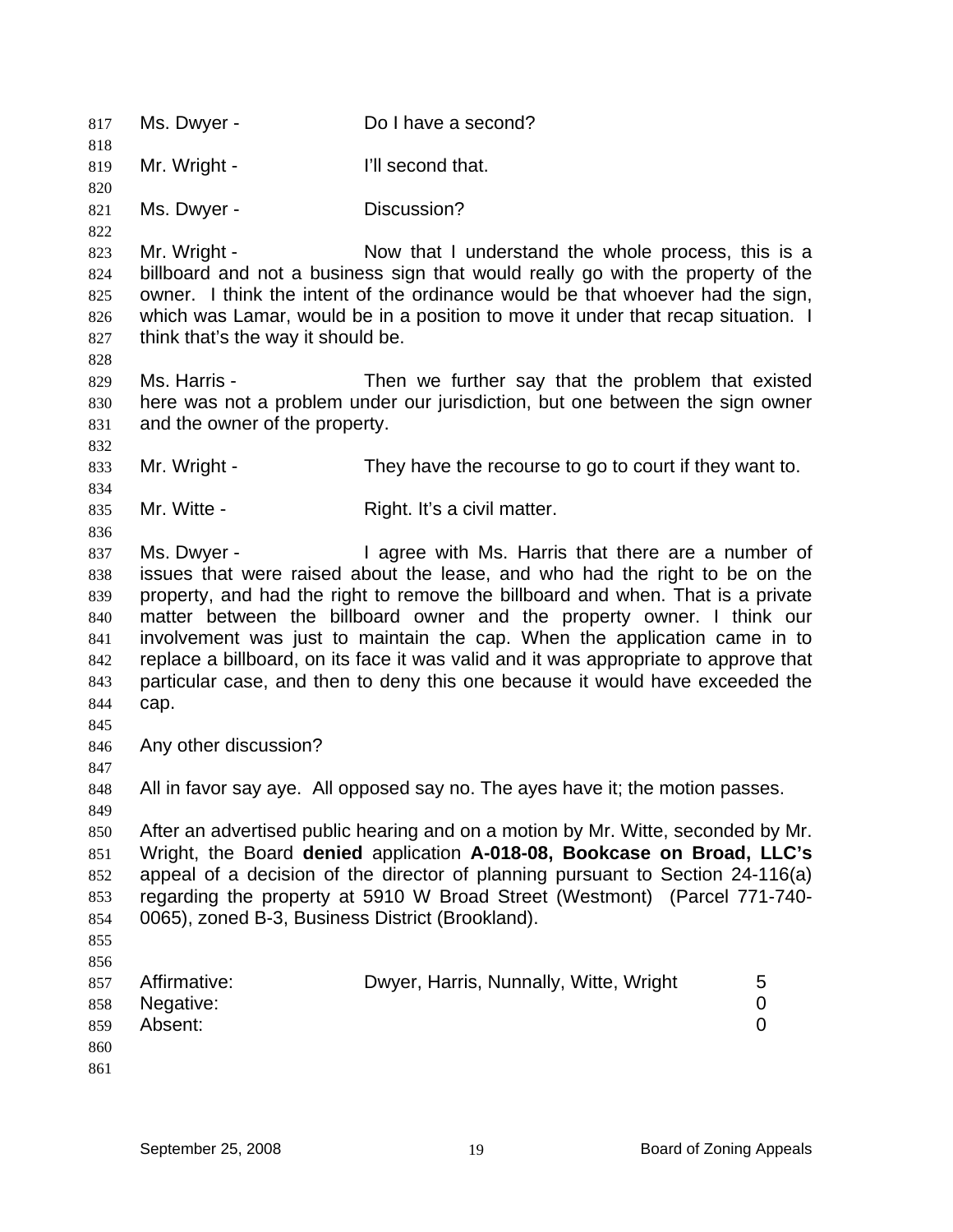**UP-018-08 DEBRA AND GLENN MULLIAN** request a conditional use permit pursuant to Section 24-95(i)(4) to build an in-ground pool in the side yard at 12601 Amber Terrace (Burgundy Parke) (Parcel 733-759- 2808), zoned R-3AC, One-family Residence District (Conditional) (Three Chopt). 862 863 864 865 866 867 868 869 870 871 872 873 874 875 876 877 878 879 880 881 882 883 884 885 886 887 888 889 890 891 892 893 894 895 896 897 898 899 900 901 902 903 904 905 906 907 Ms. Mullian - Good morning, I'm Debra Mullian. Ms. Dwyer - The South State of Just a moment, please. Ms. Mullian - Chay. Ms. Dwyer - The You'll need to swear in anybody who wants to speak. Mr. Blankinship - Will you raise your right hand please? Do you swear the testimony you're about to give is the truth and nothing but the truth so help you God? Ms. Dwyer - You're Ms. Mullian? Ms. Mullian - I'm Ms. Mullian. I'm Debbie Mullian. Ms. Dwyer - Chay. Ms. Mullian - The My husband couldn't be here. It's M-u-l-l-i-a-n. We live in Burgundy Park. We have a pie-shaped lot. We built our house 12 years ago. It was our choice, of course, to place it [unintelligible], I guess is the right terminology, so it's somewhat turned. If we had not done that, if the house was straight forward on the pie-shaped lot, where we would like to build the pool would be our backyard. We, basically, don't have a backyard because our neighborhood has a brick wall into the development, which is on our property, which is behind us. We pretty much have a very small backyard that's an embankment with a rock garden. No room to build a pool. The side is a perfect little place to have a kidney-shaped pool. We're talking about a dimension of 12 by 28. You cannot see it. It would be right there at the back of the driveway. You could not see it from the road as you come in on the cul-de-sac. Of course we'd also have a privacy fence. The only people would be our neighbors on that side, which of course, again, we would have a privacy fence. We would like it to be considered. We have three other pools on our cul-de-sac. I have recently talked to the president of our association, and evidently, there is another home in our development that is presently building a pool on their side yard. I haven't seen that, but he did bring that to my attention. It's very private. It would be right off the deck, perfect little place. Like I said, it won't affect any other property. Mr. Wright - How much screening would there be between the pool and your neighbor at 12600?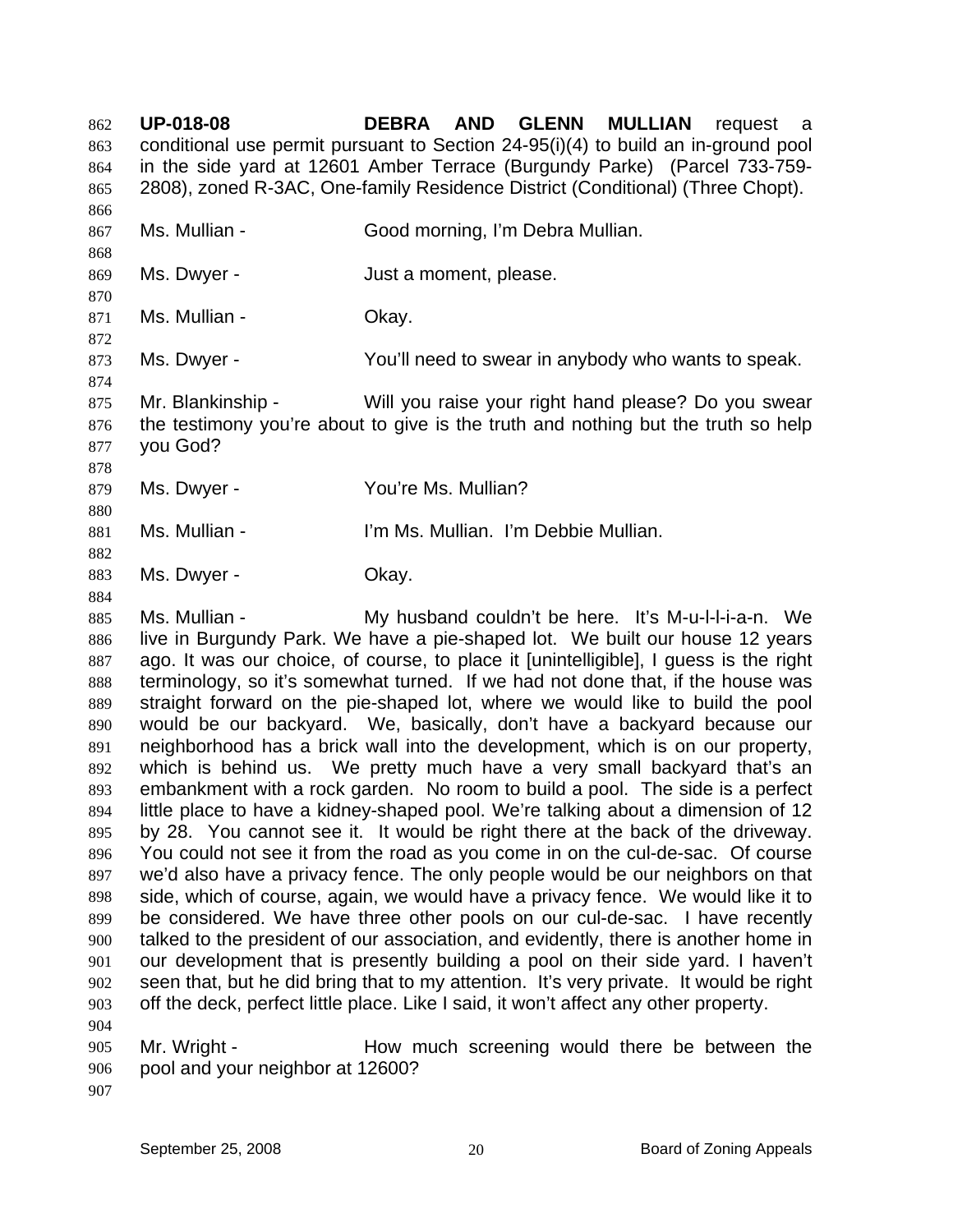Ms. Mullian - We haven't made those complete decisions as to what kind of screening and fencing, because we kind of ran into this issue. Of course, you know, we would do what we have to do for proper privacy. I know that as far as the lines go, the easement lines and the property lines, everything is within the regulations. As far as what type of fence we would put up, we haven't made that decision. 908 909 910 911 912 913 914 915 916 917 918 919 920 921 922 923 924 925 926 927 928 929 930 931 932 933 934 935 936 937 938 939 940 941 942 943 944 945 946 947 948 949 950 951 952 953 Mr. Wright - A fence is required, of course— Ms. Mullian - Correct. Mr. Wright - The Safety reasons. Ms. Mullian - We do understand that. Mr. Wright - The Have you read the conditions? Ms. Mullian - I have. You can see the house right there. That's pretty much the angle where the pool would be on the right side. You don't even see it from the road. Mr. Wright - The Mr ou notice, Condition #2 provides that the fence shall be opaque. Ms. Mullian - The I did read that. Ms. Dwyer - Could we go back to the, "View Neighbors" slide, that one? From this perspective, the pool is going to be in the grassy area. Ms. Mullian - Correct. Ms. Dwyer - This is your neighbor's house that we're looking at. Mr. Blankinship - That's 12600. Ms. Dwyer - The Night. The yellow house that we're looking at is the neighbor's house, and your house is to the right. The corner of your house is barely visible. Ms. Mullian - Correct. Ms. Dwyer - This photo points out my particular concern. Sometimes when we build large houses on relatively small lots, we might want to put too much on the lot. This seems to me to be in direct view of the neighbor's house. I'm not sure, is that backyard or side yard?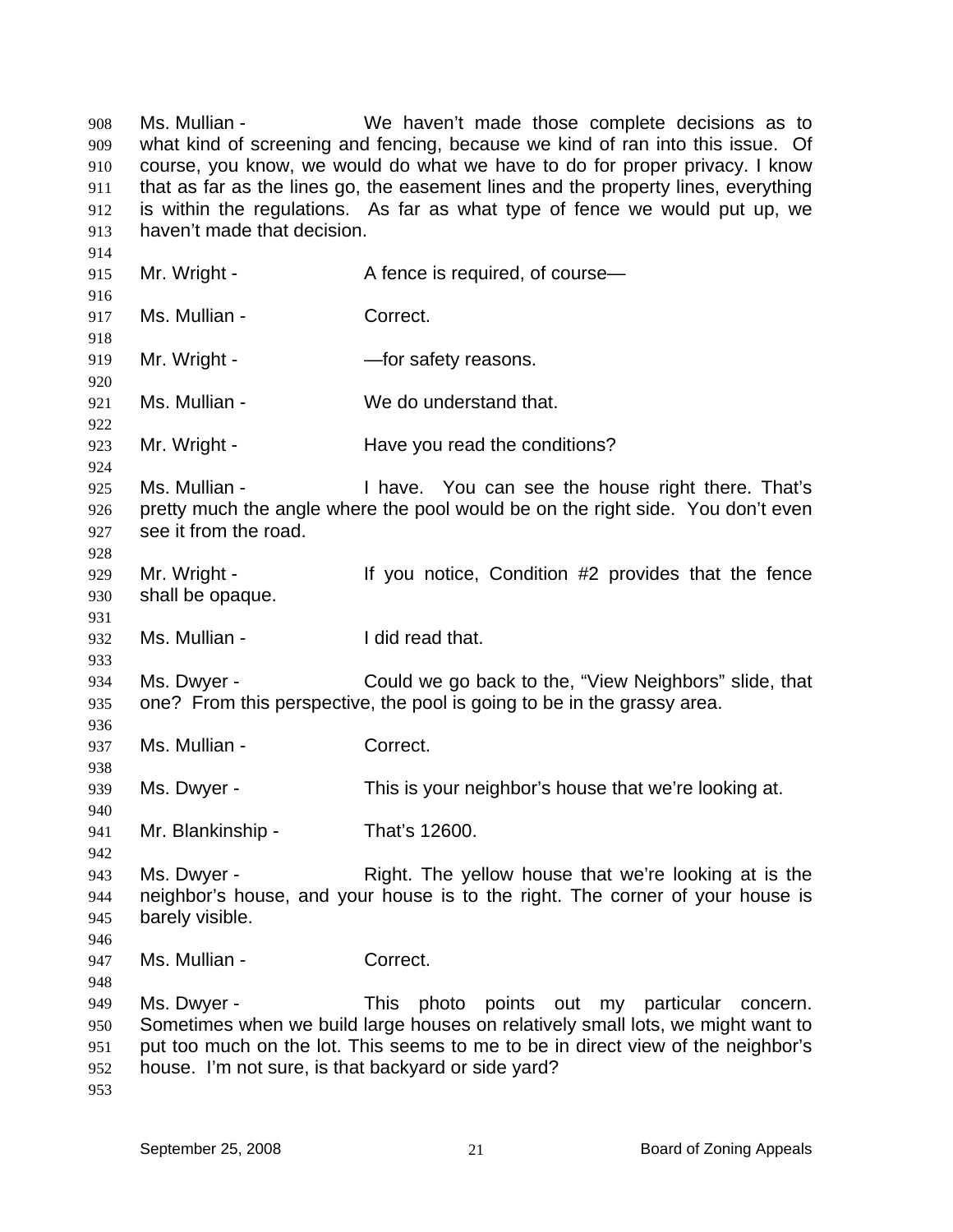Ms. Mullian - The For us? That is really their side yard. Where the mulch is, that is really our yard. I have a hammock over there that you can't see. I have a sitting area. We were definitely going to put a fence in where that mulch is so that they would not even really see the pool. They really only have one window on that side, which I believe is their laundry room. There are no other windows. They have a garage that you can see. Of course we would put a fence to block our driveway, because number one, I know it's required, but also we don't want to see in the driveway. 954 955 956 957 958 959 960 961

963 964 965 Ms. Dwyer - You have fencing around the pool, but not along the property line, or did you say you were going to add a fence along the property line as well?

967 968 969 970 971 Ms. Mullian - We would add a fence right at the driveway, and where the mulch is. Our other question would definitely be, you know, there's a brick wall right behind our house. We would put the fence up to the brick wall, but our next question would be is that brick wall okay for privacy, or would we have to run another fence.

972 973 974 975 976 977 978 Ms. Dwyer - That's a question someone else would have to answer. Mr. Wright - **How tall is that brick wall?** Ms. Mullian - Well, it kind of varies.

979

980 Mr. Blankinship - It showed in one of our photos.

982 983 Ms. Mullian - The It measures differently at different areas depending on the depth of the ground.

985 Mr. Wright - **I** see a brick wall back there.

987 Mr. Blankinship - Che of the photos showed it a little bit.

989 Mr. Wright - That looks to be more than six feet.

991 Mr. Witte - The Muslim State Serpentine rock?

993 994 995 Ms. Mullian - Yes, it is. In some areas it's higher. Some areas it's six feet, some areas it's five feet.

996 Mr. Wright - There it is.

997 998 Ms. Mullian - That's my garden back there.

962

966

981

984

986

988

990

992

999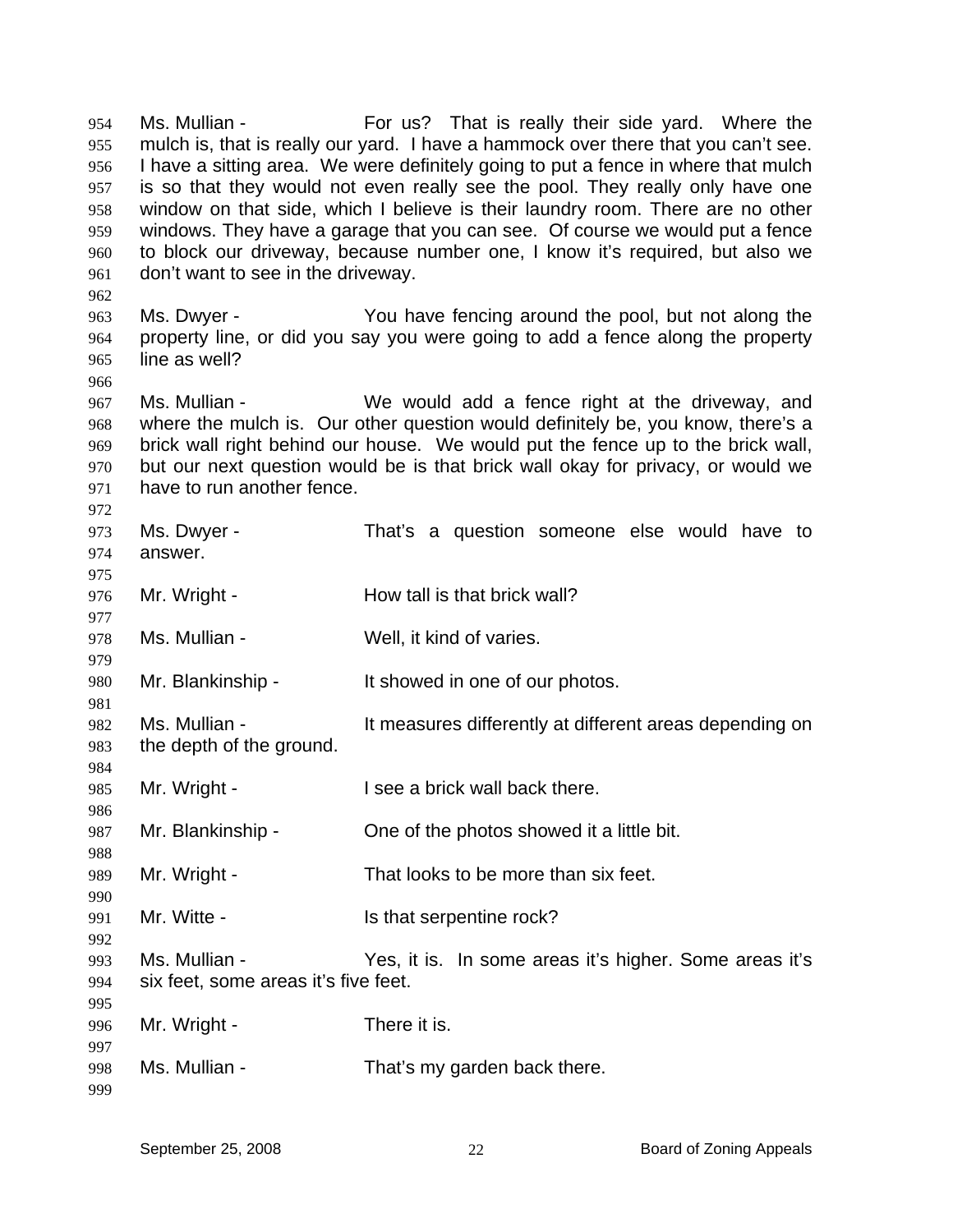| 1000<br>1001                 | Ms. Dwyer -<br>pool?                           | What kind of fence do you plan to put around the                                                                                       |
|------------------------------|------------------------------------------------|----------------------------------------------------------------------------------------------------------------------------------------|
| 1002<br>1003<br>1004<br>1005 | Ms. Mullian -<br>what that means.              | Well, we really haven't gotten there yet. We would do<br>whatever is required. I know it was mentioned as opaque. I'm not sure exactly |
| 1006<br>1007                 | Mr. Wright -                                   | That means it's a cloudy sort of-                                                                                                      |
| 1008<br>1009                 | Mr. Blankinship -                              | You can't see through it.                                                                                                              |
| 1010<br>1011<br>1012<br>1013 | Ms. Mullian -<br>to be a solid piece?          | Okay. So, we couldn't put wrought iron. It would have                                                                                  |
| 1014<br>1015                 | Mr. Blankinship -                              | Right. Vinyl or-                                                                                                                       |
| 1016<br>1017                 | Mr. Wright -                                   | Around the pool.                                                                                                                       |
| 1018                         | Ms. Mullian -                                  | Around the pool.                                                                                                                       |
| 1019<br>1020                 | Mr. Wright -                                   | That's what they're talking about here.                                                                                                |
| 1021<br>1022                 | Mr. Blankinship -                              | Specifically facing-                                                                                                                   |
| 1023<br>1024                 | Ms. Mullian -                                  | You would allow vinyl.                                                                                                                 |
| 1025<br>1026<br>1027         | Mr. Blankinship -<br>were talking about there. | —the neighbor and facing the cul-de-sac is what we                                                                                     |
| 1028<br>1029                 | Ms. Mullian -                                  | Right. So, at the back of the driveway right there.                                                                                    |
| 1030<br>1031                 | Mr. Blankinship -                              | Yes.                                                                                                                                   |
| 1032<br>1033                 | Ms. Mullian -                                  | That's the only thing that faces the cul-de-sac.                                                                                       |
| 1034<br>1035<br>1036         | Mr. Blankinship -                              | Yes.                                                                                                                                   |
| 1037<br>1038<br>1039<br>1040 | Ms. Mullian -<br>street.                       | That's the only—and you can't even see that from the<br>cul-de-sac. When our cars are parked there, you can't see our cars from the    |
| 1041<br>1042                 | Mr. Blankinship -                              | Right. Because it's around the corner of your house.                                                                                   |
| 1043                         | Ms. Mullian -                                  | Correct, correct.                                                                                                                      |
| 1044<br>1045                 | Mr. Wright -                                   | What's the size of the pool?                                                                                                           |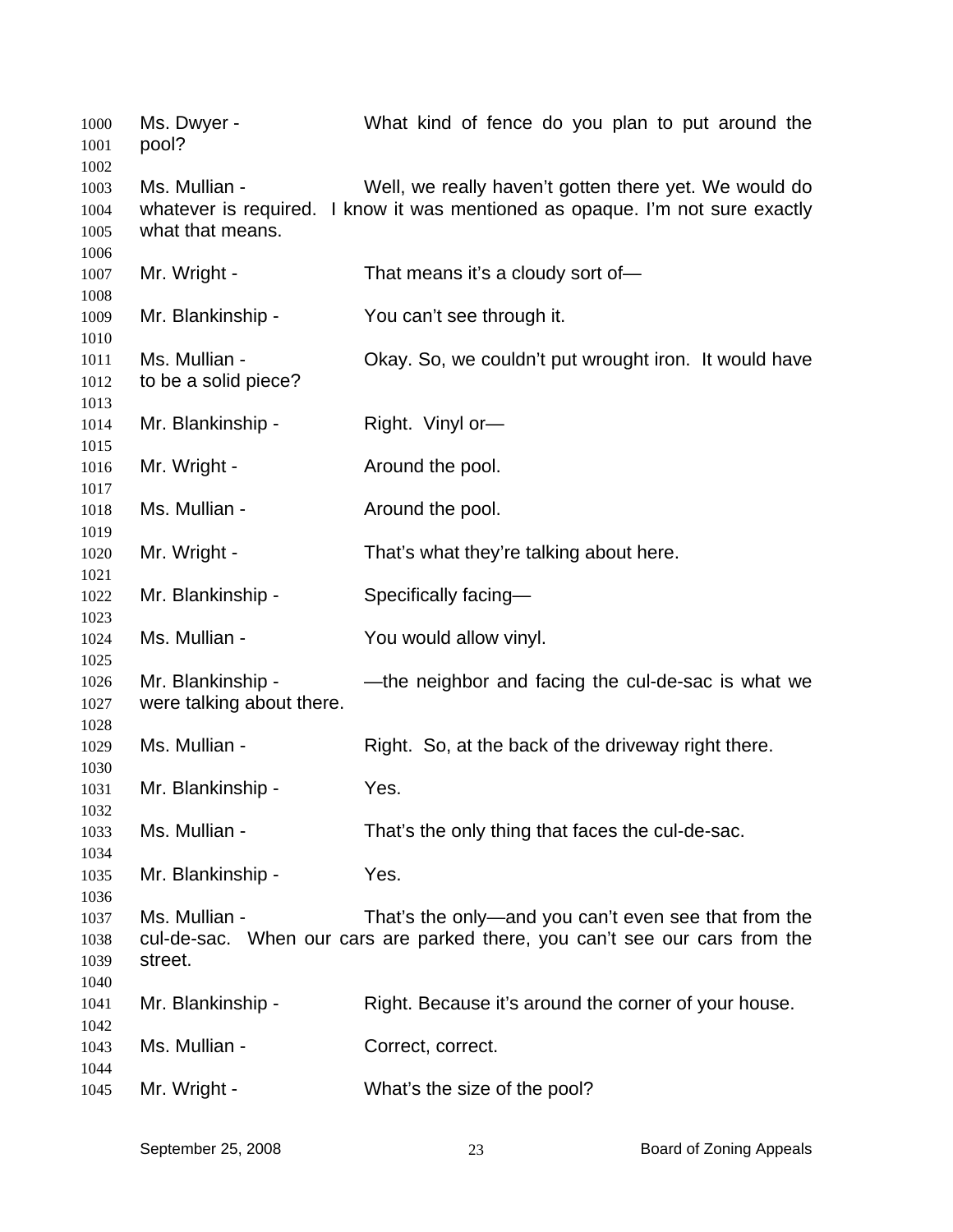1046 1047 1048 1049 1050 1051 1052 1053 1054 1055 1056 1057 1058 1059 1060 1061 1062 1063 1064 1065 1066 1067 1068 1069 1070 1071 1072 1073 1074 1075 1076 1077 1078 1079 1080 1081 1082 1083 1084 1085 1086 1087 1088 1089 1090 1091 Ms. Mullian - The maximum that we would do would be—I know I've written it down. I think I said 12 by 28. So, it's a small pool. It's about the smallest that you can really do. Mr. Wright - Is there anywhere in our papers that we have the size? Mr. Blankinship - It's on the application form. It says 12 by 28. Mr. Wright - Is it? Oh, I see it, yes. Okay. I didn't see that. Ms. Harris - Have you spoken with your neighbor at 12600 to get their consent? Ms. Mullian - The Yes ma'am, we have, and they're all for it. Actually, my neighbor was teasing. He said, "I think I'm going to put an extra window so that I can see everything you're doing." They're fine with it. Ms. Harris - The You don't have any supporting documents to give us, but this is sworn testimony so. Ms. Mullian - Right. Ms. Harris - Ckay. Mr. Blankinship - We have not heard from them. They haven't called to ask any questions or complain or anything. Ms. Mullian - The Unit of the Hilbert were going to be here, because I know they received a notice. They weren't able to, but there is no problem as far as they have told us. Ms. Dwyer - Since there was a question about the fencing, suppose we say in Condition 2 that it shall be solid and opaque to make it clear. A wrought iron is okay where the iron is, but there's space in between. Ms. Mullian - The wrought iron would not work, is what you're saying. Mr. Blankinship - It needs to be something you can't see through. Ms. Mullian - Something you cannot see through. Ms. Dwyer - On the sides facing the neighbor and the road is the way this reads. It says, "The fence shall be opaque where it faces 12600 Amber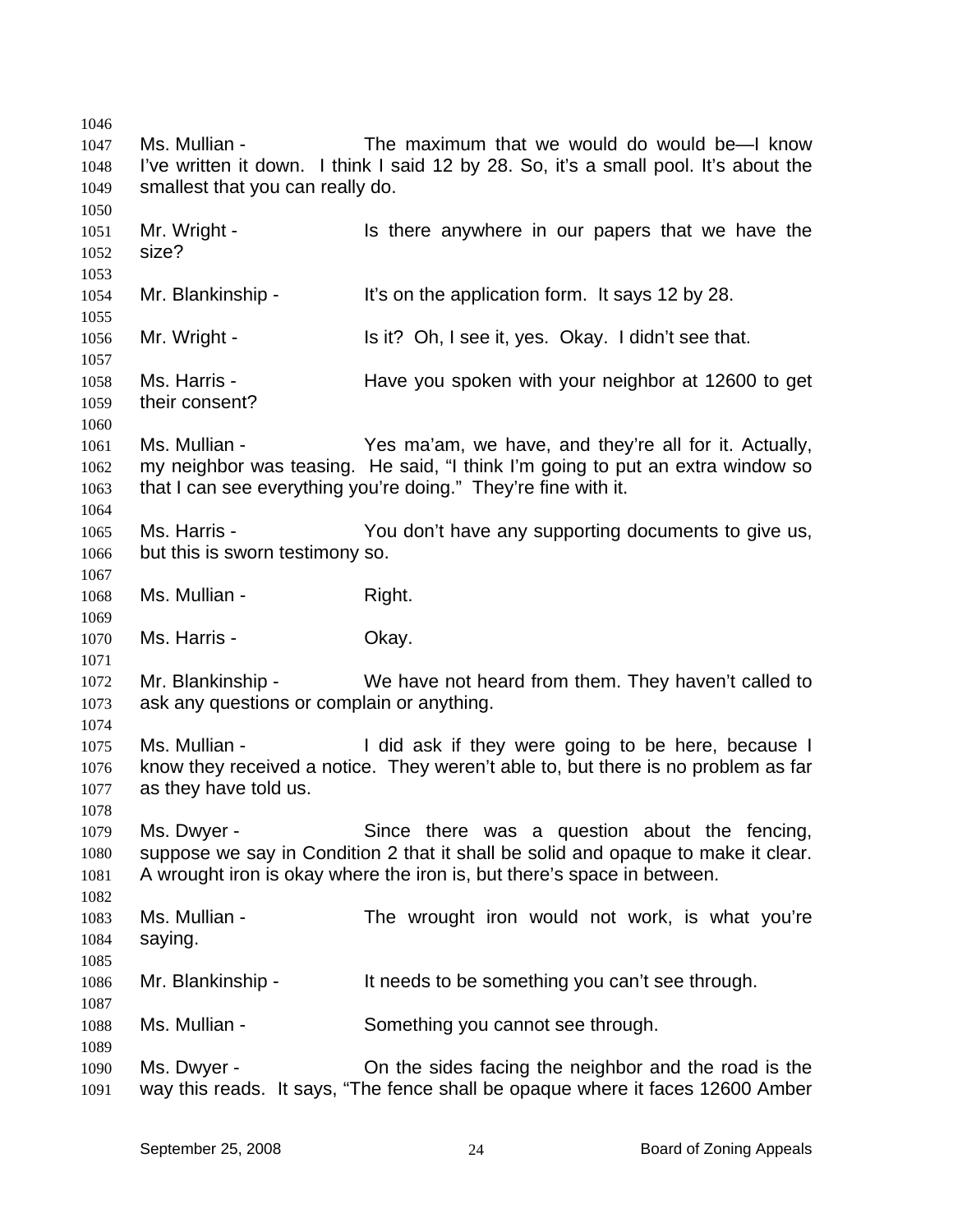Terrace and the Amber Terrace cul-de-sac." So, on two sides it would need to be solid. Ms. Mullian - Chay. Ms. Dwyer - Solid and opaque is agreeable to you. Ms. Mullian - Yes ma'am. Ms. Dwyer - Any other questions by Board members? Thank you, Ms. Mullian. Ms. Mullian - Thank you. Did anyone else want to speak to this case? No one else raised their hand earlier, but thought I'd check. All right, thank you. **DECISION**  Ms. Dwyer - Do I have a motion on this? Mr. Wright - I move we approve this application on the grounds it will not affect the health, safety, or welfare of the persons residing or working on the premises or in the neighborhood. It will not unreasonably impair an adequate supply of light and air to the adjacent property, nor increase congestion in the street, nor increase public danger from fire, or otherwise unreasonably affect public safety, nor be likely to reduce or impair the value of the buildings or property in surrounding area. It will be in substantial accordance with the general purposes and objectives of Chapter 24 of the County Code. Mr. Nunnally - Second. Ms. Dwyer - Do we want to change the— Ms. Harris - Condition 2? Solid and opaque? Mr. Wright - Yes, let me look at that condition. Ms. Dwyer - Think the applicant has some question about the meaning of opaque. Ms. Harris - We clarified that, I believe. Mr. Blankinship - By adding solid and— Ms. Dwyer - Solid and opaque.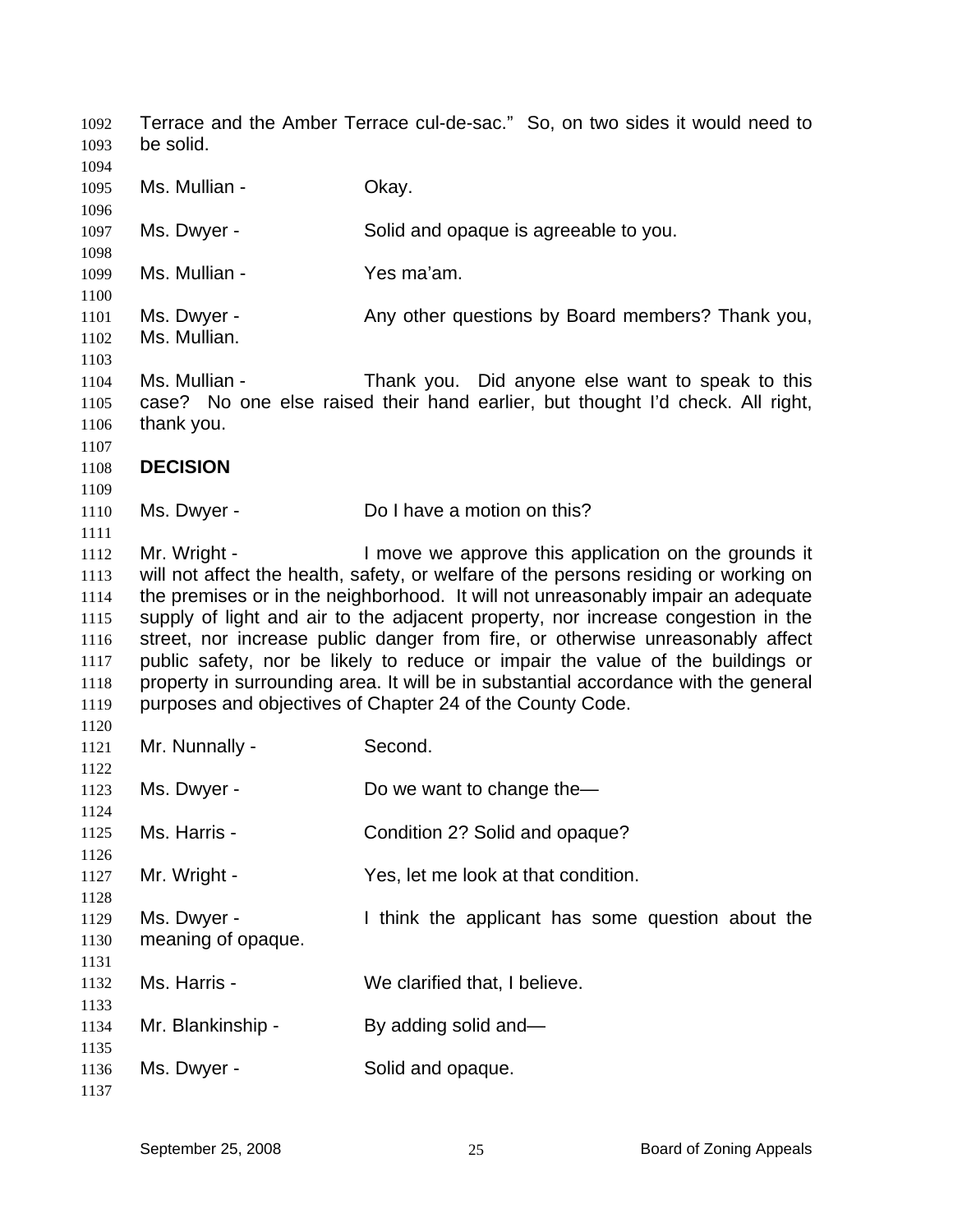| 1138<br>1139                                                 | Mr. Wright -                                                  | That would be condition number what?                                                                                                                                                                                                                                                                                                                                                                                                                                                 |        |
|--------------------------------------------------------------|---------------------------------------------------------------|--------------------------------------------------------------------------------------------------------------------------------------------------------------------------------------------------------------------------------------------------------------------------------------------------------------------------------------------------------------------------------------------------------------------------------------------------------------------------------------|--------|
| 1140                                                         | Ms. Dwyer:                                                    | Two.                                                                                                                                                                                                                                                                                                                                                                                                                                                                                 |        |
| 1141<br>1142                                                 | Ms. Harris -                                                  | Two.                                                                                                                                                                                                                                                                                                                                                                                                                                                                                 |        |
| 1143<br>1144<br>1145                                         | Mr. Wright -<br>That's what we're talking about.              | That would include a fence along the property line.                                                                                                                                                                                                                                                                                                                                                                                                                                  |        |
| 1146<br>1147                                                 | Ms. Harris -                                                  | Yes.                                                                                                                                                                                                                                                                                                                                                                                                                                                                                 |        |
| 1148<br>1149<br>1150                                         | Ms. Dwyer -<br>amend Condition #2 to add, "solid and opaque." | So, condition two. Part of your motion, then, is to                                                                                                                                                                                                                                                                                                                                                                                                                                  |        |
| 1151<br>1152                                                 | Mr. Wright -                                                  | Right.                                                                                                                                                                                                                                                                                                                                                                                                                                                                               |        |
| 1153<br>1154<br>1155                                         | Ms. Dwyer -                                                   | Something you can't see through.                                                                                                                                                                                                                                                                                                                                                                                                                                                     |        |
| 1156<br>1157                                                 | Mr. Wright -                                                  | Right.                                                                                                                                                                                                                                                                                                                                                                                                                                                                               |        |
| 1158<br>1159<br>1160<br>1161                                 | Ms. Dwyer -<br>have it; the motion passes.                    | We have a motion and a second. Is there any<br>discussion on this case? All in favor say aye. All opposed say no. The ayes                                                                                                                                                                                                                                                                                                                                                           |        |
| 1162<br>1163<br>1164<br>1165<br>1166<br>1167<br>1168<br>1169 | subject to the following conditions:                          | After an advertised public hearing and on a motion by Mr. Wright, seconded by<br>Mr. Nunnally, the Board approved application UP-018-08, Debra and Glenn<br>Mullian's request for a conditional use permit pursuant to Section 24-95(i)(4) to<br>build an in-ground pool in the side yard at 12601 Amber Terrace (Burgundy<br>Parke) (Parcel 733-759-2808), zoned R-3AC, One-family Residence District<br>(Conditional) (Three Chopt). The Board approved the Conditional Use Permit |        |
| 1170<br>1171<br>1172<br>1173<br>1174                         | improvements may require a new use permit.                    | 1. Only the improvements shown on the plot plan and building design filed with<br>the application may be constructed pursuant to this approval. Any additional<br>improvements shall comply with the applicable regulations of the County Code.<br>Any substantial changes or additions to the design or location of the                                                                                                                                                             |        |
| 1175<br>1176<br>1177<br>1178<br>1179<br>1180                 | 2.<br>Terrace cul-de-sac.                                     | [AMENDED] The applicant shall meet all requirements of the Building<br>Inspections Department, including safety fencing around the pool. The fence<br>shall be solid and opaque where it faces 12600 Amber Terrace and the Amber                                                                                                                                                                                                                                                     |        |
| 1181<br>1182<br>1183                                         | Affirmative:<br>Negative:                                     | Dwyer, Harris, Nunnally, Witte, Wright                                                                                                                                                                                                                                                                                                                                                                                                                                               | 5<br>0 |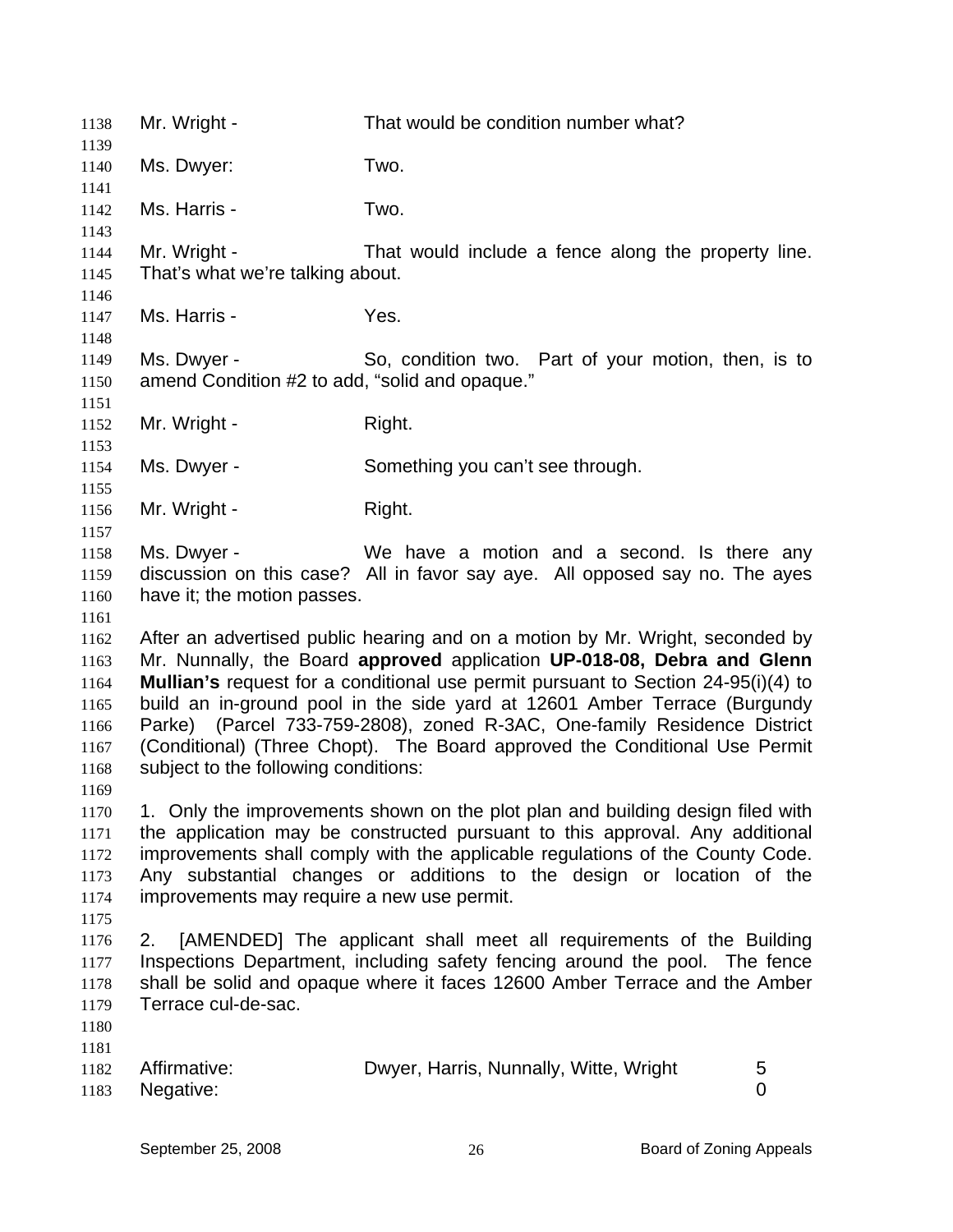| 1186<br>WEST END ASSEMBLY OF GOD requests a<br><b>UP-019-08</b><br>1187<br>temporary conditional use permit pursuant to Section $24-116(c)(1)$ to erect a<br>1188<br>temporary box office trailer and a tent at 401 N Parham Road (Parcel 753-736-<br>1189<br>0655), zoned R-1, One-family Residence District (Tuckahoe).<br>1190<br>1191<br>Ms. Dwyer -<br>Is there anyone else here to speak to this case?<br>1192<br>1193<br>Mr. Blankinship -<br>Will you raise your right hand please? Do you swear<br>1194<br>the testimony you're about to give is the truth and nothing but the truth so help<br>1195<br>you God?<br>1196<br>1197<br>Mr. Ruhlen -<br>Last name is Ruhlen—R-u-h-l-e-n. Terry is the first<br>1198<br>name.<br>1199<br>1200<br>Ms. Dwyer -<br><b>Terry Ruhlen?</b><br>1201<br>1202<br>Yes ma'am.<br>Mr. Ruhlen -<br>1203<br>1204<br>Ms. Dwyer -<br>Thank you. State your case, please.<br>1205<br>1206<br>Mr. Ruhlen -<br>We're requesting two items in this use permit. One is<br>1207<br>a box office that we've had for four years for our Christmas production that about<br>1208<br>25,000 people have come to see over 19 shows. The second part is a tent to the<br>1209<br>rear that we use for storage during the show, before and after. The box office, I<br>1210<br>think this is our fourth year that we've had that. Because of expanding the<br>1211<br>participants inside, we've had to go to the outside and have this mobile box<br>1212<br>office. We set it up to the side of the church. It's not accessible site-wise from<br>1213<br>the front of the building. It does take up some handicapped spaces, but they're<br>1214<br>probably the worse handicapped spaces that we would have. What we do in that<br>1215<br>case is we create other ones temporarily during the show. The reason I say the<br>1216<br>worst is that they're down at the end of this area of the parking lot, and there's a<br>1217<br>sloping area. I think if I got out of a car and I was handicapped, it would be kind<br>1218<br>of treacherous anyway. We do create additional handicapped spaces, actually<br>1219<br>more than we take out of existence for the three months that we have the box<br>1220<br>office. The time period for the box office is the end of September to December<br>1221<br>16 <sup>th</sup> . Any questions on that part, and then I'll address the tent.<br>1222<br>1223<br>You read the conditions.<br>Ms. Dwyer -<br>1224<br>1225<br>Mr. Ruhlen -<br>Yes ma'am.<br>1226<br>1227<br>For a temporary conditional use permit, you must<br>Ms. Dwyer -<br>1228<br>agree to all the conditions, and one of those is that neither the tent nor the trailer | 1184<br>1185 | Absent: | $\overline{0}$ |  |
|----------------------------------------------------------------------------------------------------------------------------------------------------------------------------------------------------------------------------------------------------------------------------------------------------------------------------------------------------------------------------------------------------------------------------------------------------------------------------------------------------------------------------------------------------------------------------------------------------------------------------------------------------------------------------------------------------------------------------------------------------------------------------------------------------------------------------------------------------------------------------------------------------------------------------------------------------------------------------------------------------------------------------------------------------------------------------------------------------------------------------------------------------------------------------------------------------------------------------------------------------------------------------------------------------------------------------------------------------------------------------------------------------------------------------------------------------------------------------------------------------------------------------------------------------------------------------------------------------------------------------------------------------------------------------------------------------------------------------------------------------------------------------------------------------------------------------------------------------------------------------------------------------------------------------------------------------------------------------------------------------------------------------------------------------------------------------------------------------------------------------------------------------------------------------------------------------------------------------------------------------------------------------------------------------------------------------------------------------------------------------------------------------------------------------------------------------------------------------------------------------------------------------------------------------------------------------------------------------------------------------------------------------------------------------------------------------------------------|--------------|---------|----------------|--|
|                                                                                                                                                                                                                                                                                                                                                                                                                                                                                                                                                                                                                                                                                                                                                                                                                                                                                                                                                                                                                                                                                                                                                                                                                                                                                                                                                                                                                                                                                                                                                                                                                                                                                                                                                                                                                                                                                                                                                                                                                                                                                                                                                                                                                                                                                                                                                                                                                                                                                                                                                                                                                                                                                                                      |              |         |                |  |
|                                                                                                                                                                                                                                                                                                                                                                                                                                                                                                                                                                                                                                                                                                                                                                                                                                                                                                                                                                                                                                                                                                                                                                                                                                                                                                                                                                                                                                                                                                                                                                                                                                                                                                                                                                                                                                                                                                                                                                                                                                                                                                                                                                                                                                                                                                                                                                                                                                                                                                                                                                                                                                                                                                                      |              |         |                |  |
|                                                                                                                                                                                                                                                                                                                                                                                                                                                                                                                                                                                                                                                                                                                                                                                                                                                                                                                                                                                                                                                                                                                                                                                                                                                                                                                                                                                                                                                                                                                                                                                                                                                                                                                                                                                                                                                                                                                                                                                                                                                                                                                                                                                                                                                                                                                                                                                                                                                                                                                                                                                                                                                                                                                      |              |         |                |  |
|                                                                                                                                                                                                                                                                                                                                                                                                                                                                                                                                                                                                                                                                                                                                                                                                                                                                                                                                                                                                                                                                                                                                                                                                                                                                                                                                                                                                                                                                                                                                                                                                                                                                                                                                                                                                                                                                                                                                                                                                                                                                                                                                                                                                                                                                                                                                                                                                                                                                                                                                                                                                                                                                                                                      |              |         |                |  |
|                                                                                                                                                                                                                                                                                                                                                                                                                                                                                                                                                                                                                                                                                                                                                                                                                                                                                                                                                                                                                                                                                                                                                                                                                                                                                                                                                                                                                                                                                                                                                                                                                                                                                                                                                                                                                                                                                                                                                                                                                                                                                                                                                                                                                                                                                                                                                                                                                                                                                                                                                                                                                                                                                                                      |              |         |                |  |
|                                                                                                                                                                                                                                                                                                                                                                                                                                                                                                                                                                                                                                                                                                                                                                                                                                                                                                                                                                                                                                                                                                                                                                                                                                                                                                                                                                                                                                                                                                                                                                                                                                                                                                                                                                                                                                                                                                                                                                                                                                                                                                                                                                                                                                                                                                                                                                                                                                                                                                                                                                                                                                                                                                                      |              |         |                |  |
|                                                                                                                                                                                                                                                                                                                                                                                                                                                                                                                                                                                                                                                                                                                                                                                                                                                                                                                                                                                                                                                                                                                                                                                                                                                                                                                                                                                                                                                                                                                                                                                                                                                                                                                                                                                                                                                                                                                                                                                                                                                                                                                                                                                                                                                                                                                                                                                                                                                                                                                                                                                                                                                                                                                      |              |         |                |  |
|                                                                                                                                                                                                                                                                                                                                                                                                                                                                                                                                                                                                                                                                                                                                                                                                                                                                                                                                                                                                                                                                                                                                                                                                                                                                                                                                                                                                                                                                                                                                                                                                                                                                                                                                                                                                                                                                                                                                                                                                                                                                                                                                                                                                                                                                                                                                                                                                                                                                                                                                                                                                                                                                                                                      |              |         |                |  |
|                                                                                                                                                                                                                                                                                                                                                                                                                                                                                                                                                                                                                                                                                                                                                                                                                                                                                                                                                                                                                                                                                                                                                                                                                                                                                                                                                                                                                                                                                                                                                                                                                                                                                                                                                                                                                                                                                                                                                                                                                                                                                                                                                                                                                                                                                                                                                                                                                                                                                                                                                                                                                                                                                                                      |              |         |                |  |
|                                                                                                                                                                                                                                                                                                                                                                                                                                                                                                                                                                                                                                                                                                                                                                                                                                                                                                                                                                                                                                                                                                                                                                                                                                                                                                                                                                                                                                                                                                                                                                                                                                                                                                                                                                                                                                                                                                                                                                                                                                                                                                                                                                                                                                                                                                                                                                                                                                                                                                                                                                                                                                                                                                                      |              |         |                |  |
|                                                                                                                                                                                                                                                                                                                                                                                                                                                                                                                                                                                                                                                                                                                                                                                                                                                                                                                                                                                                                                                                                                                                                                                                                                                                                                                                                                                                                                                                                                                                                                                                                                                                                                                                                                                                                                                                                                                                                                                                                                                                                                                                                                                                                                                                                                                                                                                                                                                                                                                                                                                                                                                                                                                      |              |         |                |  |
|                                                                                                                                                                                                                                                                                                                                                                                                                                                                                                                                                                                                                                                                                                                                                                                                                                                                                                                                                                                                                                                                                                                                                                                                                                                                                                                                                                                                                                                                                                                                                                                                                                                                                                                                                                                                                                                                                                                                                                                                                                                                                                                                                                                                                                                                                                                                                                                                                                                                                                                                                                                                                                                                                                                      |              |         |                |  |
|                                                                                                                                                                                                                                                                                                                                                                                                                                                                                                                                                                                                                                                                                                                                                                                                                                                                                                                                                                                                                                                                                                                                                                                                                                                                                                                                                                                                                                                                                                                                                                                                                                                                                                                                                                                                                                                                                                                                                                                                                                                                                                                                                                                                                                                                                                                                                                                                                                                                                                                                                                                                                                                                                                                      |              |         |                |  |
|                                                                                                                                                                                                                                                                                                                                                                                                                                                                                                                                                                                                                                                                                                                                                                                                                                                                                                                                                                                                                                                                                                                                                                                                                                                                                                                                                                                                                                                                                                                                                                                                                                                                                                                                                                                                                                                                                                                                                                                                                                                                                                                                                                                                                                                                                                                                                                                                                                                                                                                                                                                                                                                                                                                      |              |         |                |  |
|                                                                                                                                                                                                                                                                                                                                                                                                                                                                                                                                                                                                                                                                                                                                                                                                                                                                                                                                                                                                                                                                                                                                                                                                                                                                                                                                                                                                                                                                                                                                                                                                                                                                                                                                                                                                                                                                                                                                                                                                                                                                                                                                                                                                                                                                                                                                                                                                                                                                                                                                                                                                                                                                                                                      |              |         |                |  |
|                                                                                                                                                                                                                                                                                                                                                                                                                                                                                                                                                                                                                                                                                                                                                                                                                                                                                                                                                                                                                                                                                                                                                                                                                                                                                                                                                                                                                                                                                                                                                                                                                                                                                                                                                                                                                                                                                                                                                                                                                                                                                                                                                                                                                                                                                                                                                                                                                                                                                                                                                                                                                                                                                                                      |              |         |                |  |
|                                                                                                                                                                                                                                                                                                                                                                                                                                                                                                                                                                                                                                                                                                                                                                                                                                                                                                                                                                                                                                                                                                                                                                                                                                                                                                                                                                                                                                                                                                                                                                                                                                                                                                                                                                                                                                                                                                                                                                                                                                                                                                                                                                                                                                                                                                                                                                                                                                                                                                                                                                                                                                                                                                                      |              |         |                |  |
|                                                                                                                                                                                                                                                                                                                                                                                                                                                                                                                                                                                                                                                                                                                                                                                                                                                                                                                                                                                                                                                                                                                                                                                                                                                                                                                                                                                                                                                                                                                                                                                                                                                                                                                                                                                                                                                                                                                                                                                                                                                                                                                                                                                                                                                                                                                                                                                                                                                                                                                                                                                                                                                                                                                      |              |         |                |  |
|                                                                                                                                                                                                                                                                                                                                                                                                                                                                                                                                                                                                                                                                                                                                                                                                                                                                                                                                                                                                                                                                                                                                                                                                                                                                                                                                                                                                                                                                                                                                                                                                                                                                                                                                                                                                                                                                                                                                                                                                                                                                                                                                                                                                                                                                                                                                                                                                                                                                                                                                                                                                                                                                                                                      |              |         |                |  |
|                                                                                                                                                                                                                                                                                                                                                                                                                                                                                                                                                                                                                                                                                                                                                                                                                                                                                                                                                                                                                                                                                                                                                                                                                                                                                                                                                                                                                                                                                                                                                                                                                                                                                                                                                                                                                                                                                                                                                                                                                                                                                                                                                                                                                                                                                                                                                                                                                                                                                                                                                                                                                                                                                                                      |              |         |                |  |
|                                                                                                                                                                                                                                                                                                                                                                                                                                                                                                                                                                                                                                                                                                                                                                                                                                                                                                                                                                                                                                                                                                                                                                                                                                                                                                                                                                                                                                                                                                                                                                                                                                                                                                                                                                                                                                                                                                                                                                                                                                                                                                                                                                                                                                                                                                                                                                                                                                                                                                                                                                                                                                                                                                                      |              |         |                |  |
|                                                                                                                                                                                                                                                                                                                                                                                                                                                                                                                                                                                                                                                                                                                                                                                                                                                                                                                                                                                                                                                                                                                                                                                                                                                                                                                                                                                                                                                                                                                                                                                                                                                                                                                                                                                                                                                                                                                                                                                                                                                                                                                                                                                                                                                                                                                                                                                                                                                                                                                                                                                                                                                                                                                      |              |         |                |  |
|                                                                                                                                                                                                                                                                                                                                                                                                                                                                                                                                                                                                                                                                                                                                                                                                                                                                                                                                                                                                                                                                                                                                                                                                                                                                                                                                                                                                                                                                                                                                                                                                                                                                                                                                                                                                                                                                                                                                                                                                                                                                                                                                                                                                                                                                                                                                                                                                                                                                                                                                                                                                                                                                                                                      |              |         |                |  |
|                                                                                                                                                                                                                                                                                                                                                                                                                                                                                                                                                                                                                                                                                                                                                                                                                                                                                                                                                                                                                                                                                                                                                                                                                                                                                                                                                                                                                                                                                                                                                                                                                                                                                                                                                                                                                                                                                                                                                                                                                                                                                                                                                                                                                                                                                                                                                                                                                                                                                                                                                                                                                                                                                                                      |              |         |                |  |
|                                                                                                                                                                                                                                                                                                                                                                                                                                                                                                                                                                                                                                                                                                                                                                                                                                                                                                                                                                                                                                                                                                                                                                                                                                                                                                                                                                                                                                                                                                                                                                                                                                                                                                                                                                                                                                                                                                                                                                                                                                                                                                                                                                                                                                                                                                                                                                                                                                                                                                                                                                                                                                                                                                                      |              |         |                |  |
|                                                                                                                                                                                                                                                                                                                                                                                                                                                                                                                                                                                                                                                                                                                                                                                                                                                                                                                                                                                                                                                                                                                                                                                                                                                                                                                                                                                                                                                                                                                                                                                                                                                                                                                                                                                                                                                                                                                                                                                                                                                                                                                                                                                                                                                                                                                                                                                                                                                                                                                                                                                                                                                                                                                      |              |         |                |  |
|                                                                                                                                                                                                                                                                                                                                                                                                                                                                                                                                                                                                                                                                                                                                                                                                                                                                                                                                                                                                                                                                                                                                                                                                                                                                                                                                                                                                                                                                                                                                                                                                                                                                                                                                                                                                                                                                                                                                                                                                                                                                                                                                                                                                                                                                                                                                                                                                                                                                                                                                                                                                                                                                                                                      |              |         |                |  |
|                                                                                                                                                                                                                                                                                                                                                                                                                                                                                                                                                                                                                                                                                                                                                                                                                                                                                                                                                                                                                                                                                                                                                                                                                                                                                                                                                                                                                                                                                                                                                                                                                                                                                                                                                                                                                                                                                                                                                                                                                                                                                                                                                                                                                                                                                                                                                                                                                                                                                                                                                                                                                                                                                                                      |              |         |                |  |
|                                                                                                                                                                                                                                                                                                                                                                                                                                                                                                                                                                                                                                                                                                                                                                                                                                                                                                                                                                                                                                                                                                                                                                                                                                                                                                                                                                                                                                                                                                                                                                                                                                                                                                                                                                                                                                                                                                                                                                                                                                                                                                                                                                                                                                                                                                                                                                                                                                                                                                                                                                                                                                                                                                                      |              |         |                |  |
|                                                                                                                                                                                                                                                                                                                                                                                                                                                                                                                                                                                                                                                                                                                                                                                                                                                                                                                                                                                                                                                                                                                                                                                                                                                                                                                                                                                                                                                                                                                                                                                                                                                                                                                                                                                                                                                                                                                                                                                                                                                                                                                                                                                                                                                                                                                                                                                                                                                                                                                                                                                                                                                                                                                      |              |         |                |  |
|                                                                                                                                                                                                                                                                                                                                                                                                                                                                                                                                                                                                                                                                                                                                                                                                                                                                                                                                                                                                                                                                                                                                                                                                                                                                                                                                                                                                                                                                                                                                                                                                                                                                                                                                                                                                                                                                                                                                                                                                                                                                                                                                                                                                                                                                                                                                                                                                                                                                                                                                                                                                                                                                                                                      |              |         |                |  |
|                                                                                                                                                                                                                                                                                                                                                                                                                                                                                                                                                                                                                                                                                                                                                                                                                                                                                                                                                                                                                                                                                                                                                                                                                                                                                                                                                                                                                                                                                                                                                                                                                                                                                                                                                                                                                                                                                                                                                                                                                                                                                                                                                                                                                                                                                                                                                                                                                                                                                                                                                                                                                                                                                                                      |              |         |                |  |
|                                                                                                                                                                                                                                                                                                                                                                                                                                                                                                                                                                                                                                                                                                                                                                                                                                                                                                                                                                                                                                                                                                                                                                                                                                                                                                                                                                                                                                                                                                                                                                                                                                                                                                                                                                                                                                                                                                                                                                                                                                                                                                                                                                                                                                                                                                                                                                                                                                                                                                                                                                                                                                                                                                                      |              |         |                |  |
|                                                                                                                                                                                                                                                                                                                                                                                                                                                                                                                                                                                                                                                                                                                                                                                                                                                                                                                                                                                                                                                                                                                                                                                                                                                                                                                                                                                                                                                                                                                                                                                                                                                                                                                                                                                                                                                                                                                                                                                                                                                                                                                                                                                                                                                                                                                                                                                                                                                                                                                                                                                                                                                                                                                      |              |         |                |  |
|                                                                                                                                                                                                                                                                                                                                                                                                                                                                                                                                                                                                                                                                                                                                                                                                                                                                                                                                                                                                                                                                                                                                                                                                                                                                                                                                                                                                                                                                                                                                                                                                                                                                                                                                                                                                                                                                                                                                                                                                                                                                                                                                                                                                                                                                                                                                                                                                                                                                                                                                                                                                                                                                                                                      |              |         |                |  |
|                                                                                                                                                                                                                                                                                                                                                                                                                                                                                                                                                                                                                                                                                                                                                                                                                                                                                                                                                                                                                                                                                                                                                                                                                                                                                                                                                                                                                                                                                                                                                                                                                                                                                                                                                                                                                                                                                                                                                                                                                                                                                                                                                                                                                                                                                                                                                                                                                                                                                                                                                                                                                                                                                                                      |              |         |                |  |
|                                                                                                                                                                                                                                                                                                                                                                                                                                                                                                                                                                                                                                                                                                                                                                                                                                                                                                                                                                                                                                                                                                                                                                                                                                                                                                                                                                                                                                                                                                                                                                                                                                                                                                                                                                                                                                                                                                                                                                                                                                                                                                                                                                                                                                                                                                                                                                                                                                                                                                                                                                                                                                                                                                                      |              |         |                |  |
|                                                                                                                                                                                                                                                                                                                                                                                                                                                                                                                                                                                                                                                                                                                                                                                                                                                                                                                                                                                                                                                                                                                                                                                                                                                                                                                                                                                                                                                                                                                                                                                                                                                                                                                                                                                                                                                                                                                                                                                                                                                                                                                                                                                                                                                                                                                                                                                                                                                                                                                                                                                                                                                                                                                      |              |         |                |  |
|                                                                                                                                                                                                                                                                                                                                                                                                                                                                                                                                                                                                                                                                                                                                                                                                                                                                                                                                                                                                                                                                                                                                                                                                                                                                                                                                                                                                                                                                                                                                                                                                                                                                                                                                                                                                                                                                                                                                                                                                                                                                                                                                                                                                                                                                                                                                                                                                                                                                                                                                                                                                                                                                                                                      |              |         |                |  |
|                                                                                                                                                                                                                                                                                                                                                                                                                                                                                                                                                                                                                                                                                                                                                                                                                                                                                                                                                                                                                                                                                                                                                                                                                                                                                                                                                                                                                                                                                                                                                                                                                                                                                                                                                                                                                                                                                                                                                                                                                                                                                                                                                                                                                                                                                                                                                                                                                                                                                                                                                                                                                                                                                                                      |              |         |                |  |
|                                                                                                                                                                                                                                                                                                                                                                                                                                                                                                                                                                                                                                                                                                                                                                                                                                                                                                                                                                                                                                                                                                                                                                                                                                                                                                                                                                                                                                                                                                                                                                                                                                                                                                                                                                                                                                                                                                                                                                                                                                                                                                                                                                                                                                                                                                                                                                                                                                                                                                                                                                                                                                                                                                                      |              |         |                |  |
|                                                                                                                                                                                                                                                                                                                                                                                                                                                                                                                                                                                                                                                                                                                                                                                                                                                                                                                                                                                                                                                                                                                                                                                                                                                                                                                                                                                                                                                                                                                                                                                                                                                                                                                                                                                                                                                                                                                                                                                                                                                                                                                                                                                                                                                                                                                                                                                                                                                                                                                                                                                                                                                                                                                      |              |         |                |  |
|                                                                                                                                                                                                                                                                                                                                                                                                                                                                                                                                                                                                                                                                                                                                                                                                                                                                                                                                                                                                                                                                                                                                                                                                                                                                                                                                                                                                                                                                                                                                                                                                                                                                                                                                                                                                                                                                                                                                                                                                                                                                                                                                                                                                                                                                                                                                                                                                                                                                                                                                                                                                                                                                                                                      | 1229         |         |                |  |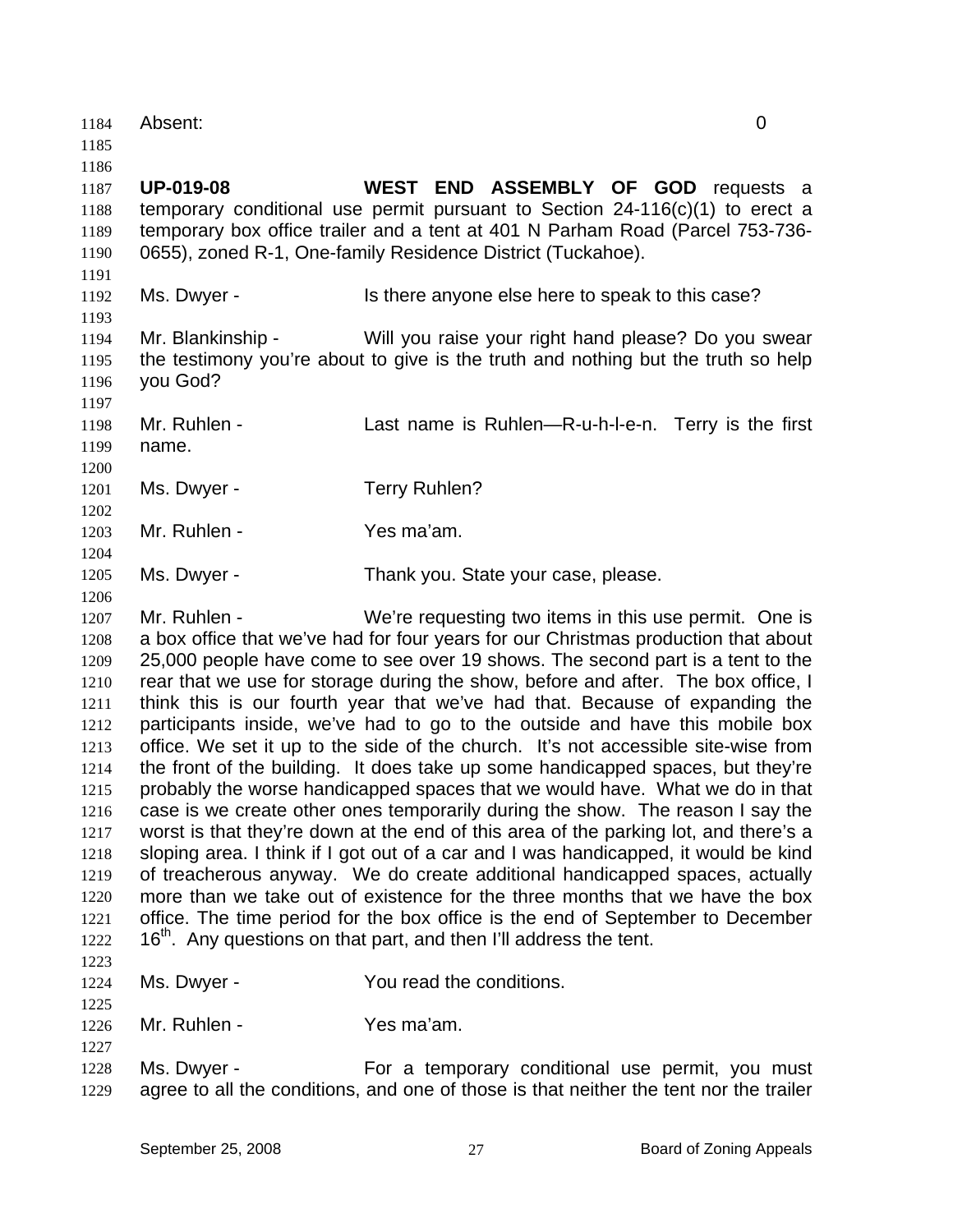shall occupy any required handicapped-accessible parking spaces. I suppose if you're replacing them, then they're not occupied. 1230 1231 1232 1233 1234 1235 1236 1237 1238 1239 1240 1241 1242 1243 1244 1245 1246 1247 1248 1249 1250 1251 1252 1253 1254 1255 1256 1257 1258 1259 1260 1261 1262 1263 1264 1265 1266 1267 1268 1269 1270 1271 1272 1273 1274 1275 Mr. Blankinship - Maybe it should say, "shall not reduce the number of"? Ms. Dwyer - Think that would be clearer. Mr. Nunnally - This is the same operation you've had for the last four years? Mr. Ruhlen - Yes sir. Mr. Nunnally - How about the removal of the tent? You have January 31, 2009. Mr. Ruhlen - We do. Mr. Nunnally - Is that the same as last time? Mr. Ruhlen - I believe it's the same. We usually have it down right after Christmas. We don't need that much time. I'm not sure why we had January  $31<sup>st</sup>$ , but we've never gone that far with that tent, that long a time period. Ms. Dwyer - Will you have any sanitary facilities in the trailer? Mr. Ruhlen - No, there will be none. It's right next to our facility. Ms. Dwyer - Inotice where the tent is going to be is on the rear of the property, and Bailey—is it Bailey?—Bailey Court is now being developed, and there is actually a house that is right up against that fence. Not directly behind where the tent is going to go, but it's in the process of being constructed. I don't think that's going to be an issue this year, but it may be in the future. As the leaves fall off those trees, I think the rear of your property is going to be quite visible for that time. Mr. Ruhlen - We realize we're going to have to contend with that in the future, or else make those people congregants and— Ms. Dwyer - That would be your first visit. Okay. Well, I just wanted to mention that particular lot. Mr. Wright - You could have some sort of a screen there. Ms. Dwyer - The Mon't know if you have space.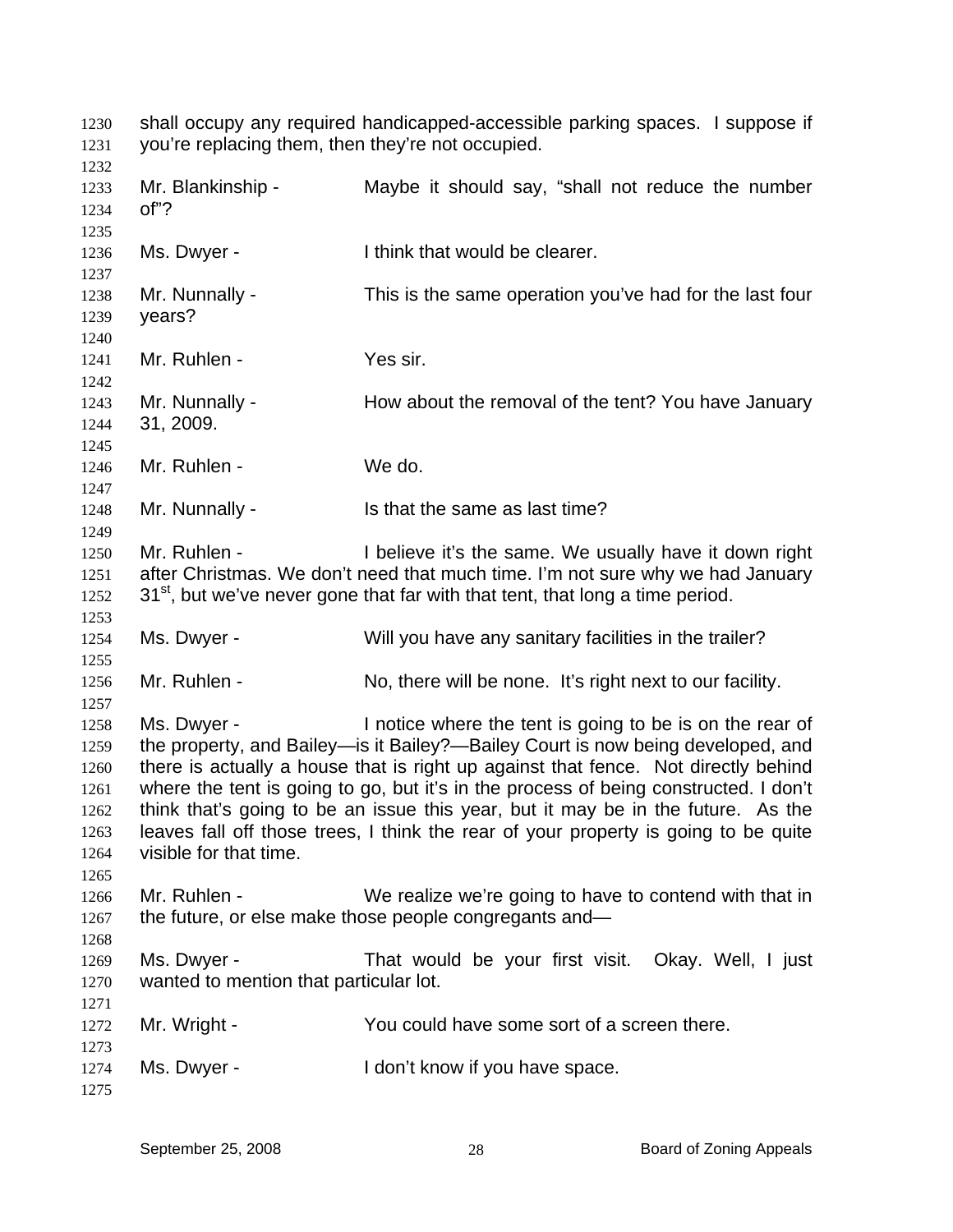Mr. Ruhlen - We have right now about a seven-foot high picket fence, so from the ground you could see maybe the tip of the tent, but I'm sure from their upstairs windows they could have more access than that. 1276 1277 1278 1279 1280 1281 1282 1283 1284 1285 1286 1287 1288 1289 1290 1291 1292 1293 1294 1295 1296 1297 1298 1299 1300 1301 1302 1303 1304 1305 1306 1307 1308 1309 1310 1311 1312 1313 1314 1315 1316 1317 1318 1319 1320 1321 Ms. Dwyer - The limit is the nettioning that because I think in the future that's going to be an issue for you. You might want to think of a location for the tent. Ms. Harris - Thave a question. The long-term place for West End Assembly, have you thought of another facility that's specifically designed for events like that? Mr. Ruhlen - Yes ma'am, we have. We've looked at the neighborhood, at the usage and applications. We're not in turmoil, but we're really kind of looking at every possible avenue to remain there and build something that we can all live with—the neighborhood and the church—and would make it easy on us as we conduct this production. Ms. Harris - Do you have any plans in the near future? Mr. Ruhlen - No plans in the near future. Mr. Wright - The number of participants, the people who come see the event, has it increased each year? Mr. Ruhlen - No, because we sell it out every year. Mr. Wright - You have a limit. Mr. Ruhlen - Yes sir, we have a limit. It's about 25,000+ over 19 shows. Mr. Wright - Each show is 25,000. Mr. Ruhlen - No sir. It's the total of 19 shows. Mr. Wright - **How much—** Mr. Ruhlen - The About 1500 people come to see it, and then the support and us poor guys working behind the scenes. Mr. Wright - I've seen it, so I understand all that. So, it's about 1500 people, tickets that you sell. Mr. Ruhlen - Yes sir.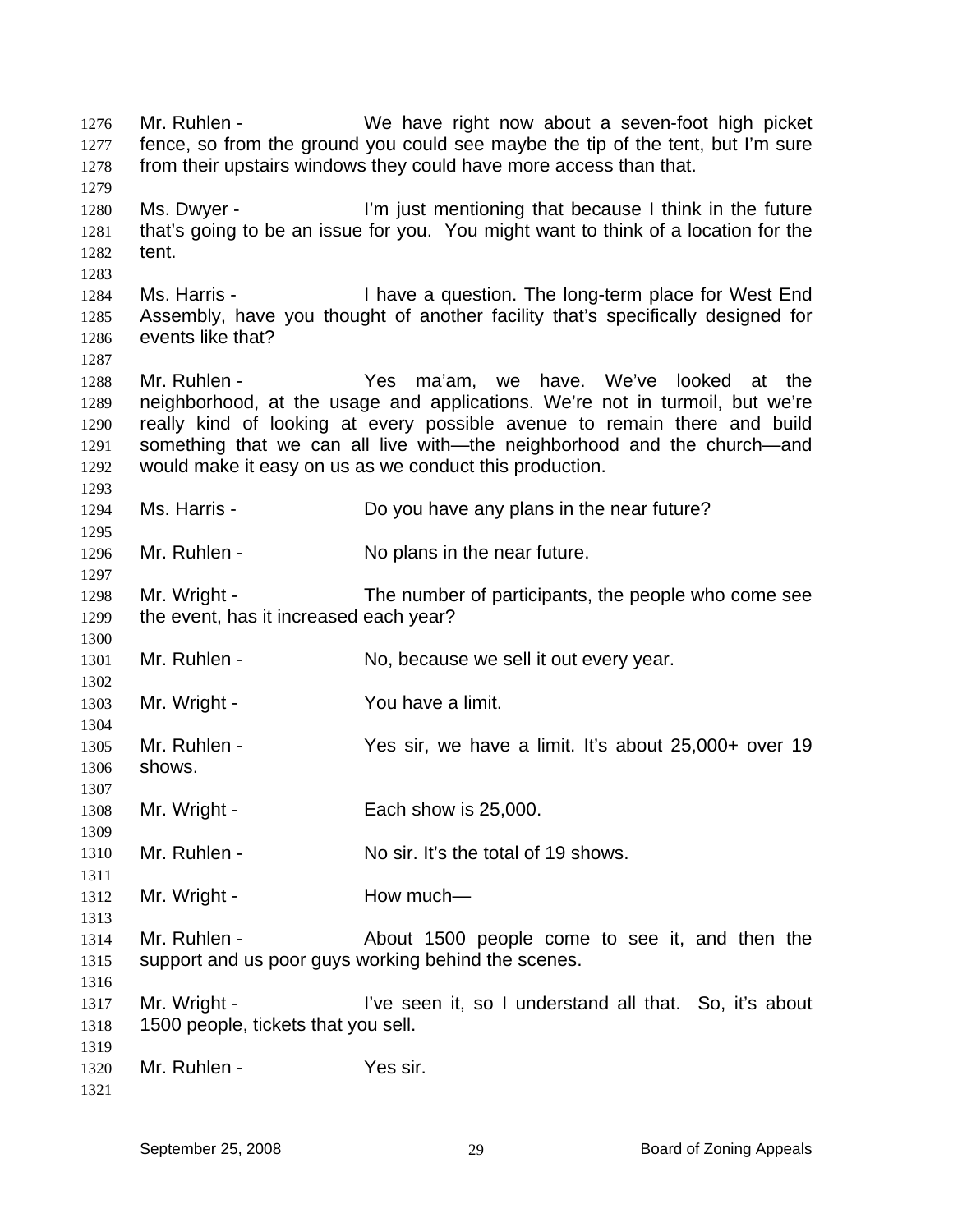1322 Ms. Harris - How much acreage do you have there at that site? 1323 1324 1325 1326 1327 1328 1329 1330 1331 1332 1333 1334 1335 1336 1337 1338 1339 1340 1341 1342 1343 1344 1345 1346 1347 1348 1349 1350 1351 1352 1353 1354 1355 1356 1357 1358 1359 1360 1361 1362 1363 1364 1365 1366 1367 Mr. Ruhlen - I believe it's 22, but I'm not really sure. Mr. Blankinship - It's 14.141. There may be two parcels there. That's the parcel that the church building is on. Ms. Dwyer - We've not had any complaints in the past years when we've allowed these trailers and tents, I understand from the staff report. Any more questions? Thank you, Mr. Ruhlen. **DECISION**  Ms. Harris - The Move that we approve this use permit. Condition #3. We said we would change that to show "reduce" rather than "shall occupy any required handicap accessible parking." Ms. Dwyer - Shall not reduce. Ms. Harris - Shall not reduce. Ms. Dwyer - The number of. Ms. Harris - Shall not reduce the number. In as much as West End Assembly has secured this use permit for the last I believe four years, we've had no complaints about the health, safety, or welfare of any of the citizens. I see no objection to granting them this use permit. Ms. Dwyer - The And it is temporary. Do I have a second? Mr. Nunnally - Second. Ms. Dwyer - The Any further discussion? All in favor say aye. All opposed say no. The ayes have it; the motion passes. After an advertised public hearing and on a motion by Ms. Harris, seconded by Mr. Nunnally, the Board **approved** application **UP-019-08, West End Assembly of God's** request for a temporary conditional use permit pursuant to Section 24- 116(c)(1) to erect a temporary box office trailer and a tent at 401 N Parham Road (Parcel 753-736-0655), zoned R-1, One-family Residence District (Tuckahoe). The Board approved the Conditional Use Permit subject to the following conditions: 1. Only the improvements shown on the plot plan filed with the application may be constructed pursuant to this approval. Any additional improvements shall comply with the applicable regulations of the County Code. Any substantial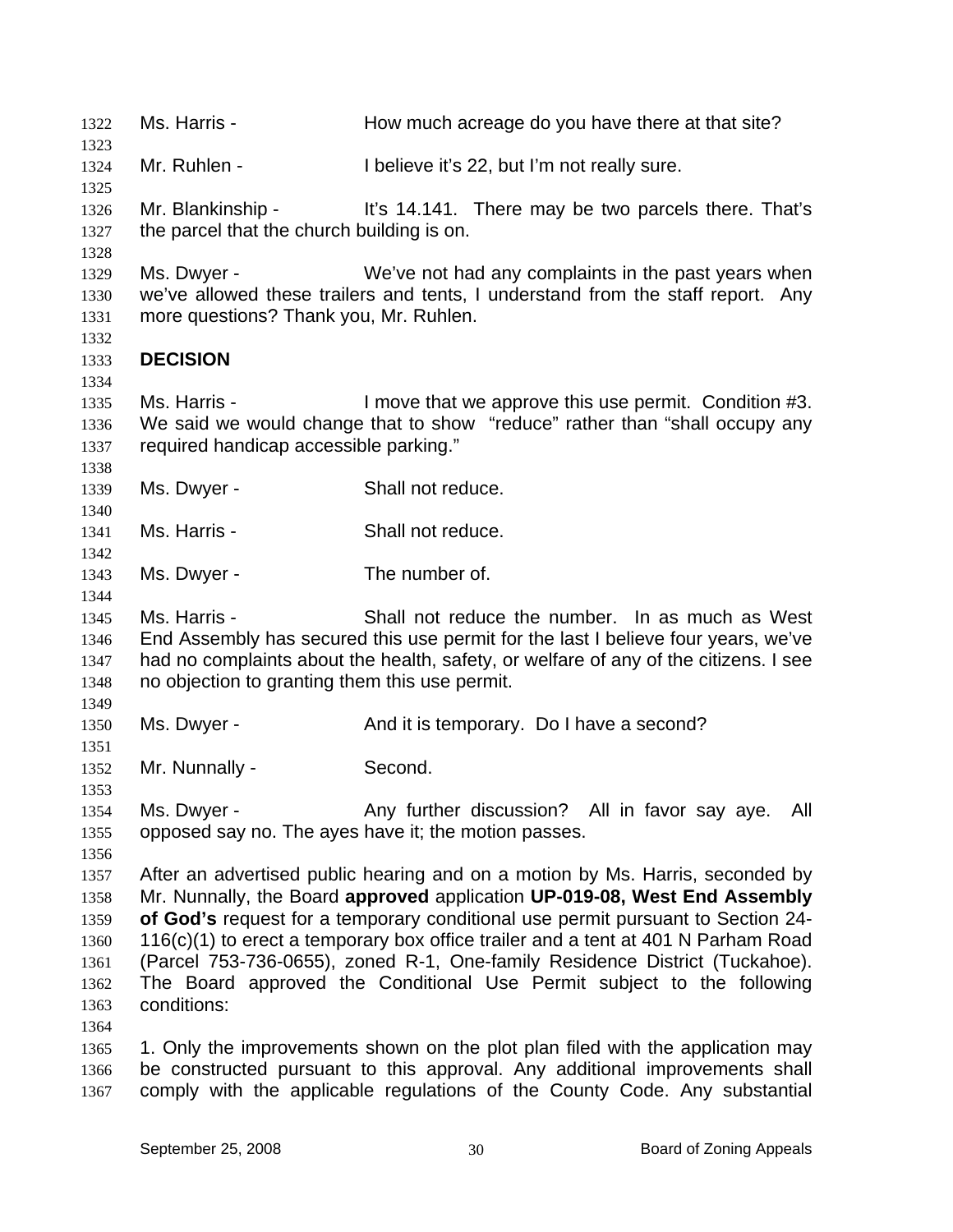changes or additions to the design or location of the improvements may require a new use permit 1368 1369 1370 1371 1372 1373 1374 1375 1376 1377 1378 1379 1380 1381 1382 1383 1384 1385 1386 1387 1388 1389 1390 1391 1392 1393 1394 1395 1396 1397 1398 1399 1400 1401 1402 1403 1404 1405 1406 1407 1408 1409 1410 1411 1412 1413 2. The applicant shall cooperate with the Division of Police to implement the principles of Crime Prevention Through Environmental Design. 3. [AMENDED] Neither the trailer nor the tent shall reduce the number of handicapped-accessible parking spaces or block any walkways required for handicapped accessibility. 4. Any sanitary facilities in the trailer shall be connected to a disposal system approved by the health department. 5. The trailer shall be removed from the site on or before December 31, 2008. The tent shall be removed from the site on or before January 31, 2009, at which time this permit shall expire. Affirmative: **Dwyer, Harris, Nunnally, Witte, Wright** 5 Negative: 0 Absent: 0 **A-019-08 VIRGINIA LANDBANK COMPANY** requests a variance from Section 24-9 to build a one-family dwelling at 2421 Hartman Street (Montezuma Farms) (Parcel 801-728-7752), zoned R-4, One-family Residence District (Fairfield). The public street frontage requirement is not met. The applicant has 0 feet public street frontage where the Code requires 50 feet public street frontage. The applicant requests a variance of 50 feet public street frontage. Ms. Dwyer - Is there anyone else here to speak to this case? Mr. Blankinship - Will you raise your right hand please? Do you swear the testimony you're about to give is the truth and nothing but the truth so help you God? Mr. Hooker - Good morning, members. My name is Randy Hooker with Engineering Design Associates. The owner of the property is here as well. We are requesting a variance for access to this property. Ms. Dwyer - Is there anything else you'd like to say in support of your case? Mr. Hooker - Che time the original subdivision sign that—the railroad right-of-way had been vacated, taken over by the power company, and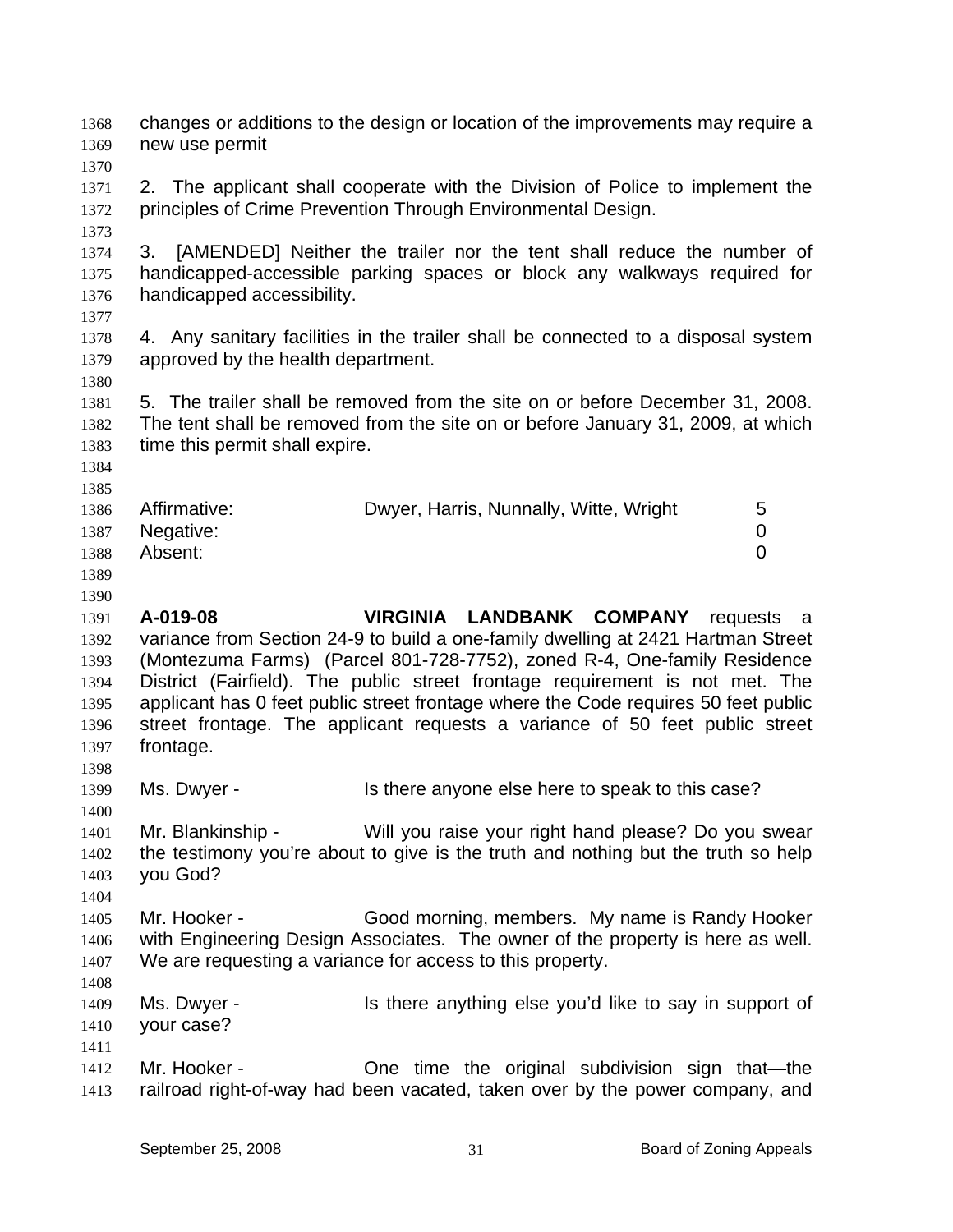constructed a transmission right-of-way. The County has since taken over that property. The transmission lines do exist today. The owner is looking to gain access to his property through this easement. I had discussions with Mike Jennings, the Traffic Engineer, this morning. He stated he had no comments regarding access through this easement. 1414 1415 1416 1417 1418 1419 1420 1421 1422 1423 1424 1425 1426 1427 1428 1429 1430 1431 1432 1433 1434 1435 1436 1437 1438 1439 1440 1441 1442 1443 1444 1445 1446 1447 1448 1449 1450 1451 1452 1453 1454 1455 1456 1457 1458 1459 Ms. Dwyer - That means you don't have access at this time. Mr. Hooker - We do not have an access agreement in place today, no. Ms. Harris - The Mr. Hooker, had you considered gaining access through the subdivision located on the east side of that property? Mr. Hooker - Through Hollybrook townhomes? Ms. Harris - Yes. Mr. Hooker - I don't know that—I have not, no. I have not looked at that. I glanced at it. I don't know that we could really get a driveway to work with the existing parking conditions and everything else. Ms. Harris - **How far is that from the nearest street in Hollybrook**? It seems like the tip of your property is— Mr. Hooker - The properties adjoin. This property adjoins Hollybrook townhomes. Ms. Harris - Right. Mr. Hooker - The I don't know that we'd really be able to get a driveway without probably losing some of that parking that's there. Ms. Dwyer - Have you investigated Hartman Street through the lot that's between your property and Hartman Street? Mr. Hooker - I'd have to defer that question to the owner. Mr. Wright - The Have you read the conditions? Mr. Hooker - Yes, we have. Mr. Wright - You know that you must have proof of legal access to the property before you can get a building permit. Mr. Hooker - Correct. Yes, we did see that.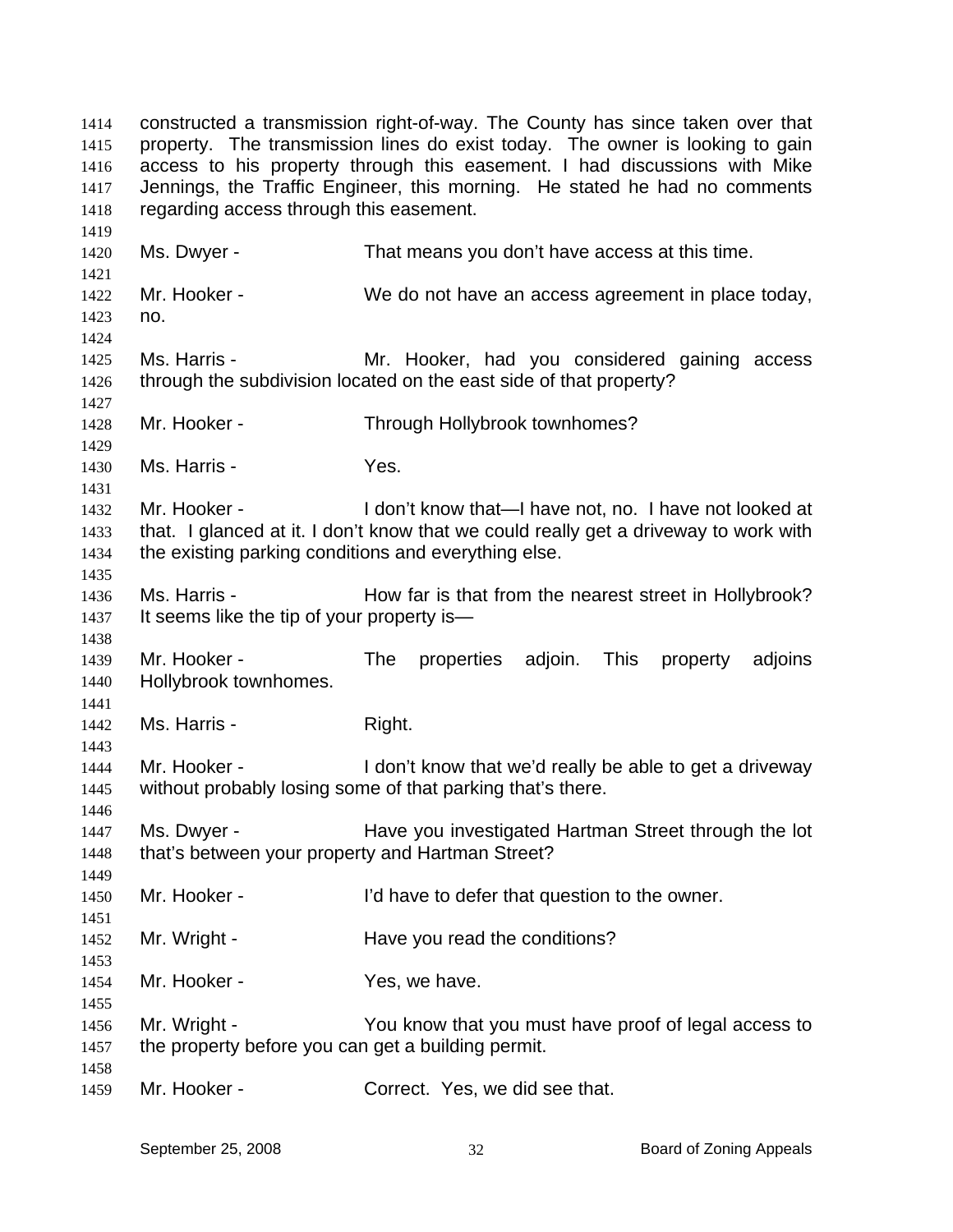1460 1461 1462 1463 1464 1465 1466 1467 1468 1469 1470 1471 1472 1473 1474 1475 1476 1477 1478 1479 1480 1481 1482 1483 1484 1485 1486 1487 1488 1489 1490 1491 1492 1493 1494 1495 1496 1497 1498 1499 1500 1501 1502 1503 1504 Ms. Harris - The septic system that you plan to use, why would you do that when water is on your site, and you have public water and sewer available on Hartman Street? Mr. Hooker - The owner has stated if it's a requirement for him to tie into public utilities, water and sewer, he will. Mr. Wright - That's one of the requirements in the conditions. You have to have public water and sewer. Mr. Witte - The Have you acquired or made an attempt to have the County vacate part of that easement to make access to the property? Mr. Hooker - No, we have not. Like I say, I talked to Mike Jennings this morning, the Traffic Engineer. He said that he didn't have any issues with us. Of course we'd have to go through Real Property to work out the formal easement. I don't know that this easement would actually have to be anything permanent. I mean, just access. Not that it's really taking anything from the County. It's just an access through an existing easement. Mr. Wright - Which way would the house face? Mr. Hooker - The house is shown on the plat to face that existing easement. Mr. Wright - Ckay. South. Mr. Hooker - Correct. Ms. Dwyer - China China of the conditions states that only improvements on the plot plan file may be constructed, but there aren't any plans, there aren't any improvements. Mr. Hooker - A footprint is shown. A footprint is the only thing that's shown. Ms. Dwyer - My thought is that this is a premature request for a variance given the fact that you don't have any legal access to the property at this point, and you're unable to tell us what you plan to build there. Mr. Wright - Would you suggest that he defer the case? Ms. Dwyer - That would be my suggestion.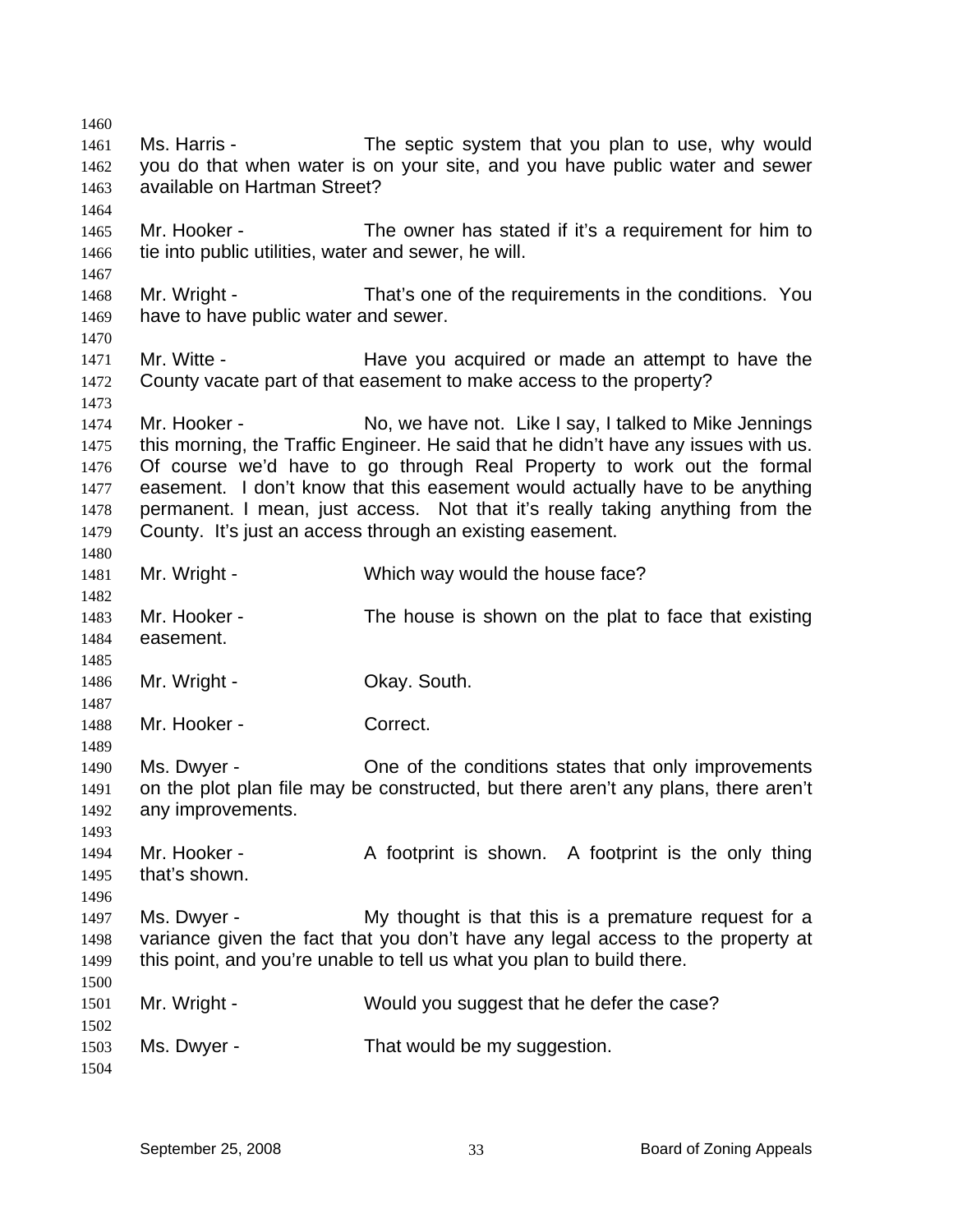| 1505<br>1506<br>1507                                                                                 | Mr. Hooker -<br>second. | I think the owner wants to get up and speak for a                                                                                                                                                                                                                                                                                                                                                                                                                                                                                                                                                                                                                                                                                                                                                                                                                                                                                                                   |
|------------------------------------------------------------------------------------------------------|-------------------------|---------------------------------------------------------------------------------------------------------------------------------------------------------------------------------------------------------------------------------------------------------------------------------------------------------------------------------------------------------------------------------------------------------------------------------------------------------------------------------------------------------------------------------------------------------------------------------------------------------------------------------------------------------------------------------------------------------------------------------------------------------------------------------------------------------------------------------------------------------------------------------------------------------------------------------------------------------------------|
| 1508<br>1509                                                                                         | Ms. Dwyer -             | He's been sworn.                                                                                                                                                                                                                                                                                                                                                                                                                                                                                                                                                                                                                                                                                                                                                                                                                                                                                                                                                    |
| 1510<br>1511                                                                                         | Mr. Blankinship -       | Yes.                                                                                                                                                                                                                                                                                                                                                                                                                                                                                                                                                                                                                                                                                                                                                                                                                                                                                                                                                                |
| 1512<br>1513                                                                                         | Ms. Dwyer -             | Would you state your name, please?                                                                                                                                                                                                                                                                                                                                                                                                                                                                                                                                                                                                                                                                                                                                                                                                                                                                                                                                  |
| 1514<br>1515                                                                                         | Mr. Henry -             | Michael Henry.                                                                                                                                                                                                                                                                                                                                                                                                                                                                                                                                                                                                                                                                                                                                                                                                                                                                                                                                                      |
| 1516<br>1517                                                                                         | Ms. Dwyer -             | Michael Henry?                                                                                                                                                                                                                                                                                                                                                                                                                                                                                                                                                                                                                                                                                                                                                                                                                                                                                                                                                      |
| 1518<br>1519<br>1520<br>1521<br>1522<br>1523<br>1524<br>1525<br>1526<br>1527<br>1528<br>1529<br>1530 | Mr. Henry -             | Michael Henry. The interpretation by the County that<br>a right-of-way does not exist, I don't agree with the stand that they've taken. I<br>have the original subdivision plat here that shows the existing Montezuma<br>Avenue. Can we go back to the aerial? You see where Montezuma stops at<br>Hartman Street. The plat shows it continuing down the entire right-of-way as a<br>paper street. After that original survey, they do show that you have the<br>transmission towers, but you have Hartman Street and Montezuma going all the<br>way from there further up that already exists. It was never vacated at any time.<br>Montezuma has never been vacated. So, for them to deny the right-of-way that<br>had existed when it was originally platted, it would have had to have been<br>vacated. I feel as through the access is there. Now, for me to clarify some<br>technicalities with the County of where it's located, that may be another issue. |
|                                                                                                      |                         |                                                                                                                                                                                                                                                                                                                                                                                                                                                                                                                                                                                                                                                                                                                                                                                                                                                                                                                                                                     |

- 1531 1532
- Ms. Dwyer Pardon me if I'm wrong, but—

1533 1534 1535 1536 1537 1538 1539 1540 1541 1542 Mr. Blankinship - I can see why Mr. Henry would think that, because when I first glanced at the plat, that's what I thought as well. I had a meeting a couple of months ago with the Director of Real Property and the Director of Public Works to hammer out this exact issue. They were very clear that the County never owned that right-of-way until the County purchased it from Dominion Virginia Power. Their predecessor, Virginia Electric Power Company, bought that strip of land from private landowners, and it was never dedicated or accepted as County right-of-way. I thought so, too, when I looked at the plat. Those who are responsible for those things, and who have done all the research are certain that it was not.

1543

1545

1547

1544 Ms. Dwyer - This plat was filed in the '30s?

1546 Mr. Blankinship - Yes.

1548 1549 Ms. Dwyer - Correct me if I'm wrong on this, but sometimes people can file plats, and put streets that they don't own on property that they don't own,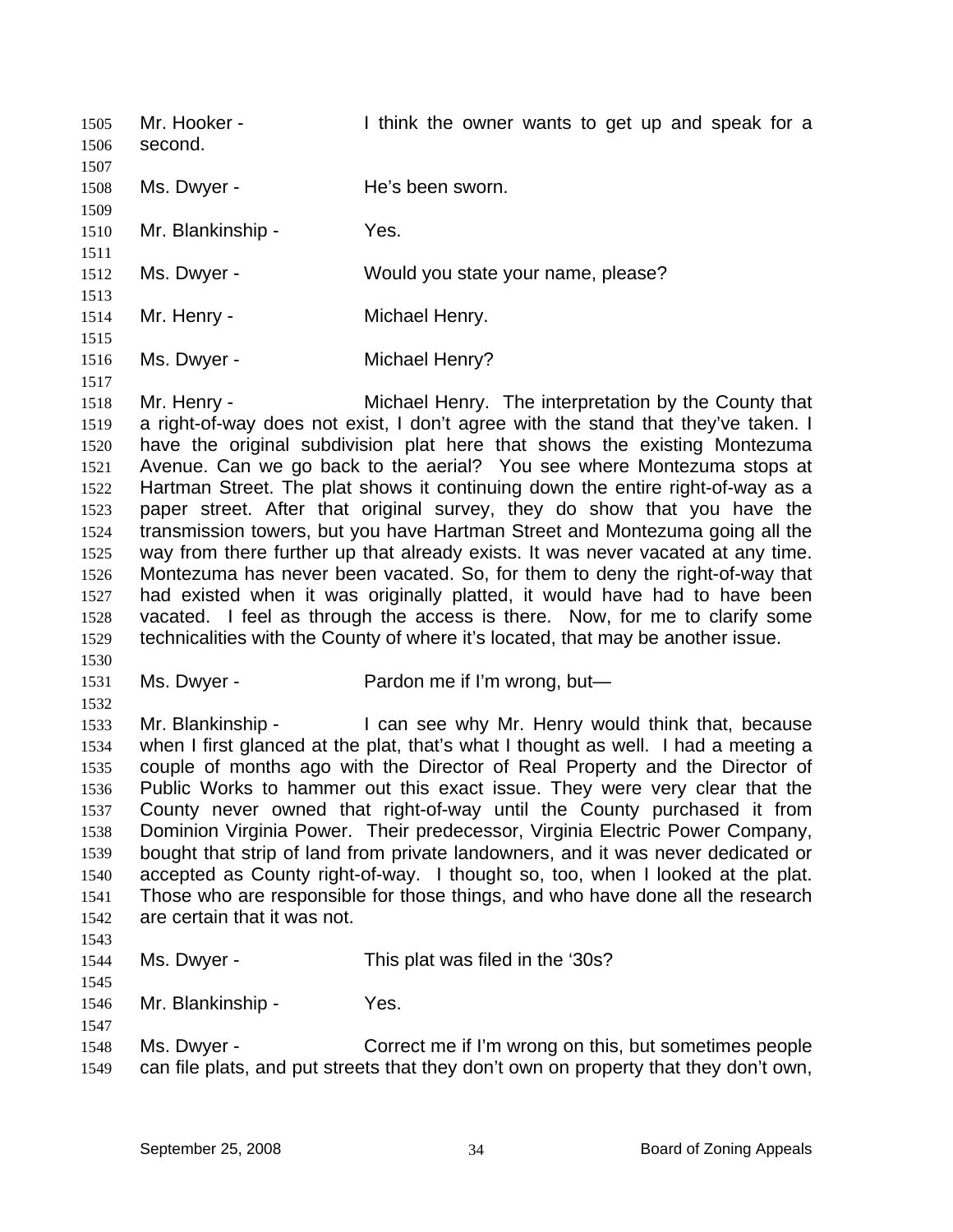and that doesn't necessarily mean that they own it, and that that constitutes legal access to the lot. If that's what you're relying on, that might be— Mr. Hooker - Well, if you notice, though, it was originally—I don't know if it's possible to show you this, the original plat. Mr. Blankinship - It's in the file. We may not have put that in there. Mr. Hooker - You see where the letter "H" is? It's 2.5 acres. Ms. Dwyer - Yes. Mr. Hooker - That's the original parcel. If you go back to the aerial picture that we have. Ms. Dwyer - Before you leave this, orient us with the streets. Mr. Hooker - Where it says "Montezuma Avenue," as it continues— Mr. Wright - Right there on the bottom. Ms. Dwyer - Chay. Mr. Hooker - The It lists it as an abandoned railroad right-of-way. Ms. Dwyer - Chay. Mr. Hooker - Hartman Street is where it runs next to the 2.5-acre parcel. Then you can see the sliver. You'll recognize that when we go back to the aerial. There's this pie-shaped cutout. Ms. Harris - That "J," is that the subdivision that's adjacent that we were speaking of a few minutes ago? Mr. Hooker - Yes. Ms. Dwyer - The townhouse? Mr. Hooker - The Yes. If you notice, they actually took action to vacate the road that's there. This road was never vacated. Montezuma was never vacated at that point. Ms. Harris - Where are the power lines on this map? Mr. Hooker - I don't think they existed at that point.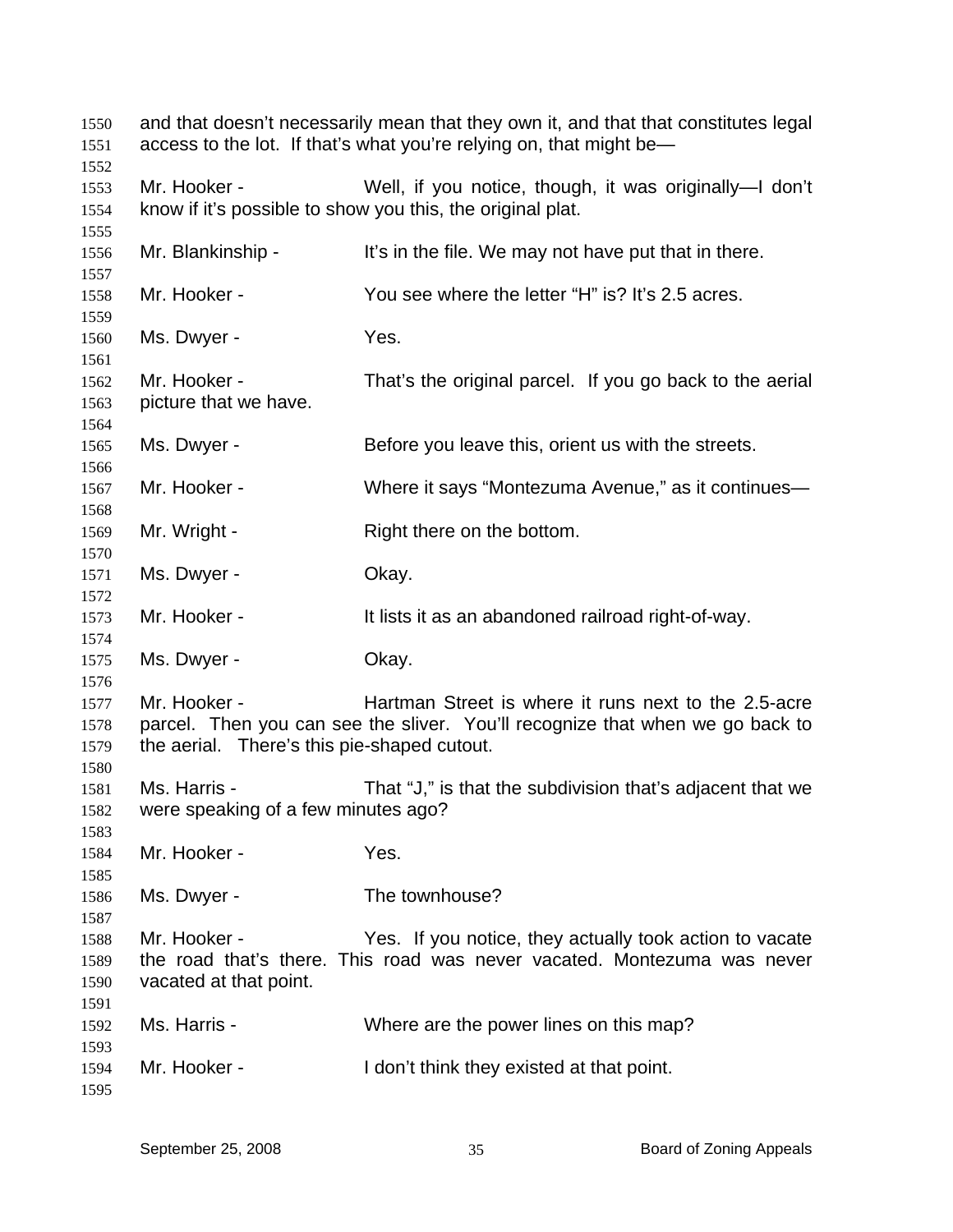Ms. Harris - Would you point those out when we flip back to the other? Mr. Hooker - **Also, I think there should be a note that the Virginia** Power, or VEPCO easement was granted, and I don't think it was an exclusive easement. I think they retained the rights to use that right-of-way when it was granted. Ms. Harris - Do you have any data to support that? Mr. Hooker - I would have to look it up. Mr. Blankinship - When do you mean that an easement was granted? Mr. Hooker - When I did the title insurance. Mr. Blankinship - The Just this past? Mr. Hooker - Yes, when I purchased it. Mr. Blankinship - When the County acquired the property from Dominion Virginia Power we allowed them to retain an easement to keep the lines there. Prior to that, they owned the property; they weren't in an easement. Mr. Hooker - When I purchased the property, it was subject to the easement that had been granted to VEPCO. Mr. Blankinship - On your property. Mr. Hooker - Yes, on mine. Mr. Blankinship - Oh, okay. I'm sorry, I thought they were walking about— Mr. Hooker - So, I assumed that they had granted them the right along—they were one of the grantors. That can be clarified. Ms. Dwyer - Virginia Power has an easement on your property, on this lot. Mr. Hooker - They were one of the grantors. They granted an easement at some point. There is some confusion as to exactly what the easement is.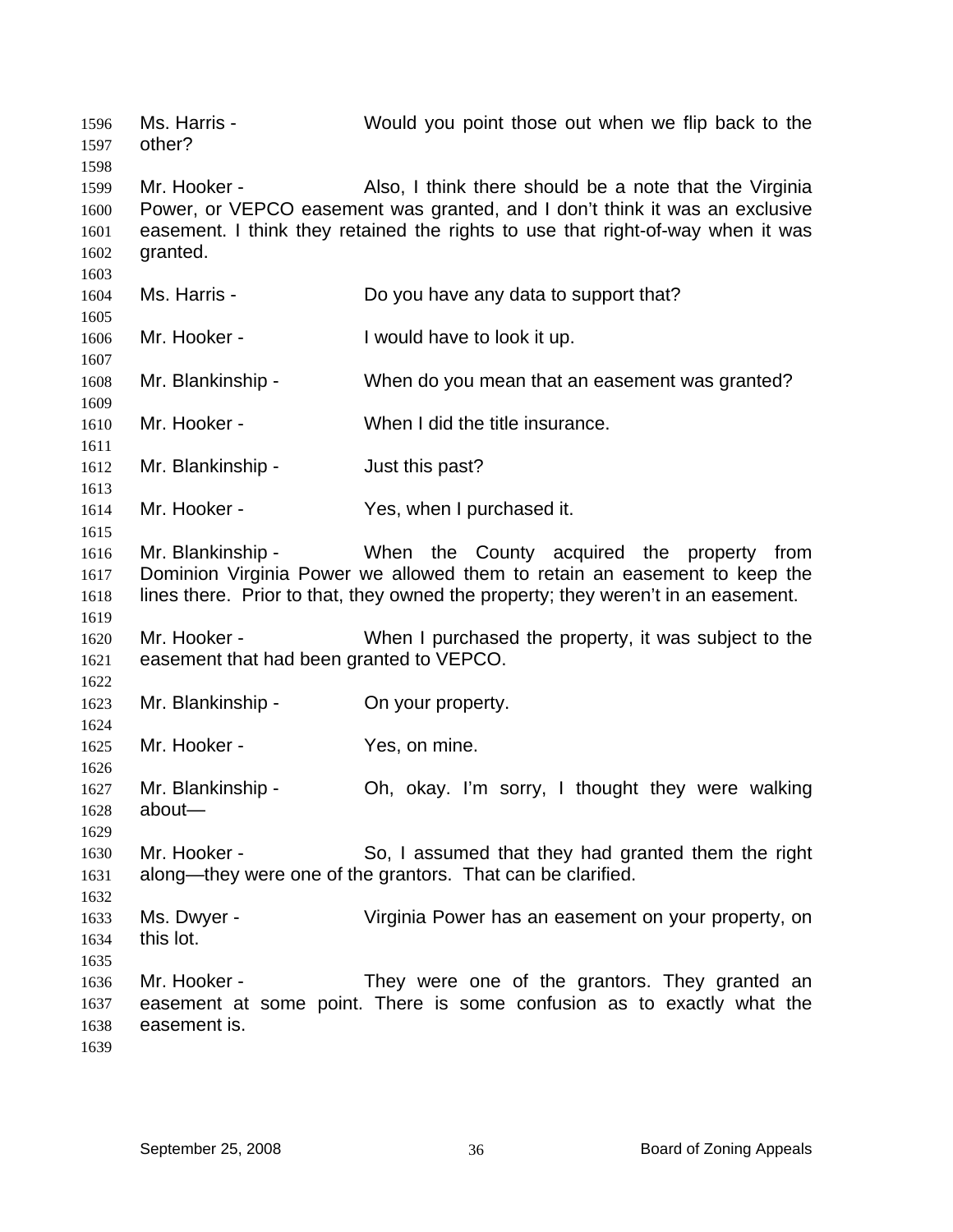Ms. Dwyer - The Let me clear about my question. Virginia Power has an easement on your property, on this lot that you're asking to put a house on. Is that what you said? 1640 1641 1642 1643 1644 1645 1646 1647 1648 1649 1650 1651 1652 1653 1654 1655 1656 1657 1658 1659 1660 1661 1662 1663 1664 1665 1666 1667 1668 1669 1670 1671 1672 1673 1674 1675 1676 1677 1678 1679 1680 1681 1682 1683 1684 Mr. Hooker - They granted an easement. I don't know the exact location of where that easement was granted. Ms. Dwyer - Again, I don't know how the other Board members feel, but my thought is that this is premature, and there are a lot of unanswered questions about whether access is even possible. Mr. Hooker - The Mr of the can backtrack to the aerial, I can conclude the thought. Ms. Dwyer - Chay. Mr. Blankinship - Can you take us back to the aerial? Mr. Hooker - The original 2-1/2-acre piece included those three houses and remainder. I don't think the County would have granted a subdivision if that remainder was landlocked. At the time they granted that subdivision, the County recognized Montezuma as being the right-of-way, prior to their ownership of that right-of-way. Otherwise, the County granted this subdivision with this piece being inaccessible. Mr. Wright - They all had road frontage. Mr. Hooker - The Yes, but the County never lets you landlock a piece when you do a subdivision. I'm not sure of the exact date of that, but it was current enough. That wasn't done in the '30s. It's current enough that it would be subject to modern design. Mr. Wright - Who subdivided it? Mr. Hooker - That I don't—That was not where— Mr. Blankinship - We have that in the file. Ms. Harris - The Your saying the street was not there when the County granted the right? Mr. Hooker - The saying it was a paper street, and the right-of-way was there. They recognized it when they granted, when they subdivided the original 2-1/2 acres.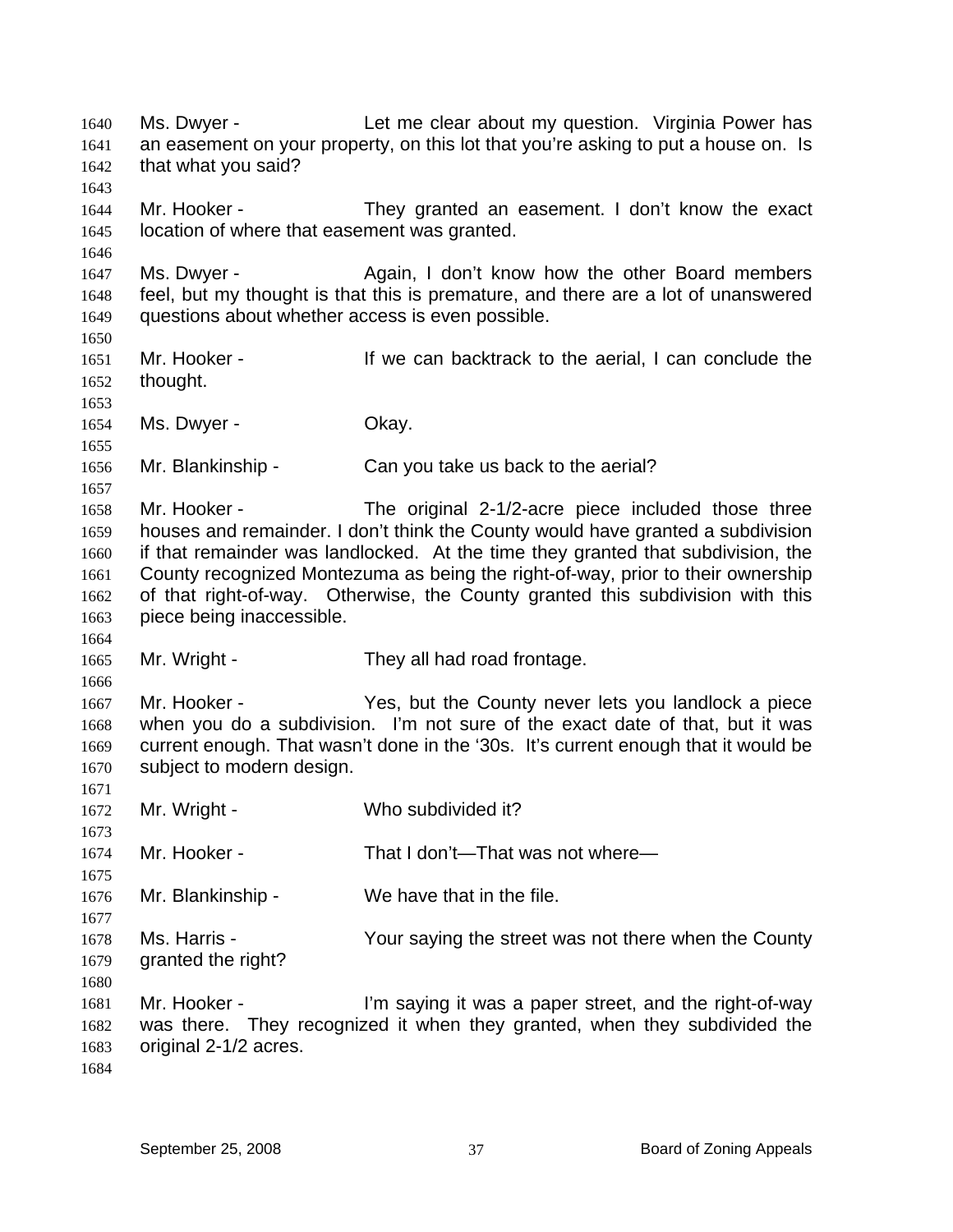Mr. Wright - Was it actually subdivided or just that part was sold off? 1685 1686 1687 1688 1689 1690 1691 1692 1693 1694 1695 1696 1697 1698 1699 1700 1701 1702 1703 1704 1705 1706 1707 1708 1709 1710 1711 1712 1713 1714 1715 1716 1717 1718 1719 1720 1721 1722 1723 1724 1725 1726 1727 1728 1729 Mr. Hooker - The Subdivided because it created four lots out of one. Mr. Blankinship - There's no date on this plat, unfortunately, Mr. Wright - What about the subdivision question, Mr. Blankinship? Mr. Blankinship - We're looking at the plat that created those three lots just to the north of this parcel, cut out of what was Lot H. We did all this research a week or two ago, and it's not as fresh in my memory as I wish it were. All of these plats, the one you looked at a minute ago was in Plat Book 14; the one creating these three lots is in Plat Book 16; and there's a 1949 plat that's in Plat Book 22. So, it's sometime in the 30's or the early 40's that these subdivisions were created. Mr. Wright - What was the ordinance in effect at that time? Mr. Blankinship - It certainly wasn't the one we have now. Mr. Wright - That's what I'm saying. Ms. Harris - We see a lot of this all over some districts, some districts more so than others, where we have the situation that's created here. Have you spoken with any of the neighbors in that area? That house is going to be behind three on the one side, and behind the—I don't know how many houses are on the other side. Mr. Hooker - The I tried to pursue purchasing that small sliver between Hartman and the property to approach from that angle, which brings up Condition #2 that was presented. If the County's asking me to go back to pursue that avenue, then the house location and direction is definitely going to change also. If I'm going to switch from septic to public utilities, then the house location is going to change. For that purpose, maybe deferring it would be wise in order to relocate the house based on the approach. Ms. Harris - What results did you get when you pursued purchasing that property? Mr. Hooker - They didn't return my-Ms. Harris - If we defer it, will you have time to?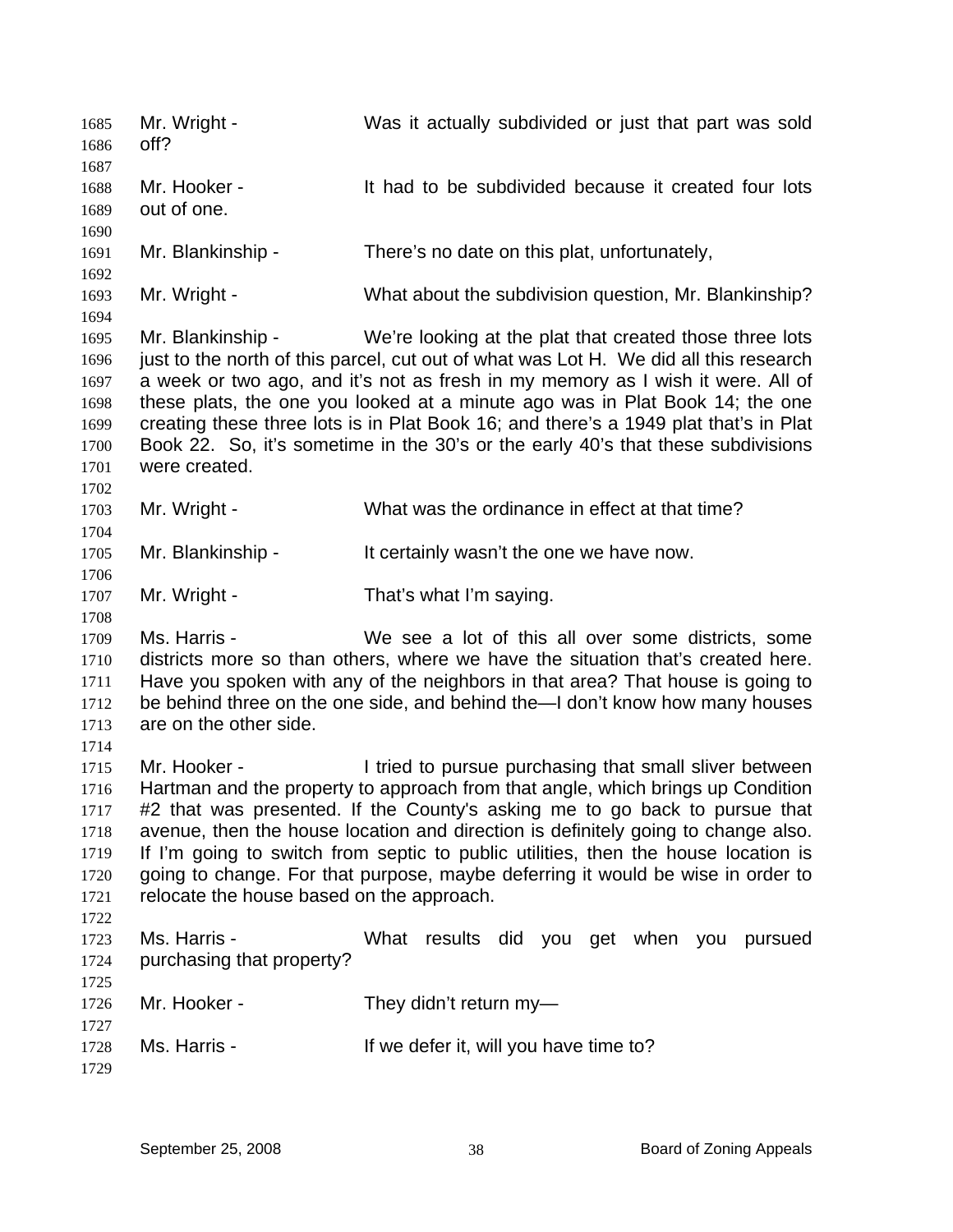Mr. Hooker - I spent some time. I took it that they were not interested in me accessing, but what I could do is possibly offer them a boundary line adjustment, and give them land behind their house for the land on the side. I had not pursued that part. Part of my feeling was Montezuma Avenue obviously exists and is there up to Hartman. I don't see how it could just disappear for the rest of the platted road on the subdivision. Now, if it never existed on any of it, I could see the County saying it doesn't fall in our easement. But that part of Montezuma is within their so-called fee-simple property they purchased from Virginia Power. From that case, I felt as though it wasn't my obligation to pursue another entrance, when I already had rights to one. 1730 1731 1732 1733 1734 1735 1736 1737 1738 1739 1740 1741 1742 1743 1744 1745 1746 1747 1748 1749 1750 1751 1752 1753 1754 1755 1756 1757 1758 1759 1760 1761 1762 1763 1764 1765 1766 1767 1768 1769 1770 1771 1772 1773 1774 1775 Ms. Dwyer - The You perceive that you have rights through this easement because? Mr. Hooker - **Of the platted subdivision.** If you could vacate a rightof-way within a subdivision once it's recorded, then everybody could just change—You can't just change lot lines once it's been approved; there's a process to do that. That process was never initiated on this portion. On the original subdivision, that was done, I guess redone in the '70s. Mr. Blankinship - What was done in the '70s? Mr. Hooker - Think this plat that we have over here has dates in the '70s. Mr. Blankinship - No, those are in the '30s and '40s. Mr. Wright - **How wide is that easement?** Mr. Blankinship - The strip that the County owns now? Mr. Wright - Yes. Mr. Blankinship - I don't know for sure; let me look. I should know that. Mr. Hooker - If you could zoom in on this drawing again. Look over to the right. If you can zoom in where it says, "J and N." I'm sorry. On the right of Holly Street. Yes, keep going. Mr. Wright - Can't make that out. Mr. Blankinship - The looks like it's about 73 feet wide, to answer the previous question. Oh, yes, there was a vacation, the vacation of the block where the townhouses are now. Mr. Hooker - Right. What's the date on that?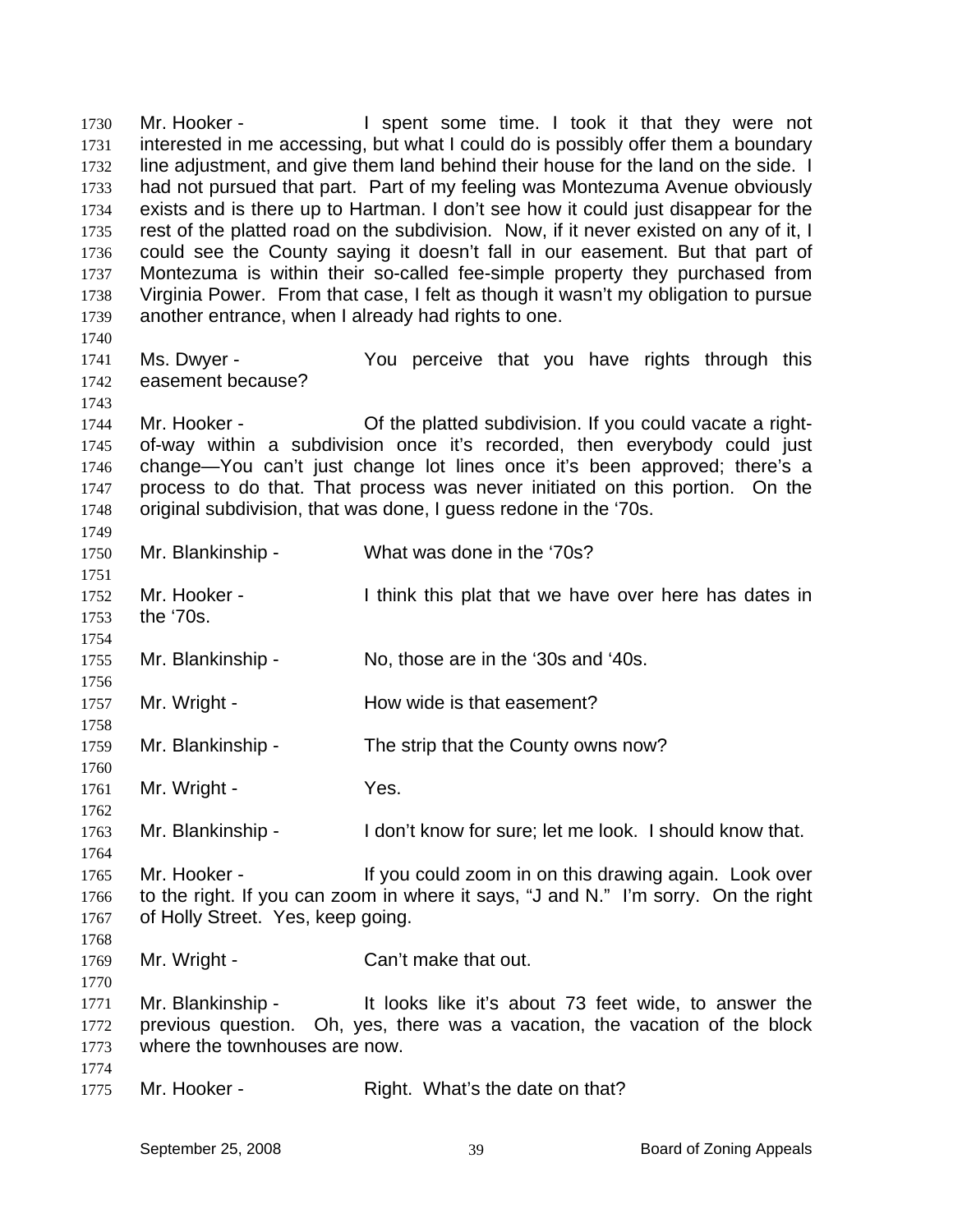Mr. Blankinship - That was done in '73. Mr. Hooker - Chay. Now, look over to your left. The lot was still 2-1/2-acres in size in '73, then. Mr. Blankinship - No, no, no. This plat was not drawn in '73. That was a note that was added to this plat in '73. Mr. Hooker - **Okay.** Mr. Wright - The County were to vacate that easement, who would own the property? Mr. Hooker - It would be a right-of-way. What they do with it, it says, "subject to the property owner's right to access." Mr. Wright - Would you have ownership in that easement if they vacate it? Mr. Hooker - If they vacate it, it has to go somewhere. Mr. Wright - It has to be owned by someone. Mr. Hooker - The This usually split between the two adjoining owners on each side. Mr. Blankinship - If the right-of-way is vacated, the two adjoining owners— Mr. Wright - But it's not wide enough to get— Ms. Dwyer - I don't think the County could vacate it because it sounds like Virginia Power has an easement interest in that property. What the County could do, possibly, is to grant you an easement to access your property. That is speculative at this point, as I understand it. Any more questions? Ms. Harris - Can we go back to the aerial photo please? On the aerial photo, would you show us where the power lines are? We know it's on the property. Mr. Blankinship - There's the tower right there. Ms. Harris - Right there? Mr. Wright - Ch, there's a tower in there?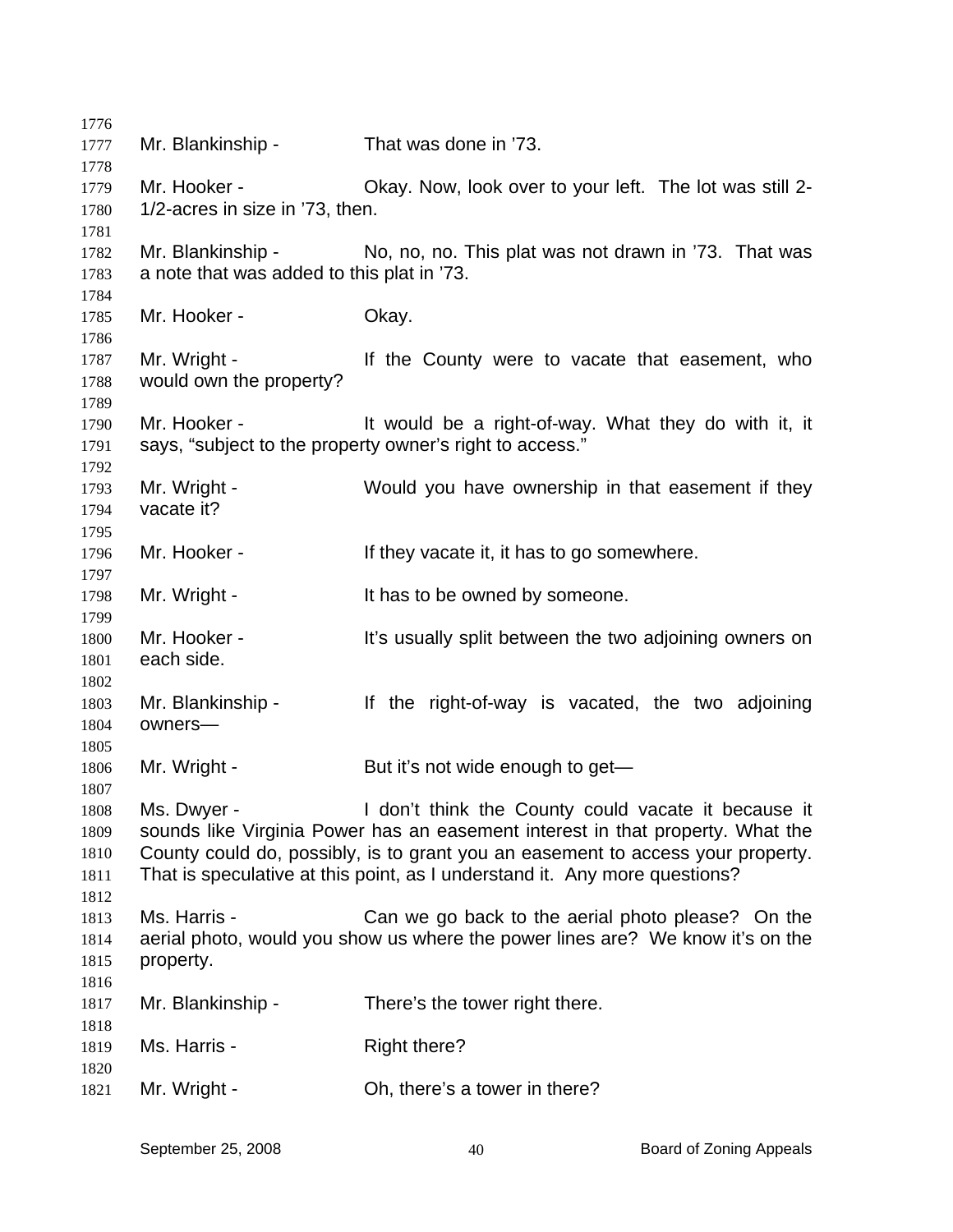| 1822         |                                                                                                                                                                            |                                                                                 |   |  |  |
|--------------|----------------------------------------------------------------------------------------------------------------------------------------------------------------------------|---------------------------------------------------------------------------------|---|--|--|
| 1823         | Mr. Blankinship -                                                                                                                                                          | Yes.                                                                            |   |  |  |
| 1824         |                                                                                                                                                                            |                                                                                 |   |  |  |
| 1825         | Ms. Harris -                                                                                                                                                               | Could this be why the street was not continued?                                 |   |  |  |
| 1826         |                                                                                                                                                                            |                                                                                 |   |  |  |
| 1827         | Mr. Hooker -                                                                                                                                                               | They go all the way up Montezuma because people's                               |   |  |  |
| 1828         | driveways go under the towers.                                                                                                                                             |                                                                                 |   |  |  |
| 1829         |                                                                                                                                                                            |                                                                                 |   |  |  |
| 1830         | Ms. Harris -                                                                                                                                                               | The question is, should they go under the towers.                               |   |  |  |
| 1831         |                                                                                                                                                                            |                                                                                 |   |  |  |
| 1832         | Mr. Hooker -                                                                                                                                                               | Well, under the lines.                                                          |   |  |  |
| 1833         |                                                                                                                                                                            |                                                                                 |   |  |  |
| 1834         | Ms. Harris -                                                                                                                                                               | Should they go under the lines. The other thing is on                           |   |  |  |
| 1835         | the map, or the plat, I notice that you have the proposed primary and reserve<br>drainfield area. So, you'd have to avoid that, right?                                     |                                                                                 |   |  |  |
| 1836         |                                                                                                                                                                            |                                                                                 |   |  |  |
| 1837         | Mr. Hooker -                                                                                                                                                               |                                                                                 |   |  |  |
| 1838<br>1839 |                                                                                                                                                                            | Yes. Based on the conditions that they gave on                                  |   |  |  |
| 1840         | relocating the house, I wouldn't mind deferring it so we could relocate it based on<br>us using public utilities and not using the septic. That would give us time to find |                                                                                 |   |  |  |
| 1841         | proper access points.                                                                                                                                                      |                                                                                 |   |  |  |
| 1842         |                                                                                                                                                                            |                                                                                 |   |  |  |
| 1843         | Mr. Wright -                                                                                                                                                               | Also to come up with some type of house or what you                             |   |  |  |
| 1844         | would want to put on the property.                                                                                                                                         |                                                                                 |   |  |  |
| 1845         |                                                                                                                                                                            |                                                                                 |   |  |  |
| 1846         | <b>DECISION</b>                                                                                                                                                            |                                                                                 |   |  |  |
| 1847         |                                                                                                                                                                            |                                                                                 |   |  |  |
| 1848         | Ms. Dwyer -                                                                                                                                                                | So, you're willing to defer. Do we need a motion for                            |   |  |  |
| 1849         | that?                                                                                                                                                                      |                                                                                 |   |  |  |
| 1850         |                                                                                                                                                                            |                                                                                 |   |  |  |
| 1851         | Ms. Harris -                                                                                                                                                               | I so move.                                                                      |   |  |  |
| 1852         |                                                                                                                                                                            |                                                                                 |   |  |  |
| 1853         | Mr. Wright -                                                                                                                                                               | Second.                                                                         |   |  |  |
| 1854         |                                                                                                                                                                            |                                                                                 |   |  |  |
| 1855         | Ms. Dwyer -                                                                                                                                                                | Motion by Ms. Harris, second by Mr. Wright. All in                              |   |  |  |
| 1856         |                                                                                                                                                                            | favor of the deferral say aye. All opposed say no. The ayes have it; the motion |   |  |  |
| 1857         | passes. We will defer to the October meeting.                                                                                                                              |                                                                                 |   |  |  |
| 1858         |                                                                                                                                                                            |                                                                                 |   |  |  |
| 1859         |                                                                                                                                                                            | After an advertised public hearing, A-019-08, Virginia Landbank Company's       |   |  |  |
| 1860         | request for a variance from Section 24-9 to build a one-family dwelling at 2421                                                                                            |                                                                                 |   |  |  |
| 1861         | Hartman Street (Montezuma Farms) (Parcel 801-728-7752), zoned R-4, One-                                                                                                    |                                                                                 |   |  |  |
| 1862         | family Residence District (Fairfield), has been deferred at the request of the                                                                                             |                                                                                 |   |  |  |
| 1863         |                                                                                                                                                                            | applicant until the October 23, 2008 meeting of the Board of Zoning Appeals.    |   |  |  |
| 1864         |                                                                                                                                                                            |                                                                                 |   |  |  |
| 1865         |                                                                                                                                                                            |                                                                                 |   |  |  |
| 1866         | Affirmative:                                                                                                                                                               | Dwyer, Harris, Nunnally, Witte, Wright                                          | 5 |  |  |
| 1867         | Negative:                                                                                                                                                                  |                                                                                 | 0 |  |  |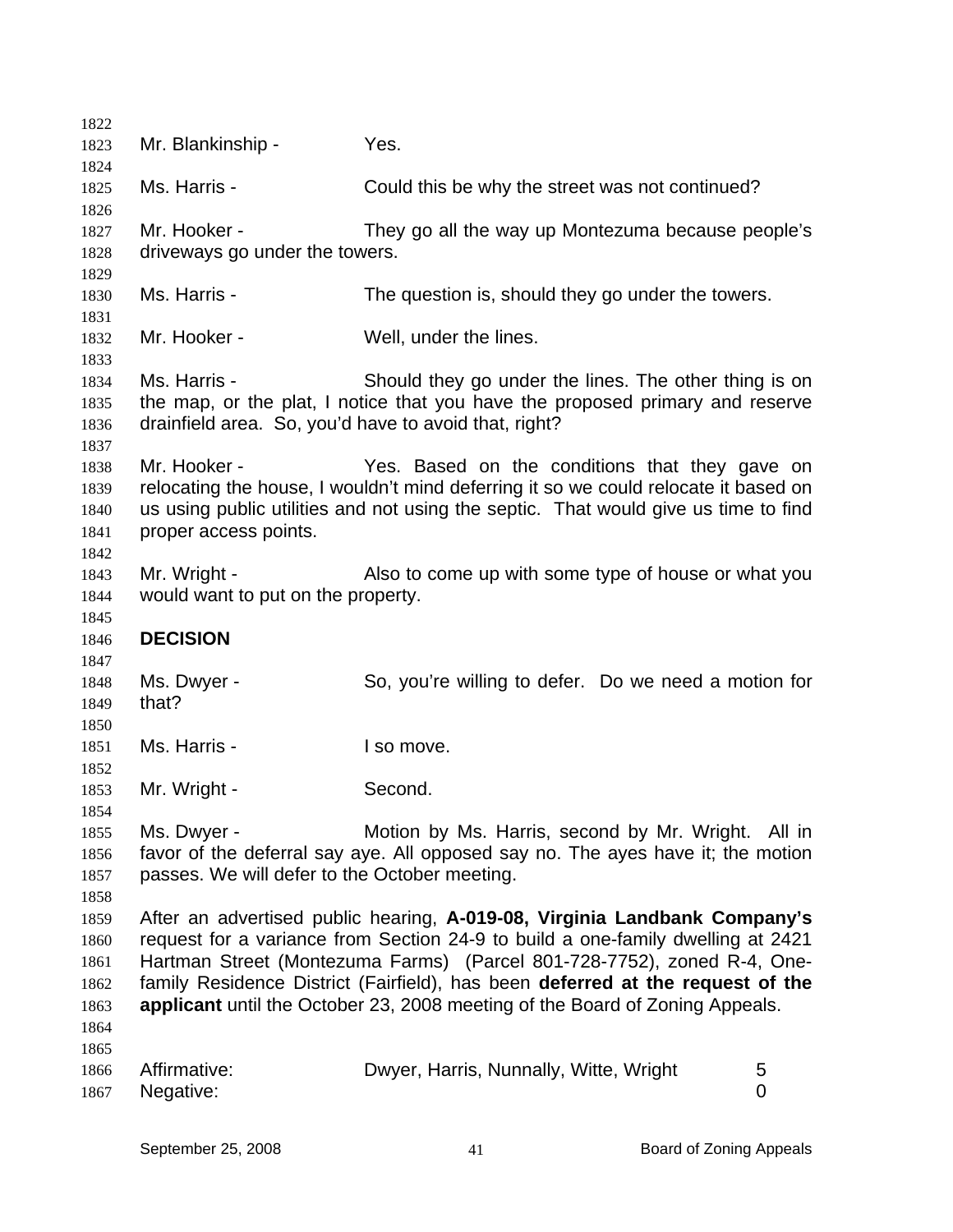1868 Absent: 0 1869 1870 1871 1872 1873 1874 1875 1876 1877 1878 1879 1880 1881 1882 1883 1884 1885 1886 1887 1888 1889 1890 1891 1892 1893 1894 1895 1896 1897 1898 1899 1900 1901 1902 1903 1904 1905 1906 1907 1908 1909 1910 1911 1912 1913 **UP-020-08 MR. AND MRS. MARK CHRISTIAN** request a conditional use permit pursuant to Section 24-95(i)(4) to build a swimming pool in the front and side yards at 5 Twin Lake Lane (Glenbrooke Hills) (Parcel 754- 732-5280), zoned R-1, One-family Residence District (Tuckahoe). Ms. Dwyer - This there anyone else here to speak to this case? Mr. Blankinship - Will you raise your right hand please? Do you swear the testimony you're about to give is the truth and nothing but the truth so help you God? Mr. Leipertz - **I** do. My name is Bob Leipertz. The spelling of the last name is L-e-i-p-e-r-t-z. I'm here today representing Mr. and Mrs. Mark Christian on this matter. The request before you, as indicated, is to construct an in-ground swimming pool—permanent pool, I should point out, I guess—in what would be the left side yard of the existing residence. There are a number of conditions here that I think will make this request viable and suitable. As noted in the description, the residence is situated approximately midway in a three-acre residential lot. Once the pool is constructed, the closest portion of the pool, the deck itself, will be within 81 feet of what would be their left side yard. That dimension increases as you go down the side yard towards the front street of Twin Lake Lane, a distance in excess of 100 feet. The other point I think that's worth considering is the fact that the house is built on a knoll on the property, and all of the surrounding side yard slopes off to the front street, and to the side yard such that the elevation difference between the subsequent pool deck and the left side property line would be something on the order of 25 to 30 feet. This means that the pool deck would be 25 to 30 feet higher than the left side property line. As you come around to the front of the property, that grade gets even more exaggerated to the point that you're certainly well in excess of 30 feet. In conjunction with the construction of the pool, we'll have a five-foot wall, masonry and stone wall, that would be constructed along the left side of the pool that will contain some water features, which raises the site line yet another five feet above the pool level. The subsequent patios and deck areas around the pool with also have a four-foot high stone and stucco enclosure. All of that is opaque, I should note I guess, since that came up in a previous discussion. In addition to that, the existing—, which you can somewhat see in the photographs—. The side yard and the front yard are heavily covered in trees and vegetation. All of that is deemed to remain. The combination of all three of those items would make it a physical impossibility for anybody to see the pool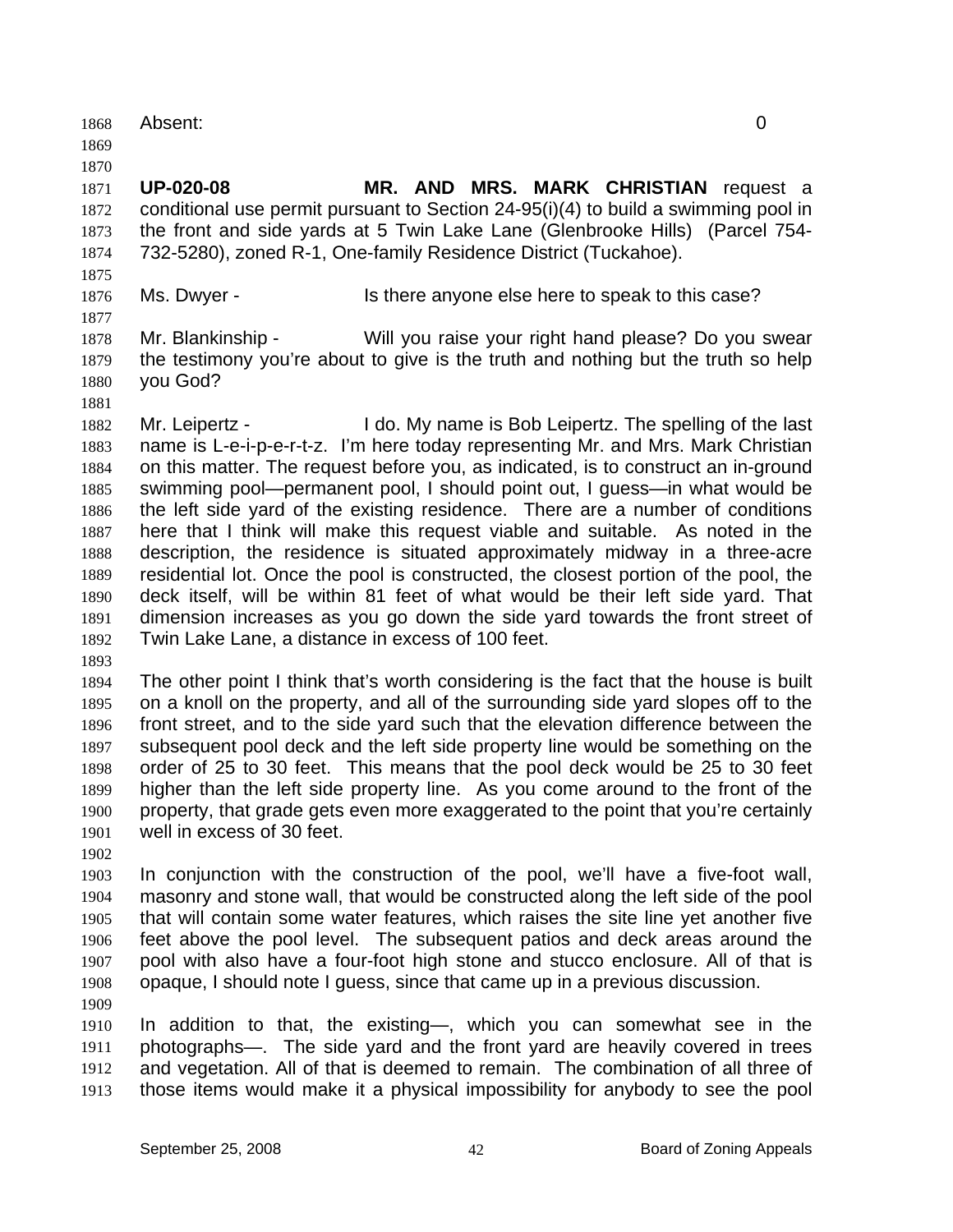from either the front yard or the side yard. All of the construction that would take place would be of materials that are identical to or similar to the existing residence. 1914 1915 1916 1917 1918 1919 1920 1921 1922 1923 1924 1925 1926 1927 1928 1929 1930 1931 1932 1933 1934 1935 1936 1937 1938 1939 1940 1941 1942 1943 1944 1945 1946 1947 1948 1949 1950 1951 1952 1953 1954 1955 1956 1957 1958 Ms. Harris - Will you lose any of the trees? Mr. Leipertz - If you go back in those photographs up to the pool site. Ms. Dwyer - Where the trampoline is? The pool is going to kind of be where the trampoline is, isn't it? Mr. Leipertz - That is correct. Actually, you can see a portion of the existing deck area and screen wall that is there now. We are continuing that out. To answer your question specifically, off to the edge we have to construct a fairly significant retaining wall because of this grade transition. We might lose some trees right along the edge of that drop, but everything from that point to the street would remain undisturbed. Mr. Wright - This is a rectangular pool? Mr. Leipertz - It is sir, yes sir. Mr. Wright - Twenty by forty-five. It doesn't say in the application, but I see on the pool itself the distance of 20 wide, 45 long. Mr. Leipertz - That would be correct. Then there is a spa that would project, a triangulated spa that projects off of that towards the house, on the house side of the pool. Ms. Dwyer - The garage, Mr. Blankinship, is not part of this application? Mr. Blankinship - Right. The garage is in the rear yard, or would be. Ms. Dwyer - The Musually shaped lot. Mr. Wright - It's hard to know what is what. Ms. Dwyer - So we consider this Twin Lake Lane, the front yard. Mr. Blankinship - Yes ma'am. Ms. Dwyer - The side yard is—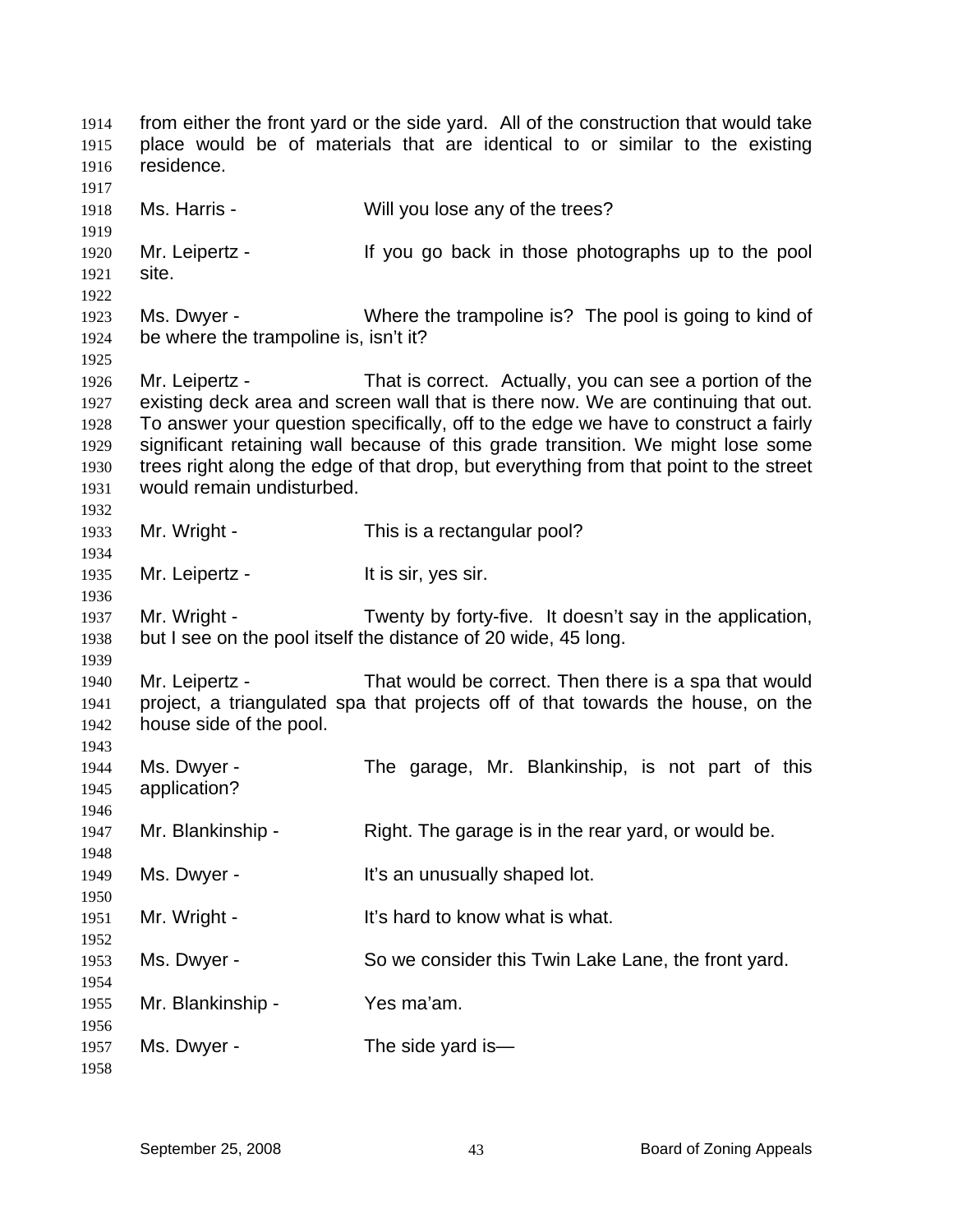Mr. Leipertz - That's a private drive. It's a little confusing. If you go to the site, you get the appearance that that—other than by its condition, you get the appearance that Hilltop Road is actually a public road, but it is a private road. That would be, as I understand, what they're declaring is our left side property line. Mr. Blankinship - That's correct. Ms. Dwyer - Any other questions by Board members? Ms. Harris - The Mow many acres of land do you have here? Mr. Leipertz - I think the total they indicated was right at three acres, I believe. Ms. Dwyer - Any other questions? Thank you, Mr. Leipertz. Mr. Leipertz - Thank you. **DECISION**  Ms. Dwyer - **A-019-08, a variance request from Virginia Landbank** Company. Do I have a motion on the case? Mr. Wright - I move that we approve this request. Mr. Nunnally - Second. Mr. Wright - My ground is it will not affect the health, safety, or welfare of the persons residing or working on the premises. It will not unreasonably impair an adequate supply of light. Excuse me? Mr. Blankinship - I think one of us is on the wrong the case. Mr. Wright - I'm looking at the use permit for Christian. Mr. Nunnally - Mark Christian. Ms. Harris - Right. Ms. Dwyer - No. Ms. Harris - The previous case was deferred. Mr. Wright - That was deferred.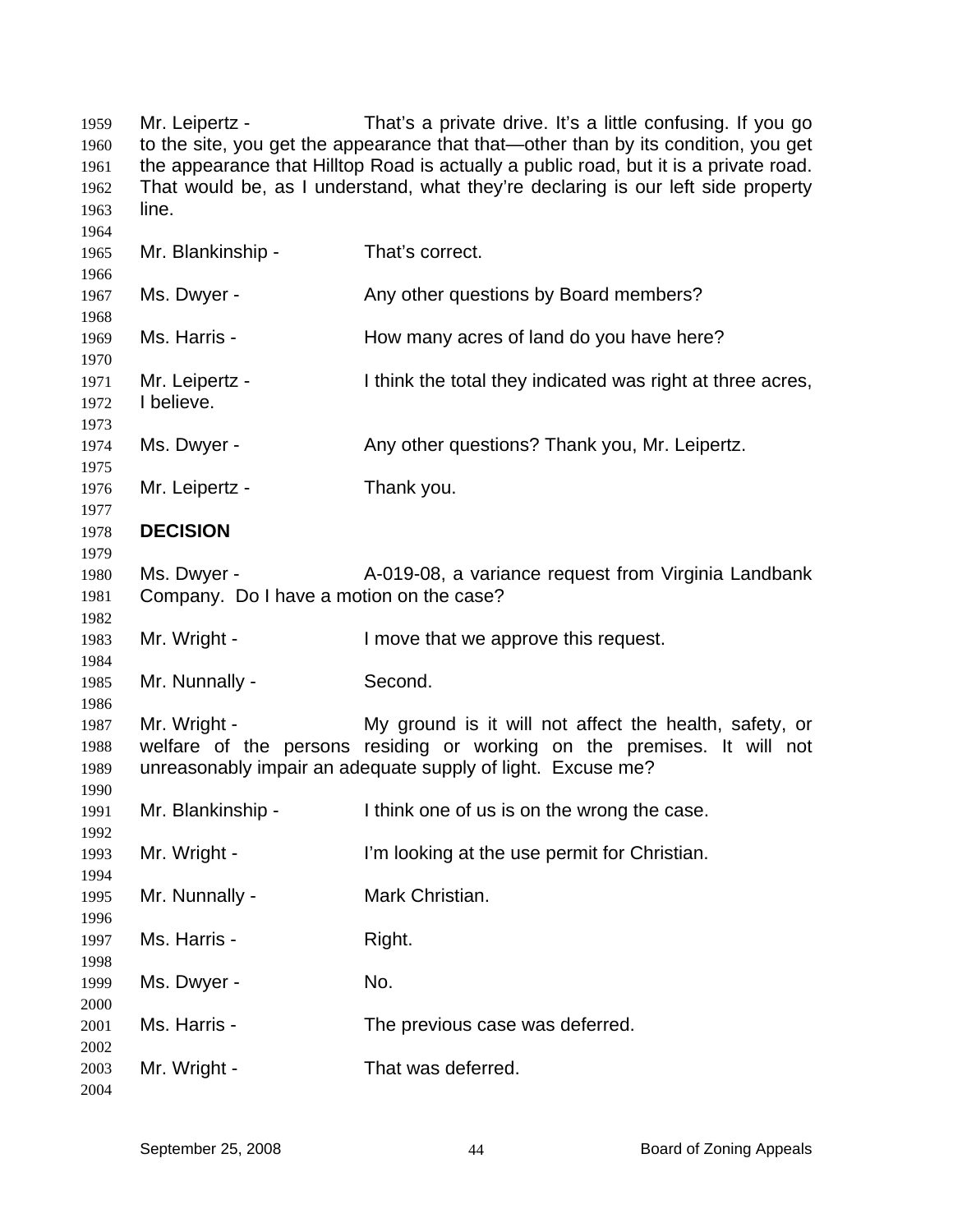2005 Ms. Dwyer - Oh, I'm sorry. I called the wrong case. 2006 2007 2008 2009 2010 2011 2012 2013 2014 2015 2016 2017 2018 2019 2020 2021 2022 2023 2024 2025 2026 2027 2028 2029 2030 2031 2032 2033 2034 2035 2036 2037 2038 2039 2040 2041 2042 2043 2044 2045 2046 2047 2048 2049 2050 Mr. Blankinship - My mistake. I apologize. Ms. Dwyer - We deferred that. Okay. Mr. Wright - The Muslim of be likely to reduce or impair the value of buildings or properties found in the area. It will be in substantial accordance with the general purpose and objectives of Chapter 24 of the County Code. Ms. Dwyer - The And just for my clarification, we're talking about UP-020-08. Mr. Wright - That's one I thought we were talking about. Ms. Dwyer - You were right. Mr. Blankinship - I apologize. Ms. Harris - "No unusual shape" is not considered a major factor in a use permit. I think it does need to be noted that their lot is one of unusual shape. Ms. Dwyer - Do I have a second? Mr. Witte - The Music Communist Communist Communist Policy Number 2016. Ms. Dwyer - Any discussion? I would just like to add that this is a very large lot; it's three acres. It's 80 to 100 feet from the property line, the new pool will be. The elevation is quite high off the road, so it will certainly be invisible from the property lines and from the roadway. It is also very heavily wooded, and I don't see any detrimental impact on any of the neighbors whatsoever. After an advertised public hearing and on a motion by Mr. Wright, seconded by Mr. Witte, the Board **approved** application **UP-020-08, Mr. and Mrs. Mark Christian's** request for a conditional use permit pursuant to Section 24-95(i)(4) to build a swimming pool in the front and side yards at 5 Twin Lake Lane (Glenbrooke Hills) (Parcel 754-732-5280), zoned R-1, One-family Residence District (Tuckahoe). The Board approved the Conditional Use Permit subject to the following conditions: 1. Only the proposed improvements shown on the plot plan and building design filed with the application may be constructed pursuant to this approval. Any additional improvements shall comply with the applicable regulations of the County Code. Any substantial changes or additions to the design or location of the improvements may require a new use permit.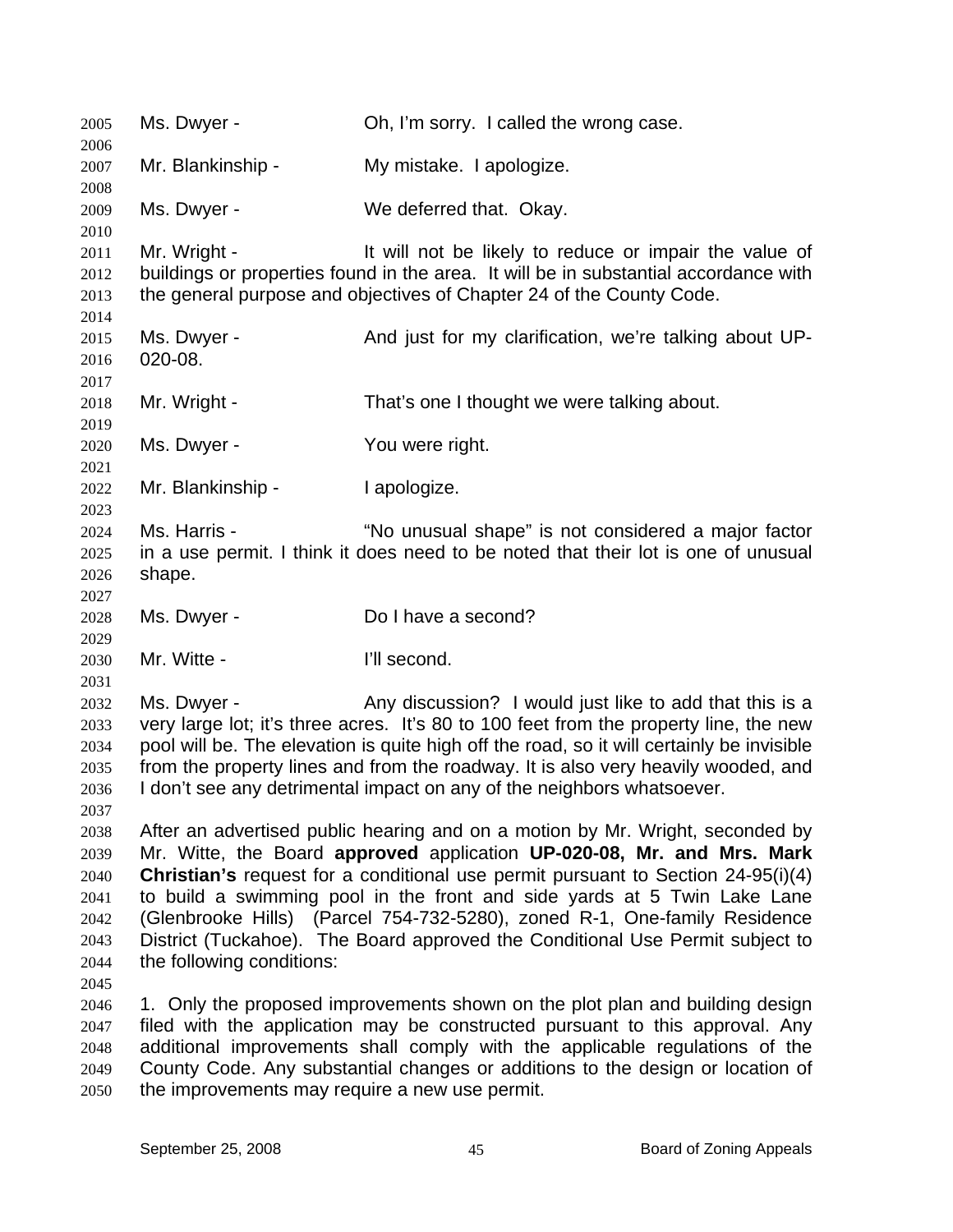2051 2052 2053 2054 2055 2056 2057 2058 2059 2060 2061 2062 2063 2064 2065 2066 2067 2068 2069 2070 2071 2072 2073 2074 2075 2076 2077 2078 2079 2080 2081 2082 2083 2084 2085 2086 2087 2088 2089 2090 2091 2092 2093 2094 2095 2. The accessory building shall not be used for residential occupancy or for any business purposes. Affirmative: **Dwyer, Harris, Nunnally, Witte, Wright** 5 Negative: 0 Absent: 0 **UP-021-08 FAYE PLEASANTS** requests a conditional use permit pursuant to Section 24-52(a) to operate a private noncommercial kennel at 2663 Portugee Road (White Oak Bluffs) (Parcel 840-703-7026), zoned A-1, Agricultural District (Varina). Ms. Dwyer - Is anyone else here to speak to this case? Mr. Blankinship - The Raise your right hands please? Do you swear the testimony you're about to give is the truth and nothing but the truth so help you God? Ms. Dwyer - Please state your name, and you might want to pull down the microphone a little bit so that we can hear you. Ms. Pleasants - Good morning, my name is Faye Pleasants. That's spelled P-l-e-a-s-a-n-t-s. I want to thank you all for giving me the opportunity to be able to at least come and speak with you this morning on my issue about my Pomeranians. I'm going to give you a little bit of background. I've been raising, showing, and having Pomeranians for over 40 years. The only Pomeranian to win the Westminster was the great-great-grandson to my female. I stopped showing, raising, and selling my Poms seven years ago. The ones that I now have are the last babies. Once these have passed, my kennel name ceases to exist. Over the years of my breeding and raising Poms, I have made lawyers, doctors, people all over the country, including Japan and Canada, happy with the Poms. Two months ago, I received a call from a person that bought one over ten years ago, and had lost their Pom, and wanted to know if I still have Poms. I have had pictures sent to me, Christmas cards from my clients. I've always placed the Poms with people that matched the personality of Poms. Poms get very stressed even if you move a picture off the wall. The Poms and I are very close; they are like my children—they are my children. My grandchildren and my children live quite a ways away from me. Like I said, when this kennel passes, they'll be no more magic. But they've brought lots of years of happiness to a lot of people.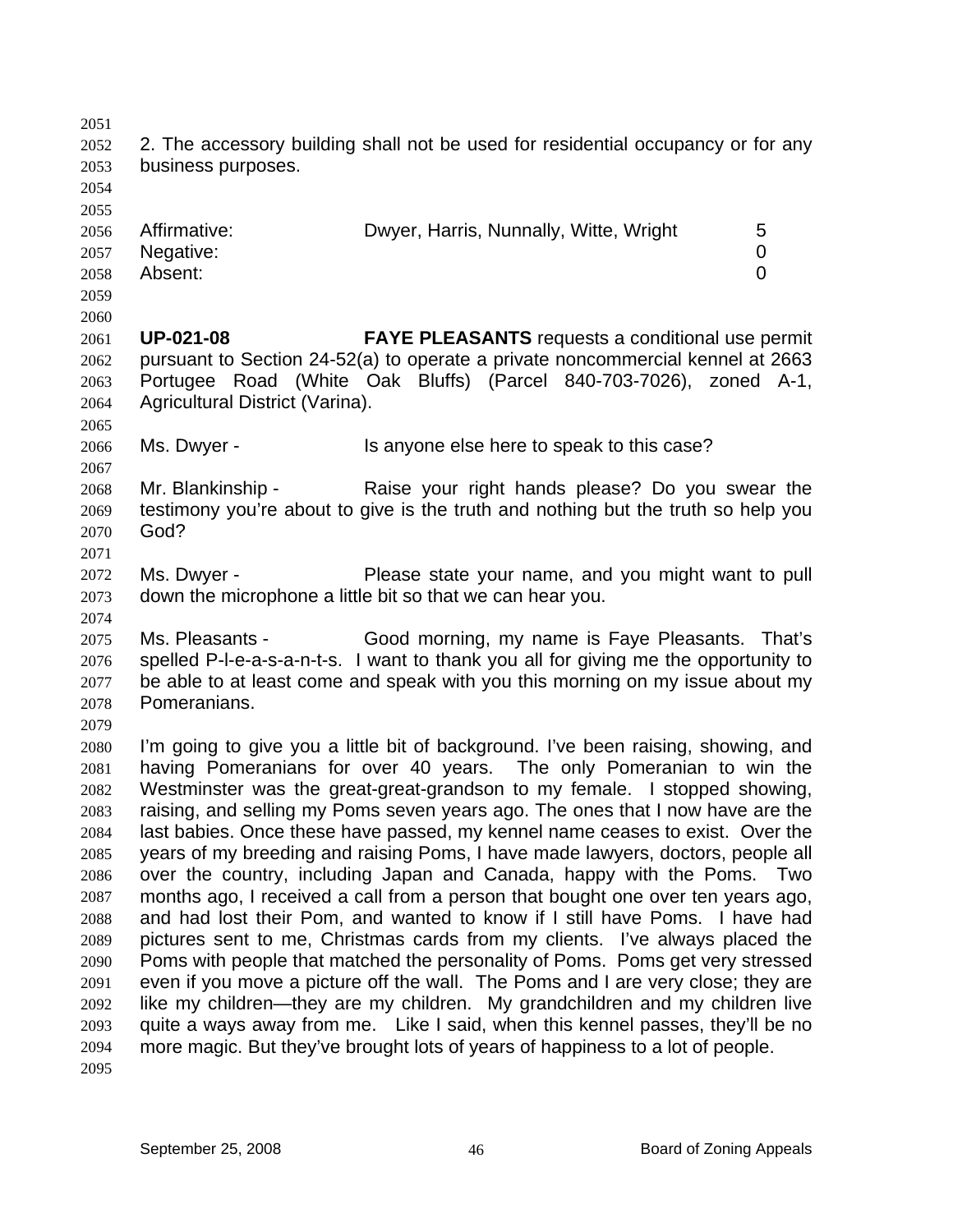I have pictures of the home that they live in. It's vinyl, and it matches the house. It's a fenced in yard, and it has pea gravel. I have pictures of them playing in the yard. I have pictures of them being born, where I delivered them, bred them, and raised them. I have pictures of when they first started walking, playing, and being loved by their mother. I have pictures of the next stage when they were made a playpen until they learned how to paper train and learned how to behave. I have pictures of me in the showroom with one of them I have now at the house. I have one living champion left. 2096 2097 2098 2099 2100 2101 2102 2103

2104

2107

2105 2106 Mr. Wright - Excuse me just a minute. Would you pass those pictures up here? I don't know what a Pom is.

2108 2109 2110 2111 2112 2113 2114 2115 2116 2117 Ms. Pleasants - Ckay, I'll be glad to. I have pictures of us playing with our Poms. I have a picture of my granddaughter visiting, and loves the Poms. I have five grandchildren. When they come visit, they always want to see Nanny's and Grandma's Pomeranians, and Grandpa. I have pictures of us actually playing in their home. It's fixed up exactly like your family room or living room. It has central air and central heat. It has a refrigerator to keep their food in and their water. I use distilled water, not sink water. They have a microwave in there. I heat their food up. Because of the sensitivity of the Pomeranian stomachs, you need to warm their food if it's in the refrigerator. I have family pictures of us together.

2118

2119 2120 2121 2122 2123 2124 I have brought with me letters from the vet, my neighbors surrounding me, all asking that I be granted the right to keep all five Poms until two of them demise, and then there's no question. I have some signatures with no comments, I have some comments, and I have a letter from my vet stating how well I take care of the dogs, and how much I love them. So, I'd like you to take this into consideration. I have made each of you a set of this documentation.

2125

2126 2127 Ms. Dwyer - Would you pass that to Mr. Blankinship, and he'll pass it down so we can see it. Thank you.

2128

2129 2130 2131 2132 2133 2134 2135 2136 2137 2138 Ms. Pleasants - My Poms are all aged. The oldest is 10 years, 5 months as of this month. She weighs seven pounds. The life expectancy of most of my Poms, they pass between 10 and 12 years. They die of either a heart attack or pancreatic cancer. I have one at home, the champion, who has crystals in his kidneys. For over two years, he's been on special medicine and canned food so that the crystals do not develop into kidney stones, which would cause his death. Cuddles is the youngest; she is 7 years, 10 months. She weighs 4 pounds, 14 ounces. There's Furbie; he's 9 years, 7 months. There's Lovebug, the champ, who's 9 years, 4 months. And I have Peaches, who is the little sister at 9 years, 4 months.

2139

2140 2141 As you can see by their ages, we've been together for a long, long time. With the length of the expectancy of their lives, they don't have but a few years before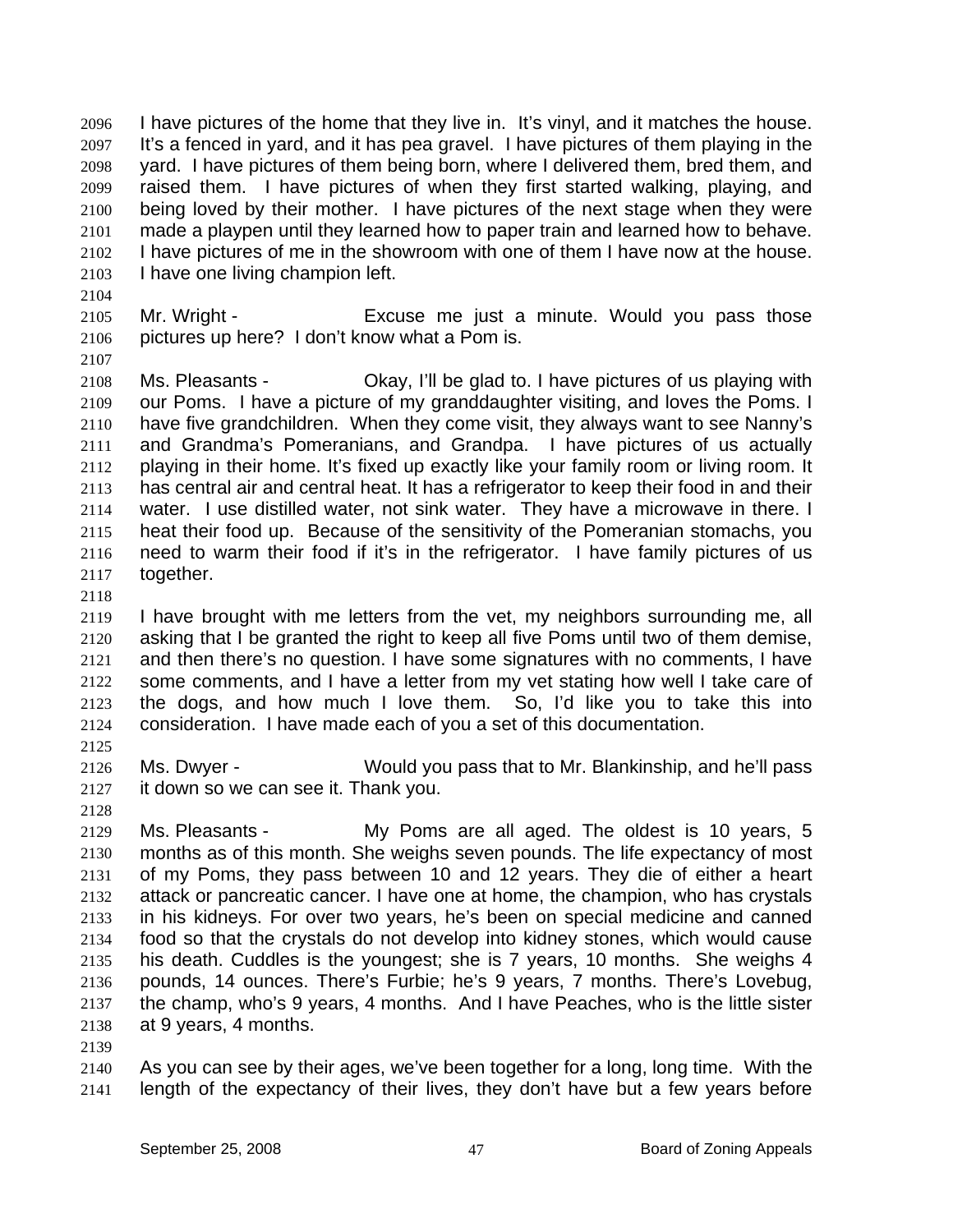they will demise. That is why I am requesting to keep them, and keep them together instead of breaking us apart. That's why I am here today. 2142 2143 2144 2145 2146 2147 2148 2149 2150 2151 2152 2153 2154 2155 2156 2157 2158 2159 2160 2161 2162 2163 2164 2165 2166 2167 2168 2169 2170 2171 2172 2173 2174 2175 2176 2177 2178 2179 2180 2181 2182 2183 2184 2185 2186 2187 Ms. Dwyer - Ms. Pleasants, may I ask you a question? Have you read the conditions that were part of this case? Ms. Pleasants - Yes. Ms. Dwyer - The You're agreeable to those? Ms. Pleasants - For the demise of two, yes. That's what I'm asking for. Ms. Dwyer - No replacement animals. Ms. Pleasants - No. Mr. Wright - Except three. She could have three. Ms. Dwyer - Right. Ms. Harris - The Have you had any complaints from your neighbors about barking or whatever? Ms. Pleasants - That's why the letters are there. They will tell you they have not heard any. They know me very well; they know my dogs. No. I have lived in many counties, and even in the state of Florida, and here. Most of my life here. I have never had a neighbor once complain about the dogs, the number of dogs, the type of dogs that I've ever had. I have never had not one complaint. Ms. Dwyer - Any questions by Board members for Ms. Pleasants? Thank you, Ms. Pleasants. Did you have anything else you wanted to add? Ms. Pleasants - The Suit that I love them and they're my life. Ms. Dwyer - Thank you very much. Mr. Pleasants - I'm sorry, I couldn't see the mike there. I'm not going to take up much more of your time, but I would just like to reiterate what Faye has said. Other than the fact that she does have children by a previous marriage, I never have had. These Pomeranians really are my children. I've threatened to train them to be miniature seeing-eye dogs or something. Anyway, we certainly would appreciate your consideration in this matter. Thank you so much. Ms. Harris - Thank you.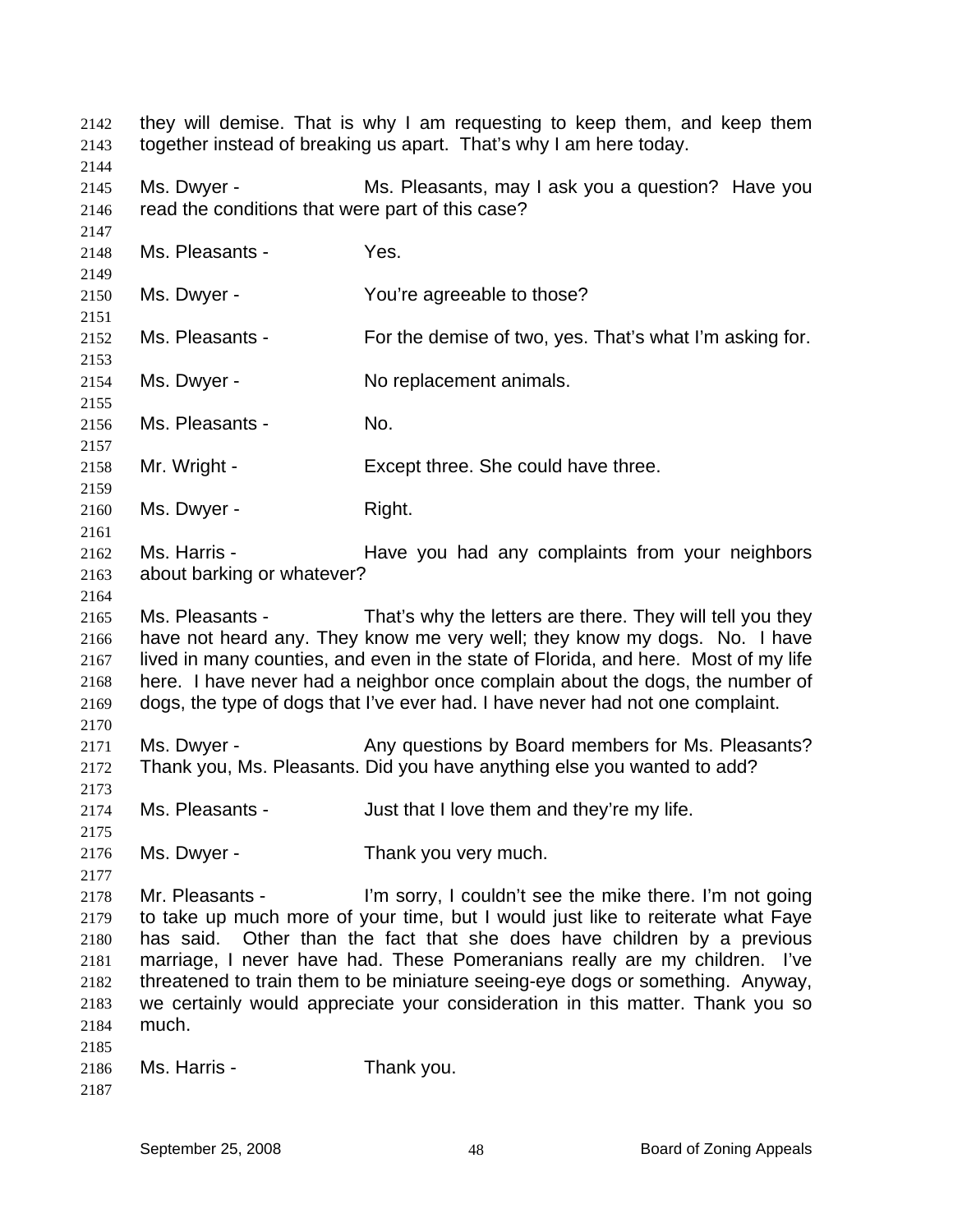| 2188<br>2189                                                         | Mr. Blankinship -                                              | Did you tell us your name, sir?                                                                                                                                                                                                                                                                                                                                                                                                                                                                                                                                                                                                                        |             |
|----------------------------------------------------------------------|----------------------------------------------------------------|--------------------------------------------------------------------------------------------------------------------------------------------------------------------------------------------------------------------------------------------------------------------------------------------------------------------------------------------------------------------------------------------------------------------------------------------------------------------------------------------------------------------------------------------------------------------------------------------------------------------------------------------------------|-------------|
| 2190<br>2191                                                         | Mr. Pleasants -                                                | I'm sorry. John Pleasants. I'm sorry.                                                                                                                                                                                                                                                                                                                                                                                                                                                                                                                                                                                                                  |             |
| 2192<br>2193<br>2194                                                 | Ms. Dwyer -                                                    | Thank you, Mr. Pleasants. Any questions for Mr.<br>Pleasants? Thank you, and we'll render our decision at the end of the meeting.                                                                                                                                                                                                                                                                                                                                                                                                                                                                                                                      |             |
| 2195                                                                 | <b>DECISION</b>                                                |                                                                                                                                                                                                                                                                                                                                                                                                                                                                                                                                                                                                                                                        |             |
| 2196<br>2197<br>2198                                                 | Mr. Nunnally -                                                 | I move we approve it.                                                                                                                                                                                                                                                                                                                                                                                                                                                                                                                                                                                                                                  |             |
| 2199<br>2200                                                         | Mr. Wright -                                                   | Second.                                                                                                                                                                                                                                                                                                                                                                                                                                                                                                                                                                                                                                                |             |
| 2201<br>2202                                                         | Ms. Dwyer -                                                    | Any discussion?                                                                                                                                                                                                                                                                                                                                                                                                                                                                                                                                                                                                                                        |             |
| 2203<br>2204<br>2205                                                 | Mr. Nunnally -                                                 | The reason I move we approve it is that it will not<br>affect the health, safety, and welfare of the people residing in that neighborhood.                                                                                                                                                                                                                                                                                                                                                                                                                                                                                                             |             |
| 2206<br>2207                                                         | Ms. Dwyer -                                                    | All in favor of the motion—Oh, excuse me. Go ahead.                                                                                                                                                                                                                                                                                                                                                                                                                                                                                                                                                                                                    |             |
| 2208<br>2209<br>2210                                                 | Mr. Nunnally -<br>somebody to love me like she loves her dogs. | That's all right. I just wanted to say I wish I had                                                                                                                                                                                                                                                                                                                                                                                                                                                                                                                                                                                                    |             |
| 2211<br>2212<br>2213                                                 | Ms. Dwyer -<br>have it; the motion passes.                     | All in favor say aye. All opposed say no. The ayes                                                                                                                                                                                                                                                                                                                                                                                                                                                                                                                                                                                                     |             |
| 2214<br>2215<br>2216<br>2217<br>2218<br>2219<br>2220<br>2221<br>2222 |                                                                | After an advertised public hearing and on a motion by Mr. Nunnally, seconded by<br>Mr. Wright, the Board approved application UP-021-08, Faye Pleasant's<br>application for a conditional use permit pursuant to Section 24-52(a) to operate a<br>private noncommercial kennel at 2663 Portugee Road (White Oak Bluffs)<br>(Parcel 840-703-7026), zoned A-1, Agricultural District (Varina). The Board<br>approved the Conditional Use Permit subject to the following conditions:<br>1. This approval is only for the five dogs presently owned by the applicant. The<br>approval is not for the commercial boarding or breeding of dogs at any time. |             |
| 2223<br>2224<br>2225<br>2226                                         | which time this conditional use permit shall expire.           | 2. No new or replacement animals may be added, so that the number of existing<br>animals will be reduced by natural means to three, as permitted by code, at                                                                                                                                                                                                                                                                                                                                                                                                                                                                                           |             |
| 2227<br>2228<br>2229                                                 | property so that noise and odors are controlled.               | 3. All animals shall be kept primarily indoors. The applicants shall maintain the                                                                                                                                                                                                                                                                                                                                                                                                                                                                                                                                                                      |             |
| 2230<br>2231<br>2232<br>2233                                         | Affirmative:<br>Negative:<br>Absent:                           | Dwyer, Harris, Nunnally, Witte, Wright                                                                                                                                                                                                                                                                                                                                                                                                                                                                                                                                                                                                                 | 5<br>0<br>0 |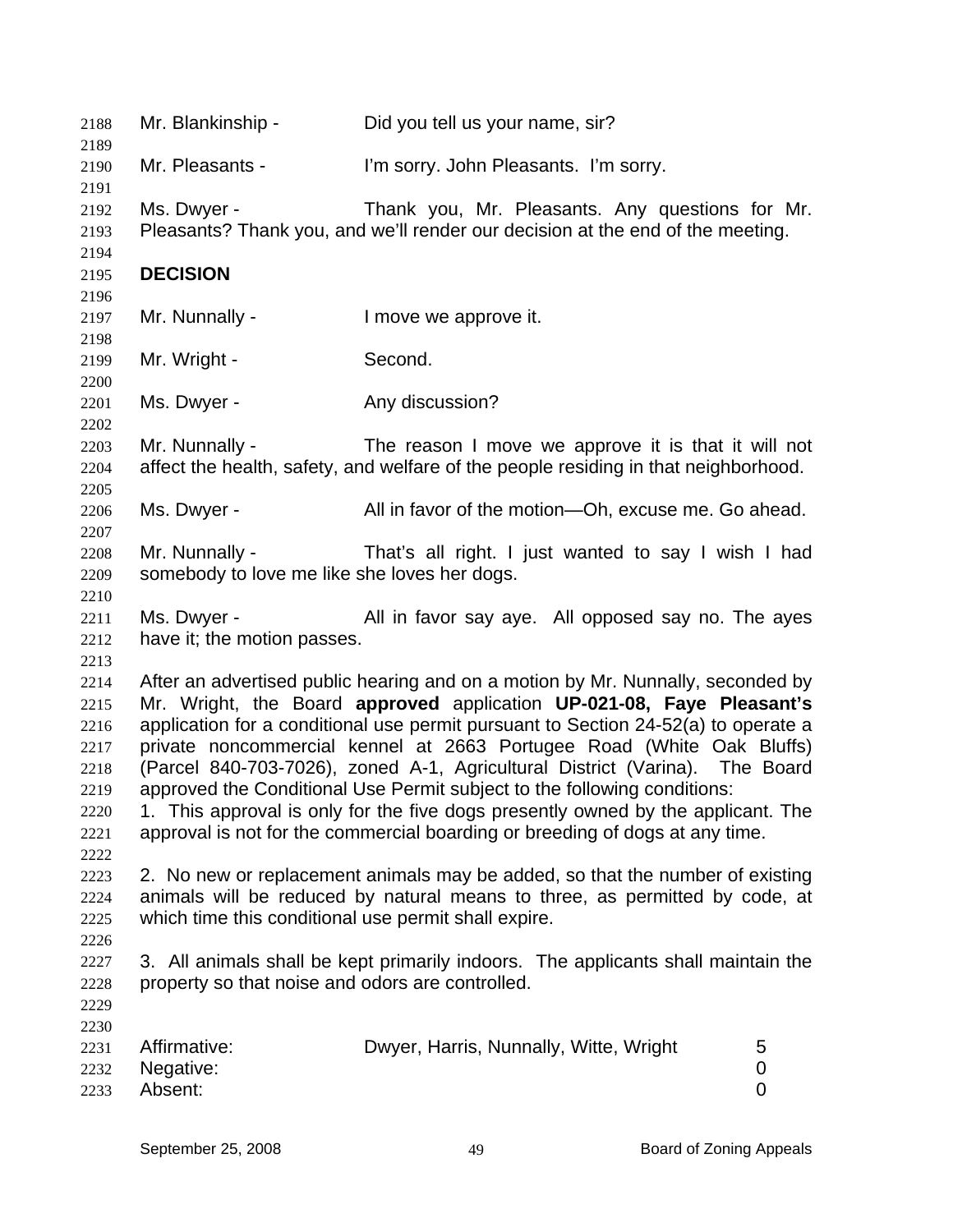2234 2235 2236 2237 2238 2239 2240 2241 2242 2243 2244 2245 2246 2247 2248 2249 2250 2251 2252 2253 2254 2255 2256 2257 2258 2259 2260 2261 2262 2263 2264 2265 2266 2267 2268 2269 2270 2271 2272 2273 2274 2275 2276 2277 2278 **A-020-08 ROBERT AND JOAN IRBY** request a variance from Section 24-9 to reconstruct an existing one-family dwelling at 1300 Chaffins Bluff (Parcel 803-679-3332), zoned R-2A, One-family Residence District (Varina). The public street frontage requirement is not met. The applicant has 0 feet public street frontage where the Code requires 50 feet public street frontage. The applicant requests a variance of 50 feet public street frontage. Ms. Dwyer - Is there anyone else here to speak to this case? Please stand and raise your hand to be sworn in. Mr. Blankinship - Will you raise your right hand please? Do you swear the testimony you're about to give is the truth and nothing but the truth so help you God? Mr. Marrs - I do. Ms. Dwyer - State your name and your case. Mr. Marrs - Good morning. Thank you. I'm Brad Marrs. I'm with the law firm of Meyer, Goergen, and Marrs. I'm here representing Robert and Joan Irby. Ms. Dwyer - What was your last name again? Mr. Marrs - Marrs. It's M-a-r-r-s. I apologize. Mr. Irby is actually seated behind me at this time, if you have any questions at the end. As the introduction indicated, we are here seeking a variance from the road frontage requirement, and that is the one issue presented. The Irby's actually own two riverfront lots that are side by side in the Varina District. We're here today on only one of them at 1300 Chaffins Bluff Lane. The Irby's bought these lots in 1997, and their hope was possibly to build on that site for themselves, possibly also for investment. The goal here is to build a home that will take full advantage of the spectacular river views that are offered by the property. As the name of the road indicates, it sits on a bluff. The home site is elevated above the river, and it is quite a potential showplace property. The problems or challenges facing the Irby's are, number one, that the lot does not abut a public road—and that's the reason for the variance application we're here on today—but also that the existing house on the property has fallen into disrepair. It's not currently occupied. Under the ordinance, without variance, the Irby's could only repair or possibly enlarge that house. What we're hoping to do is start confirming our ability to have that structure completely demolished, and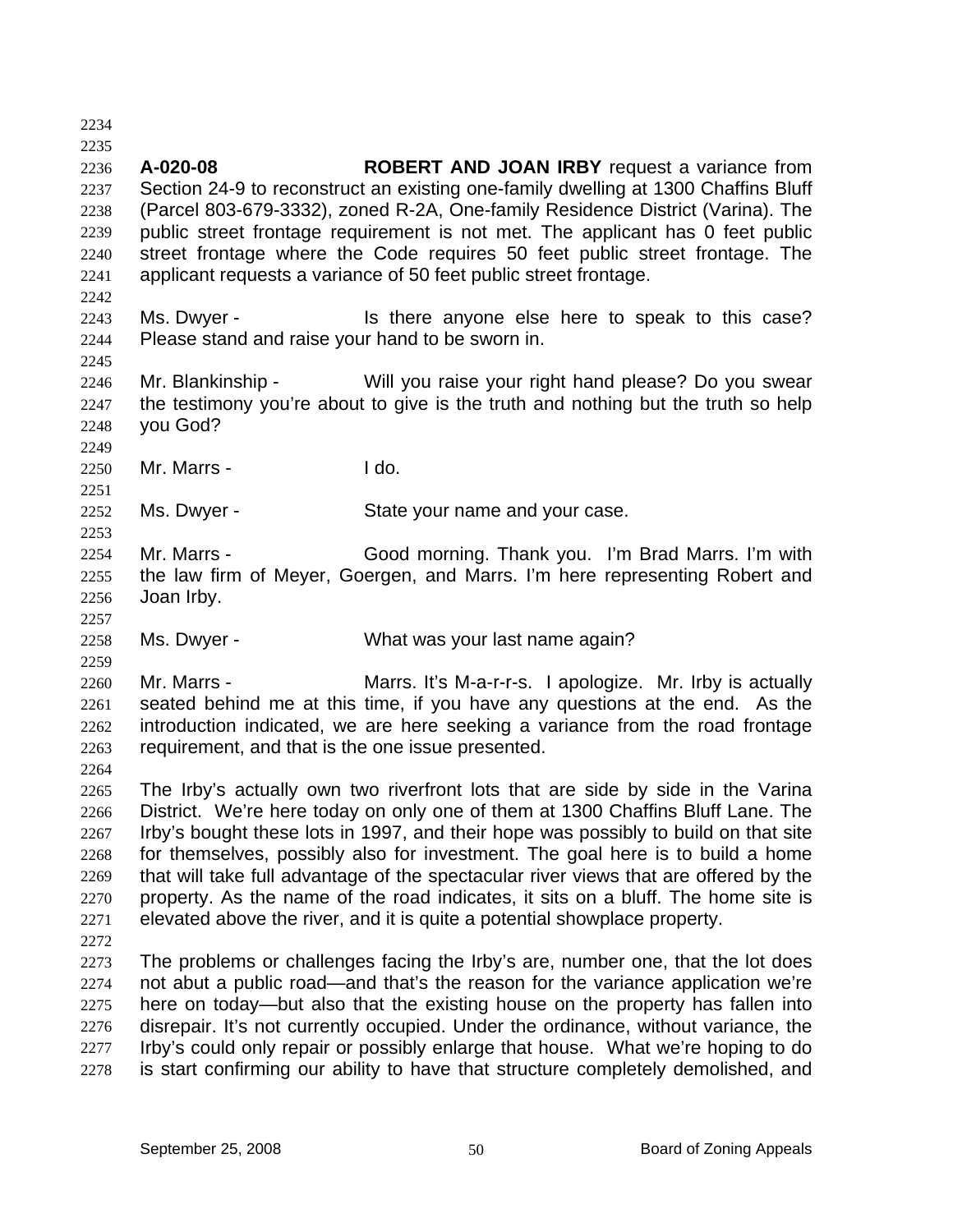be able to replace it with a wholly new home that is more appropriate for the location and the neighborhood. 2279 2280

2281

2282 2283 2284 2285 2286 2287 2288 2289 2290 2291 2292 2293 2294 2295 Some of the key points that we'd submit for your consideration, as the staff report confirms, this particular lot really has no value unless we're able to build on it and have a home. It's zoned residential. The house upon it right now is approximately 83 years old. There is only so much that can be done with it, and as we say, it is in disrepair. There was a kind of slide or collapse of part of the bluff that essentially led to the destruction of the patio at the property. The patio was tied into the foundation of the home on one side, and that has caused some damage. Really undertaking something to rebuild this structure as it is would be quite expensive, and not very realistic. It would improve the neighborhood. The neighbors, I think, would appreciate it, too, if we were able to put a more modern and attractive structure on the property. In fact, we don't think this would be an imposition on the neighbors; we think it would benefit them by making the property more attractive. Obviously, we're not increasing the occupancy or the use, since there has been a house on the property for over 80 years.

2296

2297 2298 2299 2300 2301 We do have access to the property from the public road. There is an easement reserved by deed. That easement is currently somewhat overgrown, and there is a culvert in need of repair. The Irby's are now moving to make those repairs to the culvert, and to do some clearing along the easement to make sure that that remains a viable means of access.

2302

2303 2304 2305 2306 The particular problem we're presented with, lack of road frontage, is one that is fairly common in the area, as the report indicates. This Board has granted similar variances. There are, in fact, at least seven properties in the immediate vicinity that lack frontage, but nonetheless have non-conforming houses upon them.

2307

2308 2309 2310 2311 2312 2313 2314 2315 2316 In summary, we feel that this variance would, basically, allow the property to remain viable. Without the variance, it basically has no value. It would essentially be locked-up property with a decaying structure upon it, and no other value to it. We think that if we're allowed to start clearing the legal path to have a more modern and attractive structure on it, it would be good not merely for the Irby's, but for the area generally, for the neighbors who have a view of the property, and it would clear the way for us to completely remove the current decaying and decrepit unsightly structure, and replace it with something I think everyone would appreciate more.

2317

2318 2319 2320 2321 2322 Ms. Dwyer - Mr. Marrs, one of the findings that we're obligated to make under the statute is—and I'll just read the statute. It says, "No variance shall be authorized unless the Board specifically finds that the condition or situation of the property is not of a general or recurring nature." On what basis could we make that finding in your case?

2323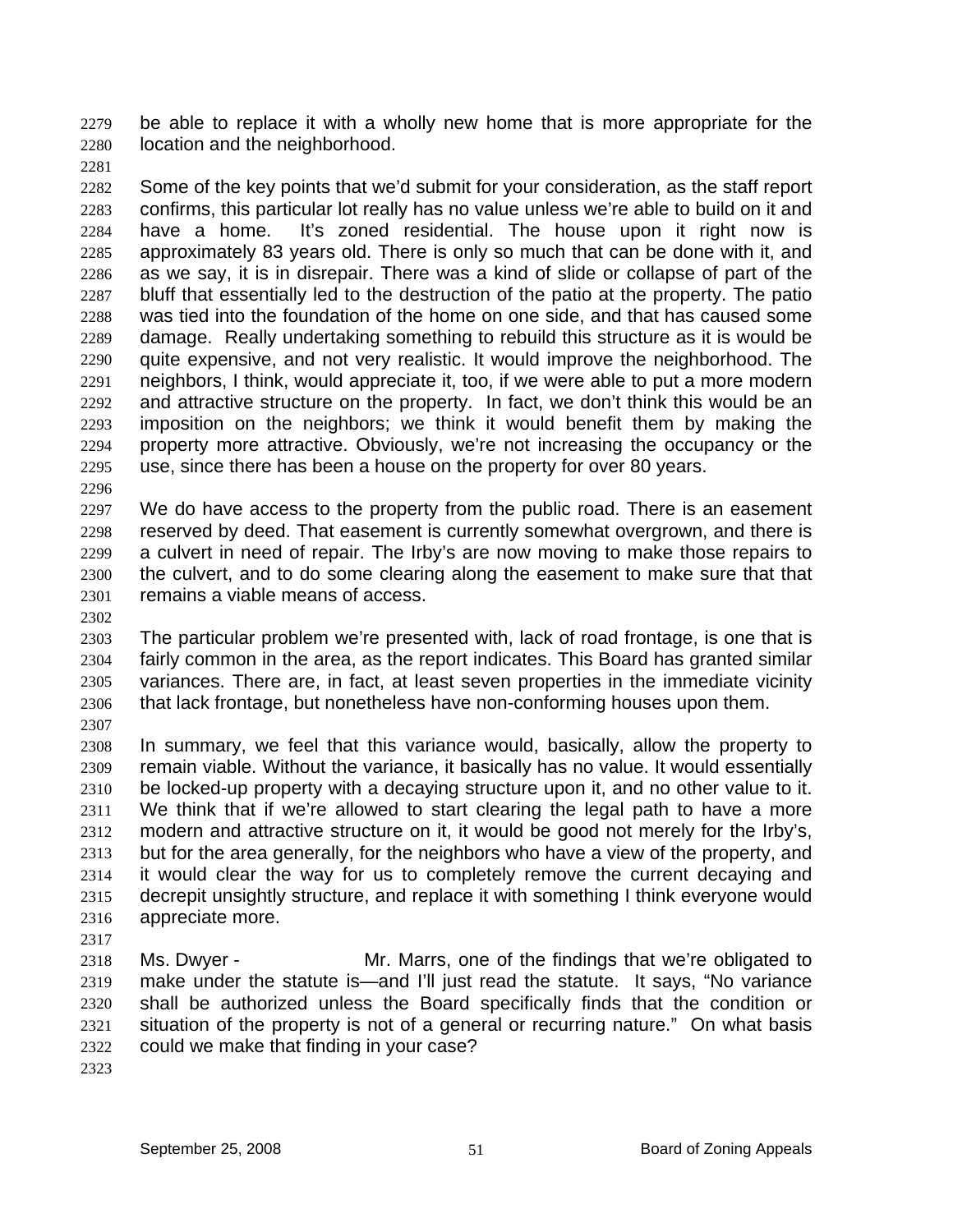Mr. Marrs - Not of a general or recurring nature. I don't see how this situation would recur, except that I suppose every 80 or 100 years a house may need to be replaced, unless we build a structure that is more subject to being remodeled from time to time. This home having been built prior to the existing ordinance, and being an existing non-conforming use, was not built to that standard. It's a more modest structure, and it has simply, we think, run its course. Without the variance, as we said, there's really no value to this property. We need the ability to put some sort of home on it. Obviously, it's a residentially zoned area. 2324 2325 2326 2327 2328 2329 2330 2331 2332 2333 2334 2335 2336 2337 2338 2339 2340 2341 2342 2343 2344 2345 2346 2347 2348 2349 2350 2351 2352 2353 2354 2355 2356 2357 2358 2359 2360 2361 2362 2363 2364 2365 2366 2367 2368 2369 Ms. Dwyer - The All right, that's one hurdle. Mr. Marrs - Right. Ms. Dwyer - Are you going to be denied reasonable use of the property if we don't grant the variance. But there are other hurdles in the ordinance, and that's a particularly difficult one, I think, for us to have to reckon with. Mr. Marrs - I'm not sure if I understand the question completely, but when you say would it recur, I mean, we're not looking to build than one home on this parcel. Ms. Dwyer - The situation that gives rise to the variance, is that a recurring situation. We have to make a finding that it is not, because if it is a recurring situation, then it is a matter for the legislature to deal with. Variances are extraordinary remedies. I think the Supreme Court and the statute contemplates that all lots will conform to what the legislative branch of government has said lots must conform to, and that variances are an extraordinary remedy. They have to be granted in situations in which several conditions exist, one of those being that there is no other reasonable use for the property without the variance. Another is that it is not a recurring issue, situation, or circumstance. Mr. Marrs - You mean recurring for multiple lots in the area, or recurring for this particular parcel? Ms. Dwyer - Recurring generally for lots in the County. Mr. Marrs - Think if you look at the aerial photograph, you'll see that there are a number of lots that do abut a public road, and this would arise only for those that have been, essentially, trapped by history between those lots and the river. I don't think that the number of lots affected is going to be of such a recurring nature. Most of those I think already are grandfathered, so I would not anticipate that this Board would see numerous requests of this nature in that area. Does that answer your question more specifically?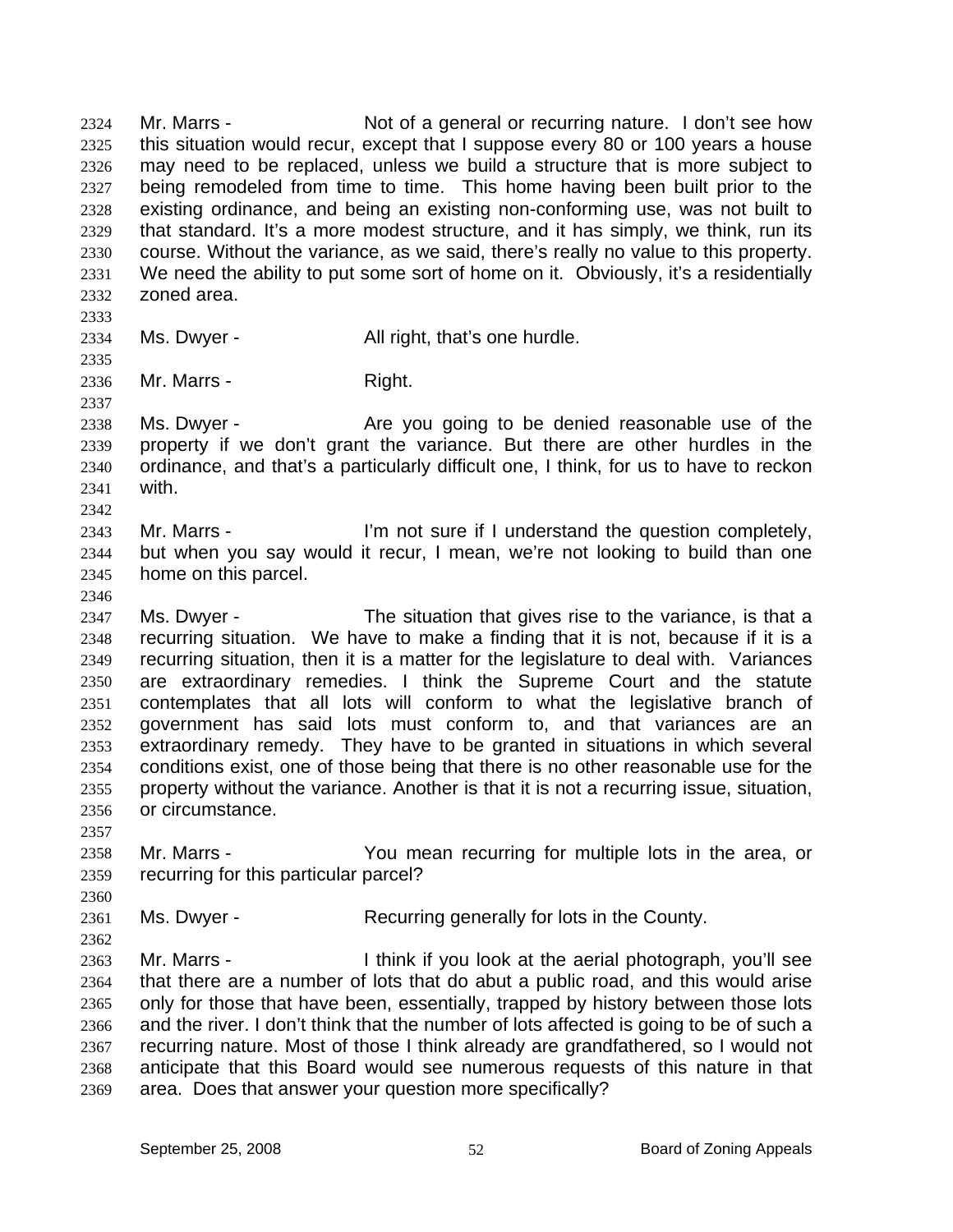2370 2371 2372 2373 2374 2375 2376 2377 2378 2379 2380 2381 2382 2383 2384 2385 2386 2387 2388 2389 2390 2391 2392 2393 2394 2395 2396 2397 2398 2399 2400 2401 2402 2403 2404 2405 2406 2407 2408 2409 2410 2411 2412 2413 2414 Ms. Dwyer - Another issue raised in the staff report seems to be concern over safe access to the property. Can you address that issue? Mr. Marrs - There is access by easement legally reserved; that's another condition. The issue of safety is a condition that the staff proposed putting on a variance, and we're fine with that being a condition. Mr. Wright - The Have you read the conditions? Mr. Marrs - Yes sir. Mr. Wright - Condition #4 would address that very issue. Mr. Marrs - Yes sir. Number four is the legal access issue, and then there's also the question of safe access. We feel there is— Mr. Wright - The Stote that access has been improved such that it is passable to fire, rescue, and other public service vehicles, shall have a gravel surface at least 12 feet wide, and a clearance of at least 20 feet wide. The stream crossing shall be improved with a bridge or culvert, etcetera. This was designed by the staff to take care of the safe access question. Mr. Marrs - Exactly. As we stated— Mr. Wright - The You'd have to comply with this to get your building permit. Mr. Marrs - We understand that, and we're not arguing against that. Ms. Dwyer - What are your plans for the other lot? Is your client going to be, or some person to whom he will sell the lot be in here again asking for a variance for the other lot to build on? Mr. Marrs - The has not made that determination at this point in time. The Irby's are not the only people with an interest in that property. They have kind of a silent partner in that other property, and they're not really in a position to speak without consulting with those persons. I think that would be a separate issue for another day. Right now, there are no firm plans. There are a number of options being looked at, and all of them have their own challenges. That will be another set of hurdles for another day that they'll have to take up. Ms. Dwyer - So, no plans to combine the two properties.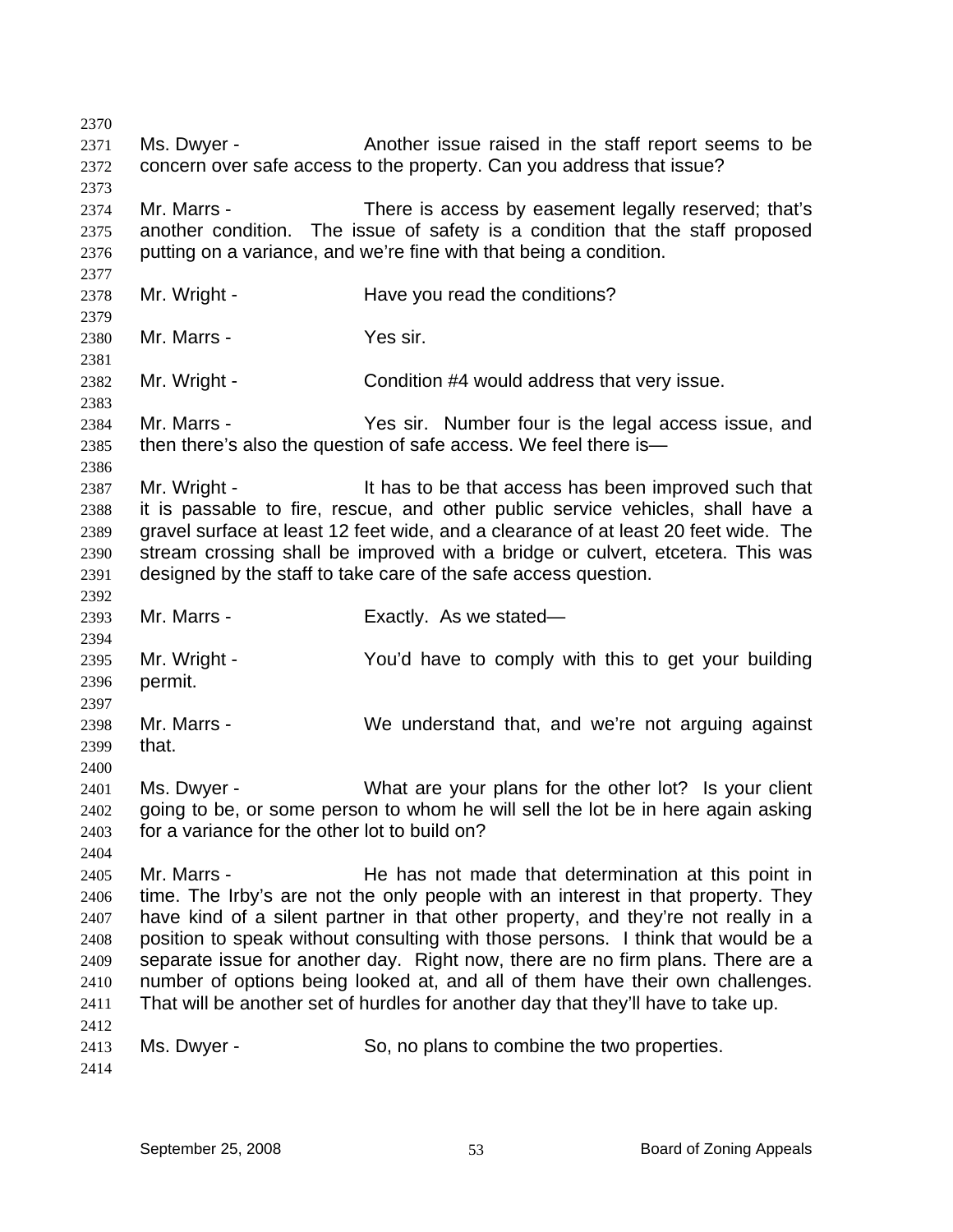Mr. Marrs - Not immediately. That is one of the options that is being considered, but it's not immediately in the works. 2415 2416 2417 2418 2419 2420 2421 2422 2423 2424 2425 2426 2427 2428 2429 2430 2431 2432 2433 2434 2435 2436 2437 2438 2439 2440 2441 2442 2443 2444 2445 2446 2447 2448 2449 2450 2451 2452 2453 2454 2455 2456 2457 2458 2459 2460 Ms. Dwyer - Any other questions by Board members? Thank you, Mr. Marrs. Anyone else to speak for the case? Those who are in opposition to the case, please come forward. If there are more to speak, please come forward so that we can have a quicker, easier transition from one speaker to the next. I would ask you, too, to not be repetitive in your comments. Ms. Anderson-Ellis - My name is Nicole Anderson-Ellis. I'm a resident of the Varina District in Henrico County, and I live adjacent to this property. I'm going to read a prepared statement. Mr. Wright - **Adjacent on which side?** Ms. Anderson-Ellis - If we can go to the aerial view. My house is in that square box on Chaffins Bluff right here. I also own the kind of L-shaped property that is—I own the property directly behind that box along Chaffins Bluff, and I own the property in front of it. It's platted separately, but it runs along Chaffins Bluff toward Osbourne Turnpike. Mr. Blankinship - So, you basically own that whole side of Chaffins Bluff. Ms. Anderson-Ellis - I do. My husband and I do. Ms. Dwyer - Wait a minute. Let me be quick. You said the Lshaped. You own the L-shape and then the other two parcels in front of that. Ms. Anderson-Ellis - Yes, I do. Ms. Dwyer - But not the lot on the river? Ms. Anderson-Ellis - No. Ms. Dwyer - The Okay. Does the easement come through your property? Ms. Anderson-Ellis - Yes it does. It runs right along the edge of my property. Ms. Dwyer - Chay. Ms. Anderson-Ellis - I just want to start by pointing out that in October of 2005, I spoke before this body opposing a variance request by Mr. Irby to build a house on the vacant lot. Both lots have only a 70-foot lot width, and 0 feet of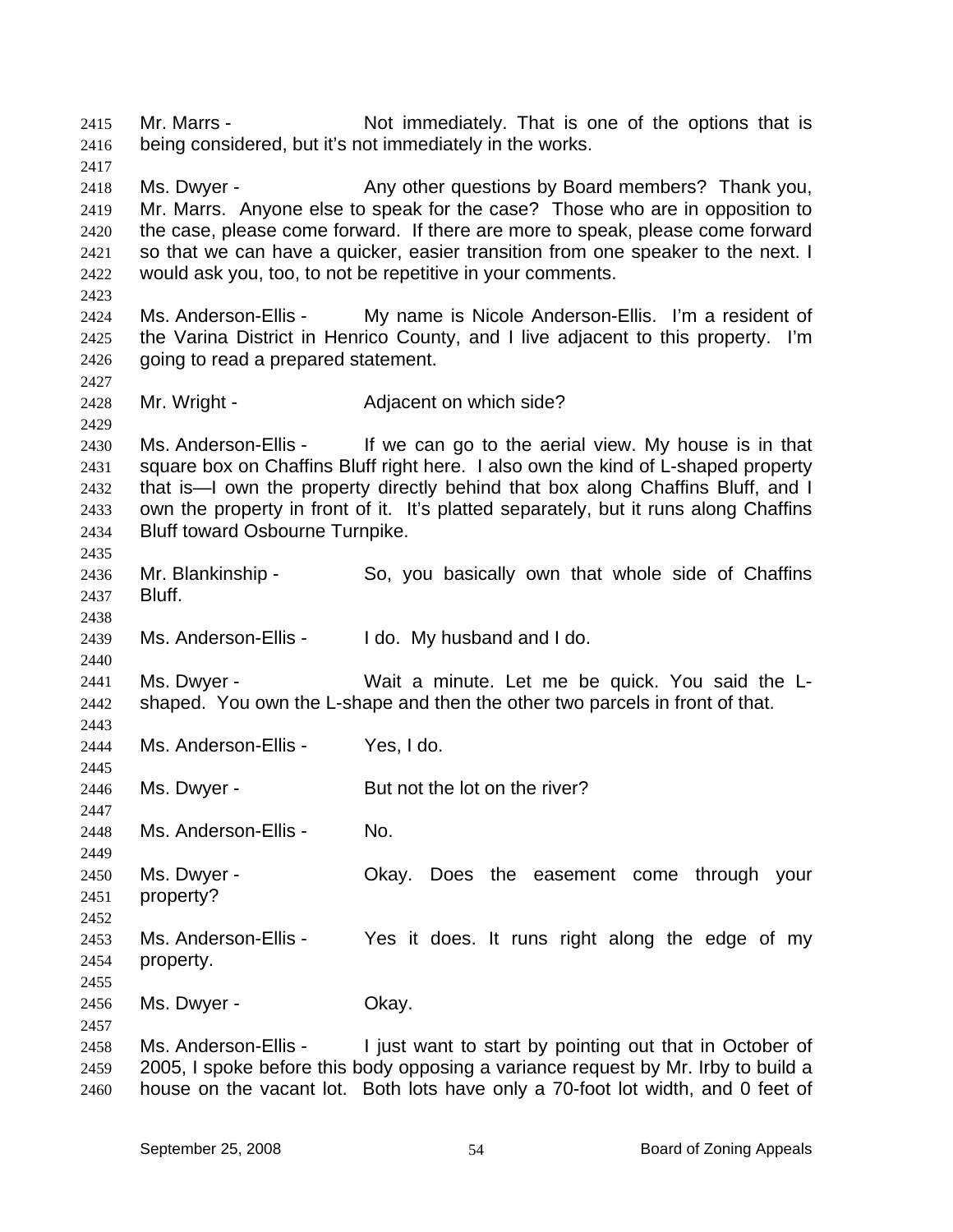public street frontage. You know what the code requirements are. At that meeting, then-vice chairman Richard Kirkland asked Mr. Irby about plans to renovate the existing building. "So, will we back here arguing the same thing," Mr. Kirkland asked. That request was denied. Now we are back, and little about the situation has changed, and none of it for the better. 2461 2462 2463 2464 2465

2467 2468 2469 2470 2471 2472 Mr. Irby's property still has no road frontage. It is only accessible by a right-ofway on a gravel lane that runs down the edge of my family's property. Yet, as you've seen, even that lane does not provide access. It's been impassable since 2004 when Tropical Storm Gaston undermined the bridge's foundation, as was reported to this Board by the Fire Marshall in 2004. That picture is taken right next to my house.

2474 2475 For four years, no motor vehicles, including fire and rescue, have had access to this house.

2477 Mr. Wright - The Have your read Condition #4, if this were approved?

2479 Mr. Blankinship - She probably has not seen it.

2481 Ms. Anderson-Ellis - I have not, but I head you read it a moment ago.

2483 2484 2485 Mr. Wright - That's where staff addressed this question, and this would not be approved unless they had safe access. That's a condition. That would be a condition of the approval.

2486 2487 Ms. Anderson-Ellis - Understood.

2466

2473

2476

2478

2480

2482

2488

2491

2501

2489 2490 Mr. Wright - Not what exists now. It would be what would be required for them to get a building permit.

2492 2493 2494 2495 2496 2497 2498 Ms. Anderson-Ellis - I understand. My concern, really, is that this bridge has been out for such a very long time. I put those cones up. I built sawhorses and put them up. I put signs up to prevent someone from accidentally driving down and into this very dangerous situation. The cone on the left of this picture you can see indicates a significant sinkhole that I could stand in up to my knee. It's questionable even for walking at this point. It is continuing to degrade.

2499 2500 Mr. Wright - My point is, unless they can provide safe access that is approved by the staff, they can't get a building permit.

- 2502 Ms. Anderson-Ellis - I understand that.
- 2503 2504 2505 2506 Mr. Wright - So, I mean, what it is now I don't think has anything to do with it.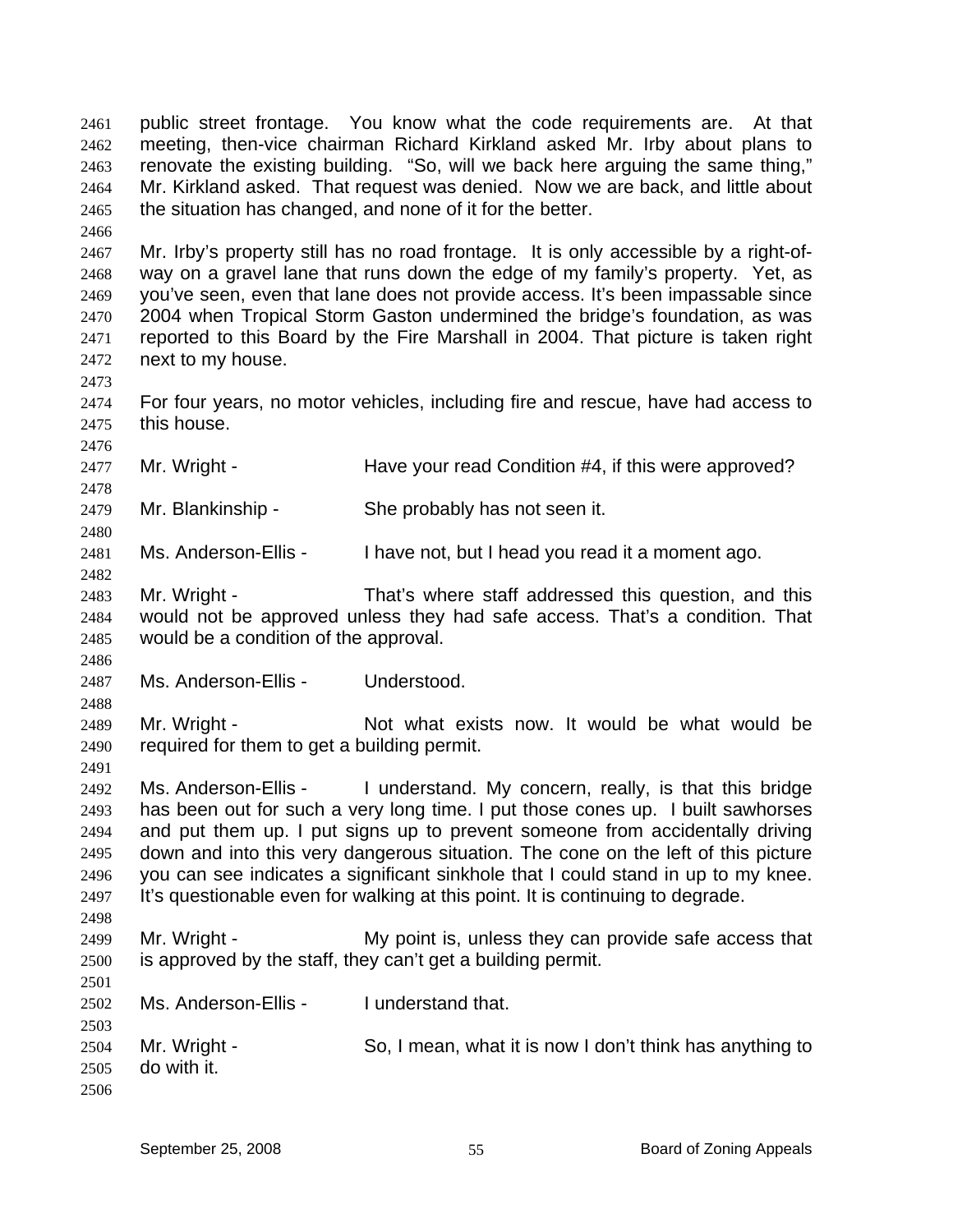Ms. Anderson-Ellis - I think it demonstrates a lack of good faith on the part of Mr. Irby to the community and to the neighbors. This has been a dangerous situation that we have taken steps to provide care for people. He spoke to you in 2005 and said that he was going to get the neighbors together and it was going to be fixed. He has not once spoken to us about it, and nothing has changed. He keeps coming before this Board and asking for exceptions to the rules. 2507 2508 2509 2510 2511 2512

2514 Mr. Wright - This is a different case than the 2005 case.

2516 Ms. Anderson-Ellis - It is.

2518 Mr. Wright - Each case stands on its own.

2520 2521 2522 Ms. Anderson-Ellis - Understood. My point is simply that the situation has not changed, on the contrary, it has degraded. The house is much more decrepit now than it was then. The bridge is more decrepit now then it was.

2524 2525 Ms. Harris - Would you feel differently if he combined the two parcels?

2527 2528 Ms. Anderson-Ellis - I mean, it certainly would make it easier for you to provide—Then he wouldn't need to ask for the variance, right?

2530 2531 Mr. Blankinship - For the lot width. He still wouldn't have any street frontage.

2533 2534 2535 2536 2537 2538 2539 2540 2541 2542 2543 2544 2545 2546 Ms. Anderson-Ellis - I have a lot of issues with the fact that Mr. Irby has demonstrated a pattern of buying property in the Varina District, and allowing demolition by neglect of the structures on those properties without regard to the danger it poses to the neighbors, or the impact it has on their property value. I think the fact that he has someone stand here and say that building this would be good for the neighbors is a bit of a joke. He has not demonstrated in the years that I've lived adjacent to him any care for the health and safety of the community. I'm not just taking about immediate neighbors. I have photos here of chunks of brick that have fallen into the James River, and they've been falling for 10 years. To my knowledge, no effort has been made to prevent, none. I won't go into detail, because you asked us not to say the same thing, and I know that there's someone else here who's going to address this, and who has better knowledge about it. But I have photographs of the house from the river, if you'd like to see them.

2547

2550

2513

2515

2517

2519

2523

2526

2529

2532

2548 2549 Mr. Wright - That's not material either because he's going to build this in a different location, and remove that old house.

2551 2552 Ms. Anderson-Ellis - Again, my concern is just the demonstrated lack of good faith to the community.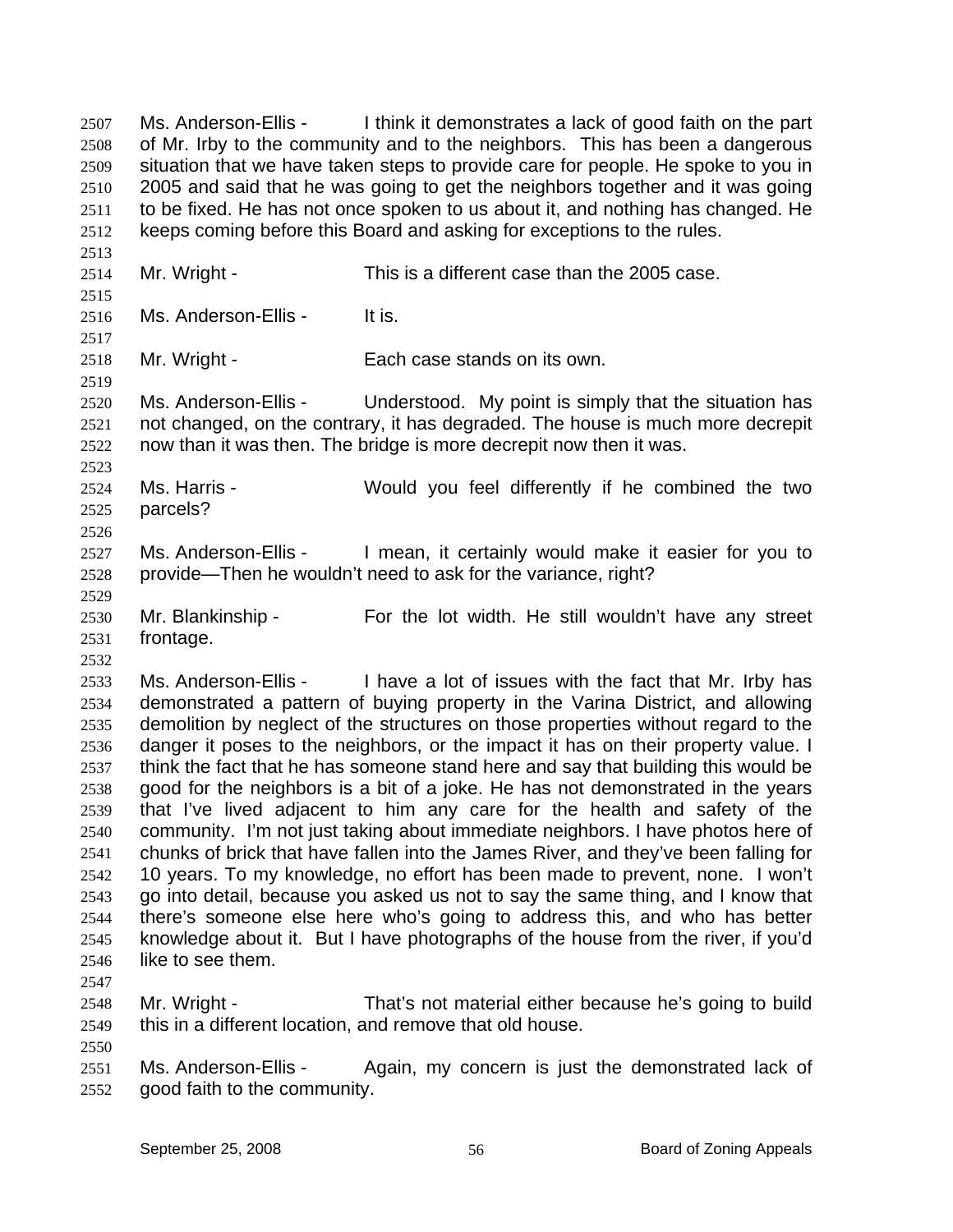2553 2554 2555 Mr. Blankinship - The you interested at all in working with Mr. Irby to improve the condition of the existing Chaffins Bluff Drive?

2557 2558 2559 2560 2561 2562 2563 2564 2565 Ms. Anderson-Ellis - There was a time at which I wrote a letter to all of the neighbors involved. There were at that time four people who had access to Chaffins Bluff—Mr. Irby and another neighbor who used it as their right-of-way, and then Delegate Joe Morrissey who owns on the other side of it. I indicated a willingness at that time to split the cost of repairing this bridge in particular. My concern was simply because my elderly neighbor didn't have access. I received no response from anyone. My elderly neighbor stopped driving, and has since died. I'm not interested in investing financially in a bridge that serves me in no way.

2567 Mr. Blankinship - It's way beyond your house.

2569 Ms. Anderson-Ellis - Yes.

2556

2566

2568

2570

2572

2575

2577

2580

2583

2587

2589

2595

2597

2571 Ms. Dwyer - Mr. Blankinship, the lot is less then 100 feet wide?

2573 2574 Mr. Blankinship - Yes ma'am. The plat doesn't show the width clearly, but that's approximate.

2576 Ms. Dwyer - The zoning is R-2A.

2578 2579 Mr. Blankinship - Yes, but it does not have water and sewer, so the development standards are different.

2581 2582 Ms. Dwyer - What's the status of a buildable lot? Will they be coming in for another variance for side yard setbacks or?

2584 2585 2586 Mr. Blankinship - Because this one had the dwelling on it already, it comes under the exceptions in 24-95(e), which I think reduces the lot width to 80. The requirement is 80 feet.

2588 Ms. Dwyer - Chay.

2590 2591 2592 2593 Mr. Blankinship - I think this lot is okay. I seem to remember when they applied in 2005, they had to have variances for both lot width and public street frontage.

2594 Ms. Dwyer - The '85 application was for this lot or the other one?

2596 Mr. Blankinship - No, it was the lot just to the south.

2598 Ms. Dwyer - The one next door, which was denied.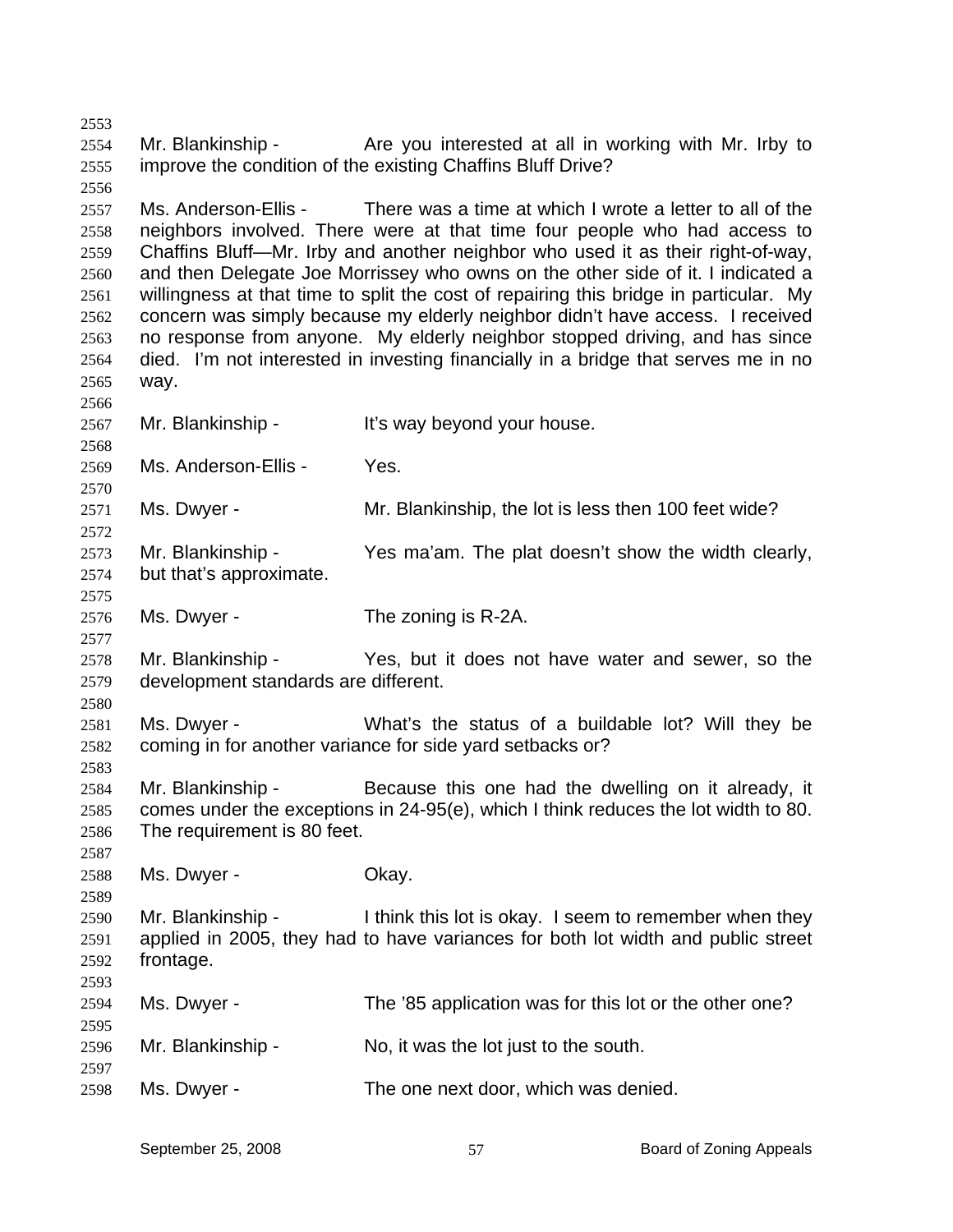2599 2600 2601 2602 2603 2604 2605 2606 2607 2608 2609 2610 2611 2612 2613 2614 2615 2616 2617 2618 2619 2620 2621 2622 2623 2624 2625 2626 2627 2628 2629 2630 2631 2632 2633 2634 2635 2636 2637 2638 2639 2640 2641 2642 2643 2644 Ms. Anderson-Ellis - May I make one final point? Ms. Dwyer - Yes, please. Ms. Anderson-Ellis - I understand the thoughtfulness that this Board and County demonstrates in making decisions that could be viewed as [unintelligible], and I applaud that caution. None of us want out leaders to be casual with citizens' property. In this case, however, I feel strongly that Mr. Irby has been taking from Henrico County residents by subjecting others to the eyesore, danger, and diminished property value associated with proximity to an abandoned house. Mr. Irby has demonstrated a surprising lack of concern for his neighbors. Had he at least tried to prevent a decades' worth of decay from dropping off his house and into the river, or demonstrated a good faith effort to secure the safety of that bridge that provides his only access, I would support his request. But given his pattern of neglect, I harbor grave concerns about the County granting him an exception to the Code. I thank you for listening to all the diverse perspectives on this issue. Ms. Dwyer - Thank you. Anyone else care to speak? Ms. Senn - Thi. My name is Jocelyn Senn. I'm also a neighbor of Mr. Irby's. Ms. Dwyer - I'm sorry, what was you last name? Ms. Senn- Senn. S-e-n-n. Ms. Dwyer - Thank you. Ms. Senn- **He has the property adjoining my property on—I live** on San Ramon, which is Rustling Cedar Lane. He also had adjoining property off our main road we share. First I'd like to say those properties are and should be condemned, although that's different— Mr. Blankinship - Those are not the properties we're talking about this morning. Ms. Senn- No, but I'm saying in general he owns property besides this property that is in deplorable and dangerous condition. There were condemned signs on those houses; they're gone. My concern with this house is—When I built my house on the river—which I'm down river from Mr. Robert Irby's house—I looked at buying this house. It was not falling into the river. It was repairable, and it could have been saved. It's a historic structure, one that is very unusual for Varina, to have a river home with these kinds of details, architectural details. I am a real estate developer. I do historic restoration in the city of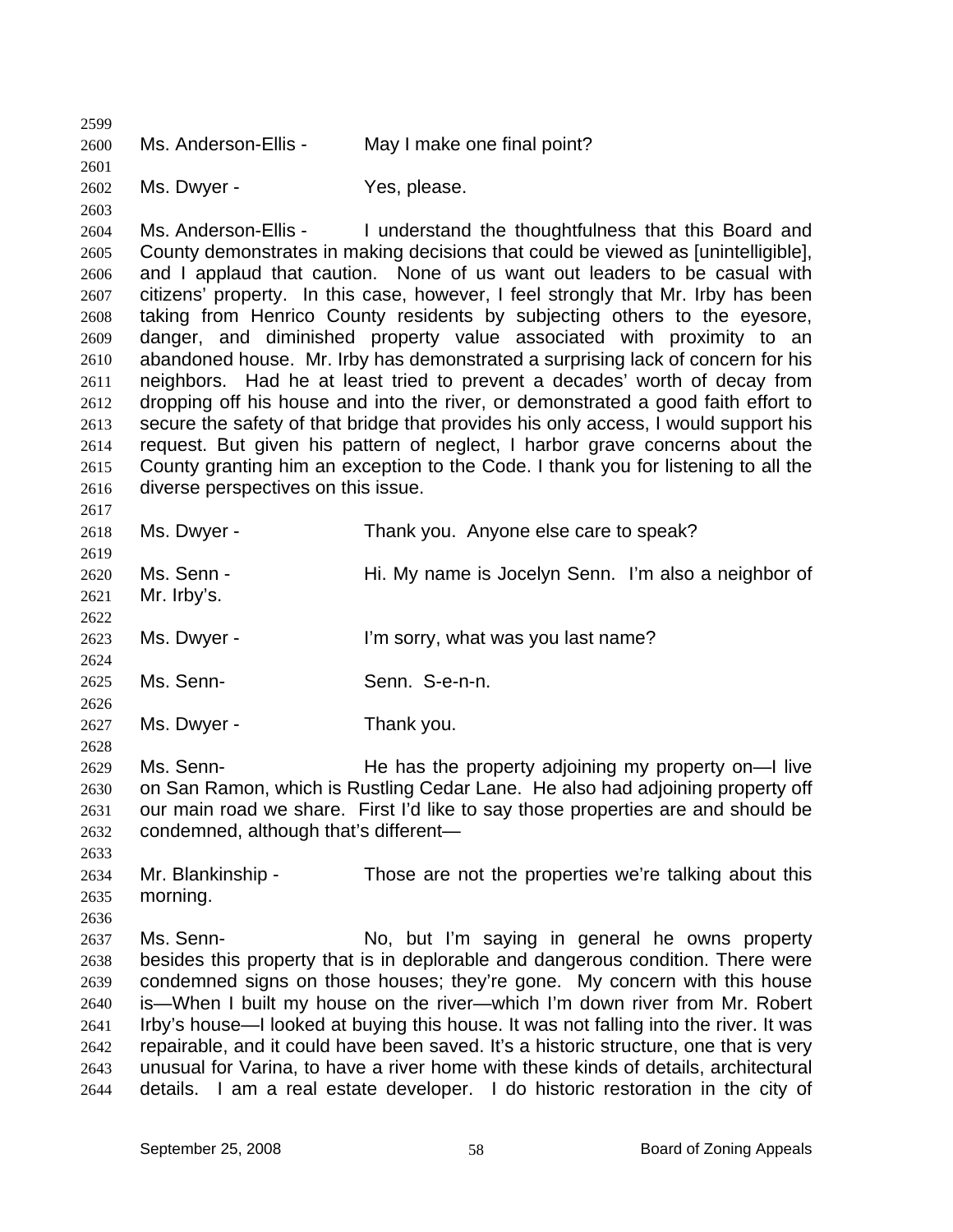Richmond. My biggest concern is that since he's bought this house—11 years he has done nothing to keep this house from becoming a danger to the people down river from him. This house is falling into the river. He has let it fall into the river over the last 11 years. When this house goes, it's going to take an oil tank, it's going to take asbestos, it's going to take all sorts of hazardous materials and drag it into the river. It's going to wash downstream and potentially take out my pier, my neighbor's pier. It'll create an environmental hazard of the river. My concern is, again, this historic structure could have been saved, and he has done nothing. 2645 2646 2647 2648 2649 2650 2651 2652 2653 2654

2655 2656 I think at this point it needs to be torn down immediately, before it becomes a danger to the river and the river community.

2657 2658 2659 2660 2661 Mr. Wright - The State you aware that the Department of Building Construction and Inspection has condemned the building and it must be removed?

2662 Ms. Senn- **I** don't know that, but—

2663

2665

2667

2671

2674

2676

2679

2682

2684

2686

2688

2664 Mr. Wright - Well it is. That order, evidently, has been issued.

2666 Ms. Senn- Well, why hasn't it been condemned—

2668 2669 Mr. Wright - I don't know, but evidently it—

2670 Ms. Senn- **Example 2** —and torn down because

2672 2673 Mr. Wright - The South Collection Communist Collection Controllection Collection Controllection Controllection Co there time on that?

2675 Mr. Blankinship - That was held up because of this hearing.

2677 2678 Mr. Wright - Oh, okay. As soon as this is resolved today, that will go forward.

2680 2681 Ms. Senn- Okay. This is really a hazard. I don't think Trey has shown any—

2683 Mr. Wright - What would cause the building to fall into the river?

2685 Mr. Blankinship - The [unintelligible] of the riverbank.

2687 Ms. Senn- It's on a bluff, and it's been wearing out.

2689 2690 Mr. Wright - What could have been done? The house didn't have anything to do with that, it's the ground, the hill, isn't it?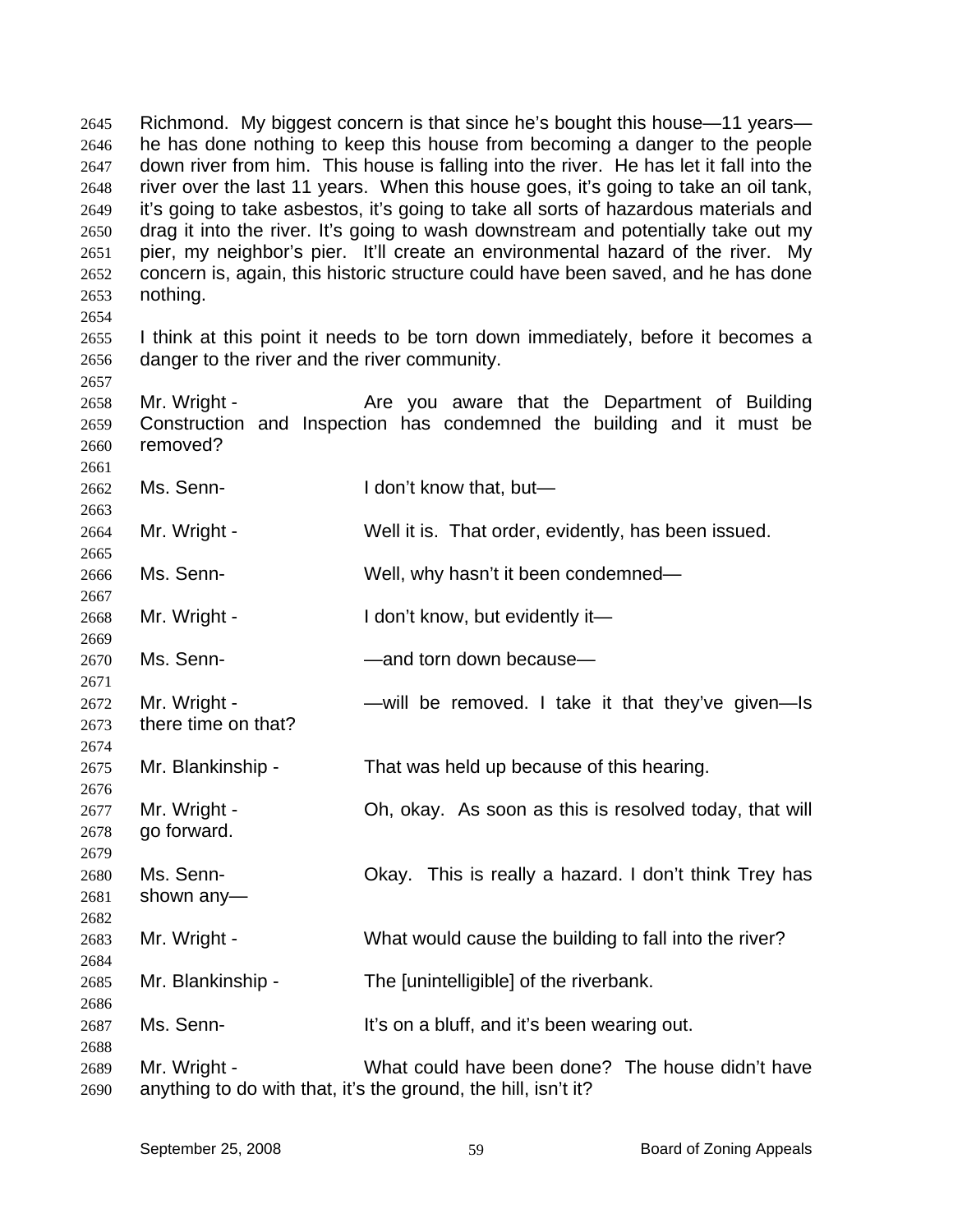2691 2692 2693 2694 2695 2696 2697 2698 2699 2700 2701 2702 2703 2704 2705 2706 2707 2708 2709 2710 2711 2712 2713 2714 2715 2716 2717 2718 2719 2720 2721 2722 2723 2724 2725 2726 2727 2728 2729 2730 2731 2732 2733 2734 Ms. Senn - That's true. Mr. Wright - It's eroded away or something. Ms. Senn- **I'm not a structure engineer**, but I know that bank could have been shored up, or the house could have been moved back. Mr. Wright - That was back then, the bank could have been shored up. Ms. Senn - The Yes. What's to say that if he builds another-The erosion problem is not going to stop. Even if he builds another house, that problem is not going to stop on that bluff; it's too far gone. You'd have to see it from the river. How many feet would say that is? Is Nicole gone? Yes. I do believe that Mr. Irby has shown no regard for the safety of his neighbors. None. I don't think he has on any of his properties. I do believe it needs to be torn down immediately. You know, I think also he has shown a lack of respect for the neighbors in the County for this property he has. Female - [Off mike.] [Inaudible.] Ms. Senn- **I** don't know why he all of a sudden thinks he's going to do all this miraculous restoration and recovery of this property. Mr. Nunnally - What you're saying, ma'am, you wouldn't want anybody to build a house there right at that particular location, right? Ms. Senn- Think it's unsalvageable. I can't speak to the road; I don't live on that road. I know that the road that we have, that we share, we have an agreement that we would all share the cost of repairing the road, which when we have approached Mr. Irby about helping us maintain the road, which he has two properties on, he has absolutely flat out refused to cooperate with any of his neighbors. I can speak for Chaffins Bluff, but I can speak for Rustling Cedar Lane, which he has had zero regard for the property rights, and the condition of the property, and the road where we live. Mr. Wright - How far is your house from the river? Ms. Senn- **I** live on the river. I have 4-1/2 acres on the James River. Mr. Wright - How far is it from the road?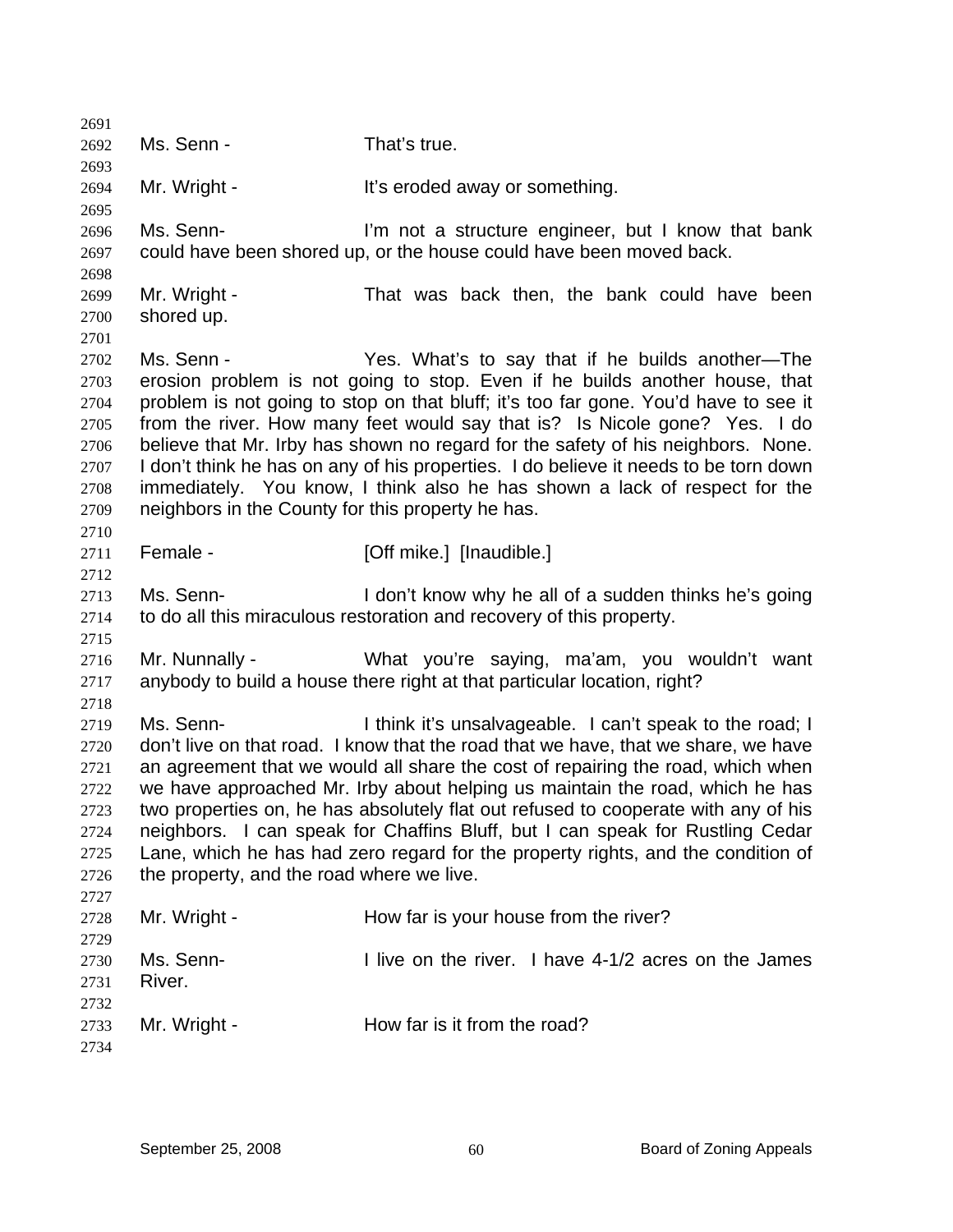Ms. Senn- **My house is probably, gosh, I don't know**, a couple hundred yards. I'm way away from the river. If I live on 4-1/2 acres, there's probably at least three acres between me and the river. 2735 2736 2737

2739 2740 Mr. Wright - Are you saying that he could not build a house on this lot that would be safe, back from the river far enough so it would be safe?

2742 2743 Ms. Senn- **Again, I'm not an engineer.** I would think not. I think the river is eroding so rapidly because it is on a bend there.

2744

2746

2738

2741

2745

Mr. Wright - That's going to take a lot of houses with it, then.

2747 2748 2749 2750 2751 2752 2753 2754 2755 2756 2757 2758 Ms. Senn- Well, it's obvious his house is going. Again, he could have done something over the last 11 years, which he chose not to. He has a bridge that could have been repaired that he chose not to fix on Chaffins Bluff. He has demonstrated on our road that he is absolutely unwilling to cooperate with any of his neighbors to ensure their safety, or to ensure our property value because of his houses that are in deplorable condition. They are not much different than this one. He is suppressing my property value because of his choices not to do the bare minimum. I can't tell you how many times our neighbors have had to call Community Maintenance because he doesn't even mow the grass. We have a snake pit, a tick-invested problem because of the condition of his property.

2759 2760 2761 2762 2763 2764 Ms. Dwyer - As you speak, I'm thinking that's relevant in particular to Condition #5, which states that the owners of the property will accept responsible for maintaining access until such time as access is improved to County standards. What that is, is neighbors have to agree to jointly maintain access to properties. Your concern is that won't work very well in this situation.

2765 2766 2767 2768 2769 2770 2771 2772 2773 2774 2775 2776 2777 2778 2779 2780 Ms. Senn - The Music a proven history. I've been neighbors with him on Rustling Cedar for almost 15 years. He has done nothing to repair or maintain the houses or the road, or even his grass. I mean, he was forced into doing that, very much against his will. I was talking to the realtor. He has another piece of property next to me, which is almost 20 acres that he has on the market for one and a half million dollars. I addressed the concern with the realtor about this house, why hasn't Trey done anything to secure the safety of his neighbors. These are abandoned houses. Kids go in there. There's a possibility of arson. There are snakes. I talked to the realtor about this property. I was like what is going to happen? This is going to come off this cliff. It's going to wash out our piers—which we spent thousands and thousands of dollars building—and pollute the river. Do you know what his remark was? "Oh, Trey and I jokingly refer to that house as the cliffhanger," which is why I'm here. His absolute disregard for the community is why I am involved with this now. Not only am I worried for the safety of the river, but his cavalier or his joking attitude that this cliffhanger is not his problem.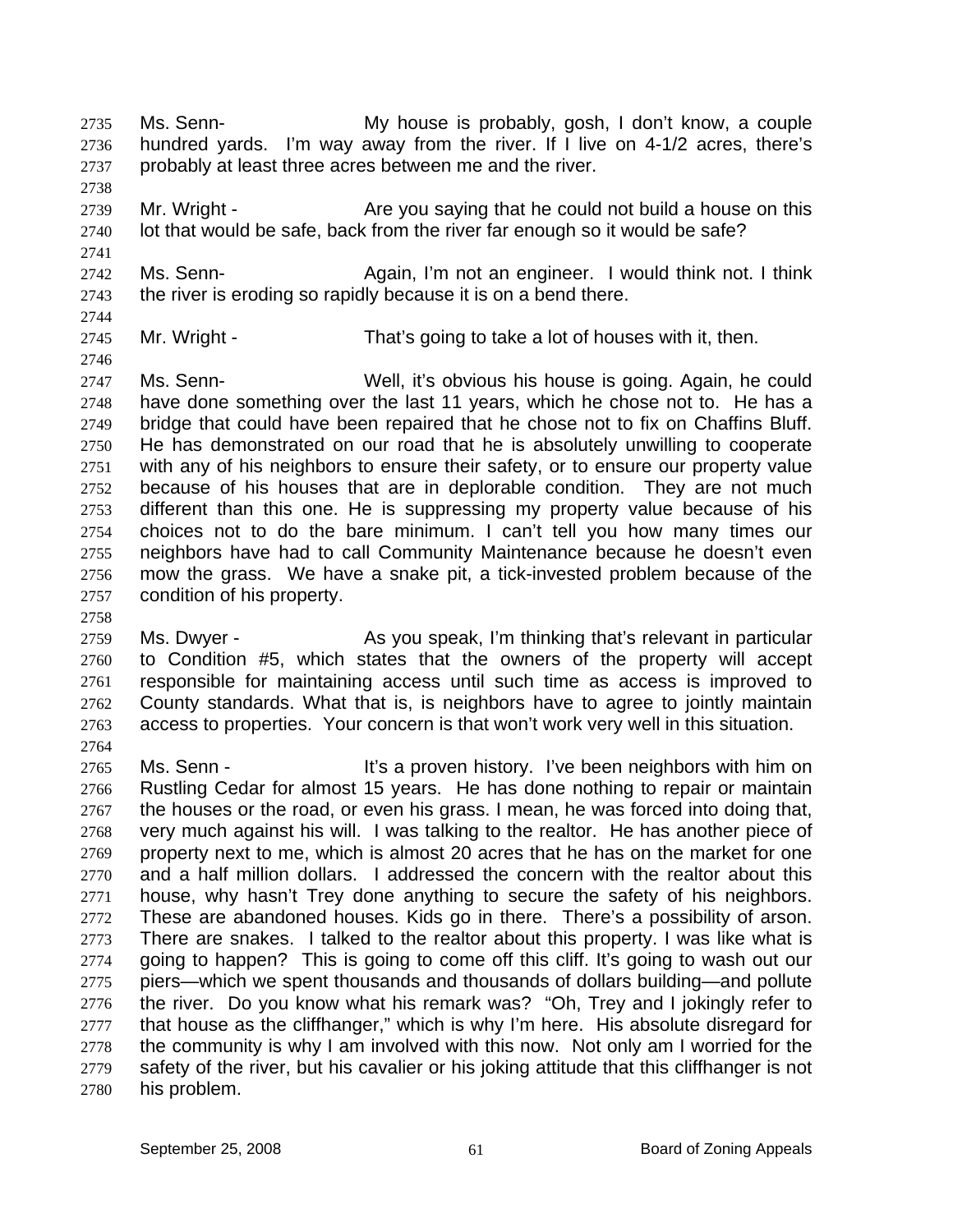2781 2782 2783 2784 2785 2786 2787 2788 2789 2790 2791 2792 2793 2794 2795 2796 2797 2798 2799 2800 2801 2802 2803 2804 2805 2806 2807 2808 2809 2810 2811 2812 2813 2814 2815 2816 2817 2818 2819 2820 2821 2822 2823 2824 2825 2826 Actually, I was talking to one of his neighbors. Now, obviously, I did not witness this, but I was told that one of the contractors working on the houses out there saw Mr. Trey Irby put a hose under the foundation to try and undermine the foundation so the house would drop into the water, so he wouldn't have to pay to have it removed. That was what I was told. I don't know whether it's fact or not, but I would not put it past him. I also am concerned that the houses that were next to me have condemned signs on them that were removed, and when I approached the County about them, all the records mysteriously disappeared from the files. So, to me, I just feel like this has gotten a little out of control. I think why he wants to do all this community service now and be a good neighbor, why is this different after all these years. I don't think he's proven that at all. Ms. Dwyer - The Can you show us where you house is on this aerial photograph? Ms. Senn - Well, you can't really see it; I'm more east. Mr. Blankinship - If you go to the vicinity map. Rustling Cedar Lane is toward the bottom of this map. Ms. Dwyer - **When you talk about having experience with this** owner, it's with a different property. Ms. Senn - It's with two properties, one on Cedar Crest, and one on Rustling Cedar. Ms. Dwyer - Chay. Ms. Senn - And yes. Ms. Dwyer - Any questions by Board members of this speaker? Thank you very much. Ms. Senn - All right, thank you. Ms. Dwyer - The Is there anyone else who would like to speak? Ms. Irving - My name is Joyce Irving, and I have spoken before this Board in the past. I live at 1501 Rustling Cedar Lane. Mr. Blankinship - The Can I just interrupt you? We're interested in the house on Chaffins Bluff. We're not really interested in what happened there. Ms. Irving - Right. The only thing I want to tell you is that I can confirm the history of his neglect of the properties. This is not a new thing; this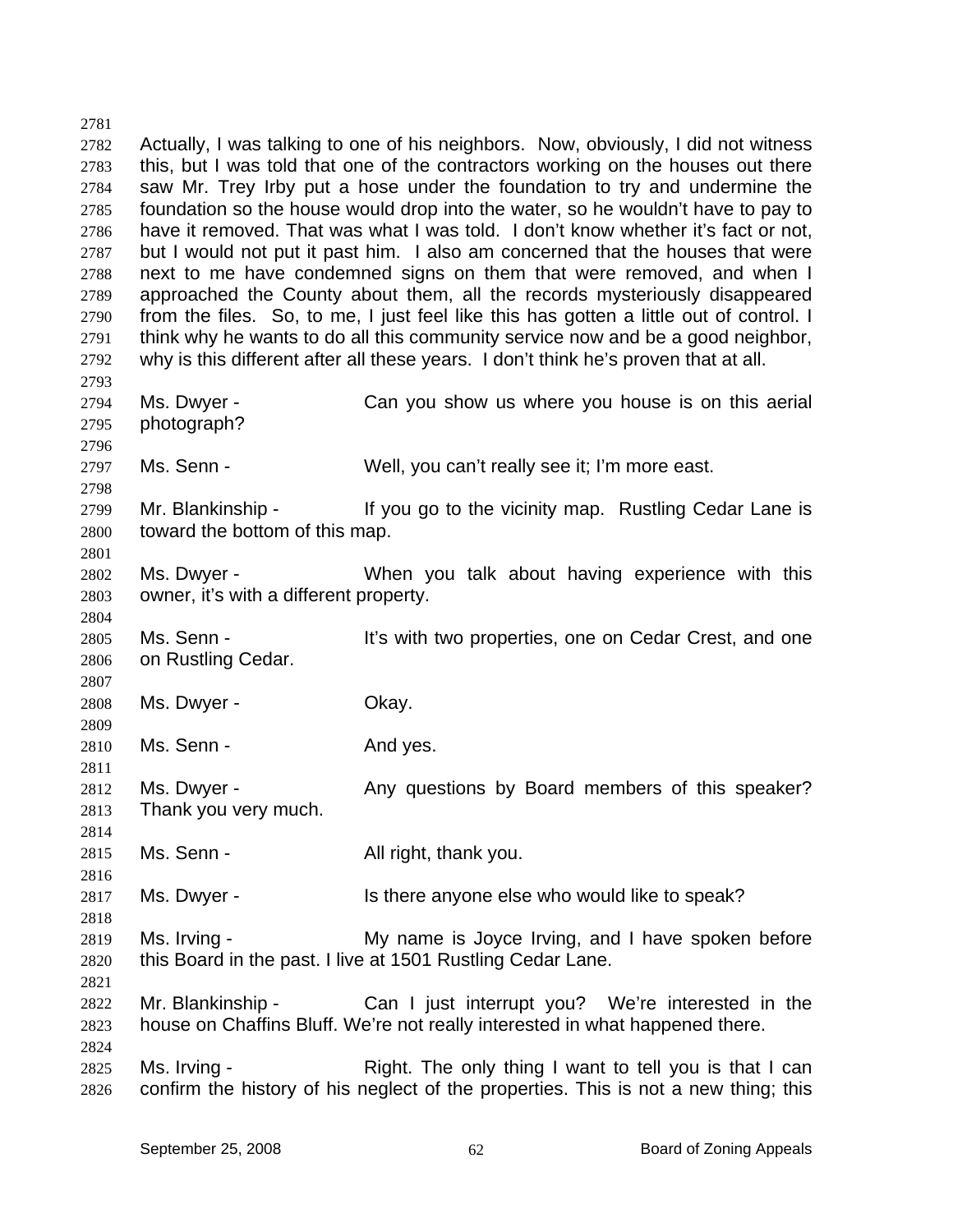has been going on for years. That's really all I wanted to reiterate to you guys. Thank you. 2827 2828 2829 2830 2831 2832 2833 2834 2835 2836 2837 2838 2839 2840 2841 2842 2843 2844 2845 2846 2847 2848 2849 2850 2851 2852 2853 2854 2855 2856 2857 2858 2859 2860 2861 2862 2863 2864 2865 2866 2867 2868 2869 2870 2871 2872 Mr. Blankinship - I apologize for interrupting you. Ms. Irving - That's okay. Ms. Dwyer - The Any questions by Board members? All right, thank you very much. We'll give you five minutes for rebuttal. Mr. Marrs - Thank you, Madam Chairman. I hope I will not take that much time unless you have questions to address. Of the things that were raised first by Ms. Ellis as far as questions about the 2005 variance proceeding on the adjoining vacant lot, it's important to note that the reason for denial of that variance had to do with the width issue. I think Mr. Blankinship explained that very clearly, that the width rules for the two lots are different rules because of the non-conforming structure on the particular lot at issue in this application here today. Ms. Dwyer - What is the width of this lot? Mr. Marrs - I understand that it's roughly 80 feet. Is that correct? Male - **[Off mike.]** A little more. Mr. Marrs - The A little more than 80 feet as it goes down. With respect to the road issues, or the easement and maintenance issues, I think the staff has fully addressed those in the conditions being imposed and being accepted by the owner. I think that, essentially, the staff, and by extension this Board, would be addressing Ms. Ellis' concerns by adopting as fully as she might wish those conditions. Essentially, what she's saying is unless the road gets fixed, I don't think this man should get anything. What the conditions say is unless this access gets fixed, he's not going to get anything. It seems to me that her position, the staff position, and the variances that would be issued as proposed are all in synch. I think it's fair to say some personal anger that's being directed towards a situation that really has to be decided more under some objectivity, and we would ask the Board to keep its objectivity in the face of the entreaties to take sides in a dispute at another location. If Ms. Senn in particular has anger over another situation, then this is not the place to be bringing that up. It essentially amounts to lashing out in situation A in order to retaliate over something she's angry about at situation B. The Board has no way to judge situation B, and the Board is not in a position simply to assume that everything Ms. Senn says is true, and that there is no possible second side to that. Then to bring up kind of scurrilous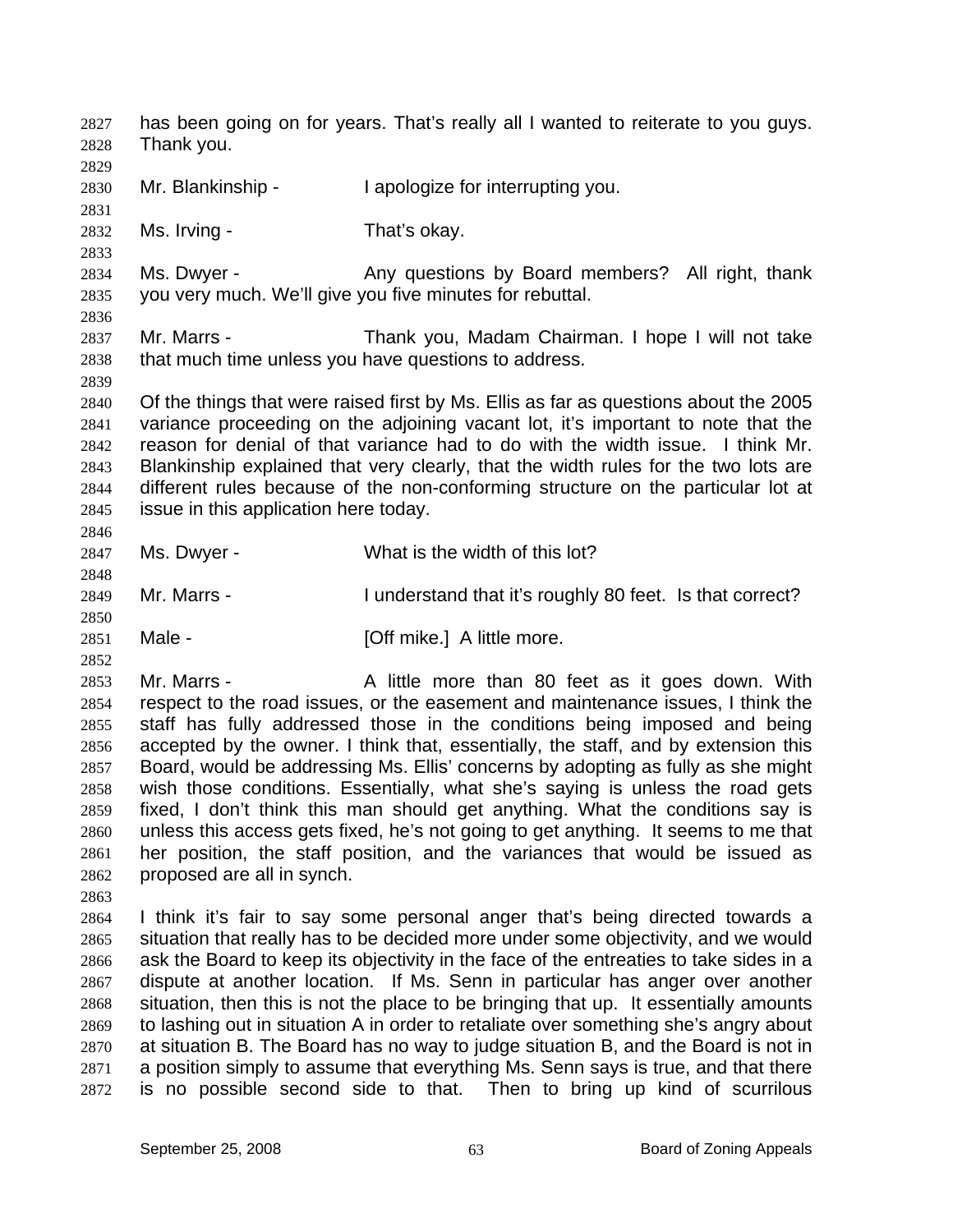accusations by hearsay, I think it just shows how far some of that went. Really, in the final analysis, we don't have anything at all there that's pertinent to this application for this requested variance. 2873 2874 2875

2877 2878 2879 2880 2881 2882 2883 2884 2885 2886 2887 What it boils down to is they're claiming that he has a history of not maintaining properties. Well, this property is something that we're trying to clear a path to demolish and replace with a new structure. It would have to go through the permitting process. It would have to go through inspections during construction, and it would have to qualify for a Certificate of Occupancy at the end of the day. I think that what we're doing here today is addressing exactly those concerns. I think that the conditions require us to meet that standard. If the variance is approved as presented, essentially, you will have answered every concern that the witnesses have raised. Other than this sort of vindictive approach that says because I'm angry at him he shouldn't get anything, I think if we look at this more objectively, we're already addressing all of the concerns stated.

2889

2876

2888

2890

2892

2894

2896

2898

2902

2904

2908

Mr. Wright - Let me ask you a question, Mr. Marrs.

2891 Mr. Marrs - Yes sir.

2893 Mr. Wright - Mr. Irby's owned this property for 11 years?

2895 Mr. Marrs - Yes sir. He and his wife.

2897 Mr. Wright - The's never lived on the property.

2899 2900 2901 Mr. Marrs - No sir. What happened is shortly after they closed on it, there was a storm that created some of this erosion problem along the bank, and it has left them in something of a quandary about exactly what to do.

2903 Mr. Wright - It took them 11 years to decide that?

2905 2906 2907 Mr. Marrs - I can't speak to the timing of it. I don't know if Mr. Irby wants to address that. It might be fair to say that the County's move towards a demolition order may have lit a fire.

2909 2910 Mr. Wright - So, he had to wait until the County got a demolition order to remove the house.

2911

2912 2913 2914 2915 2916 2917 2918 Mr. Marrs - Think at this point, he's forced at a crossroads. The question is do you try to save the existing structure in some way, subject to the ordinances right to enlarge it even? Do we try to move that existing structure back to another location on the lot where the ground is more stable? Or can we clear a path towards what we think is more appropriate, which is to essentially substitute would be the phrase that the ordinance uses—to remove the structure entirely and build something new.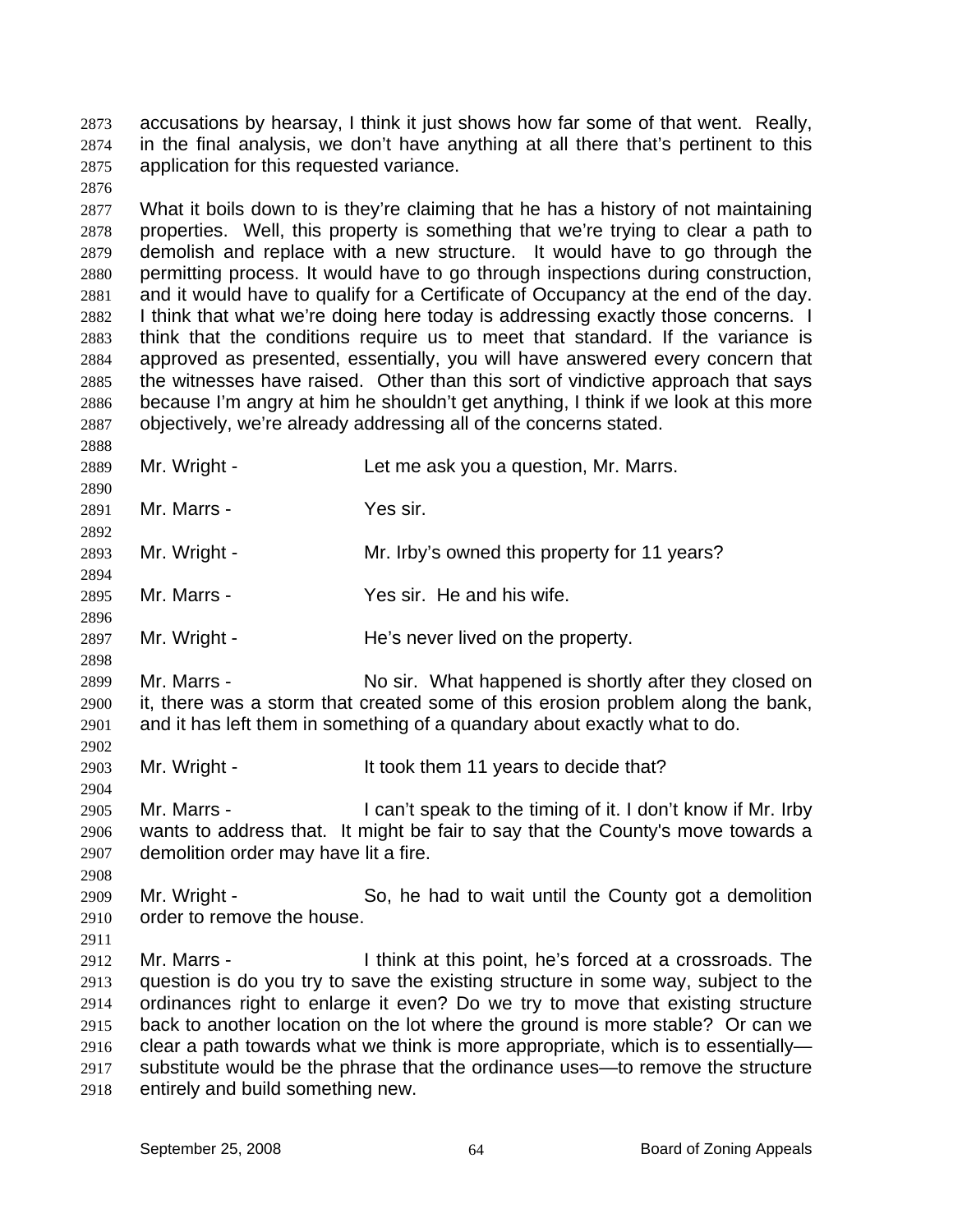2919 2920 2921 2922 2923 2924 2925 2926 2927 2928 2929 2930 2931 2932 2933 2934 2935 2936 2937 2938 2939 2940 2941 2942 2943 2944 2945 2946 2947 2948 2949 2950 2951 2952 2953 2954 2955 2956 2957 2958 2959 2960 2961 2962 2963 2964 Mr. Wright - Over this period, did he look into the possibility of saving the house? Mr. Marrs - There have been a number of efforts on his part to look at alternatives. Unfortunately, most of them are extraordinarily cost prohibitive beyond his means. Mr. Wright - When was the storm that you say began the process? Male - **[Off mike.]** Within month after [inaudible]. Mr. Wright - Could we ask Mr. Irby a question? Mr. Marrs - Sure. Mr. Wright - I'm concerned, Mr. Irby, that this has gone on for 11 years, and now the house is in such a state of ill repair that it has to be removed. Why did you wait until the County gave you a demolition order to remove it? Did you realize that it had to be removed? Mr. Irby - I didn't. You all have heard one side of the story. Mr. Wright - There are two sides to every story. That's why I'm just trying to get a little more information on it. Mr. Irby - Can I give you a little background? Mr. Wright - That would be very helpful to me, yes. Mr. Irby - All right. I started investing out in that area specifically on the James River back in '91, which is one of the houses that she's talking about that's on 21 acres. All of these houses or properties were purchased for the property not for the structures that were on them. The land is worth a whole lot more than the houses. The house that's on that property has been just, has been boarded up, and we're trying to keep with the County, you know, everything they've told us to do. There's a farmer that farms my property. He's been in charge of cutting the grass. I live 30 minutes away from these properties, so I can't go out there every week and see how the grass is. If they have a problem with it, they call the County, and then I call the farmer and get on him because he hasn't been cutting the grass. Mr. Wright - **How many times has that gone on?** Mr. Irby - Think three times since 1991.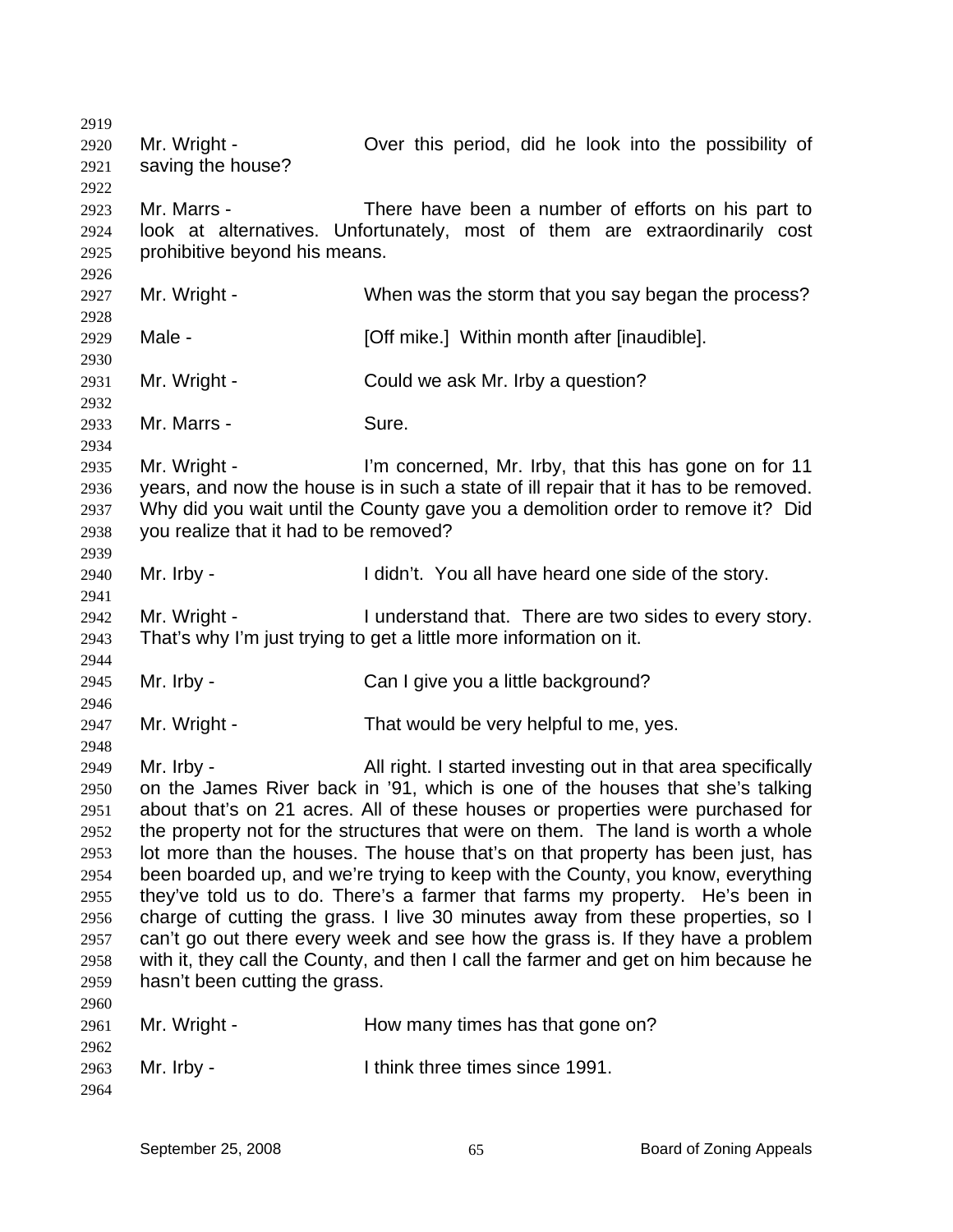Mr. Wright - Looks like to me the first time would have indicated to you that you either have to cut it yourself, or you get somebody else to cut it. 2965 2966 2967 2968 2969 2970 2971 2972 2973 2974 2975 2976 2977 2978 2979 2980 2981 2982 2983 2984 2985 2986 2987 2988 2989 2990 2991 2992 2993 2994 2995 2996 2997 2998 2999 3000 3001 3002 3003 3004 3005 3006 3007 3008 3009 3010 Mr. Irby - Like I said, it's happened three times since 1991. Mr. Wright - That's not good for the neighbors to have— Mr. Irby - No, it's not. But the neighbors, they act like it's me that has not been willing to work with them. Mr. Wright - You're the owner, though. You're responsible to see that the property's maintained. Mr. Irby - The Yes sir, and I am. I've tried to keep it within that means. The thing is, none of these houses were worth fixing up to begin with. When I bought the property adjoining Ms. Senn, there were vagrants living in that house. There was no power, no water running in there, and people were living in it. I bought that house at a County tax auction to protect my other property, to keep vagrants out of there, so that one day we could do something with that property that would go along with the riverfront property next door. So, to say that it's in worse condition now than it was when there were homeless people living in it I think is a little bit absurd. The neighbors have gone in there and busted every windowpane out of it. We started redoing. We added a dining room onto it, had just put new French doors in it. They repeatedly broke in the house and busted out brand new windows and a French door— Mr. Wright - Which house was that, this house that's on this property? Mr. Irby - This was the one that adjoins her that she's tried to buy from me. Ms. Dwyer - Chay. You don't need to get into criminal activity that's been on the premises. Mr. Irby - The Letter Health I don't want to. Mr. Wright - All I was trying to understand is why it has taken 11 years to get to this point. Mr. Irby - We bought that house. We were originally planning on moving into it. My wife got pregnant right at that same time, and with a 55-foot bluff behind the house, that was not going to be a good place for a toddler to be running around. Number two, the bank went in when we had this monsoon that lasted for about two months—it seemed like it rained just about every day. If you go back and look at the weather records, I think you'll see that.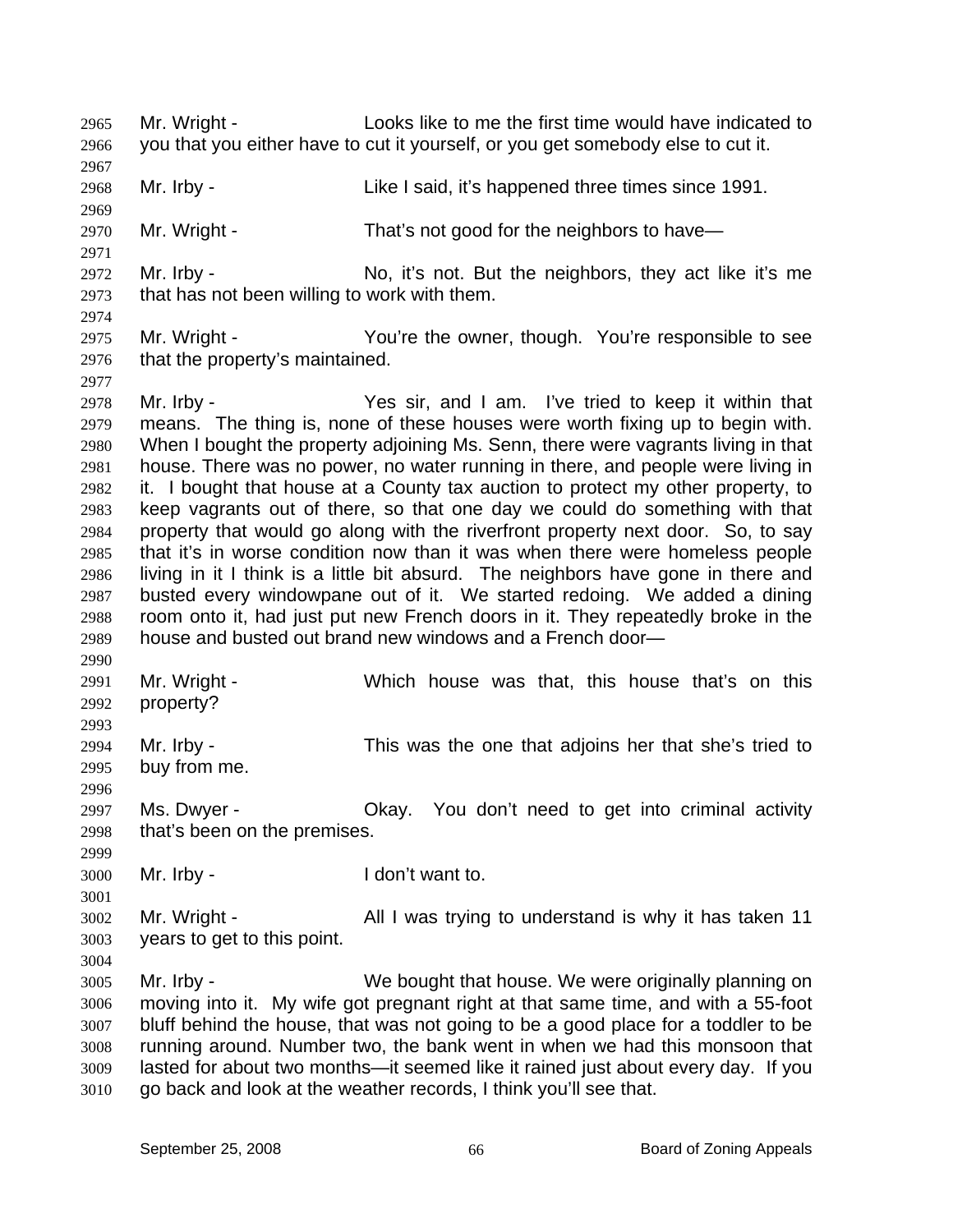3012

3011

3013

3028

3030

3032

3034

3038

3042

3045

3048

3052

## Mr. Wright - What year was that?

3014 3015 3016 3017 3018 3019 3020 3021 3022 3023 3024 3025 3026 3027 Mr. Irby - 1997. It was within months that we purchased the property. All this erosion that's been going on, this property looks in the exact same condition from that day. The building inspector was out there because we were doing work on the house before we closed on it. There should be County records of that, that the building inspector was there within months of when that patio went in because work was being done on the house, preparing it to be moved into. We had this storm. I have a daughter that's been in a vegetative state since she was two years old; she's now 26. My family, she stays with us, and she always will. We lost insurance coverage right at this time, and had to take Prudential insurance to court over it. That's why we're in the financial situation we're in. We put this other property up for sale before any of this happened last spring. The reason for that was so we could fix all these other properties up. I don't want to sell it right now because of everything happening out in that area, but I don't have any choice. We have taxes that are killing us.

3029 Ms. Dwyer - Mr. Irby, do you know the exact width of this property?

3031 Mr. Irby - Ithink it's right around 90 feet.

3033 Ms. Dwyer - You don't have a survey that—

3035 3036 3037 Mr. Irby - Yes ma'am, but it does not show that direct width across it. I can just tell you from going by the scale on the map and a ruler what it is.

3039 3040 3041 Ms. Dwyer - That's a key piece of information, I think, for us to know if at a minimum, the width of the property meets the requirements of the ordinance.

3043 3044 Mr. Irby - There's no question that it's over 80 feet, which is what the width requirement is.

3046 3047 Ms. Harris - Do you think constructing a home on an 80-foot lot on the James River would be in keeping with the other homes that are there?

3049 3050 3051 Mr. Irby - The Con't know if Mr. Marrs has a picture of it, but we've had a model done up, a computer model of what could be put on there. The house itself has got roughly 5,000 square feet in it.

3053 3054 3055 Ms. Harris - You don't want to combine those two parcels, the adjacent parcels. You don't want to combine them to maybe have a better chance of gaining legal access?

3056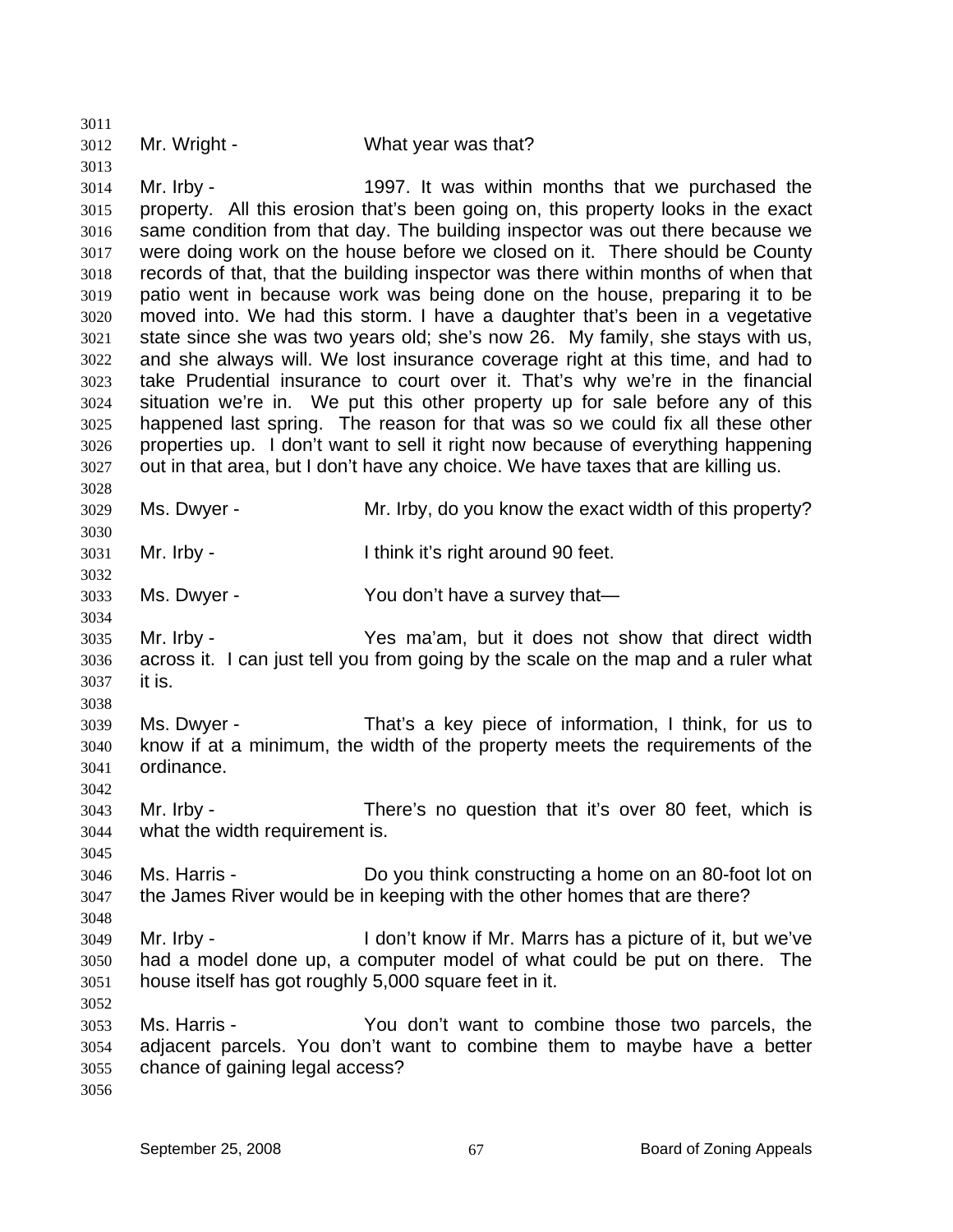Mr. Irby - The State of the It's always had legal access to it. When we bought the property, it was two separate lots. We've kept it separate ever since that day. My parents have an interest in that other lot, so I have no way of joining the two of them. It's not up to me. 3057 3058 3059 3060

3062 3063 3064 3065 3066 3067 3068 3069 3070 3071 Mr. Marrs - If I may, combining the lots would not, as far as I know, assist in any way with the access issue. The easement is on the other side of the subject lot. So, combining the lots to the other side would not in any way address improving the easement that's already there. If you look at the drawing that is currently up there, you can see the dashed line that shows where it comes into the subject property and goes out across Ms. Ellis' property towards that road—or it might be the Morrissey property at that particular point. The vacant lot is the one beneath, so it doesn't get us any closer to access. Now, whether it addresses width issues, I think with respect to this one lot, we believe this one lot is in compliance with the ordinance with respect to width issues.

3073 3074 3075 Ms. Harris - I asked you that question because combining the lots would cause you to make a more acceptable piece of real estate there that may sway your neighbors to give you the legal access that you need.

3077 Mr. Irby - Thave legal access now.

3079 3080 3081 3082 3083 Mr. Marrs - We have an easement reserved by deed. The issue is the state of the improvements, graveling, clearing underbrush, and fixing the culvert. With respect to combining the lots, I would say that is one idea under consideration. If you'll indulge us, we're not ready to make that commitment here today.

3085 3086 Ms. Dwyer - The Any other questions for the applicant? We'll take a 10-minute recess.

- 3088 BOARD BREAKS FOR TEN-MINUTE RECESS
- 3089

3091

3087

3084

3061

3072

3076

3078

## 3090 **DECISION**

3092 3093 3094 3095 3096 3097 3098 3099 3100 Mr. Wright - I move that we approve this. This is a difficult one, but the house has been on that property since 1925, and they had access since 1925, which was long before this ordinance was adopted. I believe that denying this variance would unlawfully take their property because there would be no reasonable beneficial use of that property. Furthermore, I believe that the conditions that have been crafted by the staff, improve the situation. I think it would require that this owner be checked to ensure that he complies with these conditions. If he complies with these conditions, I think that we would end up with a lot better situation there for the surrounding properties.

3101

3102 Mr. Witte - **I second it.**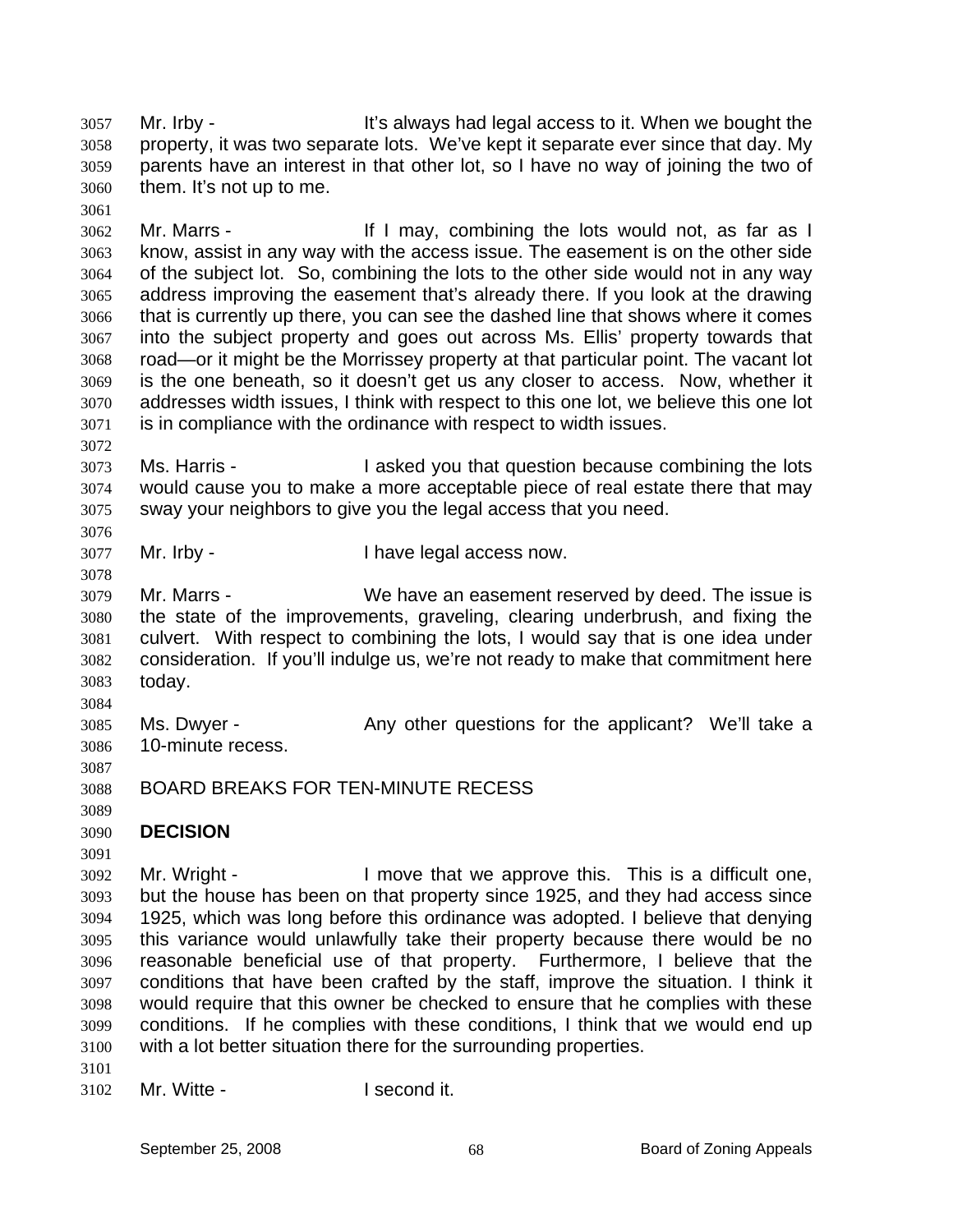3104 3105 Ms. Dwyer - **Motion have been made and seconded.** Is there any discussion about this case? There was quite a bit of testimony.

3107 3108 3109 3110 3111 Ms. Harris - I agree with Attorney Wright. I think that if we deny this case, maybe in a couple years we'll have the same case before us again, and then the house would really have fallen into the James River. I think we have to do something about this case. If the conditions are followed, and we hope that they will be followed, it would be an improved situation.

3112

3103

3106

- 3113 3114 3115 3116 3117 3118 Ms. Dwyer - I have a concern about the case. First of all, there is no survey that specifically shows the width. I really hate to approve a case that doesn't clearly bring it within the confines of the ordinance. I know there was testimony, "I'm sure it's more than 80 feet," but I would really like to have a survey that has some sort of stamp of approval on it that produces that. I think that's a critical piece of information that should be given to this Board.
- 3119

3120 3121 3122 3123 3124 3125 3126 Also, when we grant a variance, we're granting an exception to what the legislative branch has said is required. I think there have to be no doubts about it. My concern about this is the property maintenance agreements for the ingress and egress for maintaining that easement. I foresee some problems there that give me pause. I also see this as a recurring issue, which is, again, an issue that needs to be addressed by the legislative body of the County, and not by us, the quasi-judicial body.

3127

3128 3129 3130 3131 3132 3133 3134 Mr. Wright - The Schly in response to that, which comes up every meeting, is the County and the legislature have had 30 or 40 years since I've been on this Board to address that issue. It's been brought to the attention of the Board of Supervisors at least two or three times, and we've had something before the Board here for the last year or so. If the County and the legislature have not deemed it appropriate to address it, then I don't think it would be of such a recurring issue that they would deem to be necessary to be addressed.

3135

3136 3137 3138 3139 3140 3141 3142 Ms. Dwyer - The Understand, and I sympathize. I really would like to have some more guidance from the Board on this issue. We have brought it to their attention, and they have been silent on it. The only way I can interpret that silence is that they have spoken already in terms of what the ordinance requires. If they choose not to change the ordinance, their silence in effect speaks to say they like it the way it is, and they intend to keep it the way it is. We have a difference of opinion on how to interpret the silence.

3144 Mr. Wright - The I look at it the other way.

3146 3147 Ms. Dwyer - I don't think that we have the authority to, in the face of what is in the ordinance, to change that.

3148

3143

3145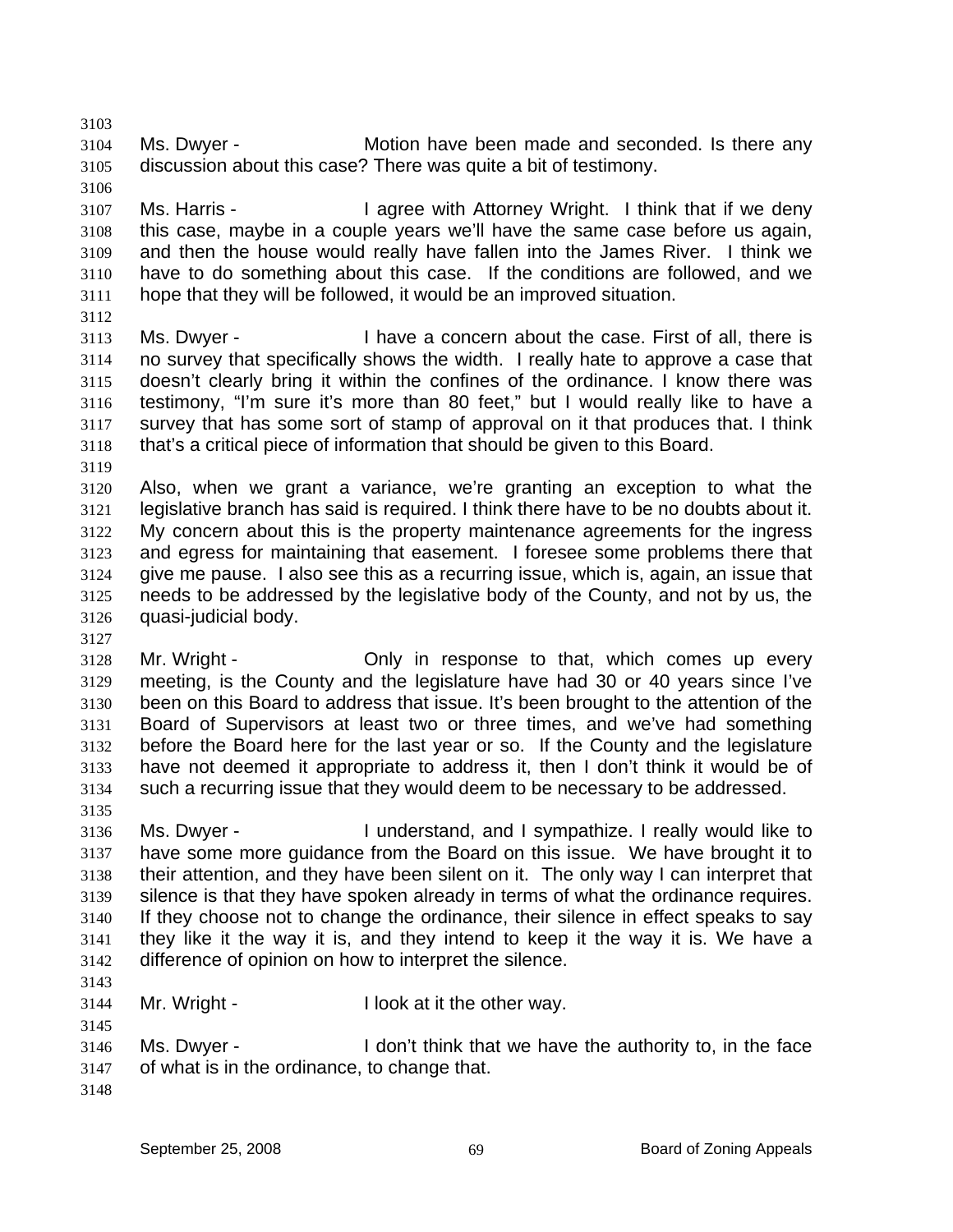3149 Mr. Wright - I like to look at it in favor of the property owner. 3150 3151 3152 3153 3154 3155 3156 3157 3158 3159 3160 3161 3162 3163 3164 3165 3166 3167 3168 3169 3170 3171 3172 3173 3174 3175 3176 3177 3178 3179 3180 3181 3182 3183 3184 3185 3186 3187 3188 3189 3190 3191 3192 3193 Ms. Harris - I think the silence of the Board is an attitude that, "You solve it. You, members of the BZA, solve this, rather than bring it before us. That's why we have you on this Board." Ms. Dwyer - Well, the question is what do we solve, and we solve the issues that are within our jurisdiction. I don't think we have jurisdiction to legislate, is my interpretation of that. Anyway, any more discussion on that? They're different philosophies. Any other comments on this case? We have a motion. Do we have a second? Mr. Blankinship - Yes. Mr. Witte seconded it. Ms. Dwyer - Mr. Witte seconded it. Okay. All in favor say aye. All opposed say no. The ayes have it; the motion passes. After an advertised public hearing and on a motion by Mr. Wright, seconded by Mr. Witte, the Board **approved** application **A-020-08, Robert and Joan Irby's**  request for a variance from Section 24-9 to reconstruct an existing one-family dwelling at 1300 Chaffins Bluff (Parcel 803-679-3332), zoned R-2A, One-family Residence District (Varina). The public street frontage requirement is not met. The Board approved the variance subject to the following conditions: 1. This variance applies only to the public street frontage requirement for one dwelling only. All other applicable regulations of the County Code shall remain in force. 2. Approval of this request does not imply that a building permit will be issued. Building permit approval is contingent on Health Department requirements, including, but not limited to, soil evaluation for a septic drainfield and reserve area, and approval of a well location. 3. At the time of building permit application, the applicant shall submit the necessary information to the Department of Public Works to ensure compliance with the requirements of the Chesapeake Bay Preservation Act and the code requirements for water quality standards. 4. The applicant shall present proof with the building permit application that a legal access to the property has been obtained, and that the access has been improved such that it is passable to fire, rescue and other public service vehicles. The access shall have a gravel surface at least 12 feet wide with clearance at least 20 feet wide. The stream crossing shall be improved with either a bridge or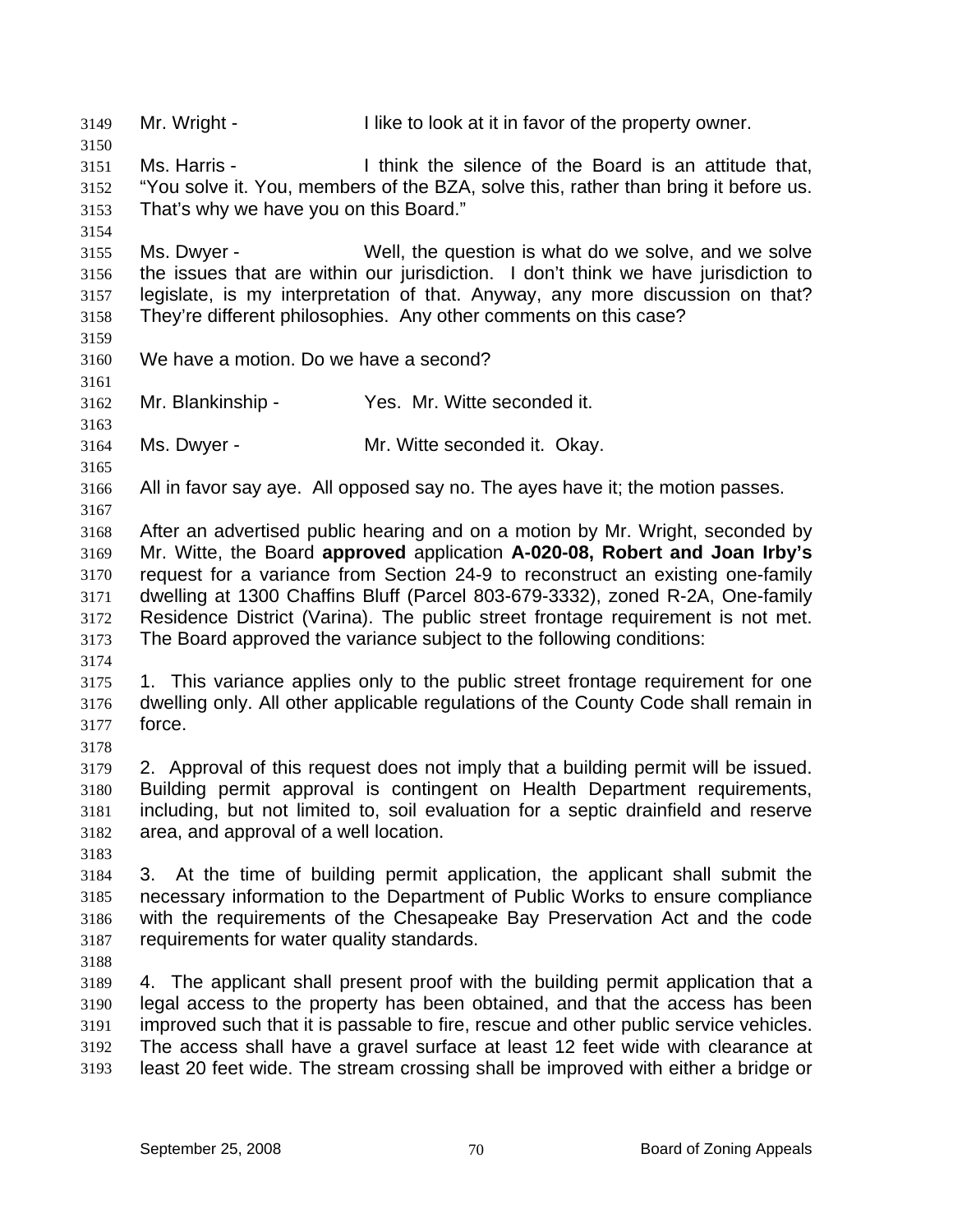a culvert designed and constructed in accordance with Department of Public Works standards. 3194 3195

3197 3198 3199 3200 5. The owners of the property, and their heirs or assigns, shall accept responsibility for maintaining access to the property until such a time as the access is improved to County standards and accepted into the County road system for maintenance.

3202 3203 3204 3205 Affirmative: **Harris, Nunnally, Witte, Wright** 4 Negative: Dwyer 2009 During David Negative: 1 Absent: 0

3206

3196

3201

3207

3208 3209 3210 3211 3212 3213 3214 **A-021-08 EMERALD LAND DEVELOPMENT** requests a variance from Section 24-9 to build a one-family dwelling at 3104 Elmbrook Road (Parcel 770-752-0373), zoned R-3, One-family Residence District (Brookland). The public street frontage requirement is not met. The applicant has 0 feet public street frontage where the Code requires 50 feet public street frontage. The applicant requests a variance of 50 feet public feet frontage.

3215 3216 Ms. Dwyer - Is there anyone else here to speak to this case? Please stand and raise your hand.

3218 3219 3220 Mr. Blankinship - Will you raise your right hand please? Do you swear the testimony you're about to give is the truth and nothing but the truth so help you God?

3221

3228

3231

3233

3217

3222 3223 3224 3225 3226 3227 Mr. Baker - I do. Good morning. My name is Mark Baker. I'm with Baker Development and Resources, and I'm a consultant who is representing Emerald Land Development, who is the contract purchaser. The property is 3104 Elmbrook Road, and the request is a waiver of the public street frontage requirement of Section 24-9, to permit the construction of a single-family dwelling.

3229 3230 Mr. Blankinship, would it be acceptable to put the survey or the plat on the—And also, as I speak, is it okay to use the mouse to help point?

3232 Mr. Blankinship - Yes, sure.

3234 3235 3236 Mr. Baker - **I** wanted to briefly go into some background, and then I'd also like follow up with a discussion of the threshold question and three tests, and then follow that up with a conclusion.

3237

3238 3239 As far as the background goes, the property is located at the terminus of Elmbrook Road, and it's the dumbbell-shaped property, which is right here in this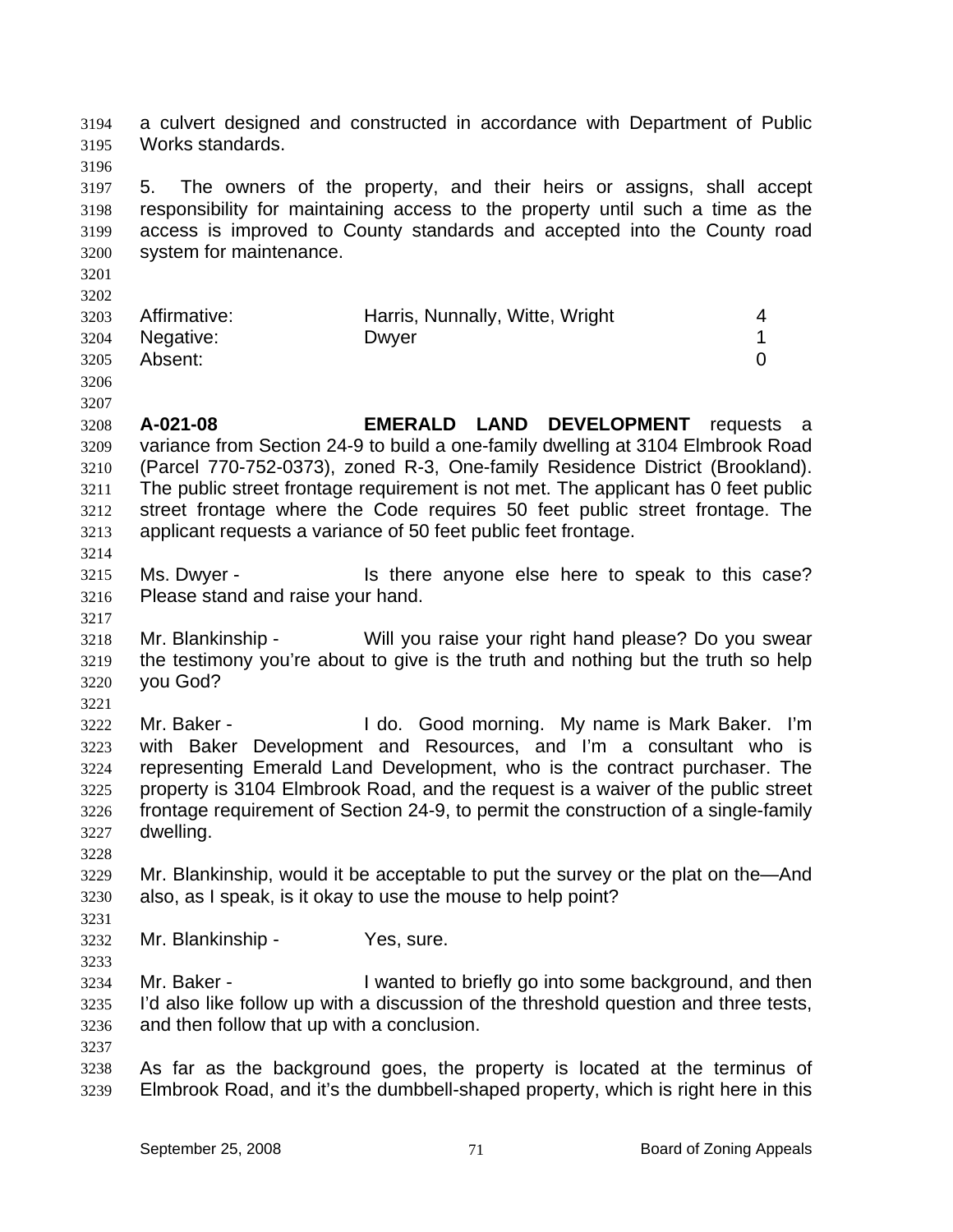location. It's located at the existing terminus of Elmbrook Road. Elmbrook Road was platted in 1960 as part of the adjacent Wistar Garden subdivision. The property contained 1.89 acres. The lot is a legal lot of record, and it meets all R-3 zoning standard requirements with the exception of the public street frontage requirement. There's technically around 30 feet of street frontage right in this area, which is located on the terminus, and it has an existing improved turnaround. The turnaround, while it is adequate in providing access to the existing dwellings, does not meet the County cul-de-sac standards. This was the last lot to be developed abutting the stub street, including an adjacent property with an identical abutting frontage, which was authorized in 1984 by the BZA. There's a discussion of that case in the write-up. This lot was originally a 2.7 acre piece of property, which was split in 1984 to permit a roughly .8-acre lot, 3103—this lot. Again, 3104 is the dumbbell-shaped lot. The BZA case permitted this spilt, and the development of this piece of property. It had the same issue at that time with regards to non-conformance with the public street frontage requirement, as I understand it. 3240 3241 3242 3243 3244 3245 3246 3247 3248 3249 3250 3251 3252 3253 3254 3255

3256

3257 3258 3259 3260 3261 3262 3263 3264 3265 3266 Getting into the evaluation criteria, and talking about the Virginia Supreme Court with the threshold question, the Supreme Court in Cochran versus Fairfax County sets forth the threshold as whether the effect of the zoning ordinance upon the property under consideration as it stands interferes with all reasonable beneficial use of the property taken as a whole. I want to just stress that it's, "as the property stands." Yes, the language of the threshold applies. The property under consideration as it stands—and again, that's Supreme Court language—is 3104 Elmbrook Road, the subject property. Taken as whole, the existing property as it stands today is not suitable for any other reasonable beneficial use absent the variance.

3267

3268 3269 3270 3271 3272 3273 3274 3275 3276 3277 3278 3279 3280 3281 3282 3283 Staff does an evaluation in their report with regards to the threshold question. I apologize, I haven't had a chance to talk with Mr. Blankinship about the comments, so if I'm misunderstanding in my discussion of them, I apologize for that. When I read the comments, I sort of get the feeling that staff is suggesting that the threshold question might not be met here. They spent much of their time discussing the previous property configuration, meaning prior to the 1984 split, rather than discussing as it stands today as the threshold suggestion would suggest. I would refer to the staff comment that if there was an unconstitutional restriction on the use of Ms. Coles' original non-conforming 2.7-acre parcel, it would have been remedied by the granting of the first variance in 1984. This suggests perhaps that you should be considering the property only as it stood in 1984, and perhaps the opportunity to claim hardship on 3104 passed with the 1984 BZA approval granting approval of a lot split in access to 3103. However, according to the threshold language, the property as it stands today is 3104 Elmbrook Road. It is not 3103 and 3104 considered collectively, particularly prior to 1984.

3284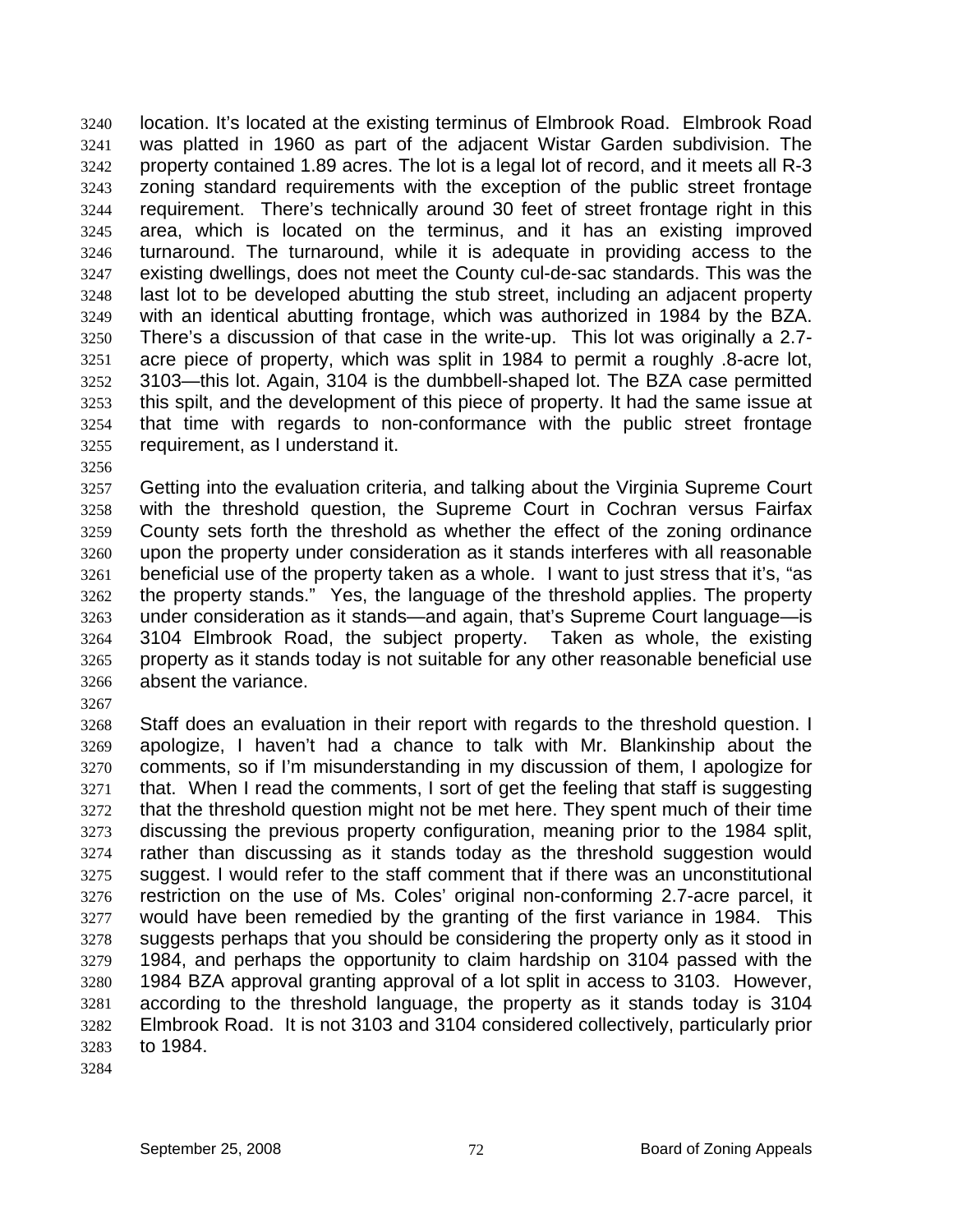Staff does go on to recognize that as a result of the BZA-authorized split, the owner retained a lot with an unresolved issue. That Board-authorized split allowed for an issue to persist on the subject property, 3104. They state that although she received approval from the Board to create the second lot—3103 the variance nonetheless left unresolved the original lot's non-conforming status, thus the request for the second variance. It appears as though based on that previous BZA access, it's not a surprise that this variance request has come forward with the development of the second piece of property. 3285 3286 3287 3288 3289 3290 3291 3292

3293

3303

3294 3295 3296 3297 3298 3299 3300 3301 3302 3104 is the property with, according to staff, an unresolved, non-conforming status with regard to frontage. I'm not sure what test was utilized in 1984 to allow the split; that was before Cochran. But the split was authorized, nonetheless. The BZA approval only relieved, in our opinion, the hardship that existed at that time for the portion of the lot which would become 3103. Based on that split, 3104 was legally created as it stands today. Based on the County's approval of that action, with or without the resolution of the frontage issue at that time, the owner retained a reasonable expectation for the future beneficial use of the property, in this case the development of a single-family dwelling.

- 3304 3305 3306 3307 3308 3309 3310 3311 3312 3313 3314 3315 3316 3317 3318 3319 We believe this expectation is realistic on a couple of levels. If the County had no intention of allowing for future beneficial use of the property by virtue of a similar BZA approval, which we're asking for today, why did the BZA permit the split resulting in the unresolved frontage issue, as noted by staff on 3104? Knowing that the owner was going to transfer 3103 to another party, as was the case, I believe, with the previous BZA case, why would the owner not be discouraged from keeping a useless lot, a lot that would not have a reasonable beneficial use absent this subsequent action? If the County anticipated requiring a cul-de-sac to allow 3104 to be developed in the future, why would the BZA authorize a lot split that effectively bisected the right-of-way, the terminus of the right-of-way with this property line, and allowed insufficient frontage of 30 feet on the subject property to allow for the future creation of the cul-de-sac on the property taken as it stands today? In that context, that expectation for future beneficial use of the property is reasonable, and absent the variance, the lot is not suitable for reasonable beneficial use. It's essentially just a vacant lot that can't be developed despite its technical 30 feet of frontage.
- 3320

3321 3322 3323 3324 3325 3326 3327 3328 3329 3330 I do want to go, again, in the same section under the threshold question. There is a bit of a recommendation from staff that says given the desire to further develop this terminus, the cul-de-sac should be constructed as required by the zoning ordinance and recommended by the Department of Public Works. Of course, we go on and maintain that same argument, that the property as it stands and taken as a whole cannot accommodate this recommendation. There are a couple reasons for that, and I'd refer to Richard Baird, Civil Engineer. We submitted a letter from him, that he's analyzed the site and analyzed the possibility for the existing situation, the existing turnaround, and the possibility for constructing a cul-de-sac. His points are, essentially, that the existing right-of-way of Elmbrook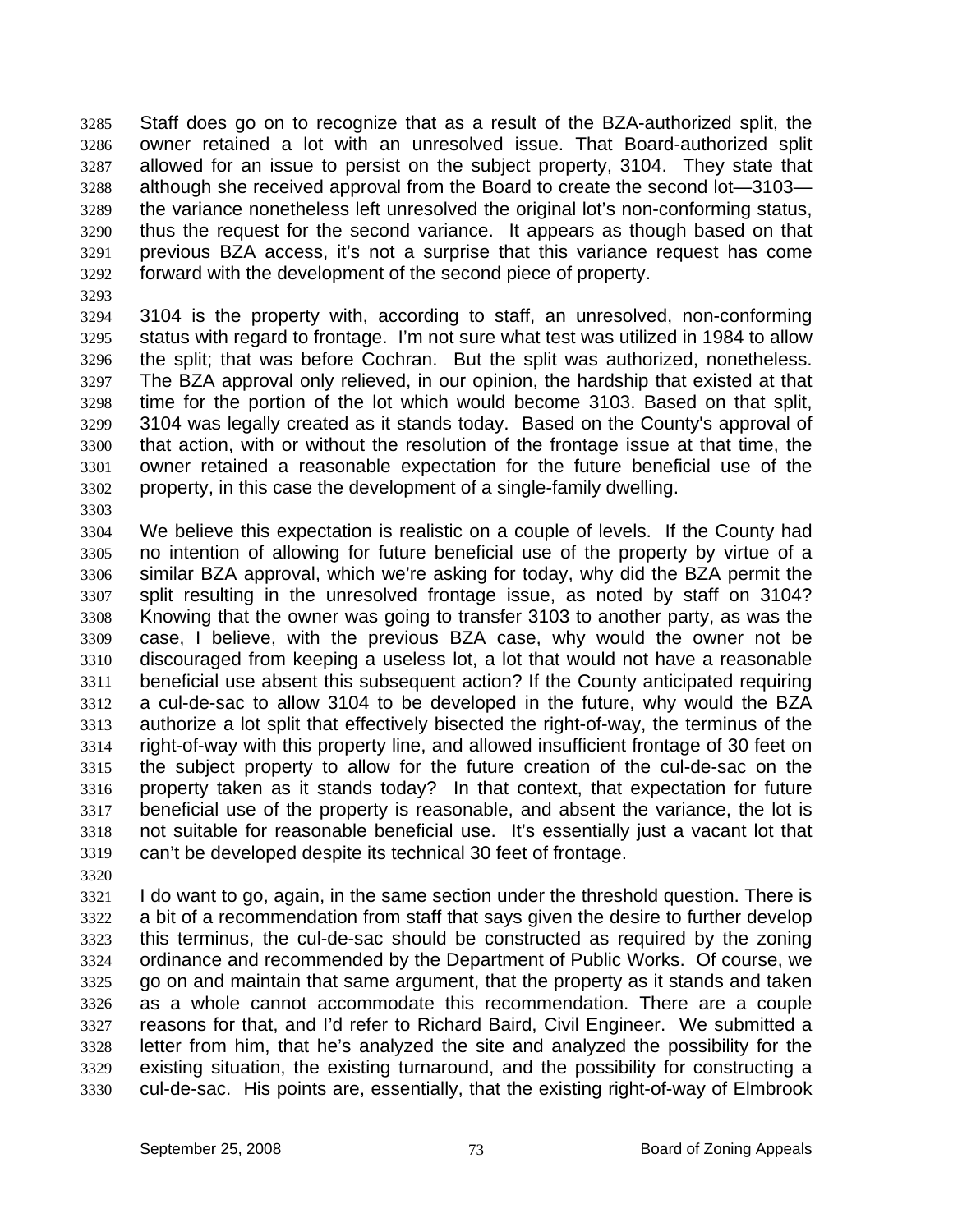is of insufficient width to allow for the development of the County-standard culde-sac within the existing right-of-way. So, within this existing right-of-way along Elmbrook there is simply 60 feet. You can't meet the standards. I may be quoting this incorrectly, but I believe you're talking about a 50-foot radius, which is 100 feet of width, and a 40-foot radius in terms of pavement. So, improvement of just the pavement wouldn't fit in, let alone the actual required right-of-way in that area. 3331 3332 3333 3334 3335 3336 3337

3339 3340 3341 3342 3343 Ms. Dwyer - The Mr. Baker, normally when a developer is required to make a road improvement, if they need to use part of their own property in order to fulfill that road requirement, that's what they do. So, in this case, even though the existing right-of-way couldn't accommodate a cul-de-sac, couldn't a cul-desac be constructed using the client's property?

3345 3346 3347 3348 3349 3350 3351 3352 Mr. Baker - That is a very good question. That is the substance of the second issue that we are going to discuss, and Mr. Baird also verified. The lot line between 3103 and 3104 bisects the terminus, again reducing the frontage on Elmbrook for the subject property to 30 feet. So, you need, again, 60 feet. Presumably, you'd be exceeding 60 feet of right-of-way onto the site, which wouldn't fit through the 30-foot window. Then once you got on the site, you'd need to accommodate the 80 feet of pavement and 100 feet of right-of-way for the cul-de-sac.

3353

3356

3338

3344

3354 3355 Ms. Dwyer - The time to have addressed that would have been in '84.

3357 3358 3359 3360 3361 3362 3363 3364 3365 3366 3367 3368 3369 3370 3371 3372 3373 Mr. Baker - Well, it would have been, but despite that we still tried to address that today. We did, in fact, go and talk with the owner—at staff's suggestion—of 3103. We had indicated that staff thought it might be appropriate to extend the cul-de-sac onto the property utilizing a portion of his lot. Again, you'd have 60 feet at that point, and it would likely be something that potentially could happen. Again, the response from that adjacent property owner, Mr. Sikes, I submitted a letter in which he states that he does not want to participate in the construction of the cul-de-sac. He does not want to lose any of his land by dedicating it for such purposes, that extending the cul-de-sac would disrupt the existing access which, in his opinion, he's satisfied with. A cul-de-sac would also needlessly remove existing trees and vegetation that add to the current neighborhood character, and would otherwise provide a buffer between the proposed house and his dwelling. His seeing 80 feet of paved right-of-way and then a house on the other side of it, which is what he'd be looking at instead of a home, which utilizes the same access that he's satisfied with. So, the cul-de-sac just doesn't work. It can't be accommodated, and we weren't able to work with the neighbor on it.

3374

3375 3376 On a side note, I do want to continue to note that there is a turnaround. It's substandard in terms of County standards, but it's suitable for everyday use. I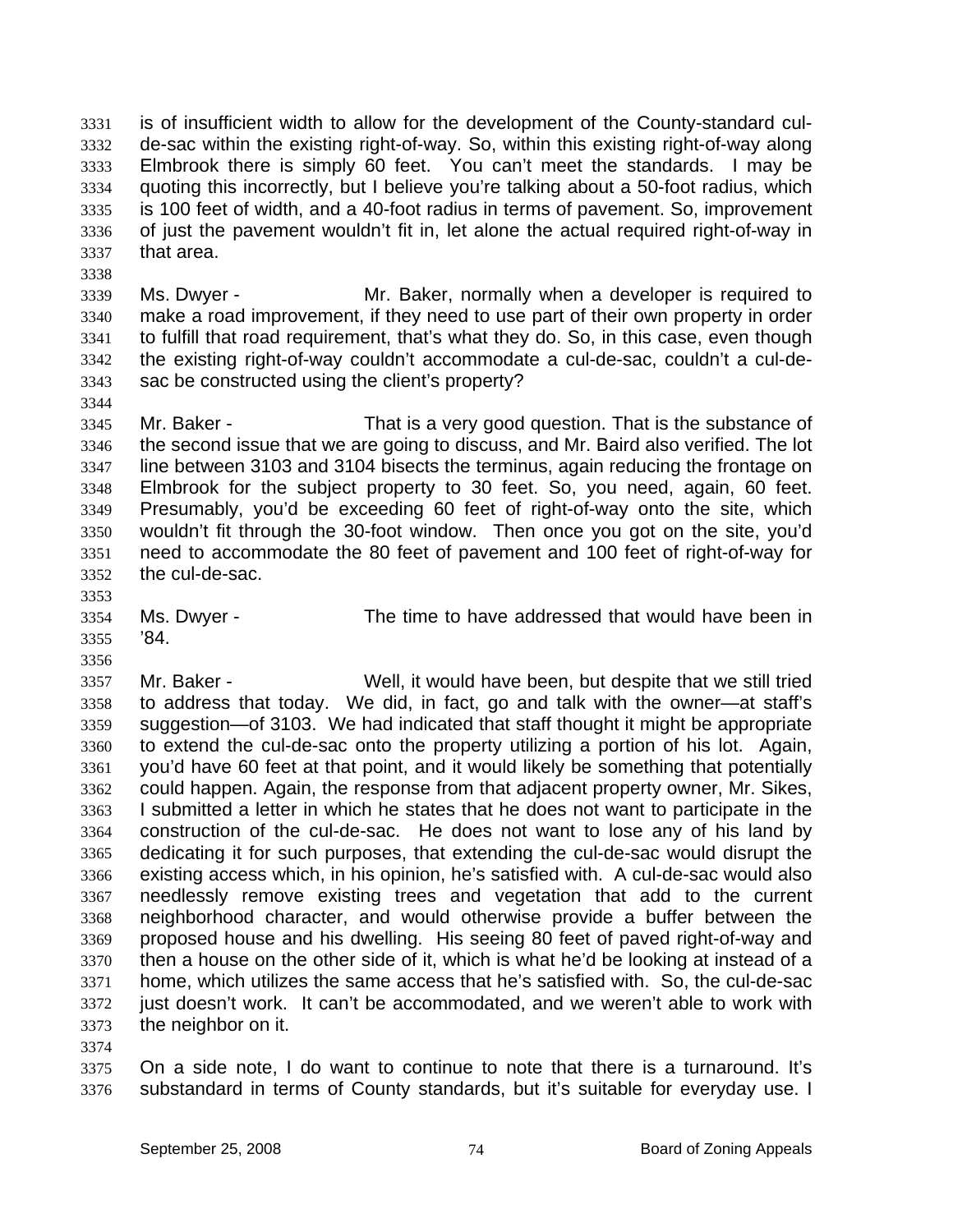have a full-size truck, and the engineer has a full-size truck, and we were both able to go in there and easily negotiate. The type of vehicle I think that you'd see in a residential situation, residential application is not going to have a problem. The traffic is minimal. This would be the fourth house accessed off that stub street. Typically, localities design cul-de-sac turnaround standards for maneuvering emergency vehicles, and that's the reason for the larger radii. Oftentimes, you'll also see jurisdictions—City of Richmond being one—that will limit that, or set that requirement at terminus of streets which exceed 150 feet in length. I think that refers back to—I think that comes from the International Fire Code, but there's 150 feet—there's a discussion on 150 feet, and I think that comes from Fire and Emergency Services' general willingness to back up 150 feet, but they don't like to go any further than that. 3377 3378 3379 3380 3381 3382 3383 3384 3385 3386 3387 3388

- 3389
- 3390 3391
- Mr. Blankinship That's correct.

3392 3393 3394 3395 3396 Mr. Baker - Again, that's usually the standard, and I would note that this stub street is approximately 150 feet in length. In other jurisdictions, you might be able to accommodate this. But that's neither here nor there, as that's not the regulation here.

3397 3398 3399 3400 3401 3402 3403 3404 3405 3406 Getting into the three tests. The property is affected by exceptional narrowness. The first test is, is the property affected by exceptional narrowness, shallowness, size, or shape, topographical conditions, or other extra ordinary situation or condition. Staff, again, refers to the property in the configuration in terms of its original lot prior to 1984, but in truth the lot is as it stands. While the lot itself isn't narrow, the access point at 30 feet is narrow. I would call that exceptionally narrow in that, in fact, it is of insufficient width to accommodate the need for the cul-de-sac. So, that is a definite noteworthy constraint. The lot is otherwise of sufficient size to meet County setback requirements, and permit the development of a single-family dwelling.

3407

3408 3409 3410 3411 3412 3413 3414 Item number two, or test number two, is the variance will not be a substantial detriment to the adjacent property, the character of the district will not be changed. We agree with staff here. The use is consistent and compatible with the surrounding single-family dwellings. The size and wooded nature of the lot will mitigate any impacts on the adjacent property owners. The adjacent property owner at 3103 has indicated he prefers the variance to the cul-de-sac in order to preserve his land, existing vegetation and screening buffer, and that sort of thing.

3415

3416 3417 3418 3419 3420 3421 3422 The third test is that the condition or situation of the property concerned is not so general or recurring in nature as to make reasonably practical the formulation of a general regulation be adopted as amendment to the ordinance. Staff has indicated in their staff report that from time to time the Board does hear these cases. I think we've heard a couple cases prior to this one today where we were talking about street frontage requirements. I think this request is actually unique among those, based on the past BZA action and the unresolved status of the lot.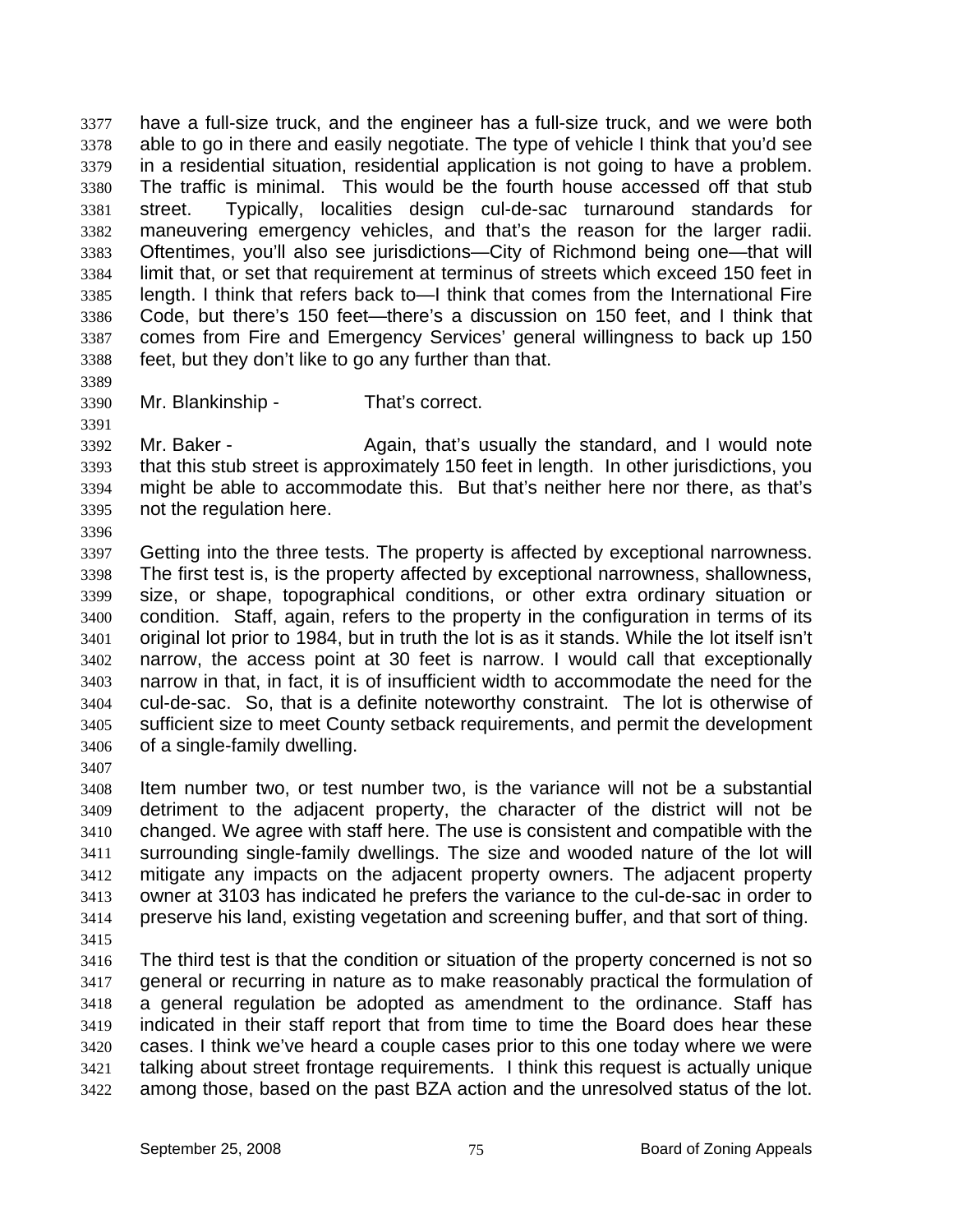It's also unique in that it's at the terminus of an existing right-of-way. It actually has frontage. We're not dealing with a piece of property that has to rely on an access easement or something of that nature. 3423 3424 3425

3427 3428 3429 3430 3431 3432 3433 3434 3435 3436 3437 We would definitely not suggest a general regulation may be appropriate. I got online, did a little research looking at past cases. I did notice that street frontage waivers appear from time to time. I would suggest based on what I saw that more often than not they're granted. The most recent denial I did see I think was in June, and that was on Valentine Road. I think part of the test that you analyzed there was that the piece of property had a reasonable use, and that it was being farmed, and there were some other considerations as well. I would suggest that that's not the case here. Again, this case is somewhat unique. The previous BZA case and the split make this case a little more complicated, but at the end, as with the previous approvals that I saw, it appears that this meets the threshold and tests that are necessary for approval.

3438

3449

3454

3457

3459

3464

3426

3439 3440 3441 3442 3443 3444 3445 3446 3447 3448 In summary, the threshold question is met, in our opinion. We're dealing with a single lot, taken as a whole, for which there is no use without a variance. The owner has a reasonable expectation for the beneficial use of the property, which as the lot stands today—not in 1984—cannot be accommodated. The lot as it stands cannot support the staff's request for the development of the cul-de-sac. Again, we provided support from an engineer, Richard Baird, and also from the neighbor. We also feel the three tests are met. I see that there are some neighbors here today. We have not received or heard of opposition from staff. Also, I would note that the applicant is satisfied with the conditions that were suggested by staff.

3450 3451 3452 I thank you for your consideration. I'd urge you to rule in favor of the applicant based on demonstrated hardship. I'll take any questions you may have.

3453 Ms. Dwyer - **Any questions by Board members?** 

3455 3456 Ms. Harris - Can we see the aerial photo please? Okay. Can you point out where this house will be located?

3458 Mr. Baker - The house will be located here where the hand is.

3460 3461 3462 3463 Mr. Witte - The Mr wisit to the site the other day, I noticed there was a drive that goes behind 3100 Elmbrook, and it comes off the end of the existing roadway. Will the new driveway in any way hamper the ingress and egress to that driveway?

| 3465 | Mr. Baker - | For 3103? Is that the drive you were speaking of? |
|------|-------------|---------------------------------------------------|
| 3466 |             |                                                   |
| 3467 | Mr. Witte - | No. 3100.                                         |
| 3468 |             |                                                   |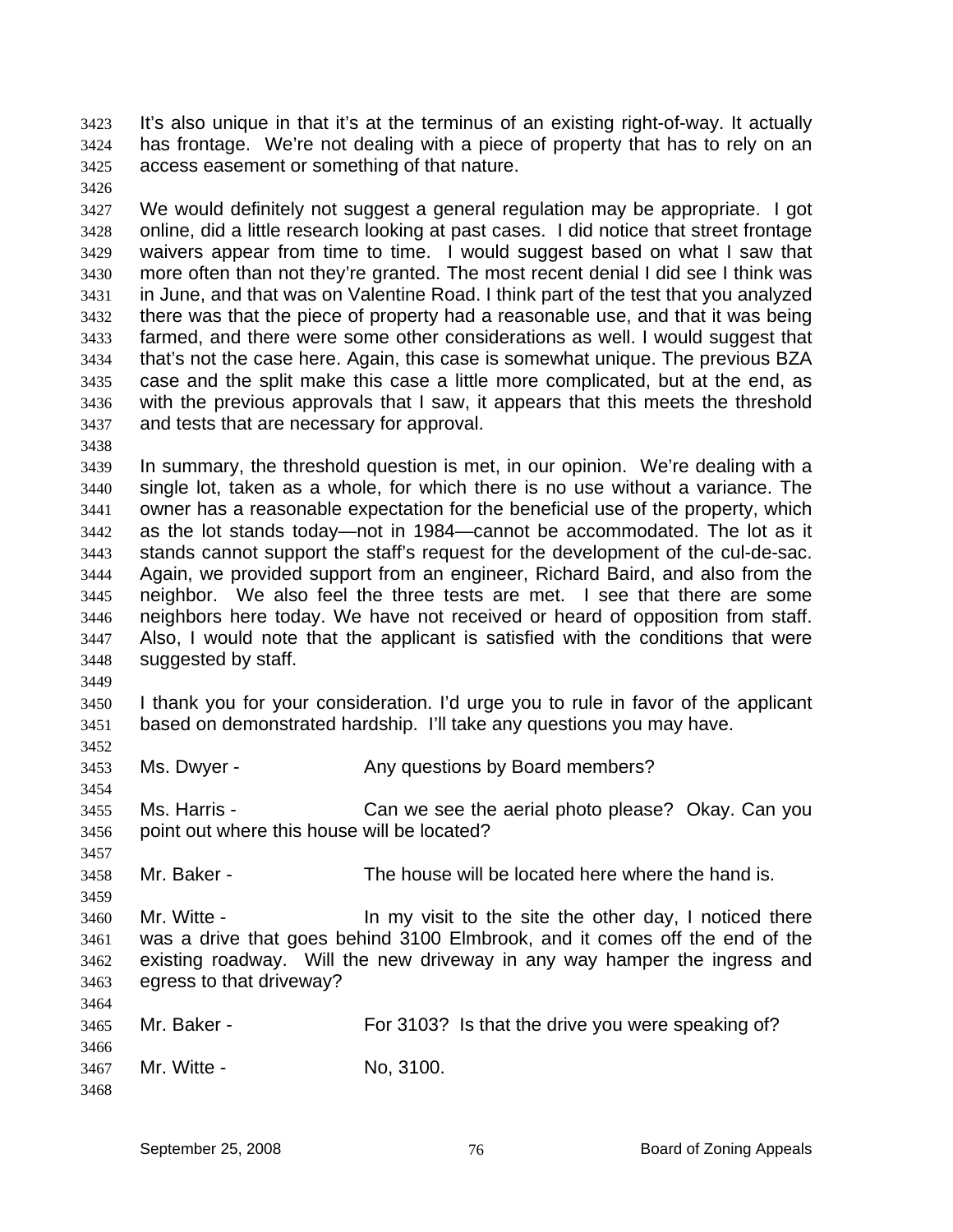| 3469                                 | Mr. Baker -                                                        | <b>Right here?</b>                                                                                                                                                                                                       |
|--------------------------------------|--------------------------------------------------------------------|--------------------------------------------------------------------------------------------------------------------------------------------------------------------------------------------------------------------------|
| 3470<br>3471                         | Mr. Witte -                                                        | No, the other side.                                                                                                                                                                                                      |
| 3472<br>3473                         | Mr. Wright -                                                       | 3100.                                                                                                                                                                                                                    |
| 3474<br>3475<br>3476                 | Mr. Baker -                                                        | Over here.                                                                                                                                                                                                               |
| 3477<br>3478                         | Mr. Witte -                                                        | Right there, yes.                                                                                                                                                                                                        |
| 3479<br>3480                         | Mr. Baker -                                                        | No. We're showing it—and if you could go back to the<br>plat—located, the access is located right here adjacent to the property line.                                                                                    |
| 3481<br>3482<br>3483                 | Mr. Witte -<br>there.                                              | Okay. So, it won't come over to the edge of the road                                                                                                                                                                     |
| 3484<br>3485                         | Mr. Baker -                                                        | No. No sir.                                                                                                                                                                                                              |
| 3486<br>3487<br>3488                 | Ms. Dwyer -                                                        | Is that important? Would you like another condition?                                                                                                                                                                     |
| 3489<br>3490<br>3491                 | Mr. Witte -<br>impede his ingress or egress.                       | I don't know who lives there, but there was an elderly<br>gentleman out in the yard, and his vehicles parked back there. I wouldn't want to                                                                              |
| 3492<br>3493<br>3494<br>3495         | Ms. Dwyer -<br>Okay. To the south.                                 | It says only the improvements shown on the plot plan,<br>which, I guess, locates the access to the right. I'm not sure which direction this is.                                                                          |
| 3496<br>3497<br>3498<br>3499<br>3500 | Mr. Baker -<br>substantially in compliance with what we're saying. | I'm being told there is a sewer manhole right here,<br>which could require it to be moved slightly to the left, but it certainly wouldn't<br>impact—I mean, it wouldn't be a substantial move. I would say that would be |
| 3501<br>3502<br>3503                 | Mr. Witte -<br>sewer manhole would be moved to the left.           | So, as we're looking at the lot from Elmbrook, the                                                                                                                                                                       |
| 3504<br>3505<br>3506                 | Mr. Baker -<br>order to accommodate that.                          | The driveway would actually move slightly to the left in                                                                                                                                                                 |
| 3507<br>3508<br>3509                 | Mr. Witte -                                                        | Closer to the driveway at 3100.                                                                                                                                                                                          |
| 3510<br>3511<br>3512                 | Mr. Baker -                                                        | Right. Moved in this direction. But still within the<br>property and abutting the right-of-way of the terminus.                                                                                                          |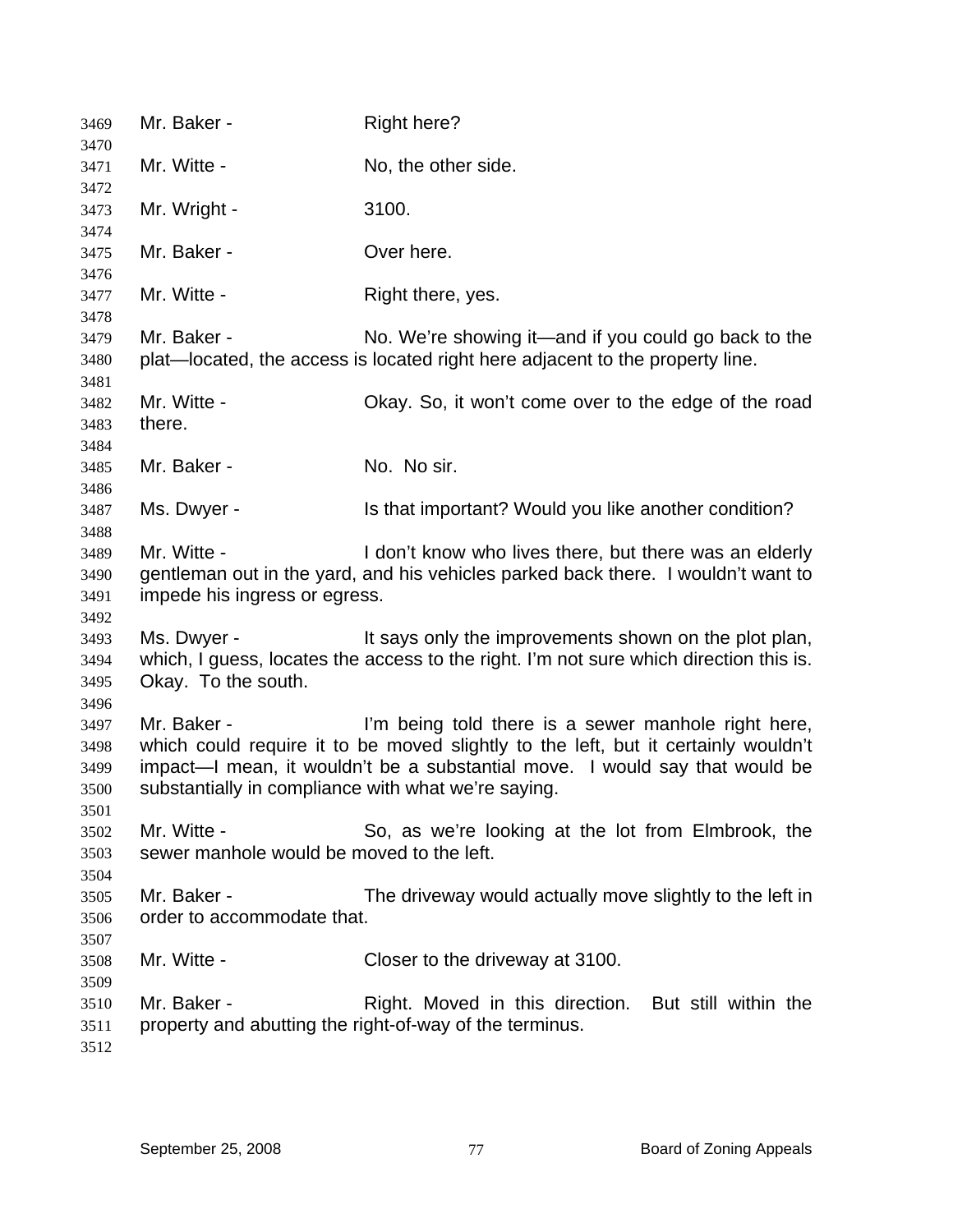Ms. Dwyer - In 1984, why was this piece of property carved up in such an odd way where we have the barbell shape, and you've now created a potentially buildable lot that does not have access on the other side. 3513 3514 3515 3516 3517 3518 3519 3520 3521 3522 3523 3524 3525 3526 3527 3528 3529 3530 3531 3532 3533 3534 3535 3536 3537 3538 3539 3540 3541 3542 3543 3544 3545 3546 3547 3548 3549 3550 3551 3552 3553 3554 3555 3556 3557 Mr. Baker - There are a couple things I can say about that. I don't know a lot about the previous case. If you look at the staff comments in the report, apparently there was a mother who carved off a piece to provide to the daughter, and they received a BZA variance at the time, which allowed access to the smaller piece that was provided to the daughter. That was subsequently built on. The dumbbell-shaped lot was retained, and the BZA case at that time didn't address the resolution of the access issue for 3104. I really can't speak to why that happened. Now, as far as the shape of the lot, the current owner really has no desire in terms of keeping that piece of property, the right-hand side of the dumbbell. The adjacent owner at 3103 has actually expressed interest in acquiring that. We have submitted a plat requesting that—as a part of his, if it should be granted that they be allowed to do a lot line adjustment that would just make that lot part of 3103, and remove any loose ends that are still hanging, that would be perceived to be stilling hanging. Ms. Dwyer - What about the narrow section in the rear? Would that be part of— Mr. Baker - Well, what we showed was basically bringing it right here, doing a lot line adjustment. This lot line, basically, that goes like this just extends over here instead. Ms. Dwyer - Chay. Mr. Baker - So, you have this as one line. Ms. Dwyer - That would be part of this case? Mr. Baker - Well, we've asked to be able to do that. Again, the adjacent property owner has expressed an interest in that, and we do have— There is a condition that would allow for it. Mr. Blankinship - Yes. We mentioned it in Condition #2, just to make sure it was on the record. Ms. Dwyer - Right. Good. We don't want to compound problems. Mr. Wright - Does the daughter still own 3103?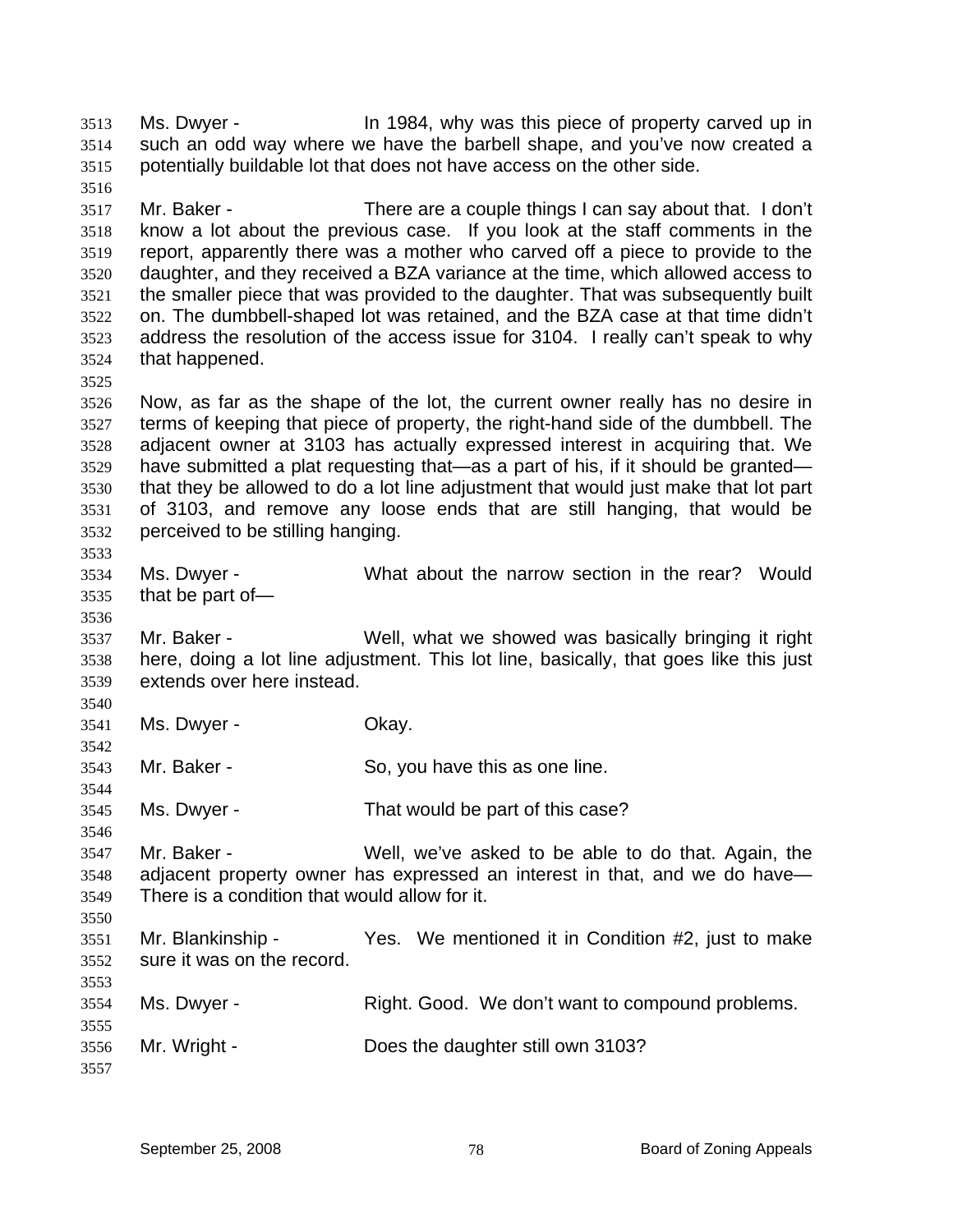Mr. Baker - As I understand it, it is the—and I don't want to turn it into As the Board Turns, but I think it's the ex or the ex-husband of the daughter who now owns the property. 3558 3559 3560 3561 3562 3563 3564 3565 3566 3567 3568 3569 3570 3571 3572 3573 3574 3575 3576 3577 3578 3579 3580 3581 3582 3583 3584 3585 3586 3587 3588 3589 3590 3591 3592 3593 3594 3595 3596 3597 3598 3599 3600 3601 3602 3603 Mr. Witte - The ex-husband? Mr. Baker - **I** believe so. I can't say with 100% certainty, but I think that's the case. Ms. Dwyer - As I read the variance ordinance, the first basis for granting a variance reads, "by reason of exceptional narrowness, shallowness, size or shape of a specific piece of property at the time of the effective date of this chapter." If we consider that as a whole reading the Cherrystone case, it seems to me that the property under consideration would be the entire piece, including the piece that was separated out in '84. Mr. Baker - What's the effective date of the chapter? Mr. Blankinship - 1960. That's where staff was going in our comments. This Board has discussed that just about every month since Cherrystone, I think. There are differences of opinion on that. Mr. Wright - That's the shape, but that doesn't have anything to do with the road frontage. Ms. Dwyer - That has to do with the property under consideration for the variance. Mr. Wright - Yes, but the 50-foot road frontage ordinance doesn't say at the effective date of the ordinance. Ms. Dwyer - No, this ordinance says that. Mr. Wright - The University of the I know that. Ms. Dwyer - 116 says that. Then you look and you see when was the road frontage ordinance enacted, and that was in 1960. So, at the time that that ordinance existed, this property had not been divided yet. Mr. Wright - Had not, but what— Ms. Dwyer - The Had not been. Mr. Wright - What was the date the ordinance was adopted in 1960?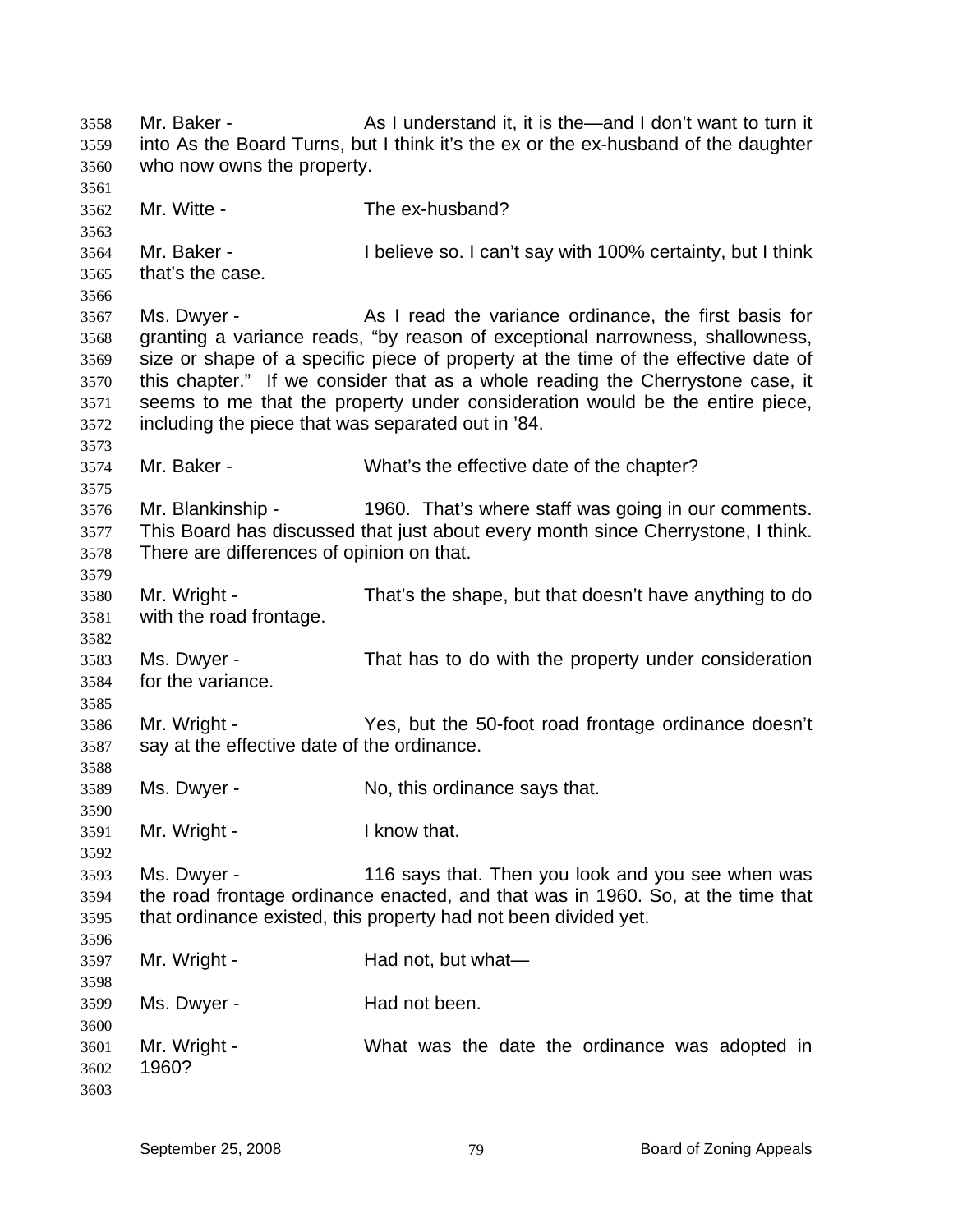Mr. Blankinship - If was effective January  $1<sup>st</sup>$ . It was actually adopted late December of '59. 3604 3605 3606 3607 3608 3609 3610 3611 3612 3613 3614 3615 3616 3617 3618 3619 3620 3621 3622 3623 3624 3625 3626 3627 3628 3629 3630 3631 3632 3633 3634 3635 3636 3637 3638 3639 3640 3641 3642 3643 3644 3645 3646 3647 3648 3649 Mr. Wright - Fifty-nine. Mr. Baker - But with an effective date of January 1, 1960. Mr. Wright - Chay. Mr. Baker - **I** guess I might just argue that certainly, then, in 1984 the existing lot wouldn't have met that test that was in place in 1984. Based on the action and the unresolved nature of the non-conforming feature of access for 3104—it was left unresolved. I've not seen that before, let's put it that way. Ms. Dwyer - The Any more questions for Mr. Baker? Do we have any other people who would like to speak in favor of the case? No. We'll hear opposition then. Please come forward. Ms. Luck - The My name is Jean Luck, and my husband and I own Lot B, which is adjacent to this property. Mr. Wright - What was your last name, please ma'am? Ms. Luck - Luck. L-u-c-k. Mr. Wright - Yes ma'am, thank you. Ms. Dwyer - So, the one closest to—We were talking about your driveway? Ms. Luck - The Yes. Mr. Witte - The You're at 3100. Ms. Luck - Yes. That's the elderly gentleman. Mr. Witte - Oh, okay. He looked like he was working with some building materials in the backyard when I was there. Okay. Ms. Luck - We do have some concerns about this. The dwelling as proposed will certainly devalue our property in that the front yard would abut our side yard. The front of their house will face the end of our house, and of necessity will require removal of a good many of the trees there. That is all wooded property now. With only a small driveway going into that property, there won't be a place to park many cars there, so we can reasonably assume that there will be cars parked in the street in front of our house, since they have no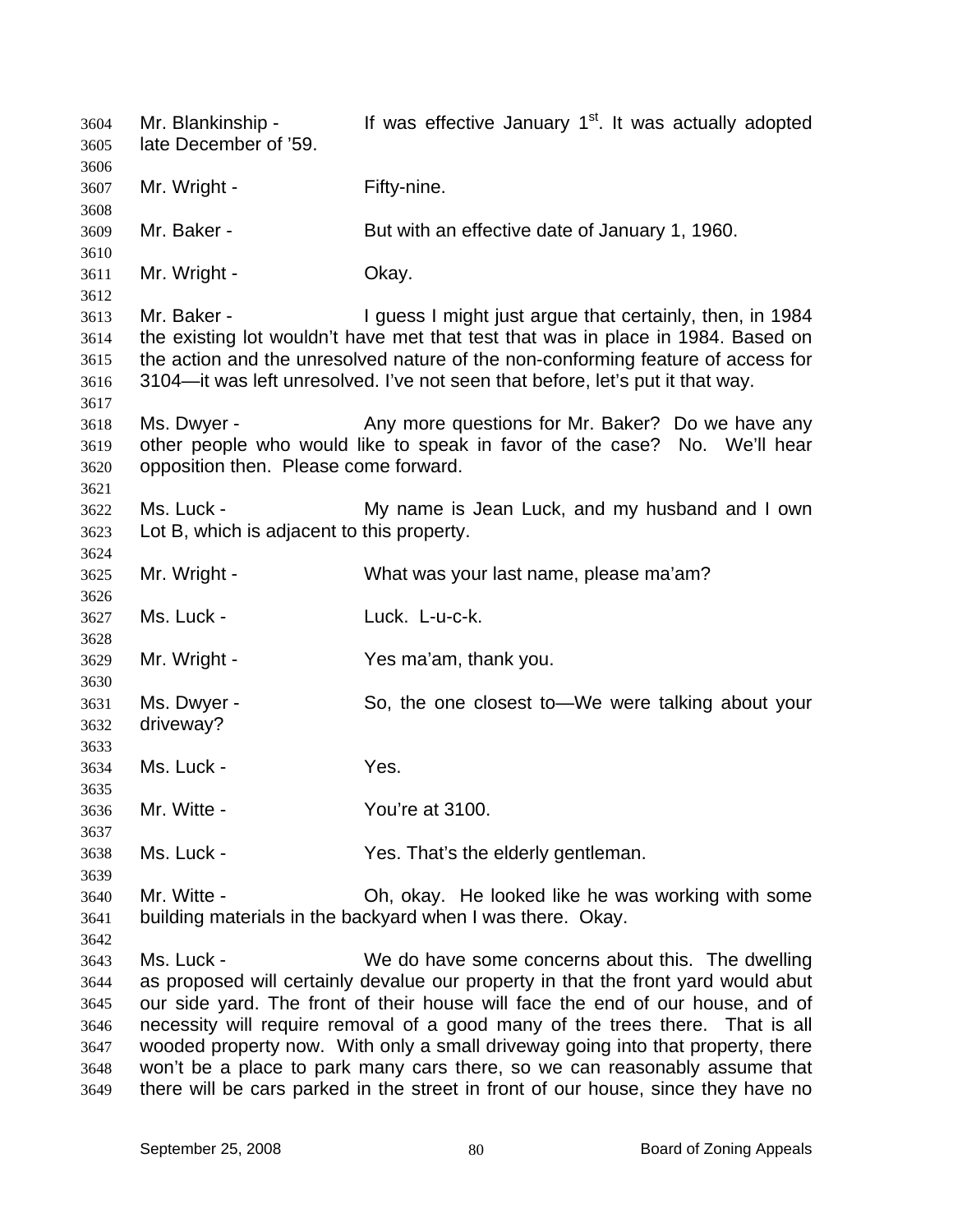street frontage. The property, as already noted, already received one variance, and we believe a second variance should not be allowed where you would have two driveways off a terminus street. 3650 3651 3652

3653

3654 3655 3656 3657 3658 3659 3660 3661 3662 3663 3664 I can give you a little bit of the background. You were wanting to know why this lot is like that. In 1984 when the daughter was married, there was a right-of-way to that property from Wistar Road, which was their family property. There was a right-of-way at that time, but they've chose to come off the back of it. It was not divided into those two lots at that time. It's my understanding from Mrs. Cole that it was not divided until the divorce of their daughter. That's when they carved out the house and lot that's the square piece in the middle. They didn't intend for anything else to be there. This was not initiated by Mrs. Cole. The builder or the developer here contacted her, and asked for permission to see if you could build on it. She did not think they could, but she gave them permission to do this. This is not something that she is particularly concerned about.

3665

3676

3693

3666 3667 3668 3669 3670 3671 3672 3673 3674 3675 The present dwelling, the Sikes property, as you heard he said that he would like to have that property. His property is up for sale. He's built a house in Goochland County. I think probably before his house is sold he will be moving away, so that's not a consideration for him either. That house is almost totally not visible from the street. It's in a wooded area, so from the street, you can't see the property. Where this house will be on the new lot where he's talking about putting the new house, it will be totally visible, and totally out of character, I think for our neighborhood since it will be turned the opposite way—well, not totally opposite, but a different way. We think that will be a detriment to our property as well.

3677 3678 3679 3680 3681 3682 3683 3684 3685 3686 3687 3688 3689 3690 3691 3692 Another piece of information, if you're interested. That whole property at one time was brought before the County to be bought by North Gate. I think they have it on here as North something else. But there's North Gate property at the corner of Staples Mill and Wistar Road, and they were—It was a commercial property, and they were going to buy all of the land all the way up to the end of Elmbrook Road there. As it turned out, they did not buy it all; they developed in three phases, and they only developed the first. I think they bought some of the property up to that line there where the barbell shape is, up to that line. They did buy the property. One of the conditions on them developing that was that they would leave a 50-foot buffer behind all of those houses on Birchbrook Road. That's lots 1, 2, and 3 that you see on the map there. There would be a 50-foot buffer left. But, of course, they never developed the rest of it, so they didn't buy that. That's why that piece of 2.9-whatever acres it was, was left there. Since that time, the Cole property has been sold on Wister Road. Another house was built on another lot there beside their home property, and that did away with the access off Wister Road to this property. That's some of the history of it.

3694 3695 Ms. Dwyer - Thank you ma'am. Any questions by Board members?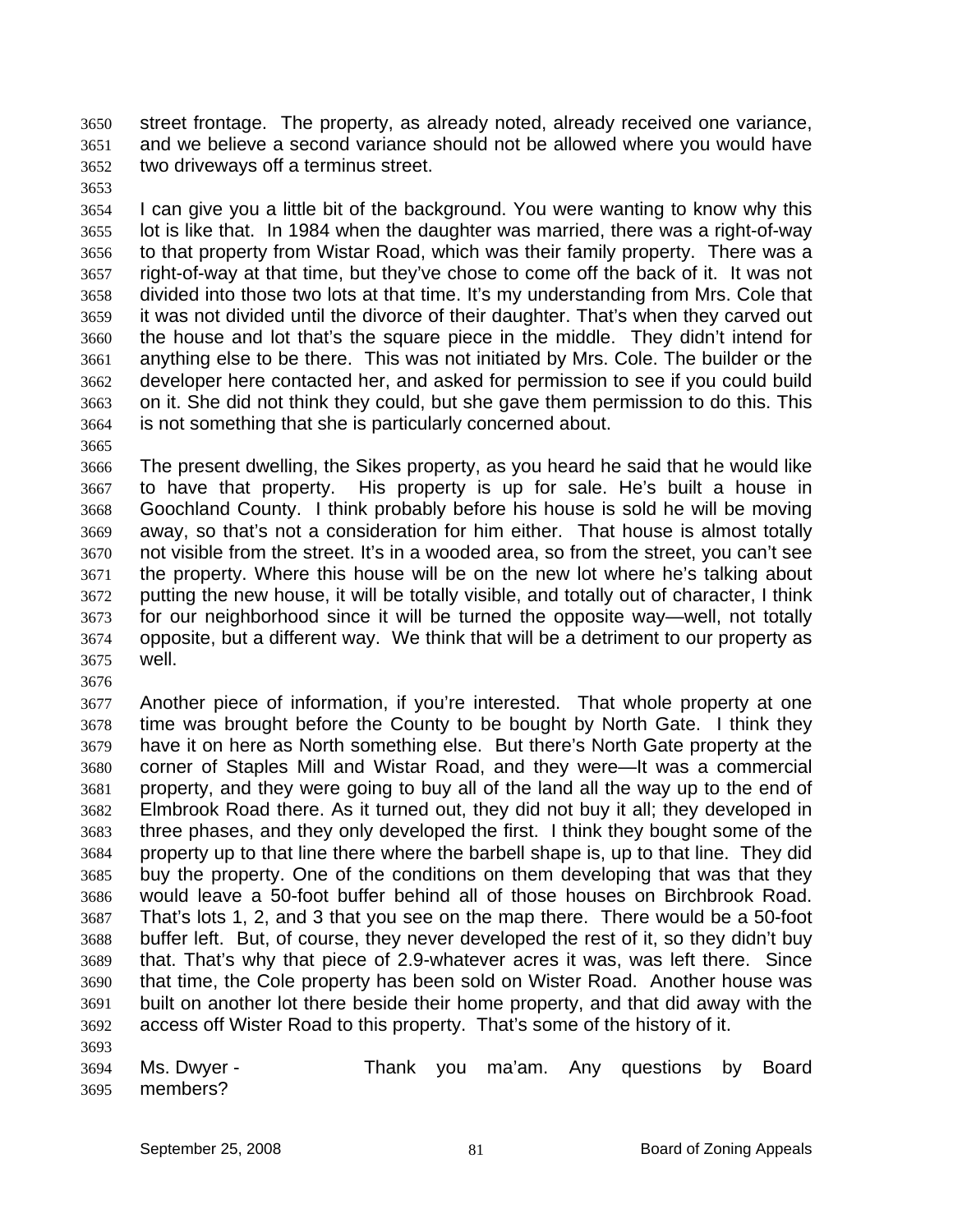3696 3697 3698 3699 3700 3701 3702 3703 3704 3705 3706 3707 3708 3709 3710 3711 3712 3713 3714 3715 3716 3717 3718 3719 3720 3721 3722 3723 3724 3725 3726 3727 3728 3729 3730 3731 3732 3733 3734 3735 3736 3737 3738 3739 3740 3741 Mr. Wright - Can I as Ms. Luck one question? If the house were moved further back away from the street—I guess it would be northwardly—so it wouldn't be in front of your house, would that make any difference to you? Ms. Luck - I don't believe it can because it's the floodplain. Mr. Wright - I notice there's a floodplain, but there seems to be 30 or 40 feet before you get to the floodplain, based on this plat here. It looks like it could be moved 40 feet, roughly 40 feet. I was just curious to know would that make any difference to you. Ms. Luck - I think it would still the nature of the—The fact that there's no street frontage and no parking. That would be a problem for us. Mr. Wright - Well, if they move their house back away from that, they could have a longer driveway. That would also permit more cars to be parked in there. That's just an observation. I was just wondering. Mr. Witte - What if they turned the house so that the front wasn't facing your yard, if they turned it more like a cul-de-sac would normally be? Ms. Luck - I don't think they can. I'm a little bit familiar with the floodplain, because we built a house right behind the creek that runs behind our lot last year. It took us 14 months to get a building permit because we lacked 242 feet that was outside of the floodplain out of 11,000-some feet. The County vacated the right-of-way that goes beside our lot. It doesn't show on this map, but it's Birchbrook Road. Birchbrook and Elmbrook end right there at the corner of our property. The County vacated that land to give us the extra footage that we needed. I made 12 to 15 trips to the County about this, so I know the floodplain has been changed. FEMA and the County had two different floodplains, and they were supposed to somehow conform the two, or put them together. It's my understanding that it has probably changed since then. I know there is a floodplain, and I don't think there's enough footage there. We're also paying property taxes on the vacated right-of-way now, too. Ms. Dwyer - Thank you, Ms. Luck. Any other questions? Thank you very much. Is there anyone else who wishes to speak to this case? Ms. Vye - The Dorothy Vye. I'm the property owner of Lot 1. When we were talking to the Planning Commission, I discussed turning the house around. There is minimal side, back, and front yardage involved here for the County ordinance requirements in our zoning area. What they feel could be done with the house, we don't know, but I didn't get the impression that there was a whole lot that could be done. I do know that the way the house sits now, I was told there is maybe an extra foot or two from the requirement to the edge of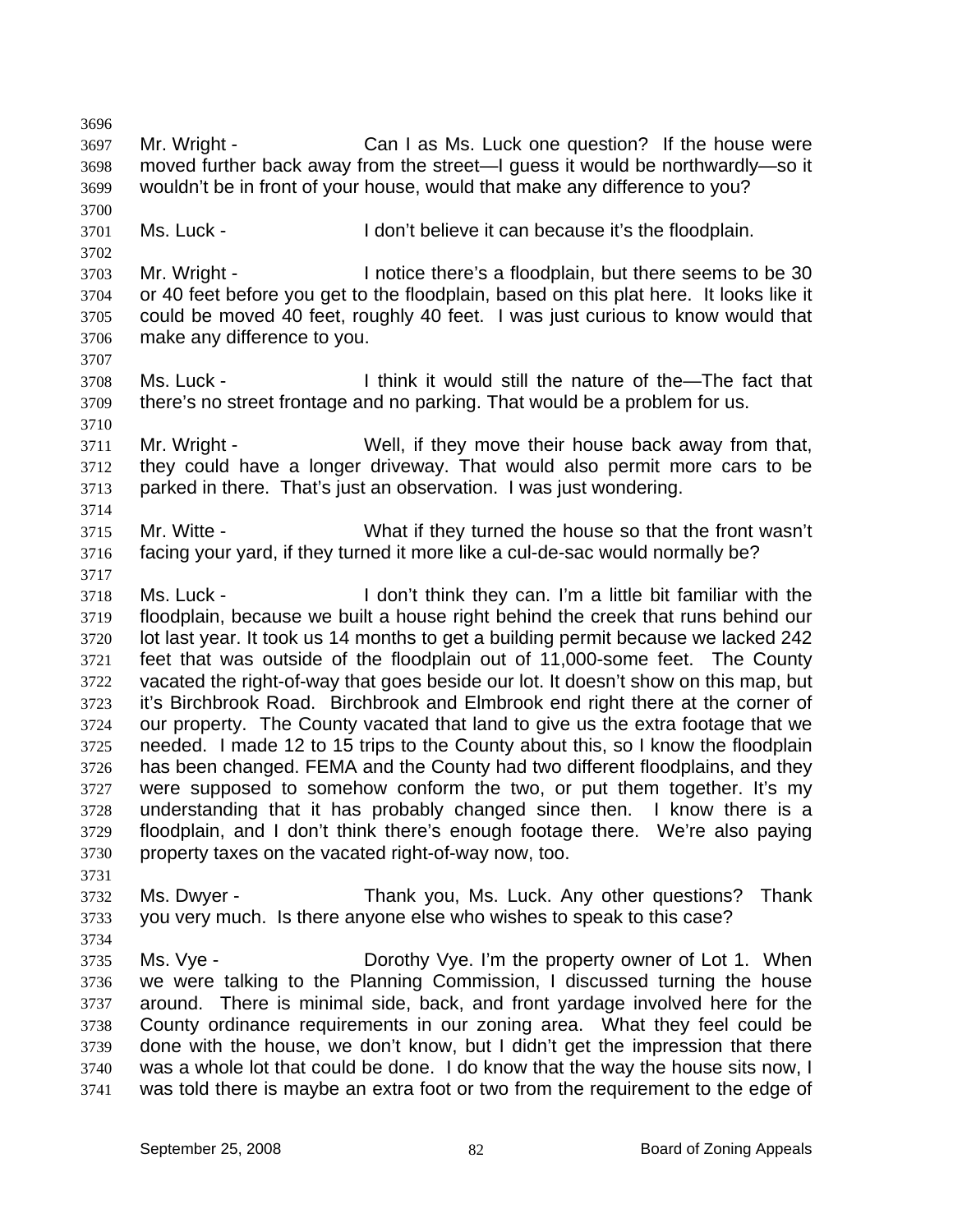the floodplain. In order to construct that house, I would guess all those trees will go down so that what is put in here as a condition, mitigating condition for Lot 2, the Luck's property, it would be the tree characteristics. Those trees will all be gone when that house is constructed. That's the way it works. You have to have access to get your construction vehicles in there. 3742 3743 3744 3745 3746

3748 3749 3750 3751 3752 3753 3754 3755 I also would mention, that the Sikes on that small piece of property that was originally divided, have a lot of property in the back of their house. They have a narrow driveway, and they do some backing down if they have a lot of company. The construction vehicles back down also, and used to get mired in the mud, you know. They also have a turnaround, a good turnaround area up beside their house. I do not know that this house has that much property to have a turnaround around the house itself. So, that would be a definite consideration because if they didn't, then it's true that all the parking will be out on our street.

3757 That's just a couple of points I wanted to bring out.

3747

3756

3758

| 3759                 | Ms. Harris -  | What's your name again, please?                                                                                                                                                                                               |
|----------------------|---------------|-------------------------------------------------------------------------------------------------------------------------------------------------------------------------------------------------------------------------------|
| 3760<br>3761         | Ms. Vye -     | Dorothy Vye. V as in Victor-y-e.                                                                                                                                                                                              |
| 3762<br>3763         | Ms. Harris -  | Ms. Vye, where is your house? What's your address?                                                                                                                                                                            |
| 3764<br>3765<br>3766 | Ms. Vye -     | Lot 1.                                                                                                                                                                                                                        |
| 3767<br>3768         | Ms. Harris -  | Is that 3015?                                                                                                                                                                                                                 |
| 3769<br>3770         | Ms. Vye -     | That's right, Birchbrook.                                                                                                                                                                                                     |
| 3771<br>3772         | Ms. Harris -  | Thank you.                                                                                                                                                                                                                    |
| 3773<br>3774<br>3775 | Ms. Dwyer -   | Any other questions for Ms. Vye? Thank you very<br>much. Is there anyone else who would like to speak?                                                                                                                        |
| 3776<br>3777         | Mr. Johnson - | Good afternoon.                                                                                                                                                                                                               |
| 3778<br>3779         | Ms. Dwyer -   | Good afternoon.                                                                                                                                                                                                               |
| 3780<br>3781         | Mr. Johnson - | It is.                                                                                                                                                                                                                        |
| 3782<br>3783         | Ms. Dwyer -   | Did you bring lunch?                                                                                                                                                                                                          |
| 3784<br>3785<br>3786 | Mr. Johnson - | Not this time. I hope I can get out and get some. My<br>name is Ronald Johnson. I found out a lot of information just by being here this<br>afternoon. My property, I guess, created the problem that you can't get access to |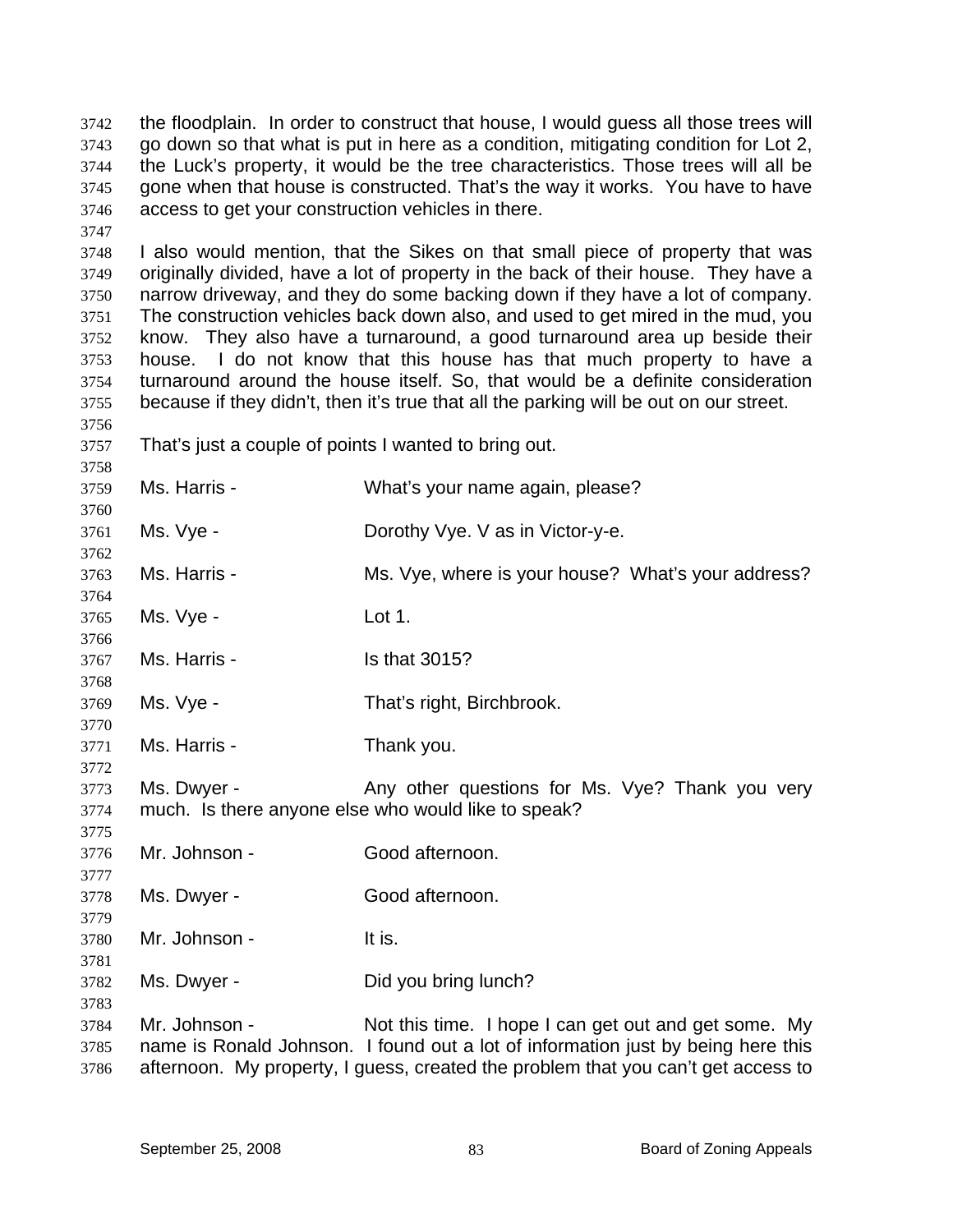yours. I own the property on 4206 Wister Road, which I can't see on this map here. It's a triangular-shaped piece of property. Yes. 3787 3788

3789 3790 3791 3792 3793 3794 3795 3796 3797 3798 3799 3800 3801 3802 3803 3804 3805 3806 3807 3808 3809 3810 3811 3812 3813 3814 3815 Mr. Blankinship - Go left. Mr. Johnson - When I go up my property and had my home built there, I was under the impression that was wetlands behind us, that nobody could build there. Now I'm finding out that it's not totally, and I'm also finding out that the owner of the piece of property that's right behind mine also owns the piece of property, that dumbbell. Really, I have no objections that I can see. It doesn't affect me at all, as far as his property. The knowledge that I gained in taking up your time was the fact that you can build on those wetlands, and that property is owned by the same person that's directly behind me where all the trees fall down on my property and I have to clear them. Like I said, I have no objections. It was more of an educational experience for me. I thank you for your time. Ms. Harris - Two things here. Can we see the site map? Ms. Dwyer - Did you have any questions for Mr. Johnson? Ms. Harris - Yes. Ms. Dwyer - Ckay. Ms. Harris - The Unit of the Compare two things. On the site map, can you point out your property? I see 4206.

3816 Mr. Johnson - Think it's R-3.

3818 3819 3820 Ms. Harris - Okay. So, that line kind of going through the blue line, those are wetlands, but I'm not sure just how close it is to your property. When we see those blue lines—

3822 Mr. Johnson - Those small blue lines indicate the wetlands area?

3824 Ms. Harris - **Normally**, yes. Right?

3826 3827 Mr. Blankinship - The wetlands have to be field-located. We can't really look at the map and know where there are or are not wetlands.

3829 3830 Mr. Johnson - Ckay.

3831 Mr. Blankinship - We walk the property to determine that.

3817

3821

3823

3825

3828

3832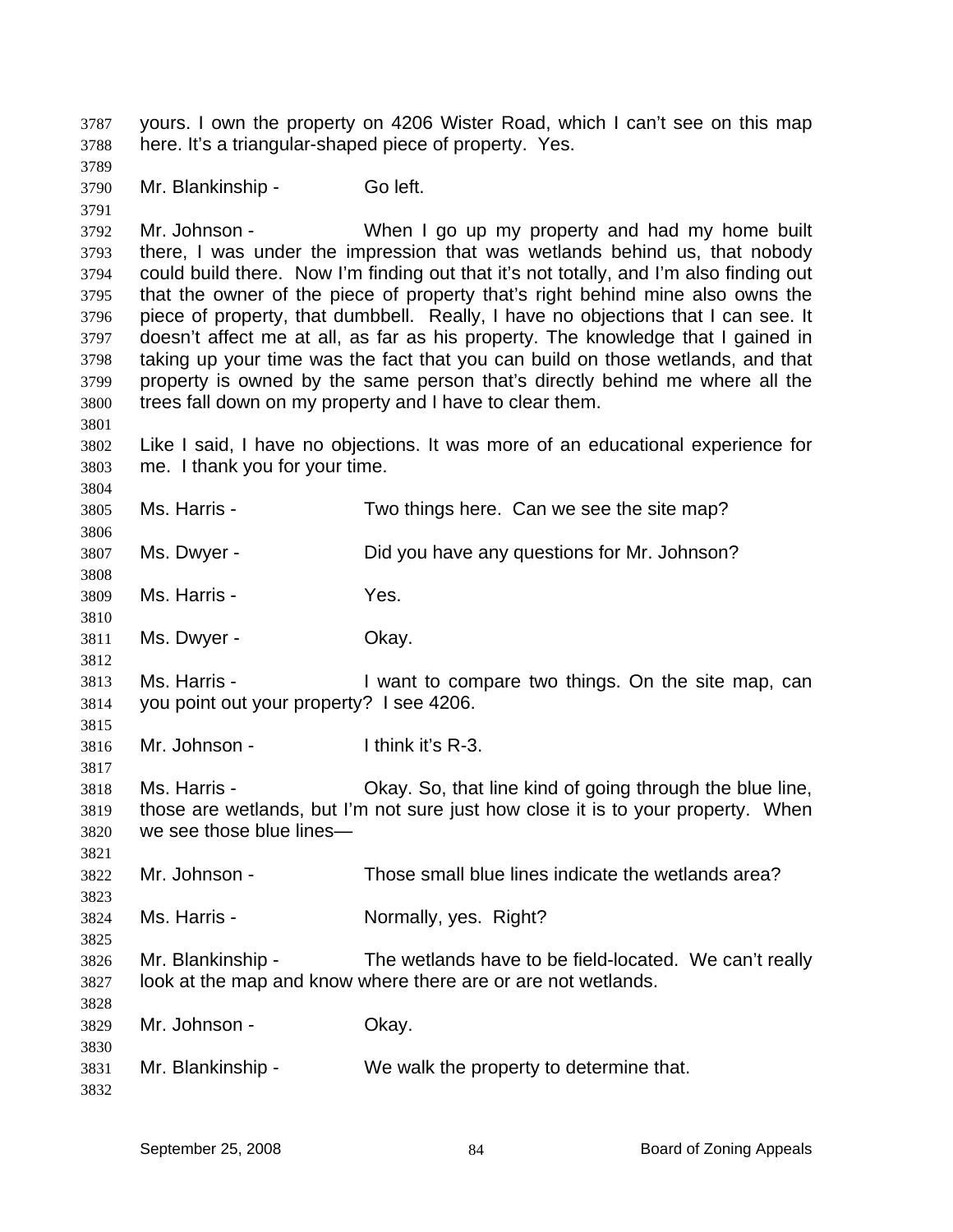Ms. Harris - On the aerial photo where we have 4206. The bottom of this window that we're seeing here, those lines are not correct, right, because it doesn't indicate it's a triangle. It says 4206. You said your property was triangular in shape. 3833 3834 3835 3836

3838 3839 3840 3841 3842 3843 3844 3845 3846 Mr. Johnson - It's not triangular, it's odd. In other words, I think the back part of my property, which is where the mouse is right now, is at a different angle. In other words, this angle here on my property is equal to the angle of— This was the Coles' house at the time that I bought in there. Like I said before, I was just concerned about the fact if anyone was going to be able to build here. I don't see how they can because there's no access, and I don't know how access could be created. I guess if somebody bought this property, they could come around the back. Or if Mr. Sikes sold his property. If somebody bought that, they could create access to either. Thank you.

- 3848 3849 3850 3851 3852 Ms. Dwyer - That Any other questions by Board members? That concludes the case. Well, excuse me. I'm sorry. That doesn't conclude the case. The applicant does have an opportunity to rebut, but the case is closed for the opposition. You'll have five minutes for rebuttal.
- 3853 3854 3855 3856 3857 3858 Mr. Baker - Thate to even call it rebut. I guess I just want to comment. I think there were some good points that were brought up, and we're certainly willing to address some of those. I would say that from the standpoint of the reasonable beneficial use and Ms. Cole, there is a question there. The property is under contract, there's value there for her if it's sold. If the variance isn't granted, obviously that goes away. So, that is a consideration.
- 3859

3837

3847

3860 3861 3862 3863 3864 3865 3866 3867 3868 3869 3870 3871 3872 3873 3874 Some of the concerns that were brought up as far as the front of the house facing the side of the house, if we go back to this site plan or the plat. Obviously, there is some room to tweak that. We're talking about a question of whether we want a cul-de-sac, or can we access this piece of property at the terminus as the frontage currently exists. Clearly, when you have a cul-de-sac, you're into the terminus situation, and you're going to have a variety of—it's not a straight situation where houses abut side-to-side. We certainly have room to tweak that. It could be rotated in such a way that this corner here could be brought a little closer to this, potentially. This corner could definitely be brought further away in order to create the frontage heading this direction. In terms of the driveway, that would open up additional area to provide for another parking space. I would suggest that the actual floodplains are shown on here with a dotted line. We've had an environmental engineer also walk the site from a wetlands and environmental constraint standpoint. We'd feel comfortable being able to tweak the location of that house in order to have a different angle.

3875

3876 3877 3878 We would obviously be meeting the zoning standard from a parking standpoint. From the standpoint of removal of trees, we're obviously trying to be sensitive. Clearly, developing this lot with the current frontage as opposed to a cul-de-sac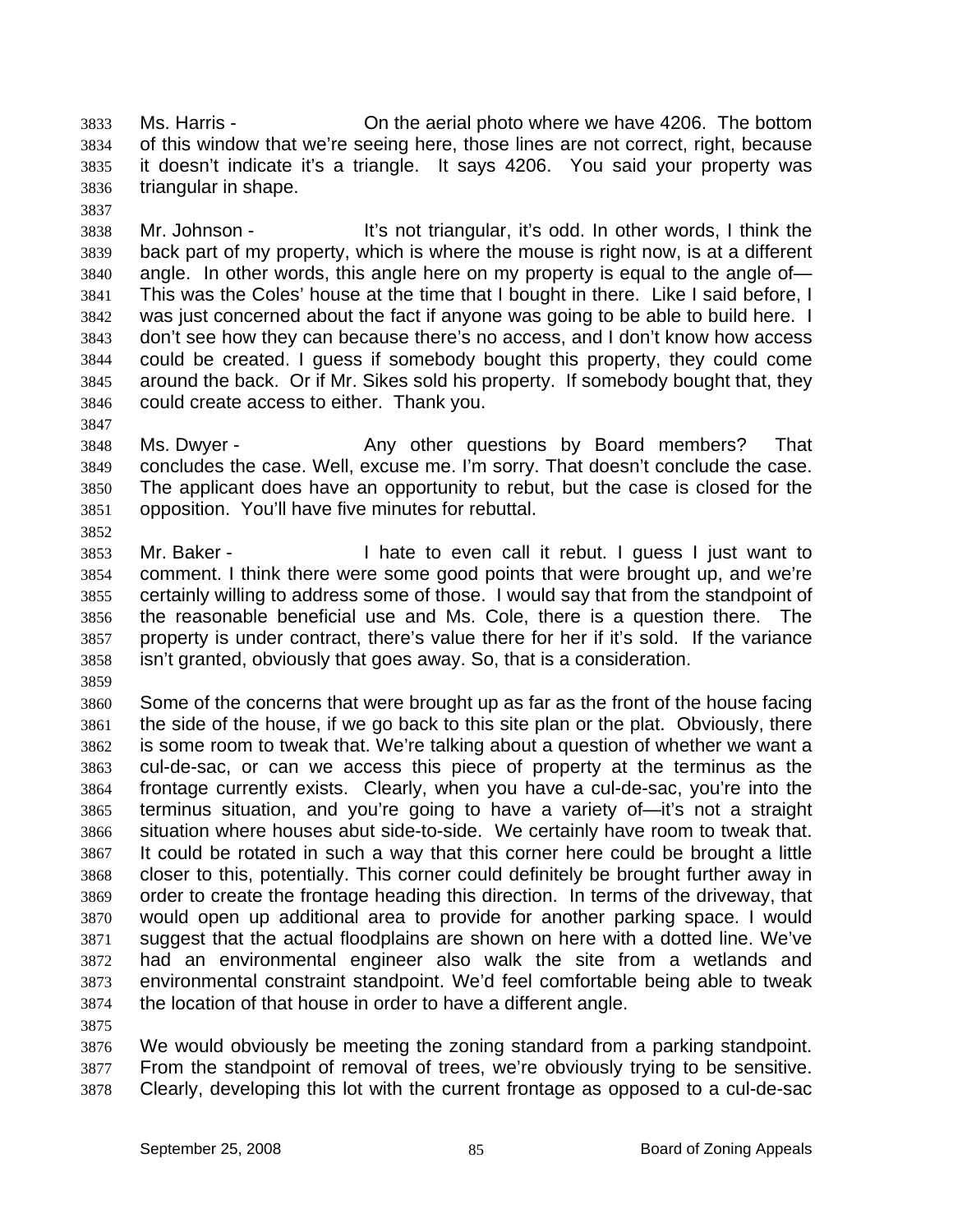certainly reduces the number of trees that would have to be taken down. I think it's important to note that the plat shows the limits of disturbance. In addition to that, we would also be willing to—if desirable—perhaps proffer some screening trees along that property line, which might help provide better screening. There are some things we would be willing to do. 3879 3880 3881 3882 3883 3884 3885 3886 3887 3888 3889 3890 3891 3892 3893 3894 3895 3896 3897 3898 3899 3900 3901 3902 3903 3904 3905 3906 3907 3908 3909 3910 3911 3912 3913 3914 3915 3916 3917 3918 3919 3920 3921 3922 3923 3924 As far as Mr. Sikes goes, and the fact that he's selling his house, he is, in fact, selling his house, but despite that fact, we have a contract for— Mr. Blankinship - Boundary line adjustment. Mr. Baker - The boundary line adjustment where he would be able to get that piece of property. So, he is still interested in that despite the fact that he has built a house in Goochland and is moving out there. That's essentially it. Ms. Dwyer - Thank you very much. Ms. Harris - Would we need to make that a condition, as far the preservation of as many trees as possible, or is that understood? Mr. Blankinship - That would be a good condition to add. Ms. Dwyer - It does show limits of disturbance on the plat, so that has been specified. Ms. Harris - What about the location of the house turned such— Mr. Blankinship - We could draft a condition for that, if you'd like. Ms. Dwyer - What would the condition say? Mr. Blankinship - I would recommend that is say that the house shall face to the south, and shall be moved to the north so that it's set back roughly in line with the house next door. Ms. Harris - Face to the south, and you said move to the north? Is that agreeable with the applicant? Mr. Baker - That would be acceptable. Ms. Dwyer - If it's moved to the north, then it's closer to the neighbor's house. I think we might want it moved to the east. Mr. Blankinship - No. North is to the left of this plat.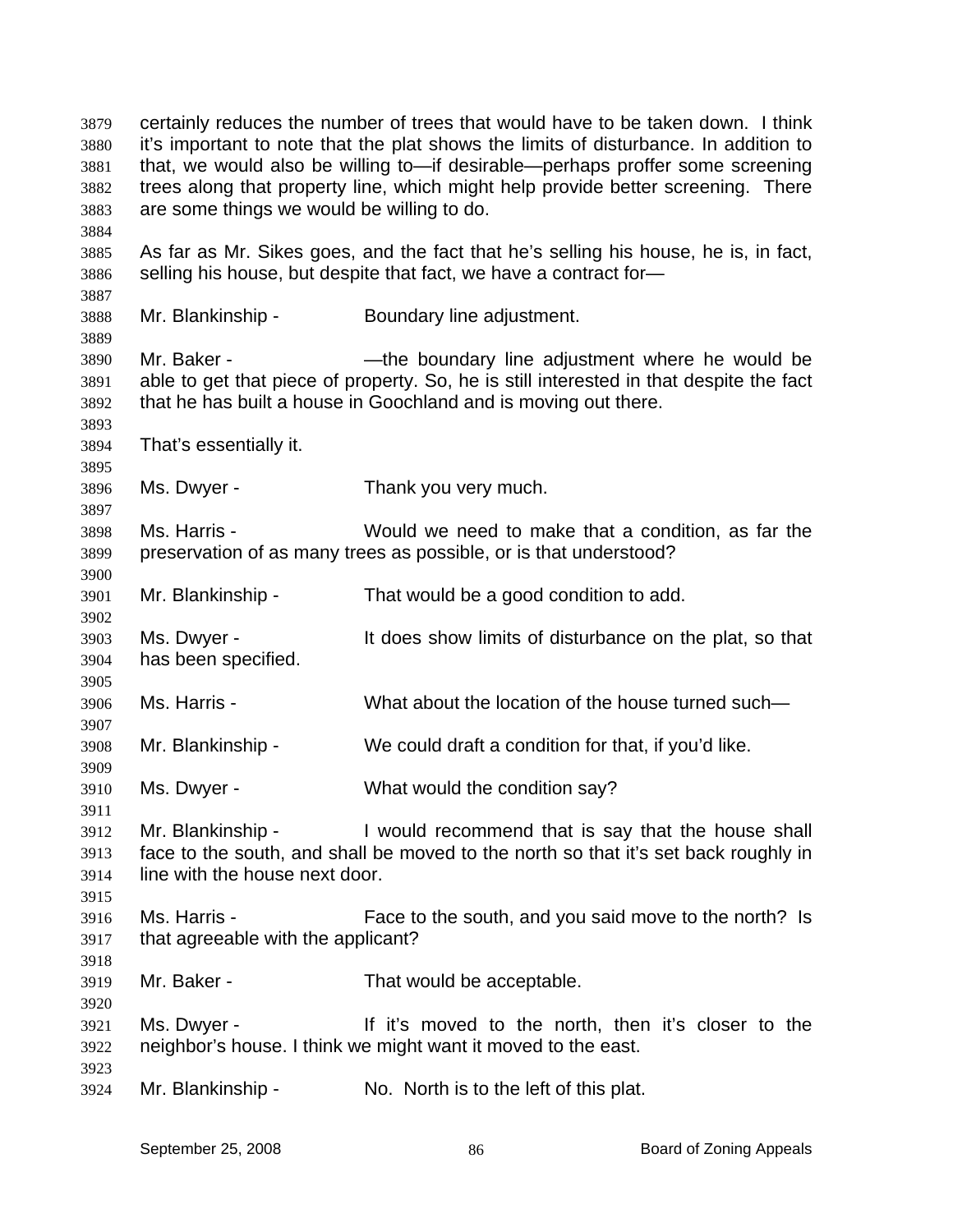| 3925                                                         |                                                                      |                                                                                                                                                                                                                                                                                                                                                                                                                                                                                    |
|--------------------------------------------------------------|----------------------------------------------------------------------|------------------------------------------------------------------------------------------------------------------------------------------------------------------------------------------------------------------------------------------------------------------------------------------------------------------------------------------------------------------------------------------------------------------------------------------------------------------------------------|
| 3926                                                         | Mr. Wright -                                                         | Look on the plat; north is to the left.                                                                                                                                                                                                                                                                                                                                                                                                                                            |
| 3927<br>3928<br>3929                                         | Ms. Dwyer -<br>3100.                                                 | Right, I know. That moves it closer to the house at                                                                                                                                                                                                                                                                                                                                                                                                                                |
| 3930<br>3931<br>3932                                         | Mr. Blankinship -                                                    | Isn't that house down on this plat? Isn't that Lot 2?                                                                                                                                                                                                                                                                                                                                                                                                                              |
| 3933<br>3934<br>3935<br>3936                                 | Ms. Dwyer -                                                          | That would be Lot 2, right. It seems to me if you're<br>moving it north, you're actually moving it closer to that house, whereas you really<br>want it moved away from that house, which would be east.                                                                                                                                                                                                                                                                            |
| 3937<br>3938                                                 | Mr. Blankinship -                                                    | What I mean to say is parallel to that house. Not<br>farther or closer to that house, but back in line with that house.                                                                                                                                                                                                                                                                                                                                                            |
| 3939<br>3940<br>3941                                         | Ms. Dwyer -                                                          | Oh, I see. I see what you mean.                                                                                                                                                                                                                                                                                                                                                                                                                                                    |
| 3942<br>3943                                                 | Mr. Wright -                                                         | It would parallel.                                                                                                                                                                                                                                                                                                                                                                                                                                                                 |
| 3944<br>3945<br>3946                                         | Ms. Dwyer -                                                          | Okay. If you're orienting it toward the south, it's<br>almost as if it were a continuation of Elmbrook Road.                                                                                                                                                                                                                                                                                                                                                                       |
| 3947<br>3948                                                 | Mr. Blankinship -<br>achieve.                                        | Right. That's the look that I would be attempting to                                                                                                                                                                                                                                                                                                                                                                                                                               |
| 3949<br>3950<br>3951<br>3952<br>3953<br>3954<br>3955<br>3956 | Mr. O'Kelly -<br>back-                                               | The only thing I would caution, Madam Chairman, is<br>that the Department of Public Works has a minimum setback requirement from<br>the floodplain. It's not a code; it's a policy. They try to provide useable area<br>outside the floodplain, in conjunction with home construction. In this case, they<br>would be looking for the minimum rear yard setback for the district, which is 35<br>feet. If they moved it north and the angle was right, they could probably move it |
| 3957<br>3958                                                 | Ms. Dwyer -                                                          | We're just guessing.                                                                                                                                                                                                                                                                                                                                                                                                                                                               |
| 3959<br>3960<br>3961                                         | Mr. Witte -                                                          | -maybe 20 feet.                                                                                                                                                                                                                                                                                                                                                                                                                                                                    |
| 3962<br>3963<br>3964<br>3965                                 | Ms. Dwyer -<br>Block B, but it may not be because of the floodplain. | We're really just guessing at this point as to how far it<br>could go back. I think what Mr. O'Kelly is cautioning us about is that we might<br>think that the house could be moved back and turned, and be in line with Lot 2,                                                                                                                                                                                                                                                    |
| 3966<br>3967                                                 | Mr. Baker -                                                          | Okay.                                                                                                                                                                                                                                                                                                                                                                                                                                                                              |
| 3968<br>3969<br>3970                                         | Ms. Dwyer -                                                          | We can't really determine that at this point.                                                                                                                                                                                                                                                                                                                                                                                                                                      |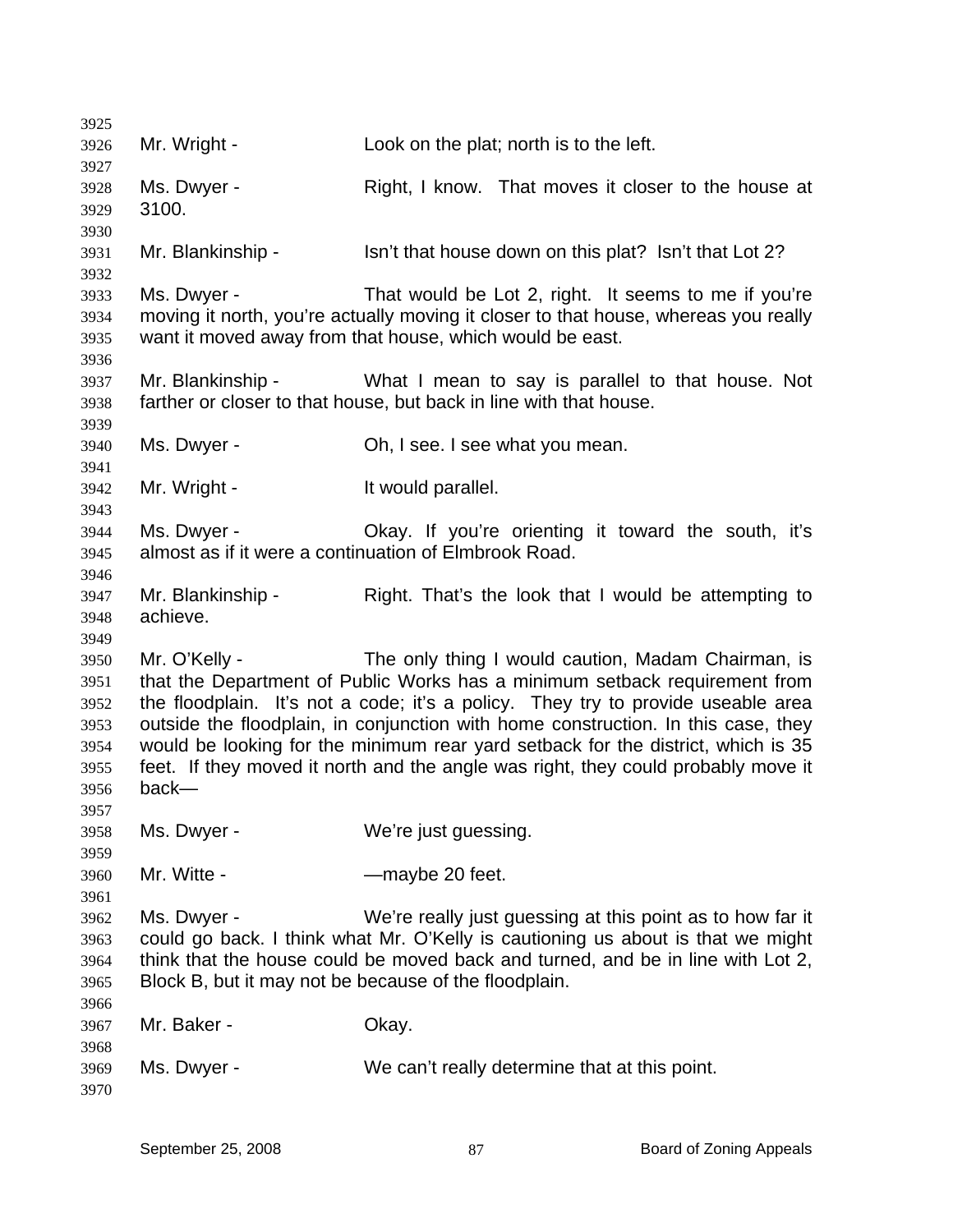Mr. Baker - Could we agree to that subject to that constraint, to the extent possible subject to that constraint? We would certainly be willing to do that. 3971 3972 3973 3974 3975 3976 3977 3978 3979 3980 3981 3982 3983 3984 3985 3986 3987 3988 3989 3990 3991 3992 3993 3994 3995 3996 3997 3998 3999 4000 4001 4002 4003 4004 4005 4006 4007 4008 4009 4010 4011 4012 4013 4014 4015 Ms. Harris - The angle of the house subject to — Mr. Baker - To try to achieve that same effect, subject to that constraint, to the extent possible. Ms. Dwyer - All right. Any other questions or comments by Board members? Mr. Witte - **I** still have an issue with ingress and egress now that I'm aware there's a manhole there. Is there going to be sufficient room to put the driveway in within that constraint, and avoid that manhole? Mr. Blankinship - This is a light of the v'll have to move the manhole. This is something Mr. Baker will have to work out between Works and Utilities. Mr. Witte - **Without hampering or restricting the ingress and** egress of the people at 3100. Mr. Blankinship - It might be helpful to add some language to the conditions that he shall not hamper their ingress and egress. Ms. Dwyer - What does that mean? Mr. Blankinship - I don't know. I was kind of hesitant as I was speaking there. Ms. Dwyer - The Right. We can see these things that might make us feel better, but in the field, we don't know how it's going to work out. Mr. Witte - **I** would think if the two driveways were relatively close together connecting, and one was coming in at a 90-degree angle to the other driveway, there could be a restriction or a blockage there that would keep them from entering their property. Ms. Dwyer - That's what happens when we have substandard lots. Mr. Witte - That's my concern. Ms. Dwyer - Chay. Well, this is a variance, so we can impose that condition as part of our deliberations. The applicant doesn't have to agree to those, so we can discuss that later on when we make motions with regard to the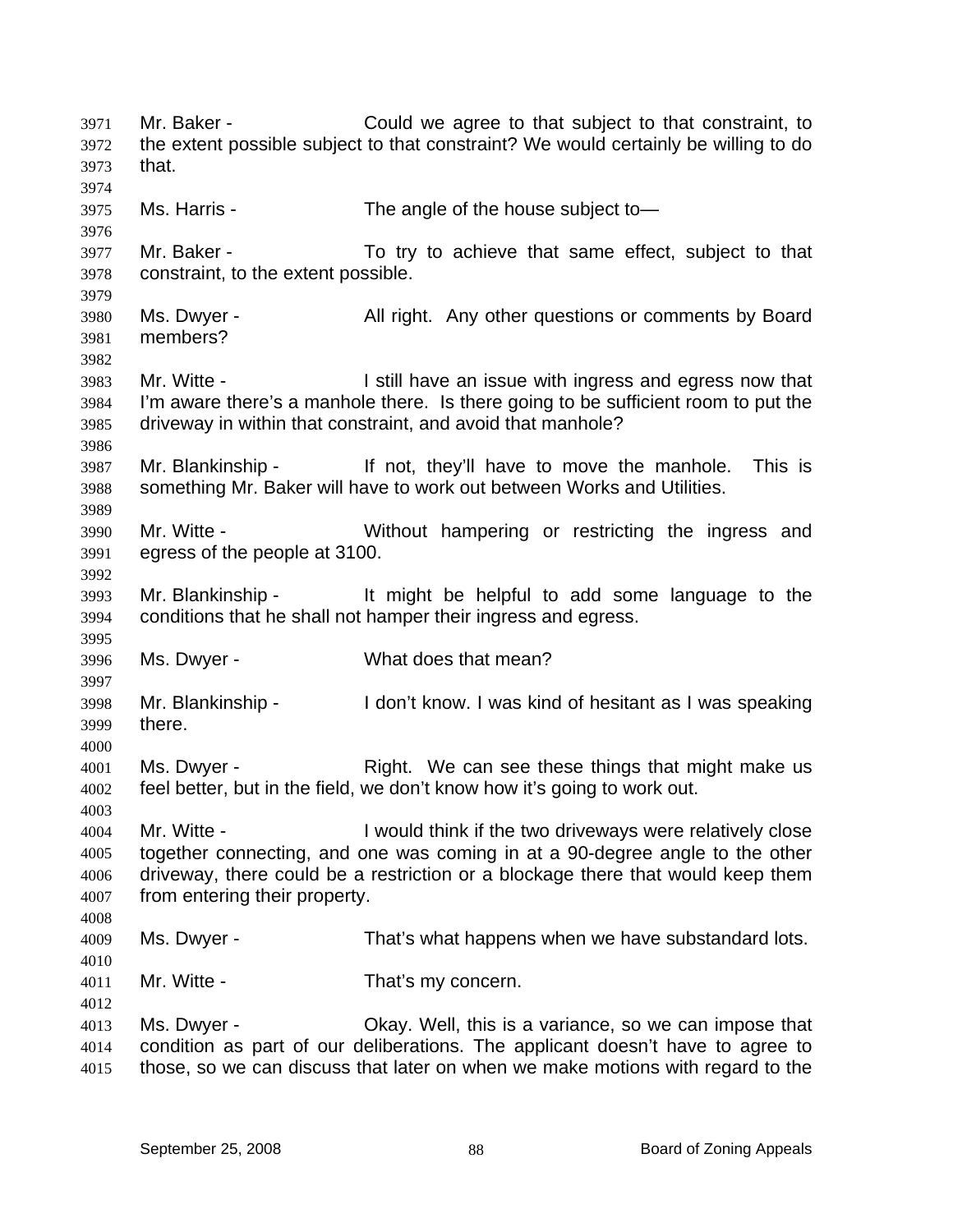case. Any other questions or comments from the Board at this point? The case is now closed, and we'll move on to the next case. 4016 4017

4018

4019 **DECISION** 

4020

4022

4037

4039

4041

4043

4021

Ms. Dwyer - Do I have a motion on the case?

4023 4024 4025 4026 4027 4028 4029 4030 4031 4032 4033 4034 4035 4036 Ms. Harris - The Solution of the Must to get it moving, whether we vote it up or down, I do move that we say yes, or that we approve this variance. We went through a number of conditions that would speak to the opposition that we heard from the neighbors. The condition that will address parking, the driveway position, the angle of the house, and conditions that we need to be sure are subject to the floodplain regulation would make the neighbors more agreeable to the approval of this variance. When we deal with the threshold question, I look at the 50 feet of public street frontage—and I won't take too much of your time—but I believe they have some portion of the 50 feet. We understand that construction vehicles have been using this area. They decided to ask for a variance regarding the 50-foot public street frontage because they could find no other area that this would fall under. I really don't think this is a typical 50-foot public street frontage case where we deal with so many of the landlocked parcels in our recent history. I do move that we approve this variance.

- 4038 Ms. Dwyer - Do I have a second?
- 4040 Mr. Wright - I'll second it.

4042 Ms. Dwyer - **Motion and a second.** Any discussion?

4044 4045 4046 4047 4048 4049 4050 Mr. Witte - The State of Let a little concern about the fact it's going to result in much less privacy for the property owners, especially the one at 3100. I would like to amend it in the area where the clearing takes place along the property line that some type of evergreens, or some type of material, permanent material be installed so it is consistent with the existing privacy that the people have. If additional clearing has to be performed, the people should retain the right to their privacy.

4052 Ms. Dwyer - The How do you want to word that, Mr. Witte?

4054 4055 4056 Mr. Witte - I would word it for evergreens to be planted in the cleared area along the property line to protect the property. Also, I have that concern about restricting the access to the driveway.

4057

4051

4053

4058 4059 4060 4061 Mr. Blankinship - How about a #7 that would read, "At the time of building permit application, the applicant shall submit a landscape plan to the Department of Planning showing a screen of evergreens along the western property line to protect the view from the adjoining property."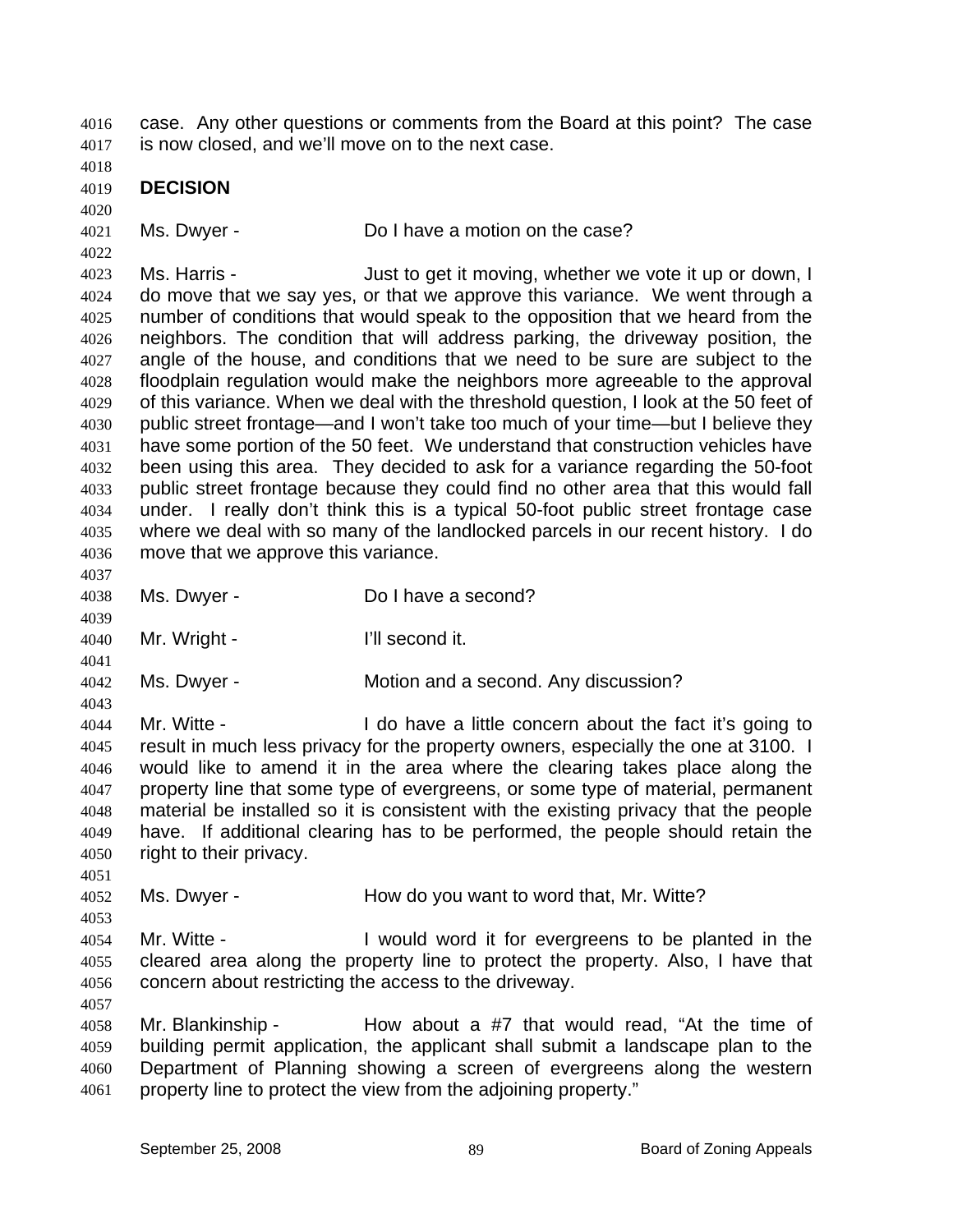4062 4063 4064 4065 4066 4067 4068 4069 4070 4071 4072 4073 4074 4075 4076 4077 4078 4079 4080 4081 4082 4083 4084 4085 4086 4087 4088 4089 4090 4091 4092 4093 4094 4095 4096 4097 4098 4099 4100 4101 4102 4103 4104 4105 4106 4107 Mr. Witte - That would be wonderful. Mr. Wright - I think Mr. Blankinship said that the question about the manhole and the access will have to be resolved before they will be permitted to— Mr. Witte - Chay. Mr. Blankinship - I'd like to have it addressed somehow, if he goes beyond just a manhole. The manhole doesn't worry me, because I think Works and Utilities will make them correct that. But I think there are further concerns about parking on the street, and not having the driveways come out at the same point at right angles. I'm somewhat at a loss as to how to word that condition. Mr. Witte - So am I. Ms. Dwyer - Maybe that's because it can't be fixed in a condition. Mr. Witte - The concern I have is they have shown on the plat where the driveway would be located, which would not impede the ingress and egress of the existing driveway. But since they brought up the manhole issue, they're saying they're going to have to move it more to the east, which very possibly could impede the ingress and egress of the existing driveway. Ms. Dwyer - Do you want to just require that the driveway be located at the southernmost portion of the property line? Mr. Witte - Think that would be— Ms. Dwyer - Mr. Blankinship? Mr. Witte - The Credible. Ms. Dwyer - Regardless of where the manhole is? Mr. Witte - You can drive over a manhole; it just depends on the height of it and the road surface. Ms. Dwyer - They might have to pave, or Public Works will—The issue is, could they move the driveway because of the manhole, or do we want to write a condition that will require them to be at the southernmost point of the property line? Mr. Witte - Think I would be more comfortable with, "at the southernmost line."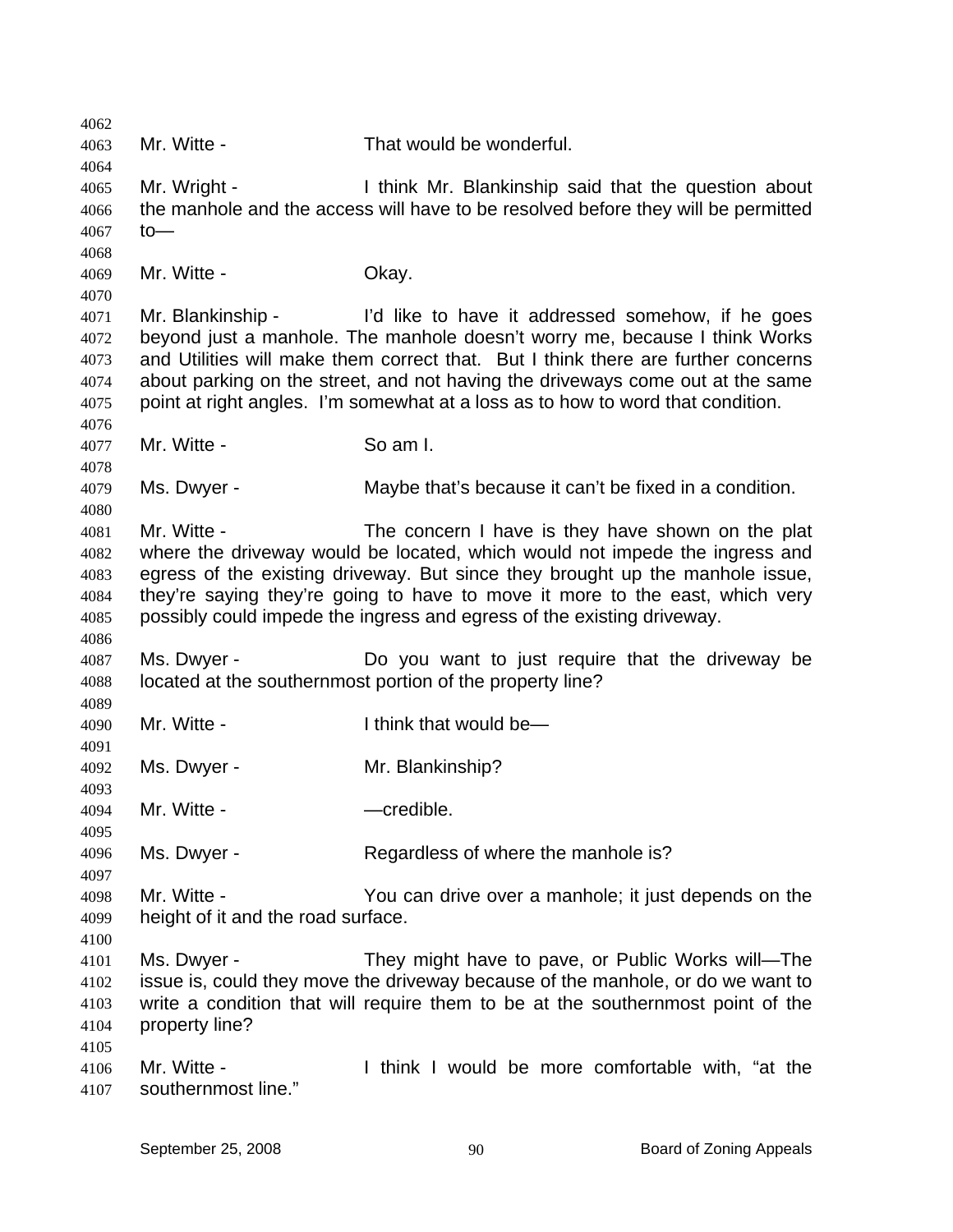4108 4109 4110 4111 4112 4113 4114 4115 4116 4117 4118 4119 4120 4121 4122 4123 4124 4125 4126 4127 4128 4129 4130 4131 4132 4133 4134 4135 4136 4137 4138 4139 4140 4141 4142 4143 4144 4145 4146 4147 4148 4149 4150 4151 4152 4153 Mr. Blankinship - All right. Do you want to require—The thought is just occurring to me because one of the neighbors was concerned about parking on the existing turnaround. The thought occurs to me that you might require that they provide adequate parking for at least three vehicles off the street. Mr. Witte - The State of Twould amend it to that, absolutely. Ms. Dwyer - There was also discussion about facing the house in a southerly direction, and moving it north to be in line with Block B, Lot 2. Mr. Wright - Think he already has that. Ms. Dwyer - Do you have that? Mr. Witte - Think that was in six. Ms. Dwyer - So, we're adding condition 6, 7, 8, and 9? Mr. Blankinship - The way I've done it was amending Condition 3, the one that says, "only the improvements shown on the plot plan." I've added a sentence there saying, "The house should be oriented to the south, and shall be aligned with the existing dwelling on the north side of Elmbrook Road. Ms. Dwyer - All right. Mr. Blankinship - Then adding #6 that reads, "The driveway shall be located as far south as possible, and shall accommodate at least parking spaces off the public street." I think I'll change that to "public right-of-way," actually. Then a #7, "At the time of building permit application, the applicant shall submit a landscape plan to the Department of Planning showing a screen of evergreens along the western property line to protect the view from the adjoining property." Mr. Witte - The U'm agreeable to that. Ms. Dwyer - Any other discussion. I'm just going to say a few words, because I, too, have concerns about this lot. I have concerns about the shape of it, the barbell shape, which I think is awkward and lends itself to possibly another variance down the road if someone wanted to develop that other section. As to philosophy, I guess the reason I take the position I do is that the Supreme Court has said that we are empowered to act only with standards prescribed by the legislative branch, and to hold otherwise would be to substitute the will of individuals to the rule of law. For that reason, I think because we have to act within the boundaries enacted by the legislation, our authority is limited. So, when I look at the statute, I see that if we go under the exceptional narrowness exception that allows a granting of the variance, we have to consider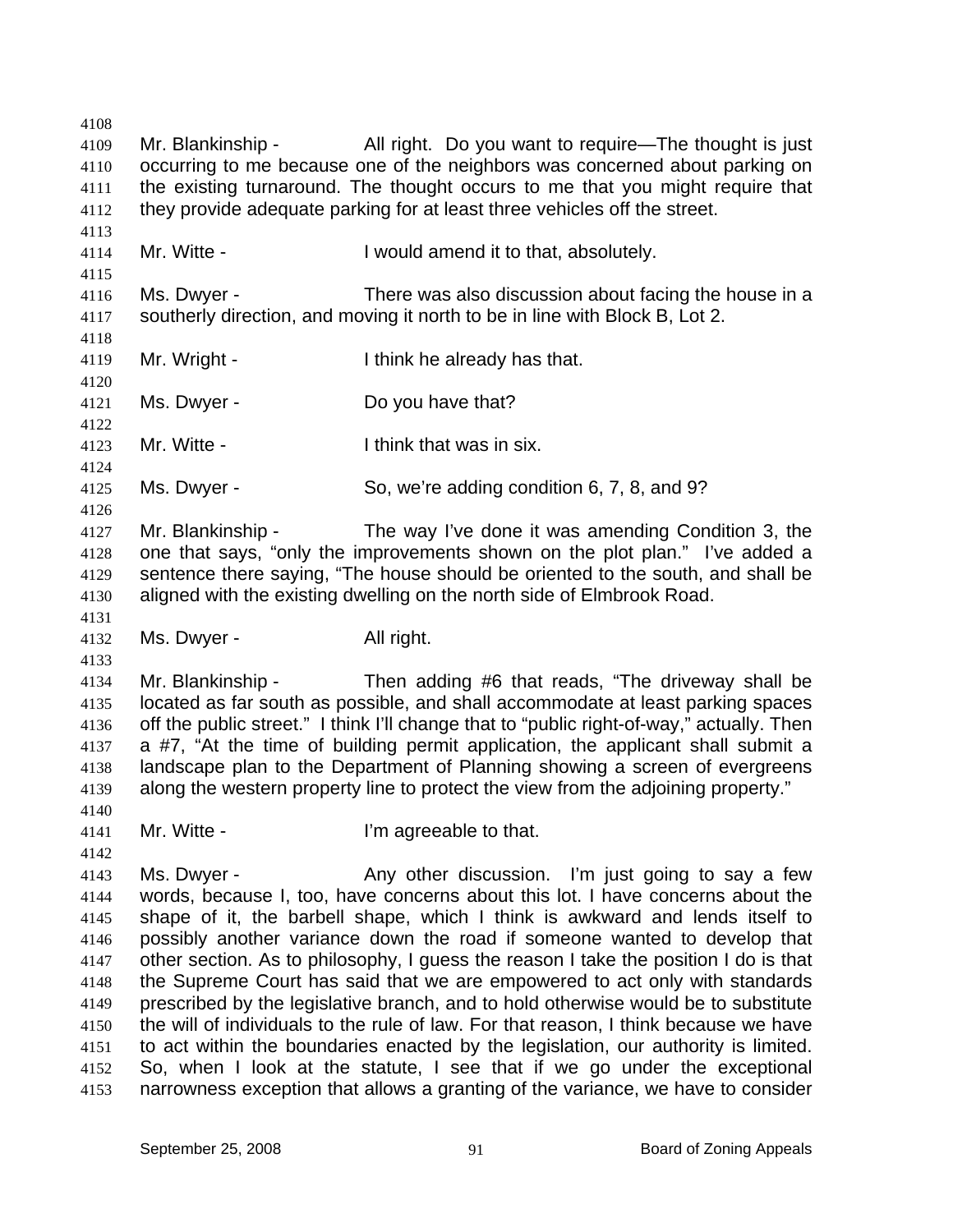the two lots together, because the two lots were in existence at the time the ordinance requiring street frontage was enacted. So, that, under Cherrystone, clearly means that this property taken as a whole—that is the two properties together—has a reasonable use because the variance has been granted; there is a house on that property at this point. So, they do have a reasonable use because of the variance that was granted before. 4154 4155 4156 4157 4158 4159

4161 4162 4163 4164 4165 4166 4167 4168 4169 4170 4171 4172 4173 4174 4175 I think that in addition to that, this is a recurring issue. I think that we cannot find that it is of no material impact or detrimental—It has no material or detrimental impact on the neighbors. I think that it adds another house, it adds another driveway that's too close to the house next door. I'm not sure that we can actually configure the house the way we're imagining we can, given the constraints of the floodplain. That's speculative to me. So, I think having the house too close to the neighbors, compounding the problem that I think was created in 1984 with a barbell-shaped lot that may lend itself to yet another variance—I think all of the things that we discussed today—not having enough parking—I mean, we've tried to address these by conditions, but I think the bottom line is we have a substandard lot—or we did have one. Now we have two substandard lots, if we pass this variance. I think that when we do this, we contravene the clear and express intent of the legislature to have lots that meet certain standards. I don't think under the ordinance this complies. That's my opinion.

4176

4178

4160

4177 All in favor say aye. All opposed say no. The ayes have it; the motion passes.

4179 4180 4181 4182 4183 4184 After an advertised public hearing and on a motion by Ms. Harris, seconded by Mr. Wright, the Board **approved** application **A-021-08, Emerald Land Development's** request for a variance from Section 24-9 to build a one-family dwelling at 3104 Elmbrook Road (Parcel 770-752-0373), zoned R-3, One-family Residence District (Brookland). The public street frontage requirement is not met. The Board approved this variance subject to the following conditions:

4186 4187 4188 1. This variance applies only to the public street frontage requirement for one dwelling only. All other applicable regulations of the County Code shall remain in force.

4189

4185

4190 4191 4192 4193 2. The applicant shall not further subdivide the property unless the zoning ordinance requirements for pubic street frontage independent of a street terminus are complied with. This condition does not prohibit a boundary line adjustment between the subject lot and the 0.90 acre lot known as 3103 Elmbrook Road.

4194

4195 4196 4197 4198 4199 3. [AMENDED] Only the improvements shown on the plot plan and building design filed with the application may be constructed pursuant to this approval. Any additional improvements shall comply with the applicable regulations of the County Code. Any substantial changes or additions to the design or location of the improvements may require a new variance. The house shall be oriented to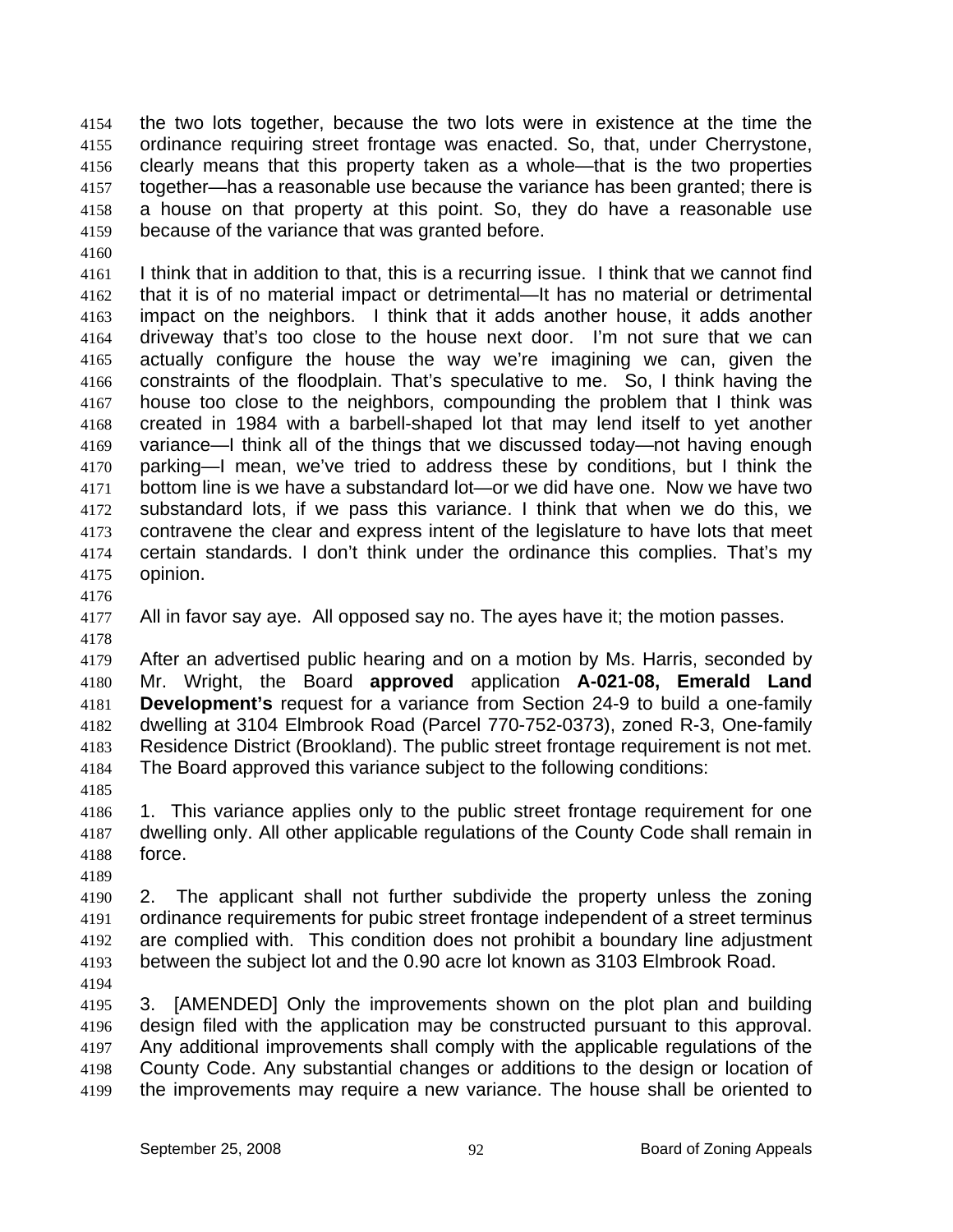the south and shall be aligned with the existing dwellings on the north side of Elmbrook Road. 4200 4201

4203 4204 4205 4206 4. At the time of building permit application, the applicant shall submit the necessary information to the Department of Public Works to ensure compliance with the requirements of the Chesapeake Bay Preservation Act and the code requirements for water quality standards.

4208 4209 5. The dwelling shall be connected to public water and sewer prior to the issuance of a certificate of occupancy (CO).

4210

4207

4202

4211 4212 4213 6. [ADDED] The driveway shall be located as far south as possible and shall accommodate at least three parking spaces outside the public right-of-way.

4214 4215 4216 4217 7. [ADDED] At the time of building permit application, the applicant shall submit a landscape plan for review and approval by the Department of Planning showing a screen of evergreens along the western property line to protect the view from the adjoining property.

4218 4219

| 4220 Affirmative: | Harris, Nunnally, Witte, Wright |  |
|-------------------|---------------------------------|--|
| 4221 Negative:    | Dwyer                           |  |
| 4222 Absent:      |                                 |  |

4223 4224

4225 4226 4227 4228 4229 **UP-022-08 LIVING WATER CHRISTIAN FELLOWSHIP** requests a temporary conditional use permit pursuant to Section 24-116(c)(1) to hold a tent revival at 5108 Richmond Henrico Turnpike (Meadowood) (Parcel 794-744- 4156), zoned B-1, Business District (Fairfield).

4230 4231 4232 4233 4234 4235 4236 4237 Mr. Blankinship - The applicant for the next case approached me during the break and withdrew the application. The setback required that they could not put the tent where they want in the rear of the property, and apparently they could not get permission from the owner to put the tent in the front of the property. We had spoken to them last week and said that they were going to have to move to the front. Apparently, they were not able to get permission from the property owner to put it in the front, so they have withdrawn.

4238 Ms. Dwyer - There's no motion required on that?

4240 Mr. Blankinship - No.

4241

4239

4242 4243 After an advertised public hearing, case **UP-022-08, Living Water Christian Fellowship,** was **withdrawn** by the applicant.

4244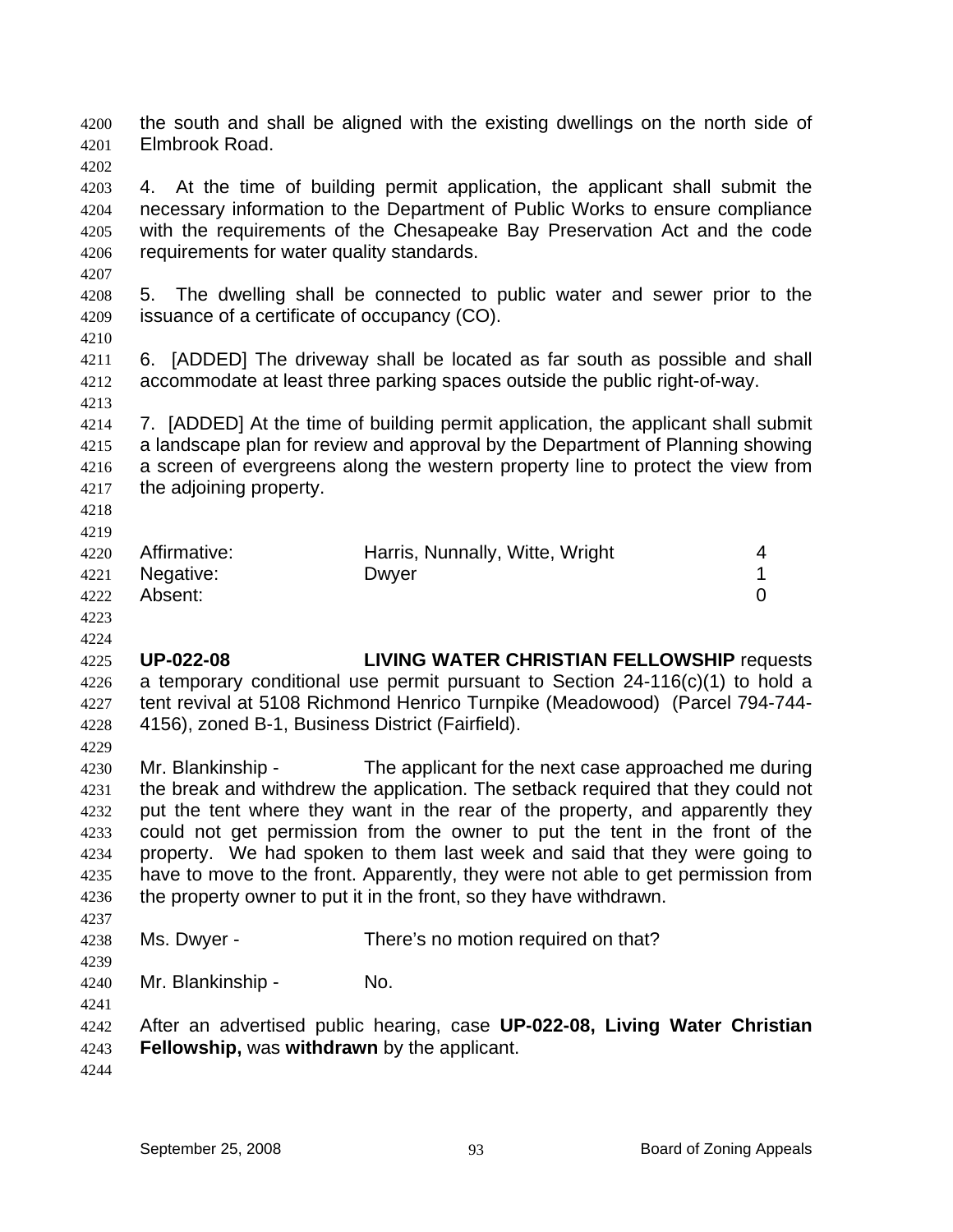Ms. Dwyer - That concludes the caseload for the day. The next item on the agenda is our minutes. Do we have any additions or corrections to the minutes? 4245 4246 4247 4248 4249 4250 4251 4252 4253 4254 4255 4256 4257 4258 4259 4260 4261 4262 4263 4264 4265 4266 4267 4268 4269 4270 4271 4272 4273 4274 4275 4276 4277 4278 4279 4280 4281 4282 4283 4284 4285 4286 4287 4288 4289 4290 Ms. Harris - Chipage 37, the last line, 1685, "All right, Ms. Harris is going to second that nomination to close." In other words, the nomination in 1679, the nomination to close—In other words, we had a nomination to close. Mr. Blankinship - It should be a motion to close the nomination. Ms. Harris - A motion to close the nomination. Mr. Wright - What page is that on? Ms. Harris - The Music Hit's on page 37. Ms. Dwyer - Any other changes to the minutes. Do I have a motion on the minutes? Ms. Harris - The Move the minutes be approved as amended. Ms. Dwyer - Second. All in favor say aye. All opposed say no. The ayes have it; the motion passes. The minutes are approved. On a motion by Ms. Harris, seconded by Ms. Dwyer, the Board **approved as corrected** the **Minutes of the August 28, 2008** Henrico County Board of Zoning Appeals meeting. Affirmative: **Dwyer, Harris, Nunnally, Wright, Witte** 5 Negative: 0 Absent: 0 Ms. Dwyer - Any other business to be brought before the Board today? We did have an article that Mr. Blankinship sent to use about ex parte communication. Maybe we could talk about that next month if we don't run so long. Or do you want to talk about it now. Ms. Harris - The Depending on cases we have. Ms. Dwyer - The M<sup>t's</sup> a good issue, and a good issue to discuss periodically. Thank you very much. Do I have a motion for adjournment?